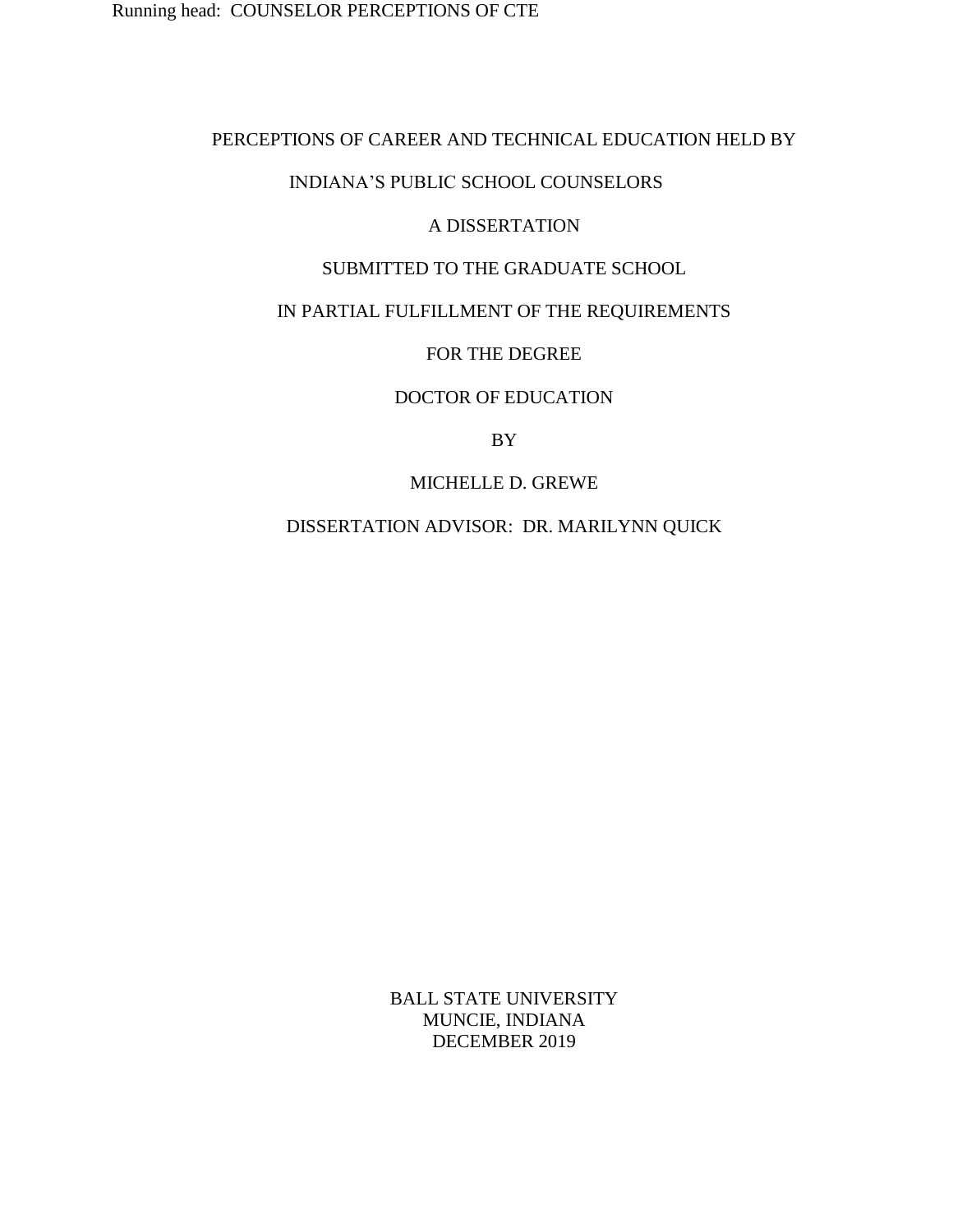## **ABSTRACT**

## <span id="page-1-0"></span>**DISSERTATION/THESIS/RESEARCH PAPER/CREATIVE PROJECT:** Counselor Perceptions of CTE in Indiana

**STUDENT:** Michelle Grewe

**DEGREE:** Doctorate of Education

**COLLEGE:** Teachers College, Educational Leadership

**DATE:** December 2019

#### **PAGES:** 135

Often the roles of Indiana counselors are not in alignment with counselor standards set at the state and national levels, resulting in time taken away from providing career counseling to students and parents, specifically as the counseling relates to CTE related options. One purpose of this study was to better understand relationships and differences related to Indiana's middle and high school counselors' knowledge levels, self-assessed knowledge levels, educational backgrounds, available counseling time, and common variables with their perceptions of CTE initiatives and programs in Indiana. An online survey collected data from public school counselors throughout the state of Indiana. The data collected and analyzed in this study did not reveal many statistically significant results. However, counselors' self-assessed knowledge levels and their perceptions of CTE indicated a statistically significant difference, as counselors' perceived knowledge level went up, so did counselors' perceptions of CTE. Based on descriptive statistics of the study, Indiana counselors lack background experiences in CTE, and are faced with low amounts of face-to-face time with students and large high caseloads. These issues could influence their ability to provide CTE guidance. A suggestion for future research is to understand how counselors are prepared to understand CTE in their initial training, as well as how parents and other stakeholders in the lives of children perceive CTE.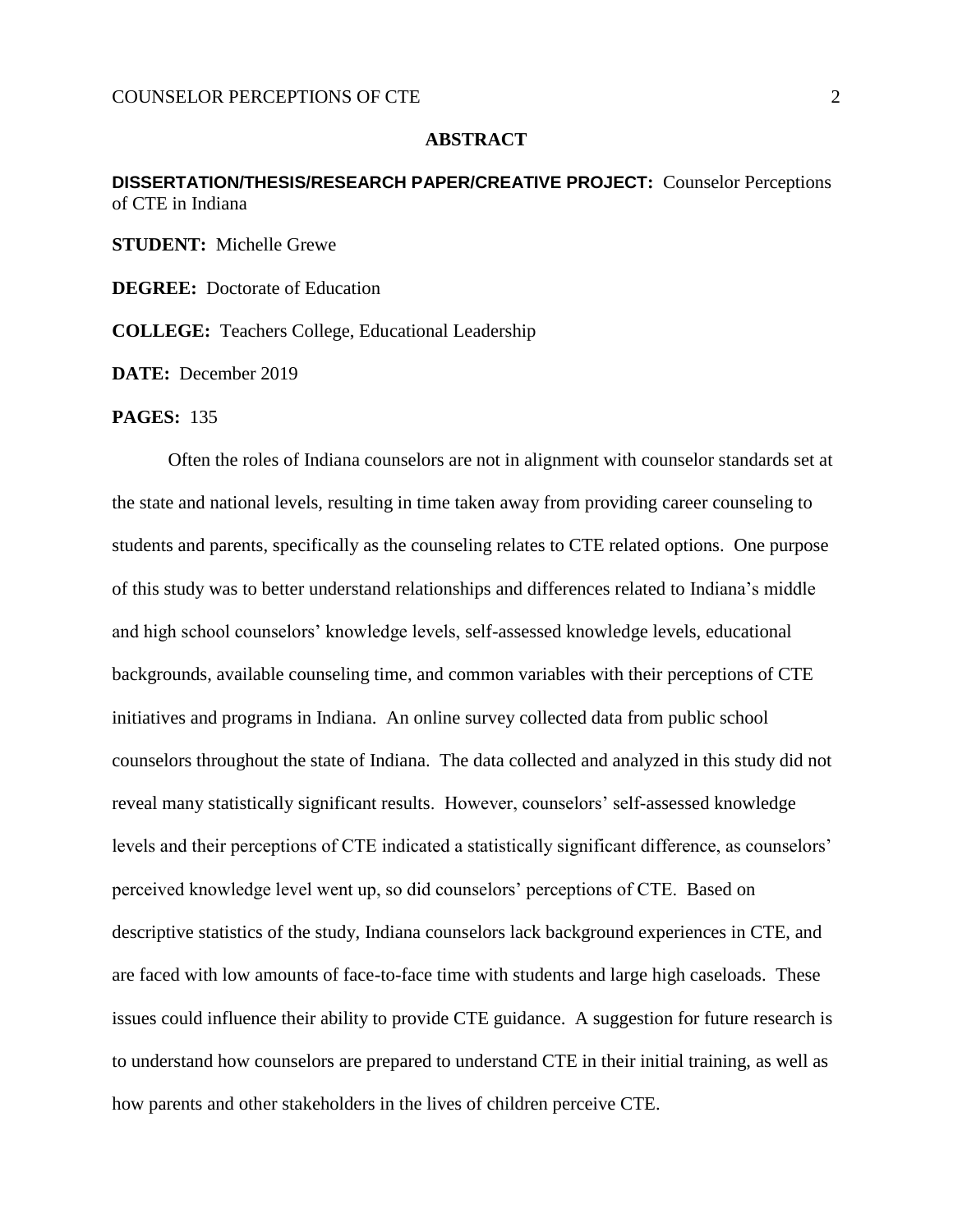| <b>Table of Contents</b> |    |
|--------------------------|----|
|                          |    |
|                          |    |
|                          |    |
|                          |    |
|                          |    |
|                          |    |
|                          |    |
|                          |    |
|                          |    |
|                          |    |
|                          |    |
|                          |    |
|                          |    |
|                          | 32 |
|                          |    |
|                          |    |
|                          |    |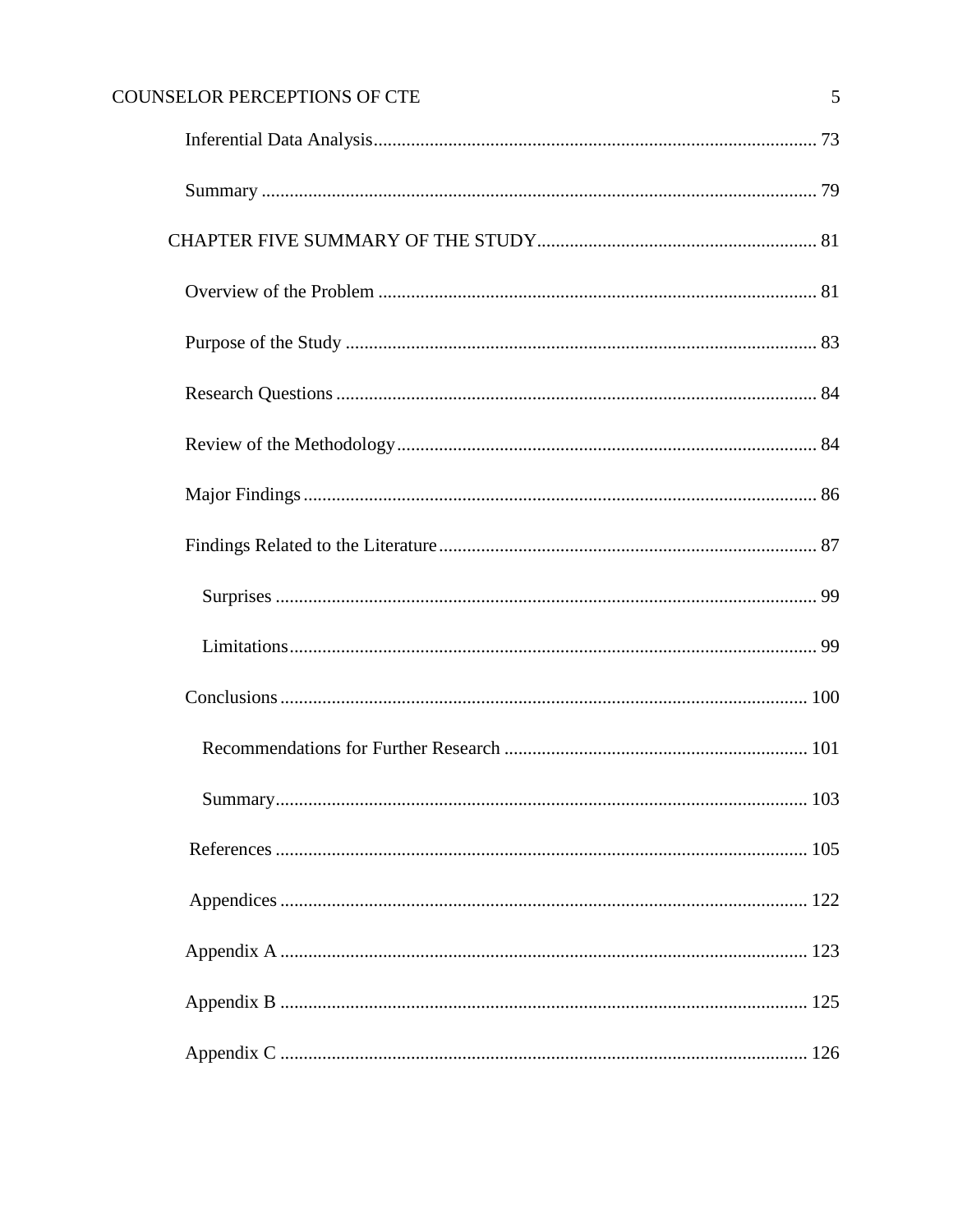## **List of Tables**

<span id="page-5-0"></span>

| TABLE 2. Cross Tabulation of Face-to-Face Contact, Caseload Size, School Enrollment69 |  |
|---------------------------------------------------------------------------------------|--|
|                                                                                       |  |
|                                                                                       |  |
|                                                                                       |  |
| TABLE 6. Results of Spearman's Rho Correlation Comparing Knowledge Levels and         |  |
|                                                                                       |  |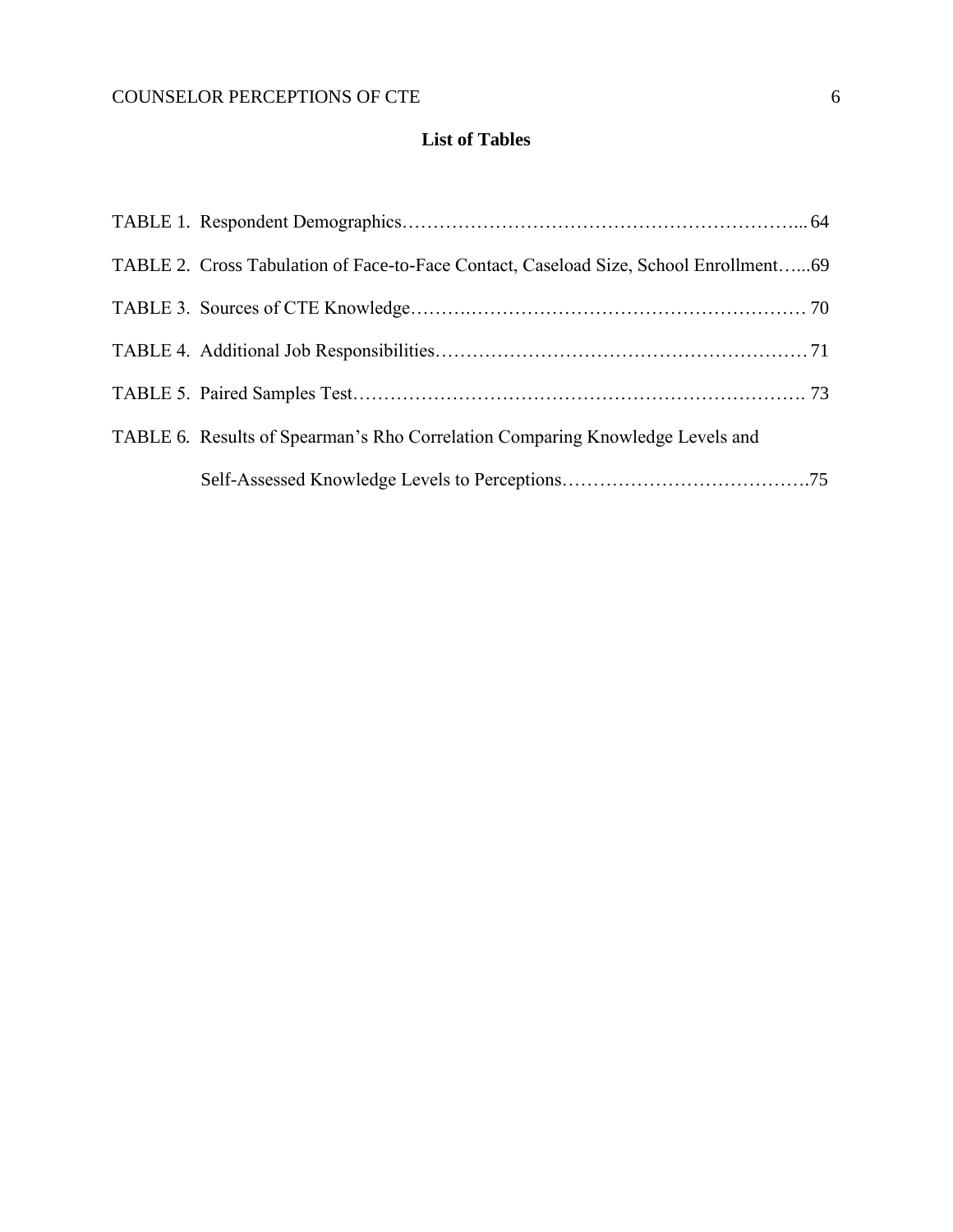# **List of Figures**

|--|--|--|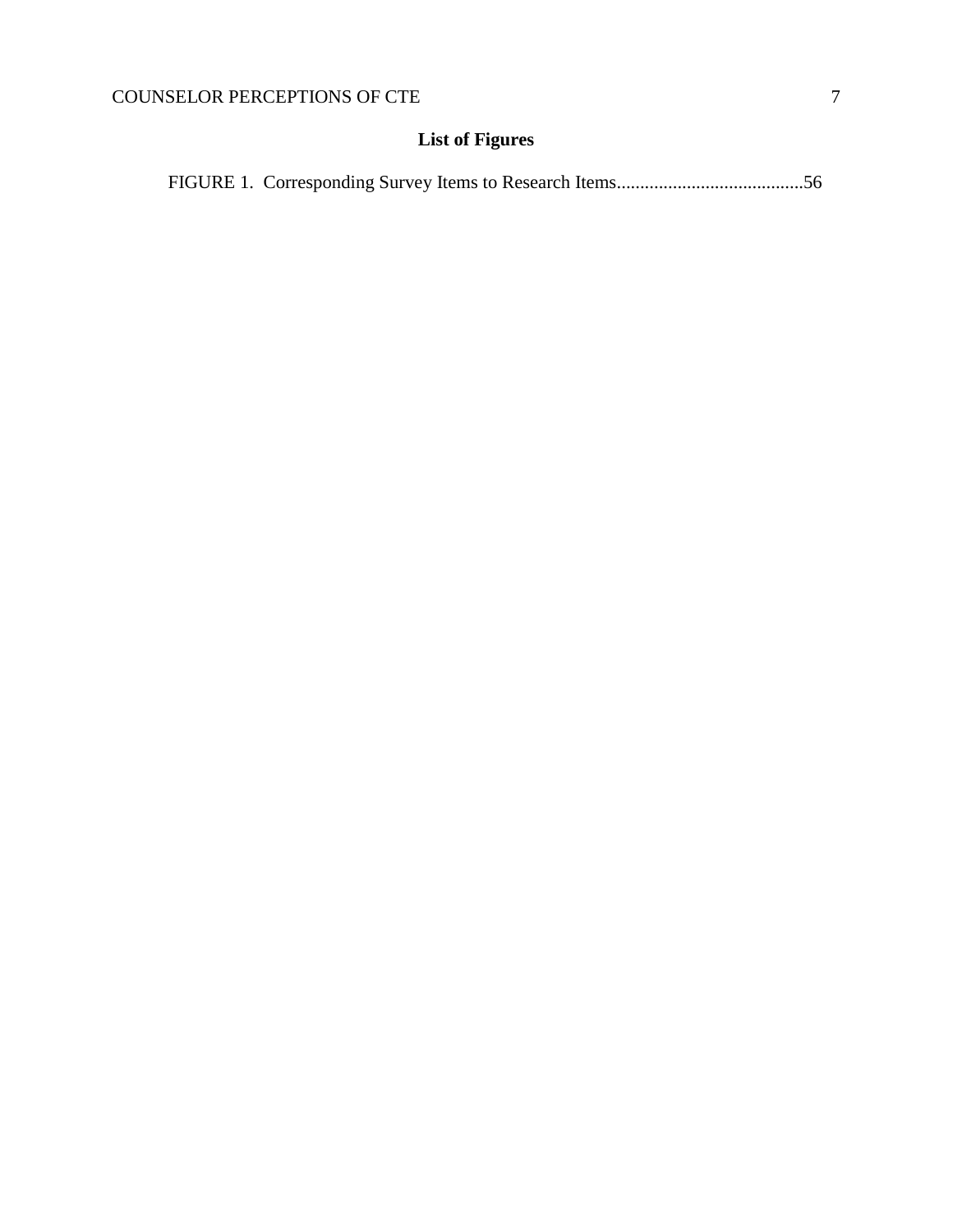### **CHAPTER 1**

## **INTRODUCTION**

Providing students with training to succeed in the workforce has historically been one of the many roles and responsibilities of educators (Gysbers, 2001; Schenck, Actil, Smith, & Dahir, 2012; Threeton, 2007). Career related decisions have become more complex for students as the needs of the modern workforce continuously evolve and secondary educational requirements become increasingly more difficult to navigate (Anctil, Smith, Schenck, & Dahir, 2012; Feller, 2003; Lynch, 2009). As a result, the roles of school counselors and educators related to the career guidance of students moving from secondary education to the workforce or postsecondary education have increased in importance (Hughes & Karp, 2006; Morgan, Greenwaldt, & Gosselin, 2014; Packard, Leach, Ruiz, Nelson, & DiCocco, 2012; Threeton, 2007). Government leadership has acknowledged the value of counselor assistance in the lives of students by including counselors as Career and Technical Education (CTE) professionals in the Carl D. Perkins Career and Technical Improvement Act of 2006 (Bozick & Dalton, 2013; Dougherty, 2016; Hughes & Karp, 2006; Threeton, 2007). In addition, support through federal funding has led to some states rethinking educational pathways from high school to post-secondary education and/or the work force (Hughes & Karp, 2006).

CTE programming provides students with academic, technical, and employability skills, with the intent of preparing students with the ability to adjust and adapt as needed for career success following graduation from secondary or postsecondary education (Bevins, Carter, Jones, Moye, & Ritz, 2012; Gentry, Peters, & Mann, 2007; Hughes & Karp, 2006; Mukuni & Price, 2016; Stern, 2010). In fact, high school students who have taken three or more CTE courses in the same focus field are more likely to graduate than their peers are and with better preparation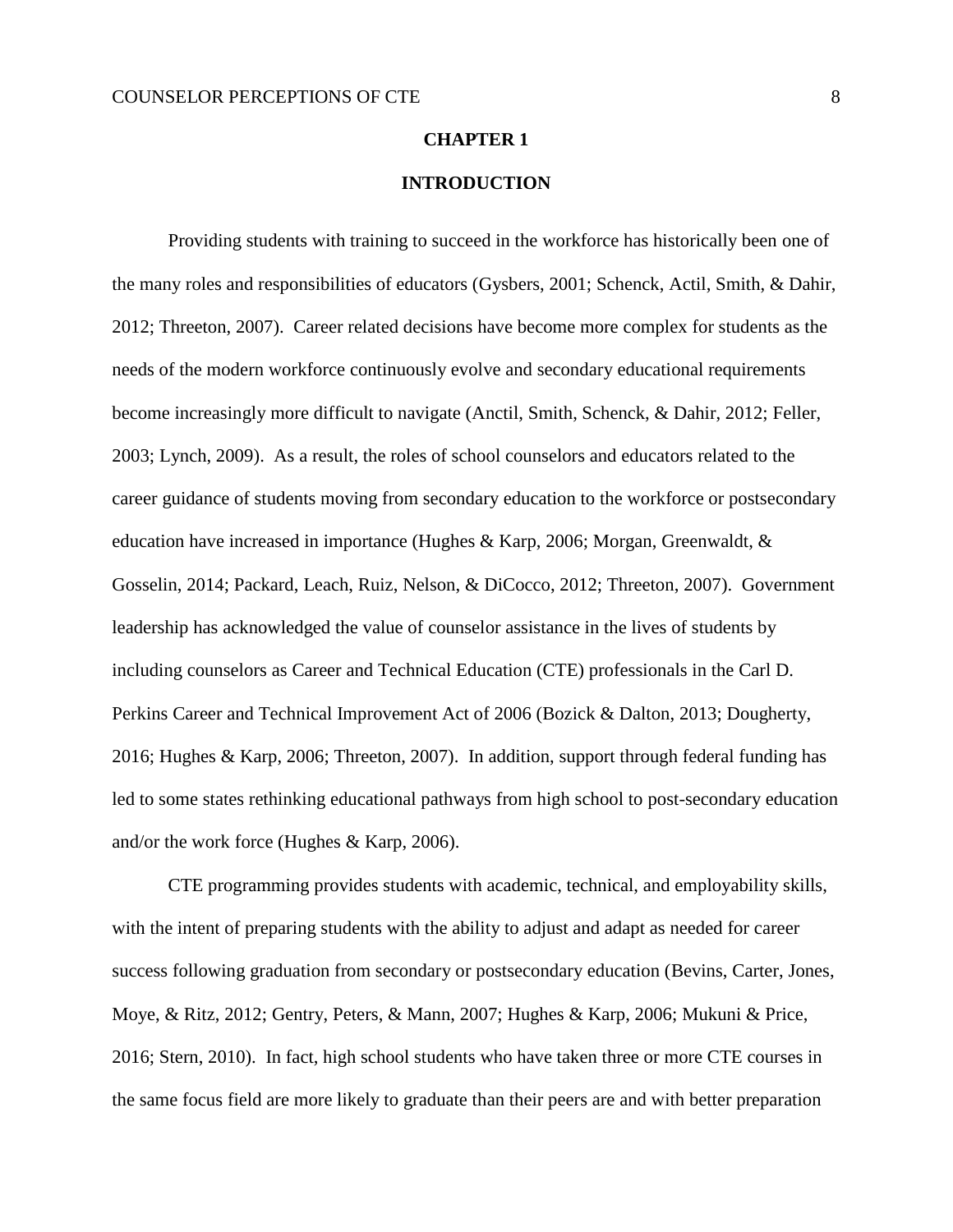for future studies (Jimenez & Sargrad, 2018). CTE programs provide the opportunity to graduate from high school prepared for the workforce with industry certifications, licenses, postsecondary certificates, or degrees (Indiana Department of Education, 2018; Jimenez & Sargrad, 2018; Office of career, technical, and adult education (OCTAE), 20).

Businesses throughout the state are transitioning from on-the-job training to hiring employees who already have some kind of formal training (Hall & Rogers, 2014). As a result, the need to train individuals for job success is increasingly becoming a responsibility of the P-16 education system. The design of CTE programming in Indiana is to provide students with the skills needed to succeed in high demand careers that often come with the potential of earning high wages. With a wide range of skill building opportunities inherent to the curriculum, students of all backgrounds and socioeconomic statuses have an opportunity to benefit from CTE classes during high school (Indiana Department of Education, 2018; Mukuni & Price, 2016).

Educators and business leaders throughout Indiana are seeking ways to work together to meet each other's needs and CTE is often the solution (Hughes & Karp, 2006; Indiana Department of Education, 2018). Indiana is currently experiencing a shortage of employees to fill available middle-skill jobs, which require more than a high school education, but not a fouryear degree. Middle-skill jobs make up 58% of the state's labor market, but currently only 47% of employees have the needed skills to fill the available jobs. The National Skills Coalition projects the availability of over half a million middle-skill jobs in Indiana by 2020 (Halls & Rogers, 2014).

Advanced manufacturing and health care are the two industry clusters in Indiana expressing the most difficulties related to the lack of middle-skill workers (Hall & Rogers, 2014). This shortage of technicians creates problems for businesses trying to put new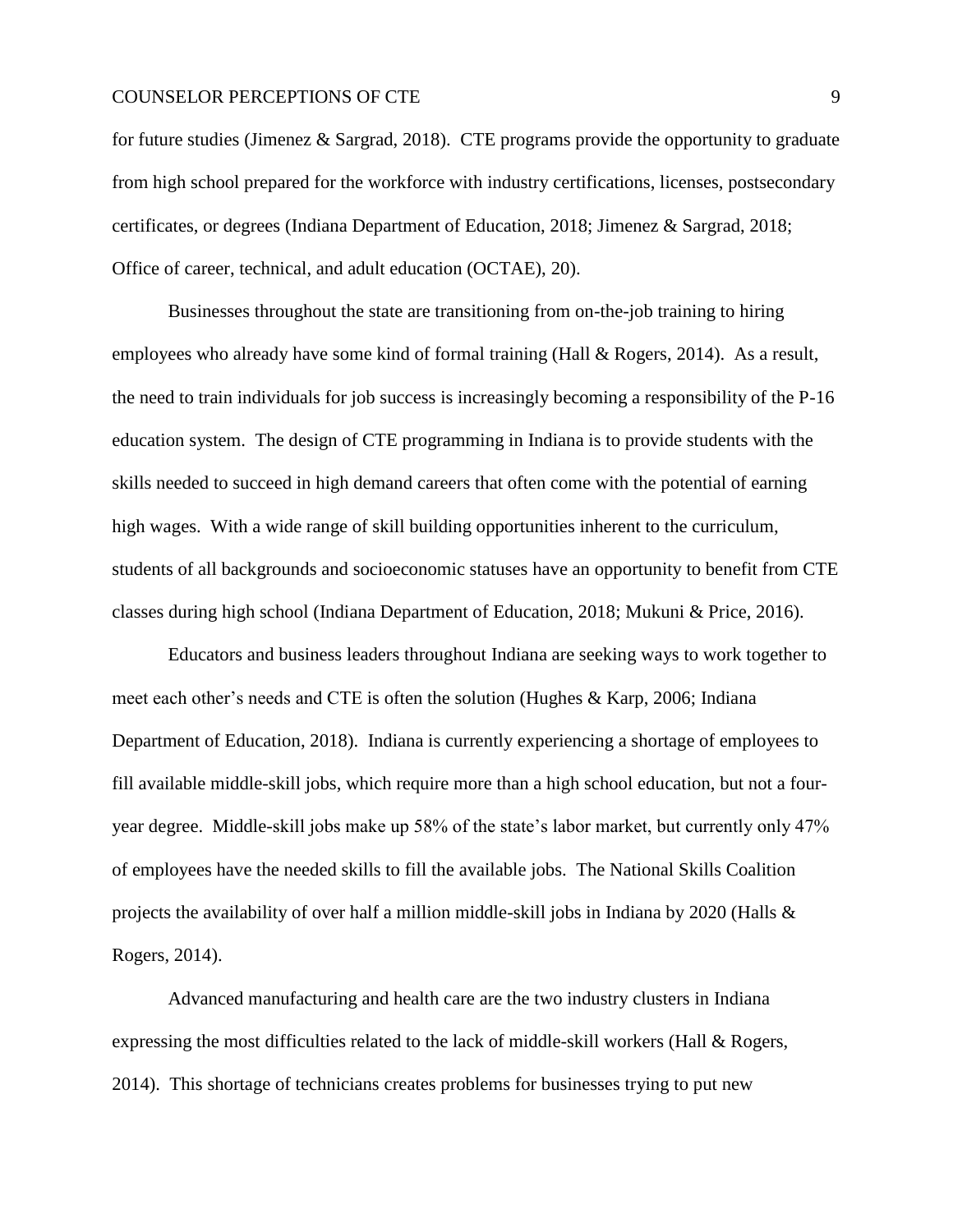technology into place in the workforce. Employers find themselves in need of hiring employees who are innovative, possess the ability to problem solve and think critically (Hart Research Associates, 2013; Lynch, 2009). They also seek employees who possess both hard skills, defined and measurable, and soft skills, which are more subjective in nature (Laker & Powell, 2011).

#### **Background of the Problem**

<span id="page-9-0"></span>School counseling is a demanding profession. Professional literature is full of references on how school counselors should provide comprehensive student support (American School Counselor Association, 2017). Their role is becoming increasingly important as high school graduation requirements continue to change. Students are not all on the same pathway and each student faces the task of finding the path best suited for their individual skills, interests, and abilities. The role of today's school counselor is to execute efforts to address each student's academic, personal/social, and career development needs (American School Counselor Association, 2017). This leads to a need to perform continual assessments of their work to determine which of their responsibilities are highest priority. A counselor's list of jobs is long and involved, sometimes including extra duties such as administrative support or discipline (ASCA, 2012).

Researchers have concluded that counselors have a significant level of influence on the preparedness of students at graduation (Carey & Dimmitt, 2012; Gilfillan, 2017; Pérusse, DeRonck, & Parzych, 2017; Rosenbaum, Miller, & Krei, 1996). Over time, their roles and responsibilities have changed. Research from the 1960s found counselors guide students by using channeling and personal judgment. Then in the 1970s counselors moved toward providing students with graduation help, including social/emotional counseling, and performing testing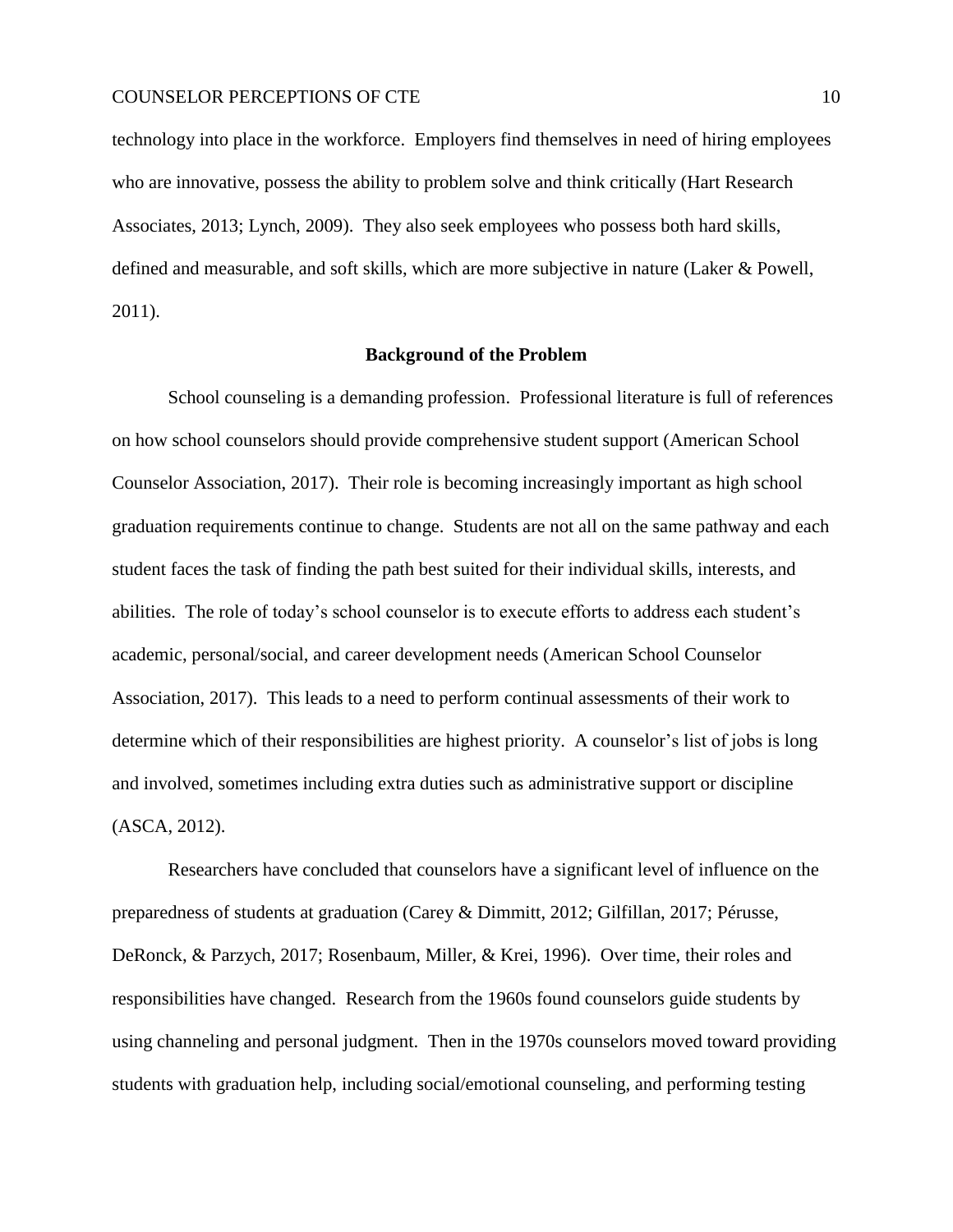duties. Economic hardships came in the 1990s resulting in a decrease in counselors in public schools, which directly influenced student services (Rosenbaum, Miller, & Krei, 1996).

Counselor roles are shifting again with Indiana's newly developed graduation plan, set for full implementation with the graduating class of 2023. The plan offers a variety of pathways a student can take to connect their secondary studies to postsecondary education and the workplace. This new systemic graduation model places greater emphasis on the school's role to provide college and career readiness, with a growing recognition that both college readiness and career readiness are valuable and worthy of a unified vision. CTE courses fit nicely with the plan as they emphasize both academics and work skills to make broad connections to future education and work (Bozick & Dalton 2013; Hubbard & McDonald, 2014; Hyslop, 2008; Stipanovic, Lewis, & Stringfield, 2012; Threeton, 2007). Are students receiving the knowledge and resources necessary to choose the path that best matches their future goals? Counselor knowledge and perceptions at both the middle and high school levels can considerably affect guidance opportunities provided to students.

A survey of counselors conducted by the College Board in 2011 reported counselors had an average caseload of 389 students, with high performing schools that have high college acceptance rates providing lower caseloads of 335. Schools with the greatest economic struggles saw higher caseloads with an average of 427. The data support a correlation between student to counselor ratio and the positive impact of the counselor on students (College Board Advocacy Center, 2011). This research has resulted in the beginning of a shift within education and has influenced the work counselors have been able to do with students.

Like counseling programs, CTE programs have undergone major changes compared to those of generations ago. Historically CTE, previously called vocational education, did not serve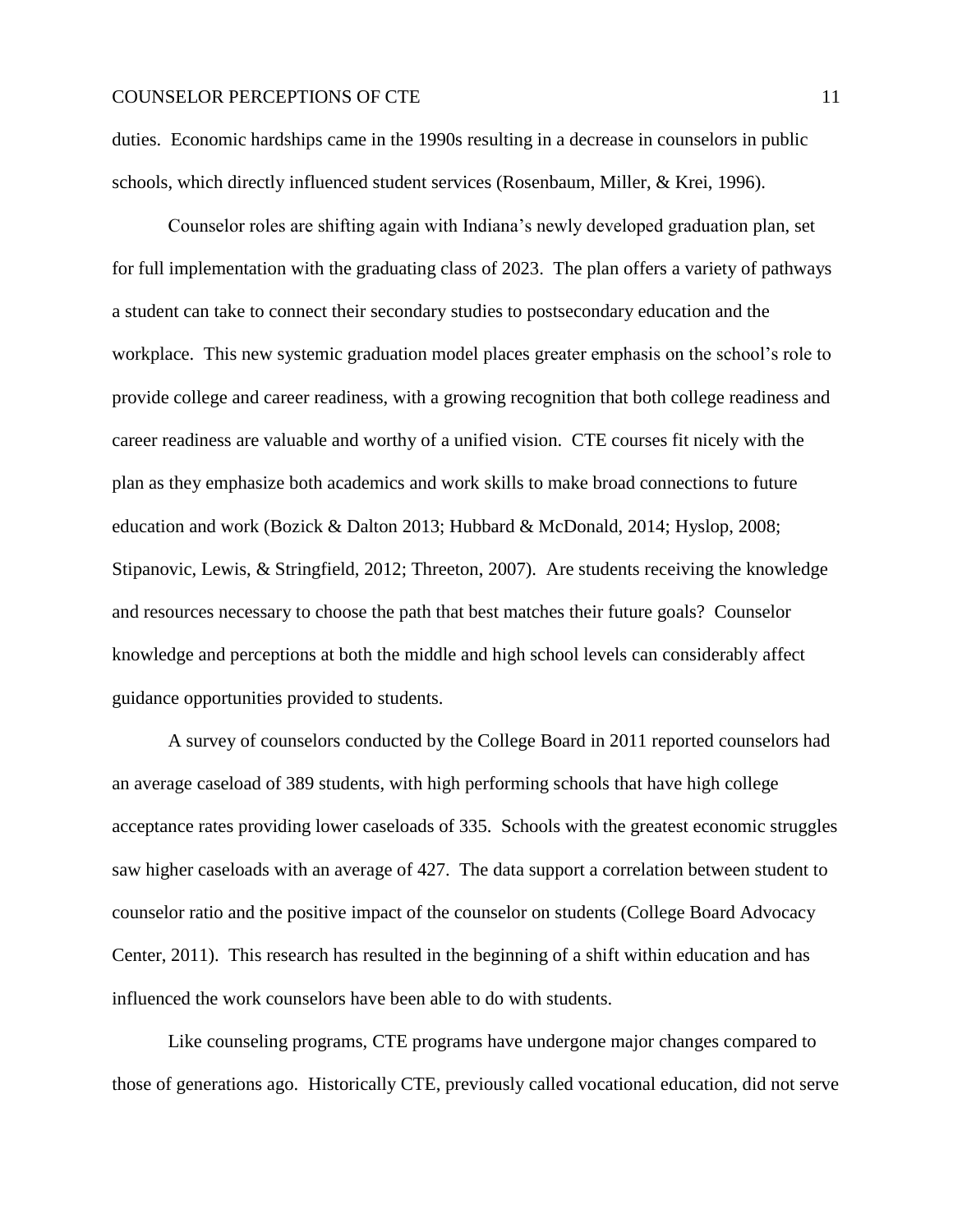the same purposes as it does today. Today's society is impacted by strongly held beliefs connected to vocational education of the past making it difficult for CTE to be recognized for its value (Dougherty, 2016; Indiana Department of Education, 2018; Lynch, 2009). Lasting perceptions of CTE could affect counselor advice and recommendations provided to students and parents in Indiana. CTE is currently emerging as an option for education reform that equips high school graduates with the necessary skills to succeed in post-secondary education and the workforce (Bozick & Dalton, 2013; Dougherty, 2016; Gentry, Peters & Mann, 2007; Hughes & Karp, 2006; Jimenez & Sargrad, 2018; Mukuni & Price, 2016; Stern, 2010).

Public education plays a critical role influencing the economy in an ever-changing society. Across the United States, CTE programming and policies are being adapted to match those changes, resulting in a need for education staff to keep pace. Information provided to parents about options for their children will allow them to understand that today's CTE has evolved from vocational education of the past to teach skills that prepare students for the realities they will face upon graduation.

What remains largely unknown in the research literature is how public school counselors in Indiana influence participation in CTE as a part of career development. What is needed in future research is the analysis of counselor perceptions and knowledge of CTE to begin to analyze whether or not counselors in Indiana's schools are meeting the career counseling needs of students, communities, and businesses in an ever-changing economy and workforce, and in alignment with transitioning graduation requirements.

#### **Statement of the Problem**

All teachers, administrators, and support staff of a school play a role in helping students succeed. Counselors specifically offer guidance to students on the opportunities available to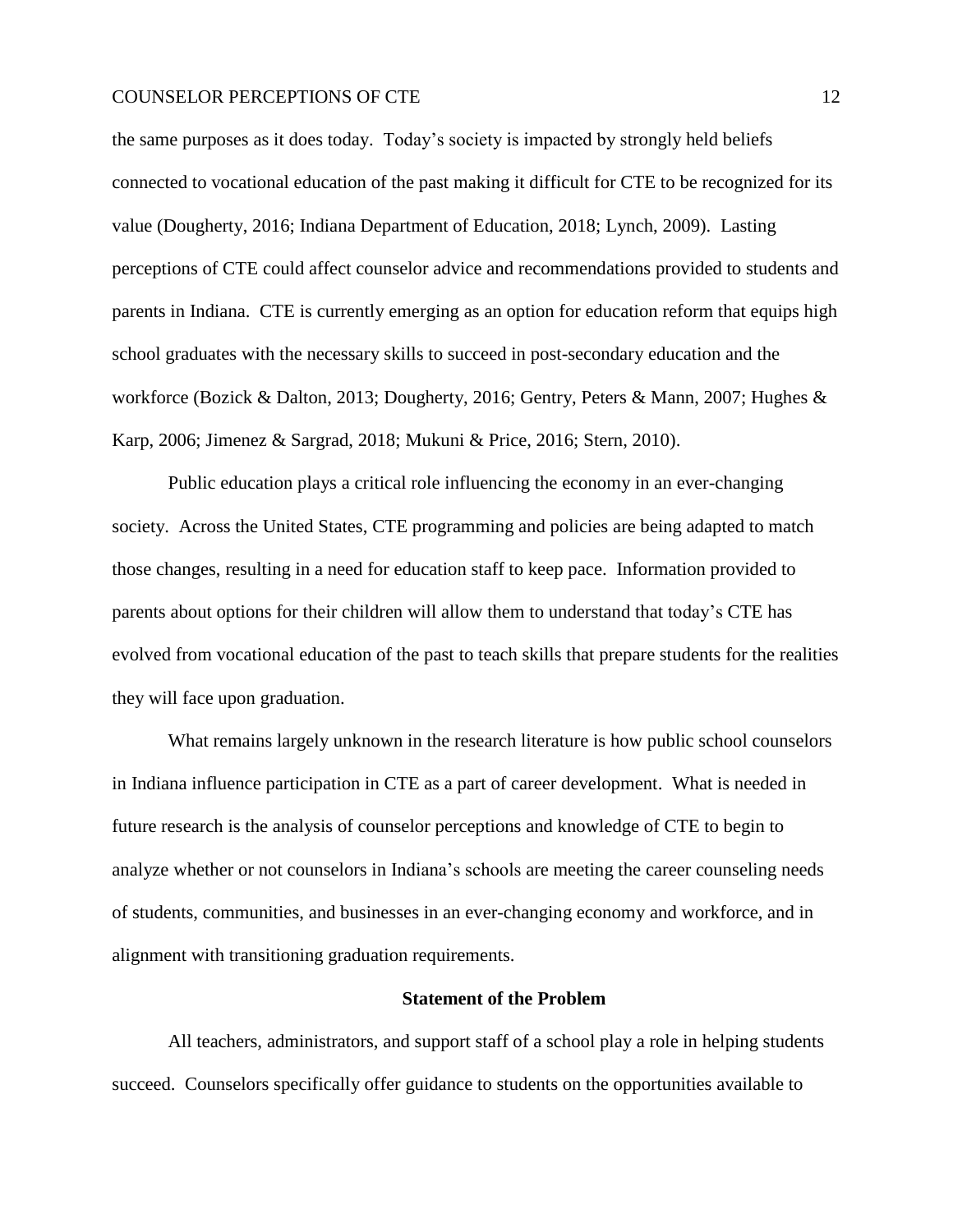them after they graduate and the paths available for them to prepare for those options (Anctil, Smith, Schenck, & Dahir, 2012; Belasco, 2013; Hughes & Karp, 2006). The roles of middle and high school counselors continue to grow and evolve (Gysbers, 2001; Herr, 2001; Morgan, Greenwaldt, & Gosselin, 2014; Paisley & Borders, 1995). Support comes from counselors for decisions related to student academic, social/emotional, and career needs, factors such as the previously mentioned high caseloads and the need to wear many hats may contribute to students experiencing a lack of exposure to comprehensive career guidance from their counselors. Thus, students may be less able to make informed college and career related choices to ensure preparation for life following secondary education, which would require other sources for the information (Anctil, Smith, Schenck, & Dahir, 2012; Belasco, 2013; Schenck, Anctil, Smith & Dahir, 2012). Exposure to college and career information allows students in middle and high school to connect class work with what they wish to do following high school. Early experiences provide students the flexibility to make proactive changes as their individual interests and skills evolve.

Past perceptions and stigmas of vocational education being a placement for those of special populations, such as those with special needs and minorities, still exist (Indiana Department of Education, 2018; Dougherty, 2016). These lasting perceptions may play a role in who enrolls in CTE programming and the disproportionate placement of subgroups that sometimes occurs. State and federal legislation and funding have added new value and focus on CTE, but have counselors adjusted their work accordingly? The most recent study found for CTE perceptions in Indiana was by Sawyer (1977). Participating teachers, counselors, and administrators indicated a belief that CTE experiences hindered students from participating in education after high school, suggesting past perceptions of the purpose of CTE still exist.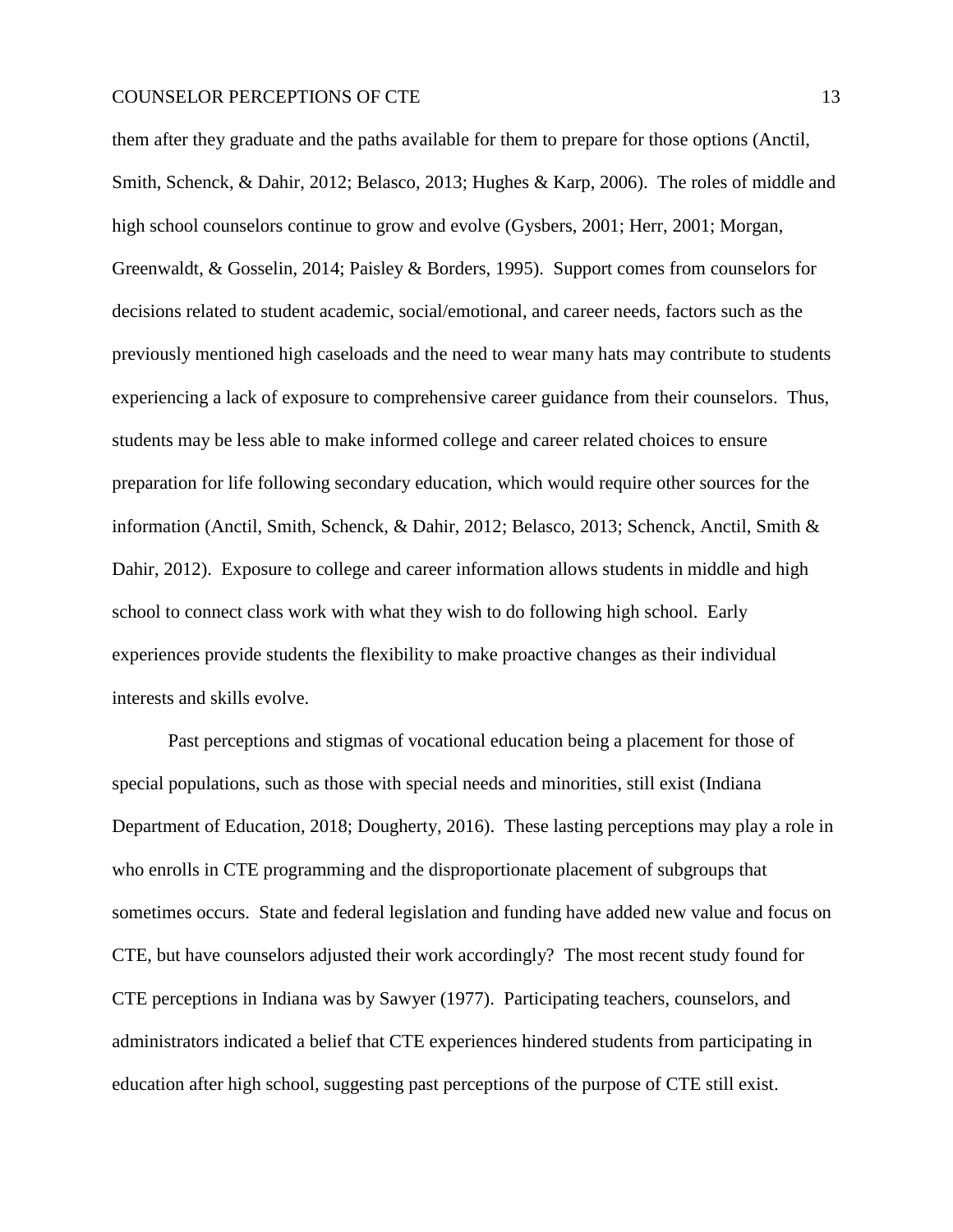A review of professional literature revealed an absence of data related to Indiana school counselors' knowledge and value of CTE. Are middle and high school counselors in the state of Indiana providing comprehensive, up-to-date, accurate information to all students as they select their path of study? Students, parents, and counselors each have roles in the selection of coursework, and information and guidance coming from counselors may have substantial impact in guiding students' future educational and career plans.

## **Purpose of the Study**

<span id="page-13-0"></span>The purpose of this study was threefold. The first purpose of this study was to describe demographics of the school counselor population in Indiana. Another purpose was to identify the relationships that exist between Indiana's middle and high school counselors' knowledge levels, self-assessed knowledge levels, educational backgrounds, and available counseling time with their perceptions of CTE initiatives and programs in Indiana. The last purpose of this study was to identify differences among middle and high school counselors' knowledge and selfassessed knowledge, as well as differences found with gender, years of counseling experience, years of teaching experience, size of student caseload, and number of students in school to counselor perceptions of CTE initiatives and programs in Indiana. A Qualtrics survey collected the data. One section of the survey measured counselors' actual knowledge about CTE programs, and another section asked counselors to self-assess their strength of that knowledge. The independent variables include high school counselor knowledge levels of Indiana CTE programming, educational backgrounds, and amount of available counseling time. The dependent variable is the Indiana counselor perception of CTE.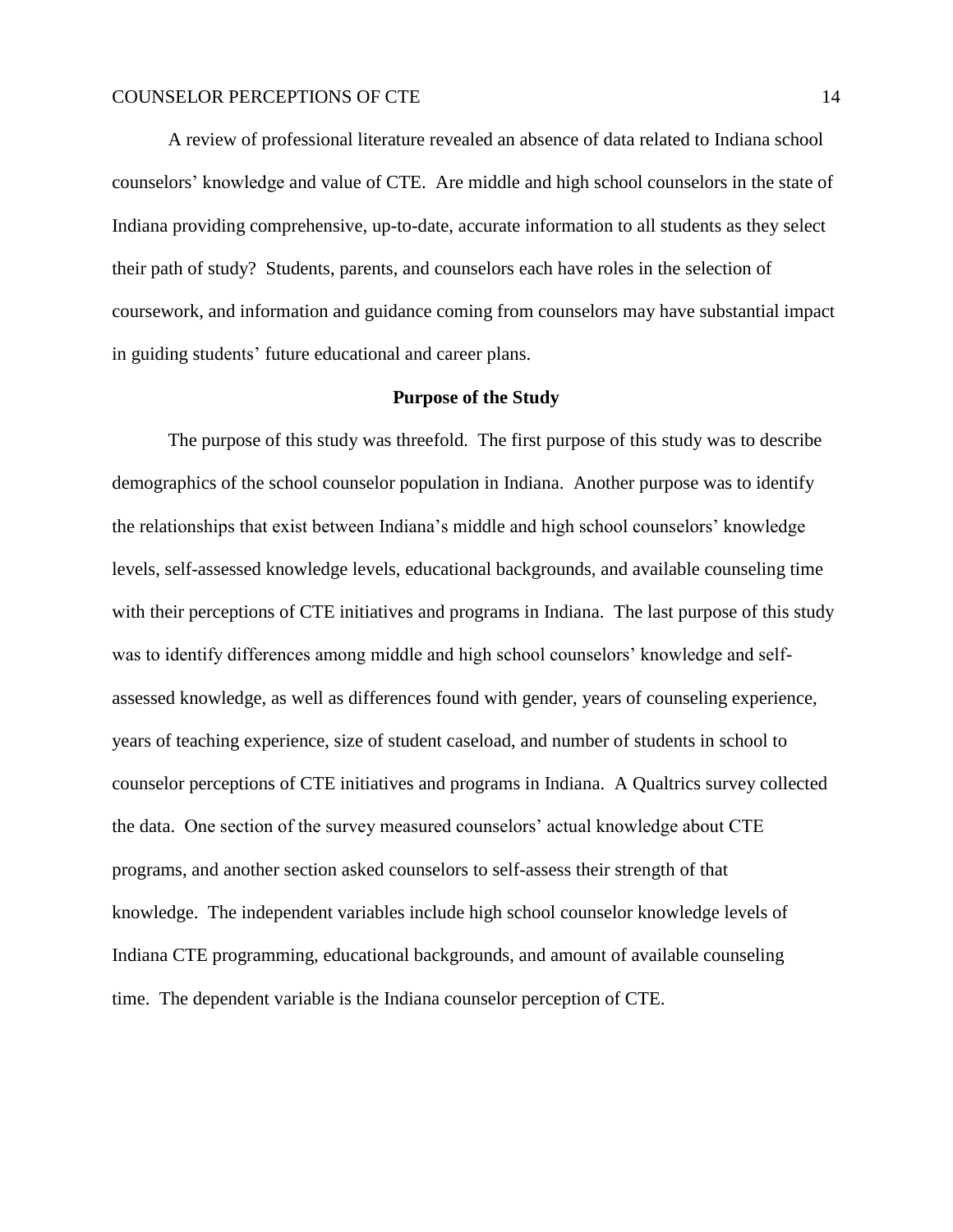#### **Research Questions**

The research questions that guided this investigation include:

1. What are the differences between counselors' knowledge and counselors' self-assessed knowledge?

2. What are the relationships between counselors' knowledge levels and their perceptions about CTE programs and between counselors' self-assessed knowledge levels of CTE and their perceptions about CTE programs?

3. What is the relationship between counselors' educational backgrounds (e.g. attended a CTE program or traditional academic program) and their perceptions of CTE programs?

4. What is the relationship between the amount of time middle and high school career counselors have available for career counseling and their perceptions of CTE programs?

5. What are the differences when comparing the independent variables of gender, years of counseling and teaching experience, and number of students in the school, to counselor perceptions of CTE?

### **Theoretical Framework**

Educational leaders are redesigning CTE programming and missions to reflect student and economic needs in Indiana. CTE, the central focus of this study, aligns well with the Constructivism Theory. Constructivism explains how individuals know what they know (Brown, 1998; Hein, 2016; Ultanir, 2012). Learning is an active process, and individuals learn through activities they engage in, the consequences of their actions, and reflections of what they have experienced (Axinite, 2014; Brown & Lent, 2012; Cooperstein & Kocevar-Weidinger, 2004; Doolittle & Camp, 1999; Hein, 2016; Peavy, 1995; Ultanir, 2012). Career development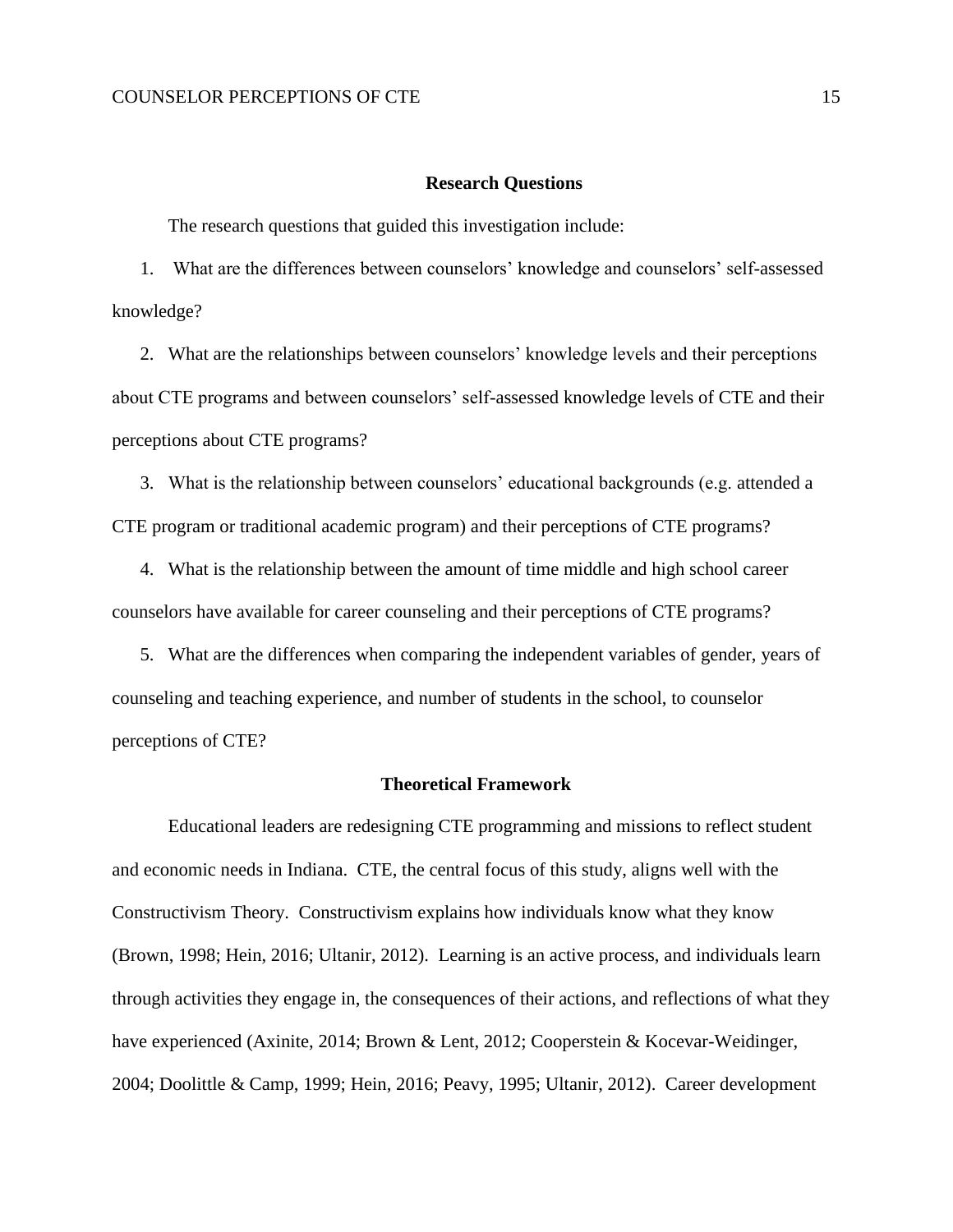learning happens when an individual actively constructs learning while thoughtfully taking actions (Cooperstein & Kocevar-Weidinger, 2004; Peavy, 2001).

Behaviorism Theory, the foundational learning theory for CTE, has been transitioning from to Constructivism Theory to better reflect the realities of the 21st century (Doolittle & Camp, 1999). Both theories support the implicit training of specific job skills as a part of the curriculum. The selection of Constructivism for this study is reflective of the new educational focus areas of CTE on higher order thought processes, problem solving, and working collaboratively (Brown, 1998; Doolittle & Camp, 1999). These changes in curriculum affect the thoughts and choices of students and counselors for future career decisions.

#### **Significance of the Study**

<span id="page-15-0"></span>The gateway for students deciding between the many career and education options after high school is most often their middle and high school counselor(s). As such, middle and high school counselors are important to the development of Indiana's future workforce, and many educational leaders believe counselors should be proactive in addressing those needs. One of the intended results of this study is to understand the academic and career counseling provided to students in Indiana before and during high school.

Positive and negative effects come from middle school and high school counselors' guidance given to students in the process of making education and career decisions, which can influence the rest of their lives. Today's counselors have worked many years with a strong focus on the academics of college preparation. However, the mantra supporting college-for-all in many high schools is unrealistic (Aliaga, Kotamraju, & Stone III, 2012; Symonds, Schwartz, Ferguson, 2011).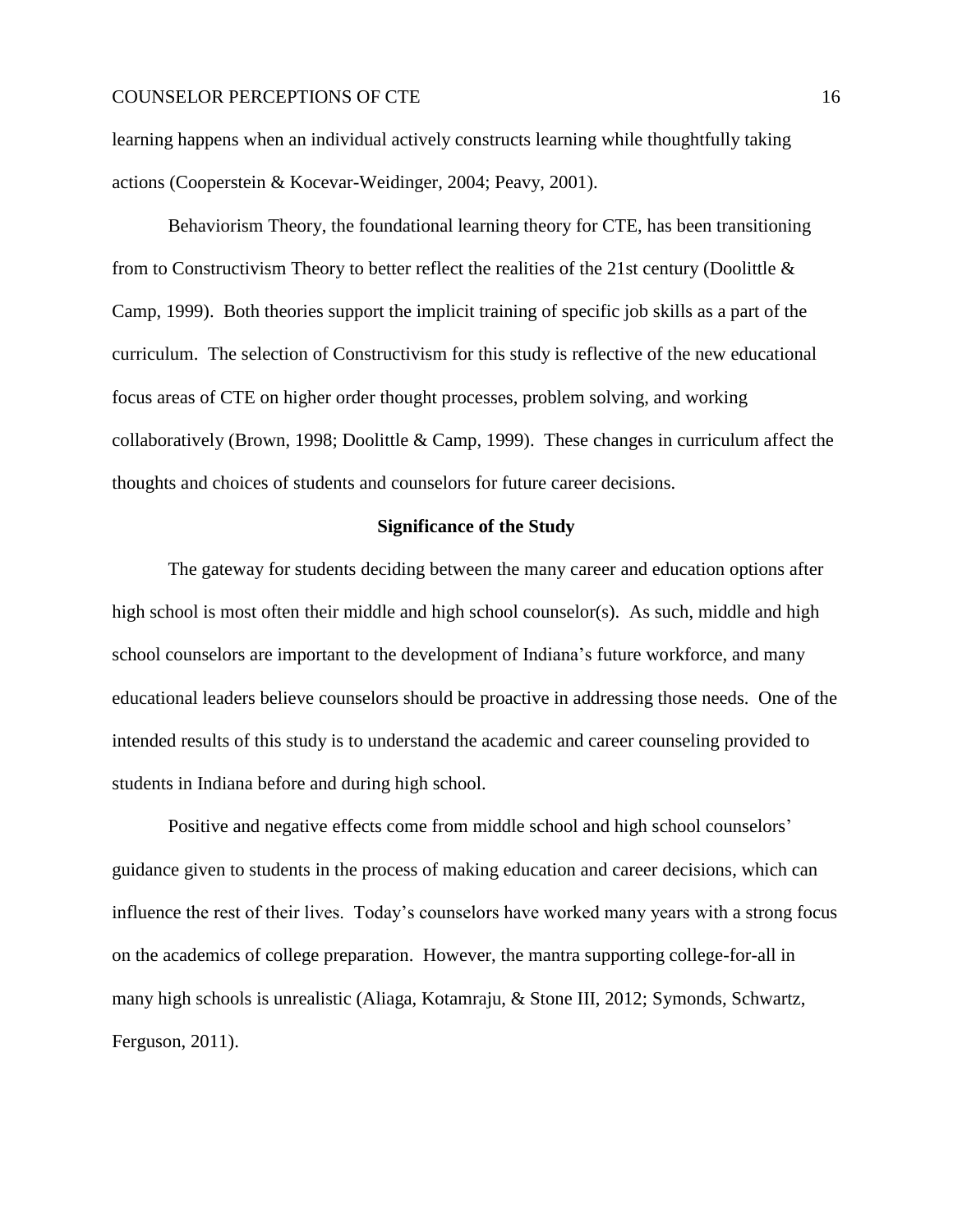Educational leaders, including superintendents, curriculum directors, and building principals, have a role in creating opportunities for ALL students. There are many documented positive outcomes for students and communities that come from CTE programming. CTE bridges the need to address ALL student needs. An increased need for technical skills in the workforce will continue to be a driving force in education. Increased CTE enrollment can also positively affect Indiana's economy as it addresses the need for more skilled workers. In the school setting, informed educational leaders can align workforce needs and student outcomes at graduation. Almost no research to date draws attention to the role of middle and high school counselors in the placement of students into CTE programs in Indiana. This study can contribute to the decisions Indiana's leaders make because the research is specific to Indiana.

The results of the study may provide universities with information to make improvements in counselor training. Research has found that counselors have large caseloads and students often make course selections based on the influence of friends and family. Factual advice given to students is necessary, and therefore counselors should be knowledgeable about all options. The ability to make informed career choices early on in secondary education can make transitions from middle school to high school, and high school to postsecondary or career, much easier and successful for students.

When principals do not understand the significance of comprehensive counseling for career and college readiness guidance, miscellaneous tasks may be assigned to their counselors that take them away from important guidance roles. Knowledge of the common variables affecting how guidance activities support student decision making may affect their job assignments. A leader armed with this information can provide the professional support needed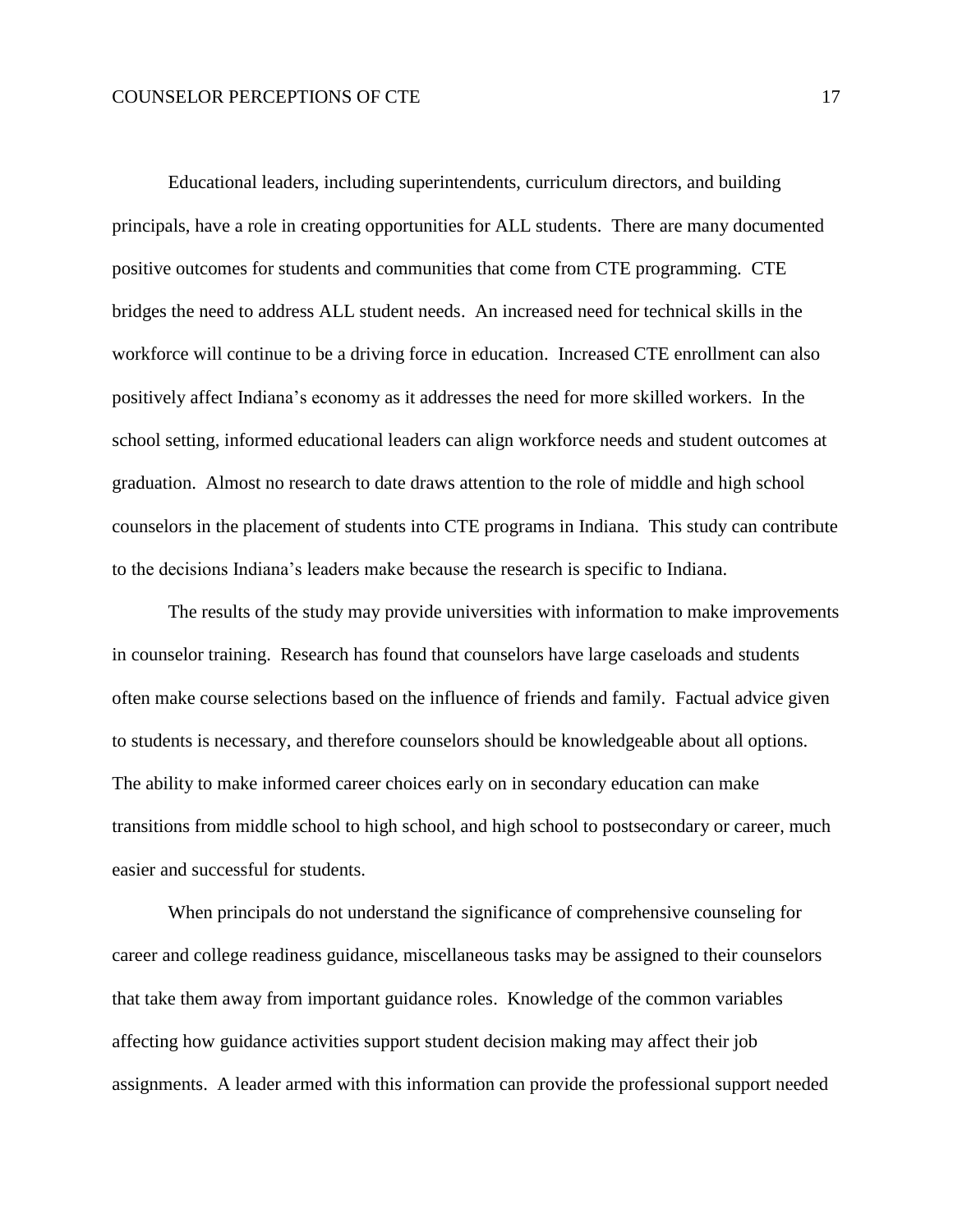to the current counseling staff, as well as knowledge to guide what to look for when hiring new counseling staff. This study may provide some insight for educational leaders into what is occurring at that decision-making point where students often begin a pathway that affects the rest of their life. As such, the results may influence administrative awareness of assigning roles, which can affect future sharing of information to students and parents about CTE.

Descriptive analysis found time related issues that building leaders should be aware of when evaluating the roles of their counselors. Lack of face-to-face time with students, high student caseloads, and additional jobs related to scheduling and testing are common among Indiana's counselors. Each of these has implications on the counseling opportunities in the building.

In addition to supporting school corporation leaders, this research aims to serve those in educational leadership at the Indiana Department of Education. Knowledge gained may inform leaders of potential reasons students are or are not enrolling in CTE programs throughout the state. The application of the knowledge to postsecondary counselor preparation programs will better educate those in their classes about CTE.

The significance of understanding counselors and their knowledge and perceptions of CTE is that it may inform an understanding that leaders can use to direct and support guidance provided by counselors that impact programming choices made by students. Current available research has focused on counselor actions, knowledge, and perceptions related to CTE in various states across the United States of America as well as on subgroups, such as socio-economic groups and students with disabilities. A gap in the literature exists for counselors in Indiana. This study adds another state with an all-encompassing look at the student population to the literature base. Information obtained throughout the entire state of Indiana can be used to fill the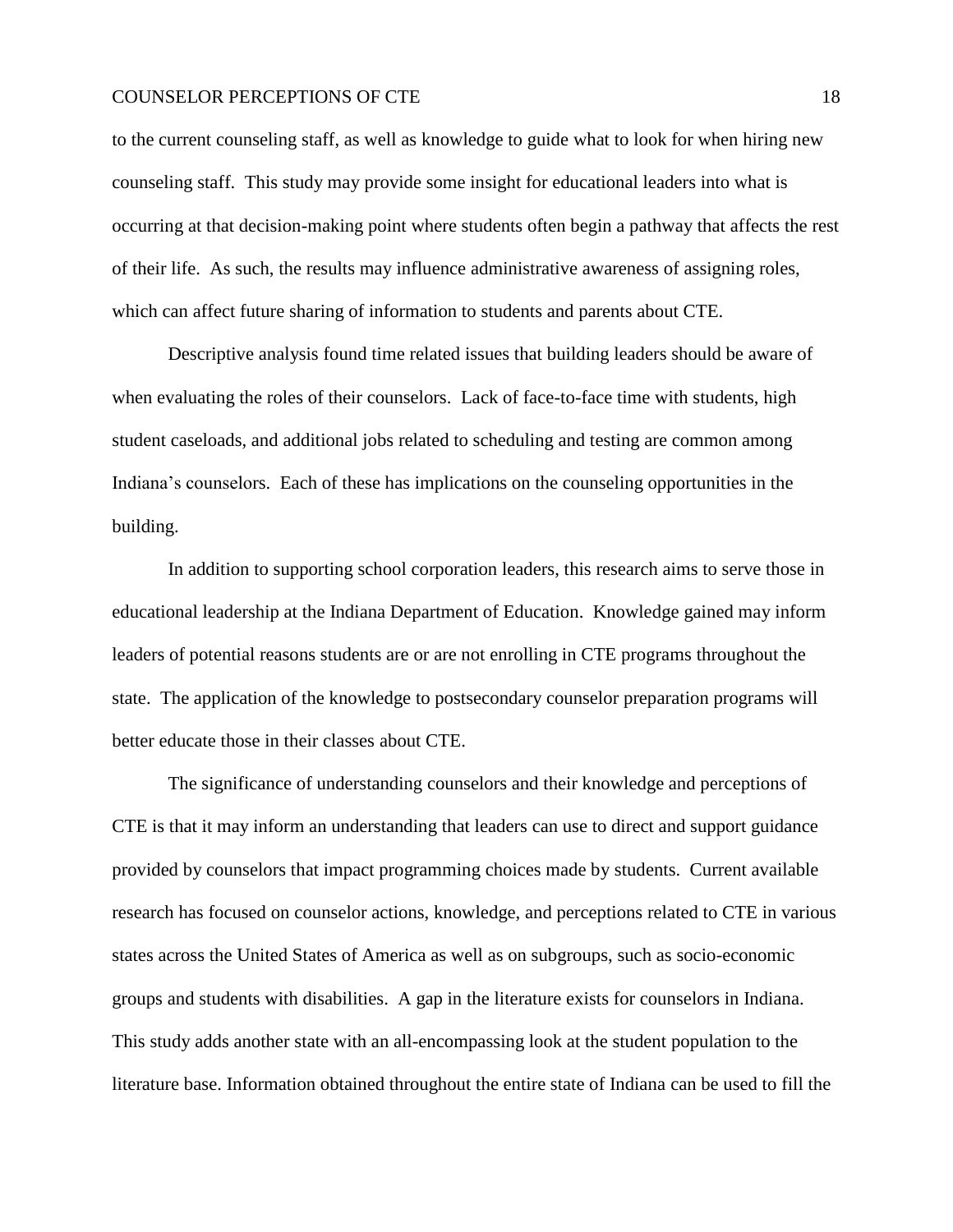gap in research. This study will add to the body of knowledge of educators and researchers through securing counselor input about the lenses they use to advise students by examining various relationships related to knowledge levels, educational backgrounds, career counseling times, and their perception of CTE.

#### <span id="page-18-0"></span>**Definition of Terms**

The following definitions provide a common language based on the context of the study:

*ASCA* **(American School Counselor Association).** A professional organization made up of school counselors who are licensed/certified with the qualifications and skills to address the academic, personal/social, and career development needs of students (Bain, 2012; Schenck, Anctil, Smith, & Dahir, 2012).

*ASCA National Model.* A framework for a comprehensive, data-driven school counseling program made with the domains of academic, personal/social, and career development needs, each with assigned standards ("Indiana school counseling research review Indiana chamber of commerce foundation," 2017; Gysbers, 2013; Schenck, Anctil, Smith, & Dahir, 2012).

*Career pathways*. A coherent, articulated sequence of academic and career courses, beginning in grade 9 and leading to an associate degree, industry-recognized certificate or licensure, or a baccalaureate degree and beyond (Hughes & Karp, 2006; "How states are making career readiness count: A 2016 update," 2016).

*Career readiness.* The ability to adapt and commit to lifelong learning, with a mastery of key knowledge, and the skills and dispositions that vary from one career to another and change over time along a developmental continuum ("Career technical education and advanced placement," 2013).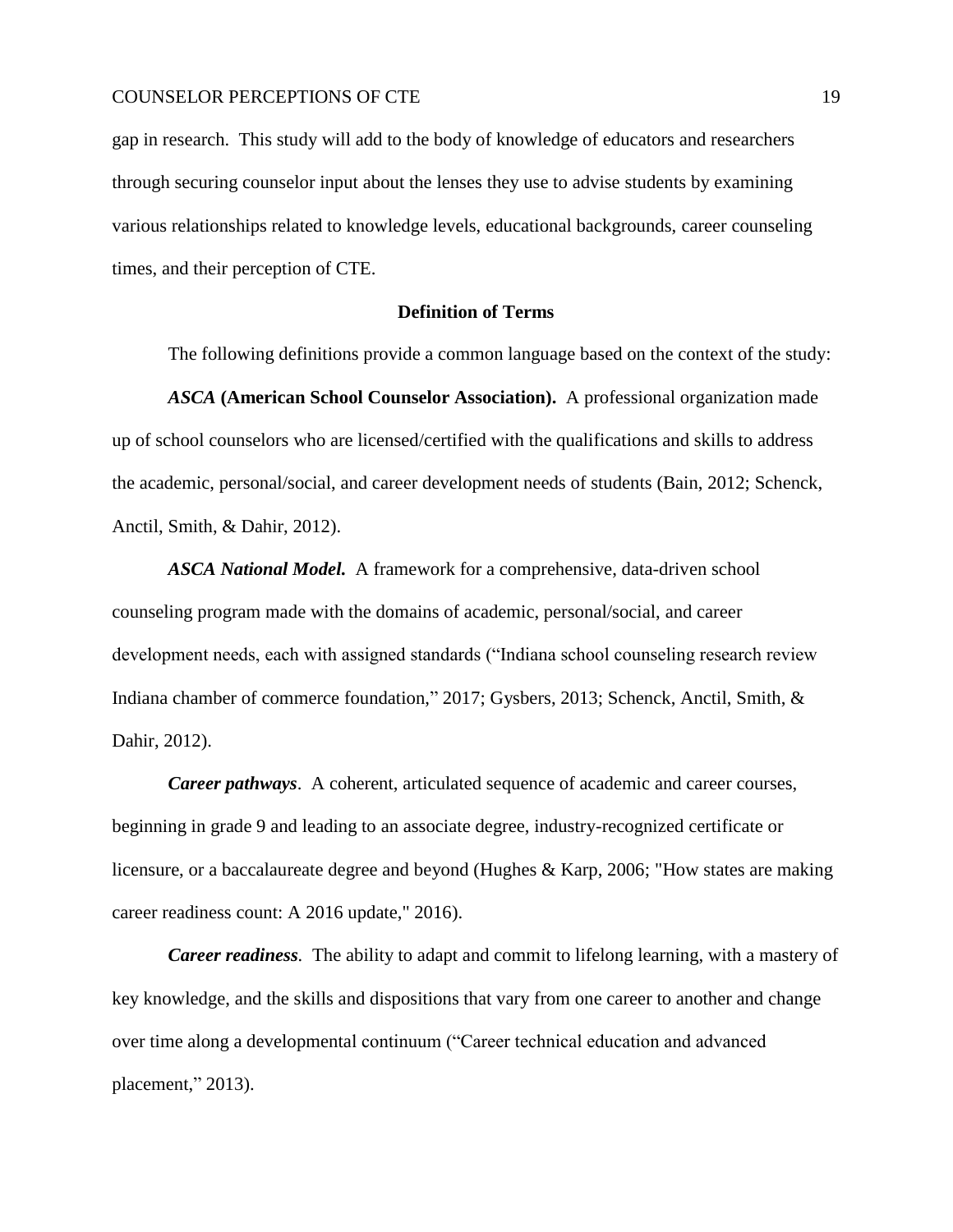*Career Technical Education (CTE).* A program of study that prepares high school students with the knowledge, skills, and abilities needed for a wide range of careers through the integration of core academic knowledge with technical and occupational knowledge (Bevins, Carter, Jones, Moye, & Ritz, 2012; Gentry, Peters, & Mann, 2007).

*Carl D. Perkins Career and Technical Education Act of 2006*. First known as the Carl D. Perkins Vocational and Technical Education Act, this legislation aimed to increase the quality of technical education within the [United States](https://en.wikipedia.org/wiki/United_States) in order to help the [economy.](https://en.wikipedia.org/wiki/Economy) This later became the Carl D. Perkins Career and Technical Education Improvement Act of 2006 and included: 1) Using the term "career and technical education" instead of "vocational education"; 2) Maintaining the Tech Prep program as a separate federal funding stream within the legislation; 3) Maintaining state administrative funding at 5 percent of a state's allocation (Bozick & Dalton, 2013; Dougherty, 2016, Threeton, 2007).

*Constructivism*. A learning theory based on the belief individuals learn by constructing meaning through interactions and experiences in the environment (Brown, 1998; Hein, 2016; Ultanir, 2012).

*CTE Participant in Indiana.* An Indiana student with one or more credits in any CTE course [\(www.doe.in.gov\)](http://www.doe.in.gov/).

*CTE Concentrator in Indiana*. An Indiana student with at least six credits in CTE pathway courses in a state approved College and Career Pathway [\(www.doe.in.gov\)](http://www.doe.in.gov/).

*CTE Completer in Indiana*. An Indiana student who has completed a sequence of CTE pathway courses and taken the state pathway assessment in a state approved College and Career Pathway [\(www.doe.in.gov\)](http://www.doe.in.gov/).

*Hard skills*. Specific, teachable abilities that can be defined and measured. The skills,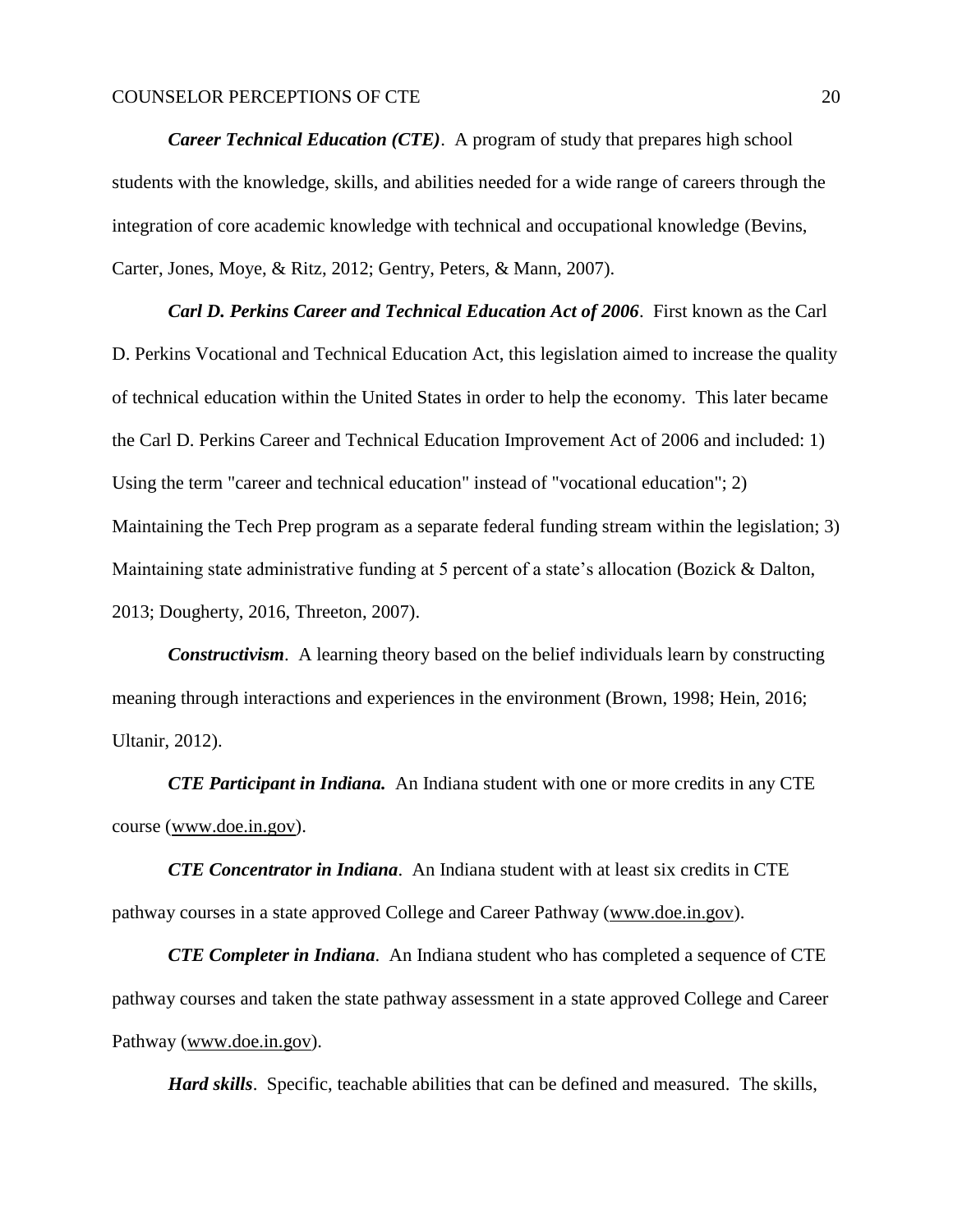often listed in a [cover letter](https://www.thebalance.com/how-to-write-a-cover-letter-2060169) and on a resume, are taught in the classroom through books or other training materials, or on the job, such as proficiency in a foreign language, a degree or certificate, machine operation, and computer programming (Robles, 2012).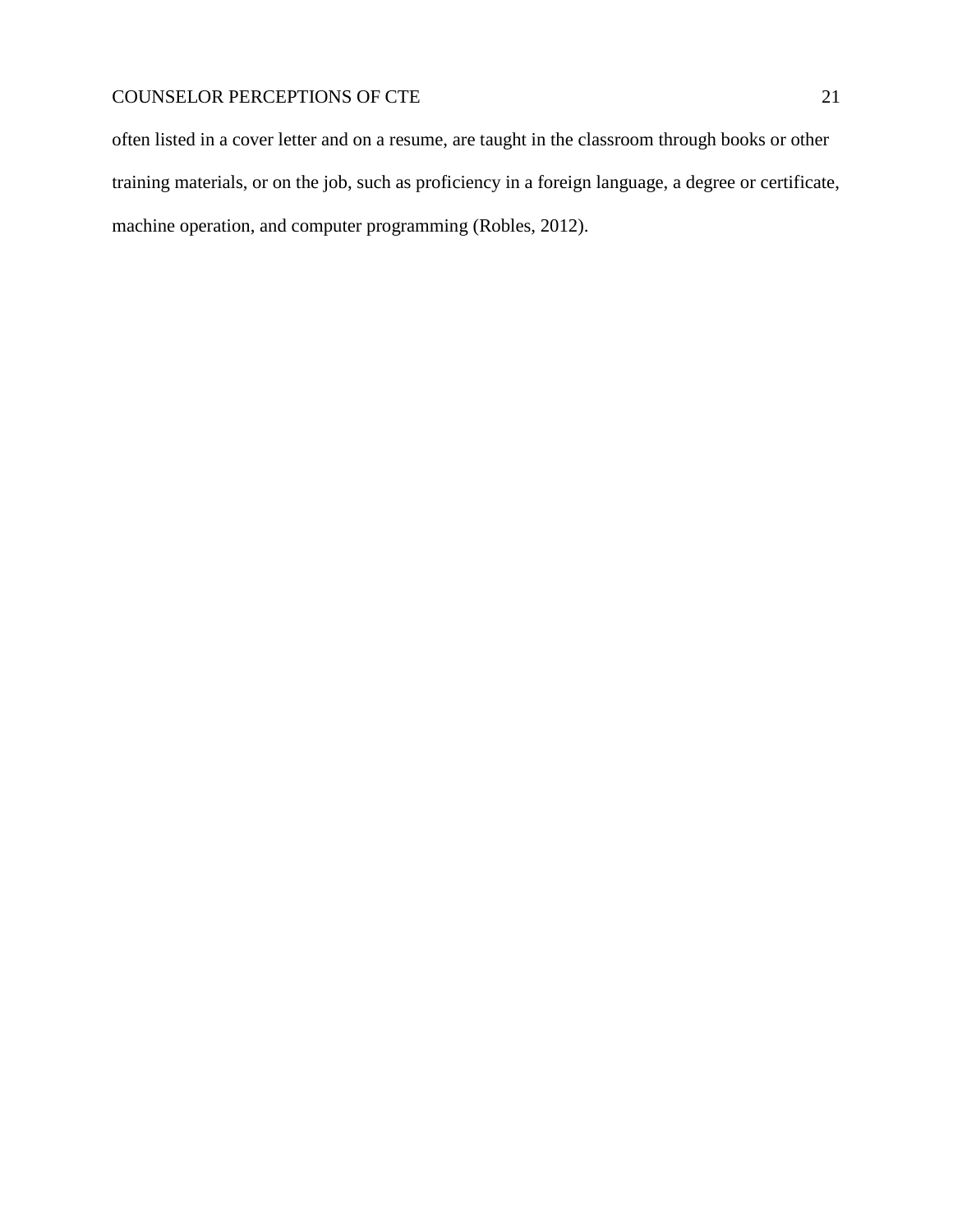*Indiana College and Career Pathway* **(Program of Study)**. A sequenced set of secondary, and sometimes postsecondary, courses aligned to lead to an industry recognized credential or certification, or associates or baccalaureate degree at a postsecondary institution [\(www.doe.in.gov\)](http://www.doe.in.gov/).

*Middle-skill jobs*. Jobs that require training beyond high school, but do not require a four-year degree [\(www.careertech.org](http://www.careertech.org/) ).

*Soft skills*. Subjective skills, sometimes known as people skills, which are hard to quantify, broadly applicable across job titles and industries, such as communication, leadership, persuasion, time management, and teamwork skills (Robles, 2012).

*Vocational-technical education*. Training that provides practical experience, job related technical and job-related skills in a particular occupational field. It covers many careers and industries such as agriculture, home economics, office work, retail, hospitality and technology (Benson & Hayward, 1993).

#### **Assumptions, Limitations, and Delimitations**

<span id="page-21-0"></span>There is an assumption that respondents in the study will answer survey questions honestly and factually. The collection of respondents' will be anonymous and with confidentiality to support the assumptions. Participation is voluntary, further supporting honesty with the belief participation means an interest in the topic. Limitations, constraints beyond my control, common with the use of survey instruments include time constraints for respondents who already feel overworked, and an unwillingness to participate due to the perception the study is questioning their motivation and knowledge. Also limiting, the use of a survey excludes the possibility for personal narratives to support answers given. The interpretation of a Likert-type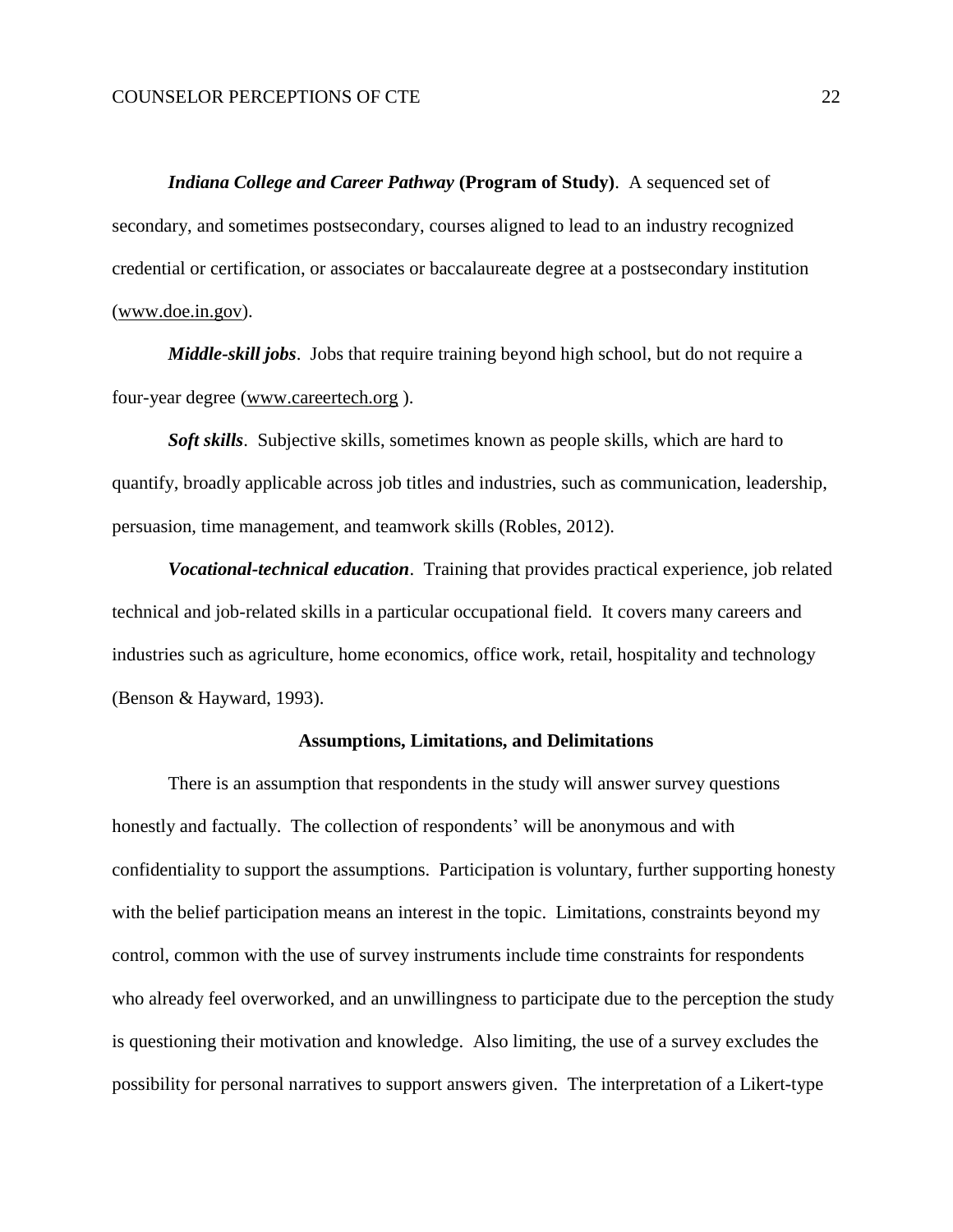scale with options such as agree and strongly agree can differ among respondents and could affect study results. Delimitations, characteristics in my control that define the boundaries of my study, include the participation of counselors only within the state of Indiana, and only counselors employed in public school corporations.

#### **Summary**

<span id="page-22-0"></span>This chapter presented an overview of the study to investigate various variables related to counselors in middle and high school and their perceptions as they relate to CTE. Knowing counselors are key to the exposure of information students receive for CTE, their understanding of the value of the programming to all students in their caseload has the potential to affect enrollment in CTE programs. The chapter included a background of the problem, a problem statement, the purpose of the study, research questions, the theoretical framework used, and significance of the study.

A standard five-chapter format organizes this study. Chapter Two includes a literature study on the history of CTE and how it has changed over time, a more in-depth look at the theoretical framework for the study, the common roles of middle and high school counselors, and factors that influence CTE participation in Indiana schools. Chapter Three explains the research design of the study, including the questions and procedures planned. Chapter Four addresses the survey data collected and the analyzation in relation to the research questions. Chapter Five provides the conclusions, implications for data use by leaders in education, and areas for future research.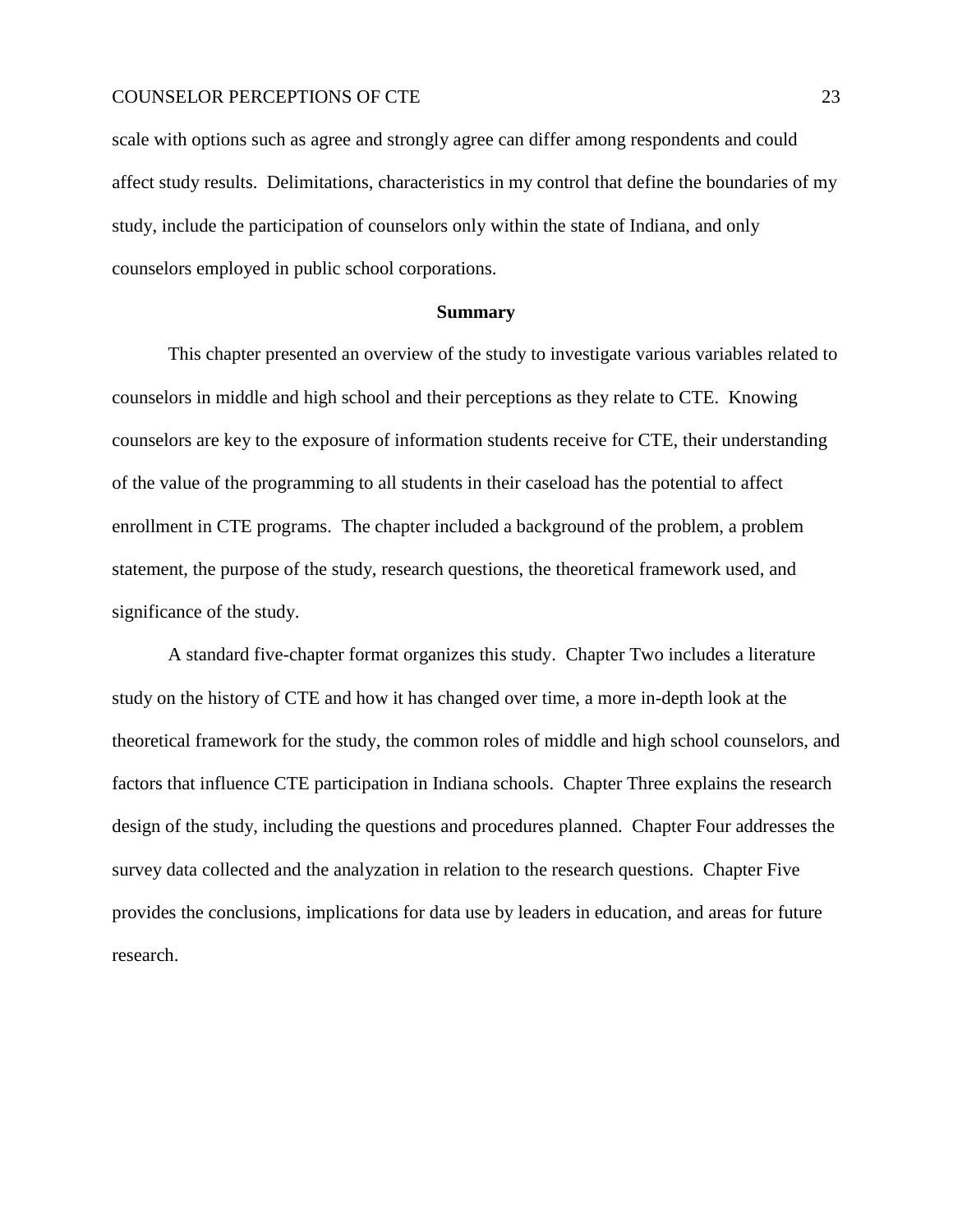### **CHAPTER 2**

## **LITERATURE REVIEW**

<span id="page-23-0"></span>America's education system and the strength of the economy in our country are woven together. When preparing students for their future careers, educational leaders must consider the evolving global society we live in, recognizing employers need employees who have the ability to adapt, think creatively, and learn skills to succeed in a global economy. CTE, designed to provide relevant academic content, while preparing students with employability skills in preparation for their futures in education and careers (Bozick & Dalton, 2013; Hubbard & McDonald, 2014; Hyslop, 2008; Stipanovic, Lewis, & Stringfield, 2012; Threeton, 2007) is an investment in the future of our students and our economy (Bevins, Carter, Jones, Moye, & Ritz, 2012; Jocson, 2015).

The four principles of alignment, collaboration, accountability, and innovation build effective CTE programs. Alignment comes through programming options that address the needs of the labor market and provide opportunities for students with the 21<sup>st</sup> century skills needed for high demand jobs. Collaboration exists between educational leaders and employers working together to design and run programs. Accountability happens when schools work to improve the academic outcomes and employability skills of students with meaningful indicators of success in place. Innovation occurs through support by state policies, school practices, and employers with a focus on the needs of schools and providing financial support (Bevins, Carter, Jones, Moye, & Ritz, 2012; Jocson, 2015; Hughes & Karp, 2006).

In 2001, the No Child Left Behind legislation began the college-for-all movement and pressured schools to show evidence of academic growth for all students. This pressure resulted in schools focusing support on activities, lessons, and projects that aligned to state standards and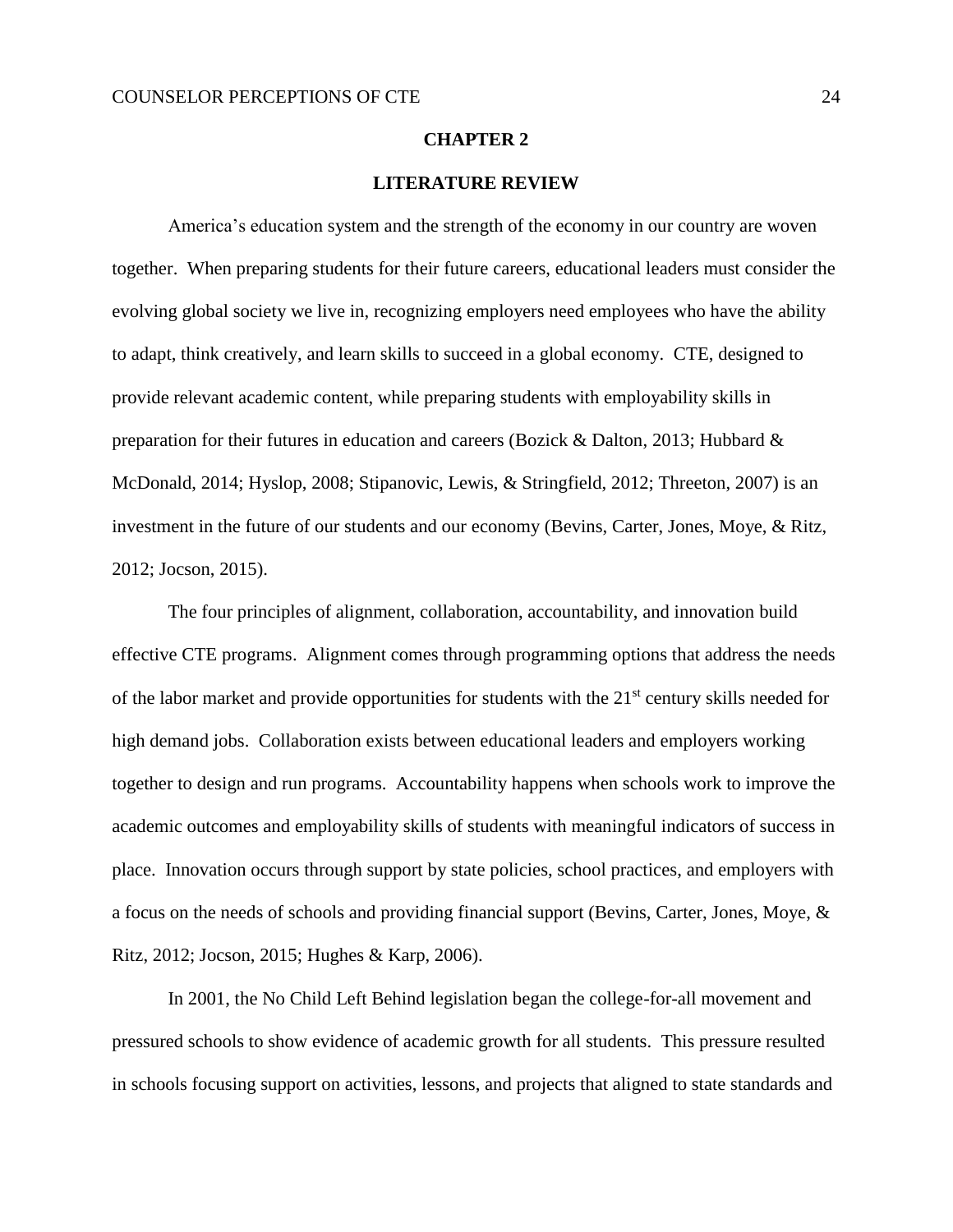included the ability to measure academic growth (Morgan, Greenwaldt, & Gosselin, 2014; Schenck, Anctil, Smith, & Dahir, 2012). If classroom lessons and measurements lacked alignment they were not always supported (Kazis, 2005). Principals and administrators have, as a result, sometimes faced a dilemma of whether to offer CTE to students due to concerns these classes may take away from financial resources intended for other course offerings aligned with standards and tested to show academic achievement used for accountability measures (Bozick & Dalton, 2013; Hughes & Karp, 2006). However, CTE teachers have been able to show academic learning standards connected to their area of studies and aligned with state standards to support academic growth occurs within CTE programming, and the ability to reduce the dropout rate has been documented (Lynch, 2009; Mukuni & Price, 2016; Jocson, 2015).

Standard-based accountability reform, along with the perception that CTE coursework lacks measurable academic growth, has had a negative impact on CTE participation. Connecting academic standards to CTE coursework, along with teachers collaborating with colleagues from other departments for planning, instructing, and assessing will help to improve perceptions of the measurable academic value of CTE (Mukuni & Price, 2016). CTE plays a role in school accountability measures and should be an ongoing talking point in college and career counseling discussions (Stone & Lewis, 2012).

#### **Theoretical Framework**

<span id="page-24-0"></span>Researchers use theoretical models as they seek to understand, describe, and explain circumstances (Doolittle & Camp, 1999). Practitioners who wish to help others succeed then apply these theories in the field. Constructivist Theory is a proactive approach to career development counseling supporting counselor creation of opportunities for empowered student choices. Constructivism focuses on how humans learn (Brown, 1998; Hein, 2016; Ultanir,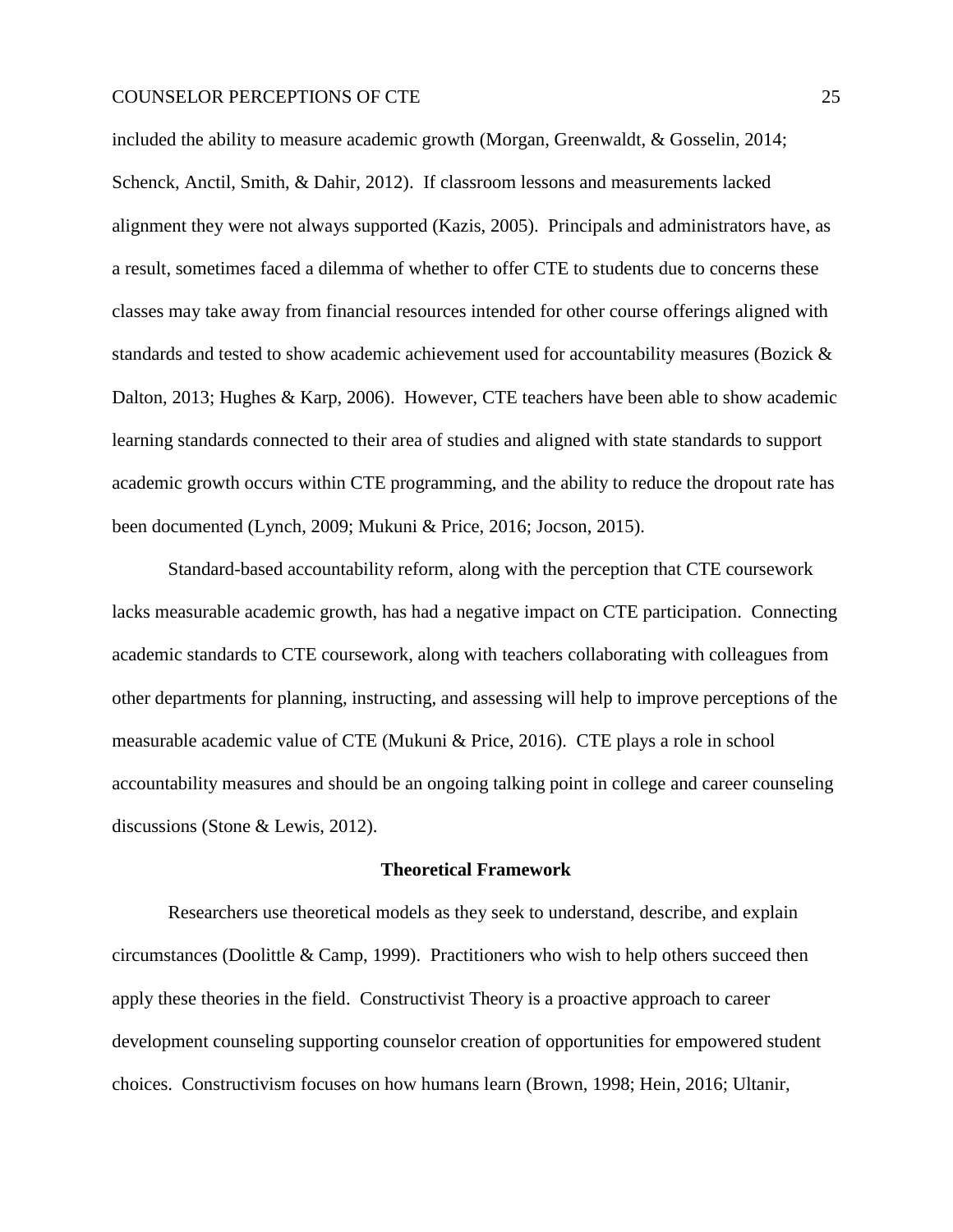2012). Though several types of constructivism exist, Cognitive Constructivism aligns best with the new state and federal requirements of CTE (Doolittle & Camp, 1999). Constructivism provides a framework for middle and high school counselling programs; however, Constructivism does not imply that counselors will follow a defined set of techniques as they support students in their quest to make sense of their career development decisions (Brown, 1998; Peavy, 2001).

The counseling work of preparing students for the workforce under the old vocational education programming was a part of the Behaviorism Theory (learning through stimulus and response). Adjustments to that theory are happening due to rapid changes in the workforce, new management systems, and global competitiveness. The old theory supported the transmission of discrete, established skills sets and information from counselors to students. The adjustment should include learning environments that provide students with the ability to acquire pertinent knowledge and adapt with changing work environments (Brown, 1998; Doolittle & Camp, 1999). The theory of Constructivism, therefore, has become a more appropriate theory for counselors as CTE prepares students for their careers by including higher order thinking, problem solving skills, and opportunities to work collaboratively (Brown, 1998; Doolittle & Camp, 1999). However, CTE still requires definable competency lists and documentation of placements, both of which would be included within the Behaviorism Theory.

Principles of Cognitive Constructivism are based on the belief that learning is meant to take place in an active, not passive, process taking place as an authentic and real experience (Axinite, 2014; Brown, 1998; Cooperstein & Kocevar-Weidinger, 2004; Doolittle & Camp, 1999; Hein, 2016; Peavy, 1995; Ultanir, 2012). The theory supports a shift from knowledge being a *product* to it being a *process* (Ultanir, 2012), and according to Peavy (2001) supports the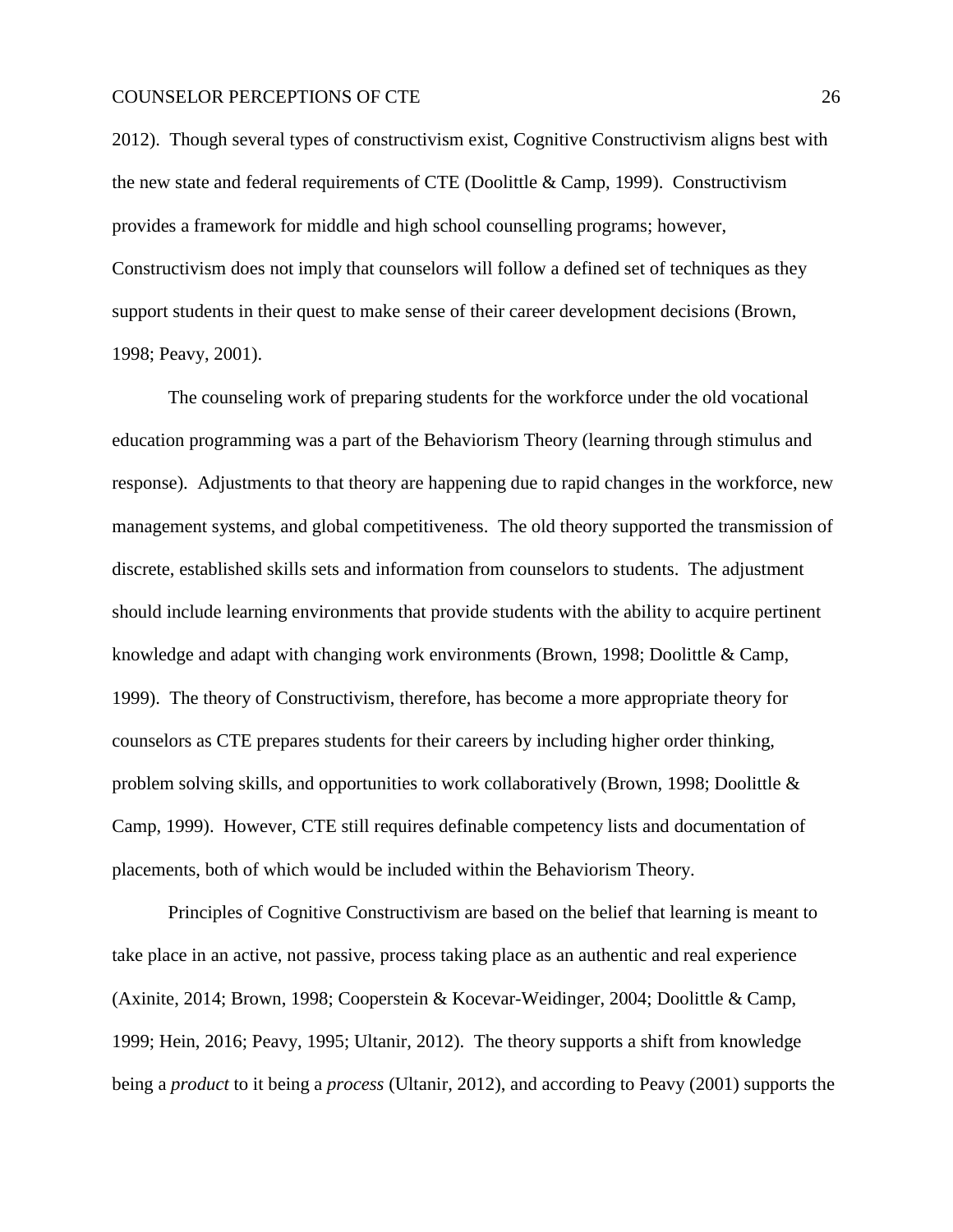student as the one seeking help and the counselor as the helper. Counselors support the creation of meaning through experiences in CTE by helping students become involved in experiences such as job shadowing, volunteering, apprenticeships, work experiences, and collaborative lessons. When paired with reflection, discussion, and dialogue experiences, there are many opportunities for counselors to influence student understanding and help create meaning, including that of self and career possibilities. Reflection also moves information from short-term to long-term memory, of value to both students and counselors (Cooperstein & Kocevar-Weidinger, 2004; Peavy, 2001).

The Cognitive Constructivist Theory grew through contributions by Jean Piaget, Jerome Bruner, Lev Vygotsky, Maria Montessori, and John Dewey (Ultanir, 2012). Dewey believed education happens through experiences, but that not all experiences are educational. The experiences need to connect to previous and future experiences to make meaning, as well as involve self-direction by the students in schools that are real, genuine, and meaningful. Using the term active learner, Dewey stressed learners need to do something as an active participant engaging in the world (Hein, 2016). According to Piaget, adaption and organization create meaning; the basis of learning is discovery. With recognition that social and cultural variables influence learning, Piaget emphasized the importance of learning in context within the environments the knowledge will be applied (Brown, 1998). Montessori believed in selfdirection as a means for learning within a structured environment allowing natural curiosity to be the guide, and the teacher to serve as facilitator. Students choose what to be involved with, for how long, and with whom (Montessori, 1995; Ultanir, 2012). These theorists saw active learning to be more than moving around and participating in hands-on activities, but instead believed the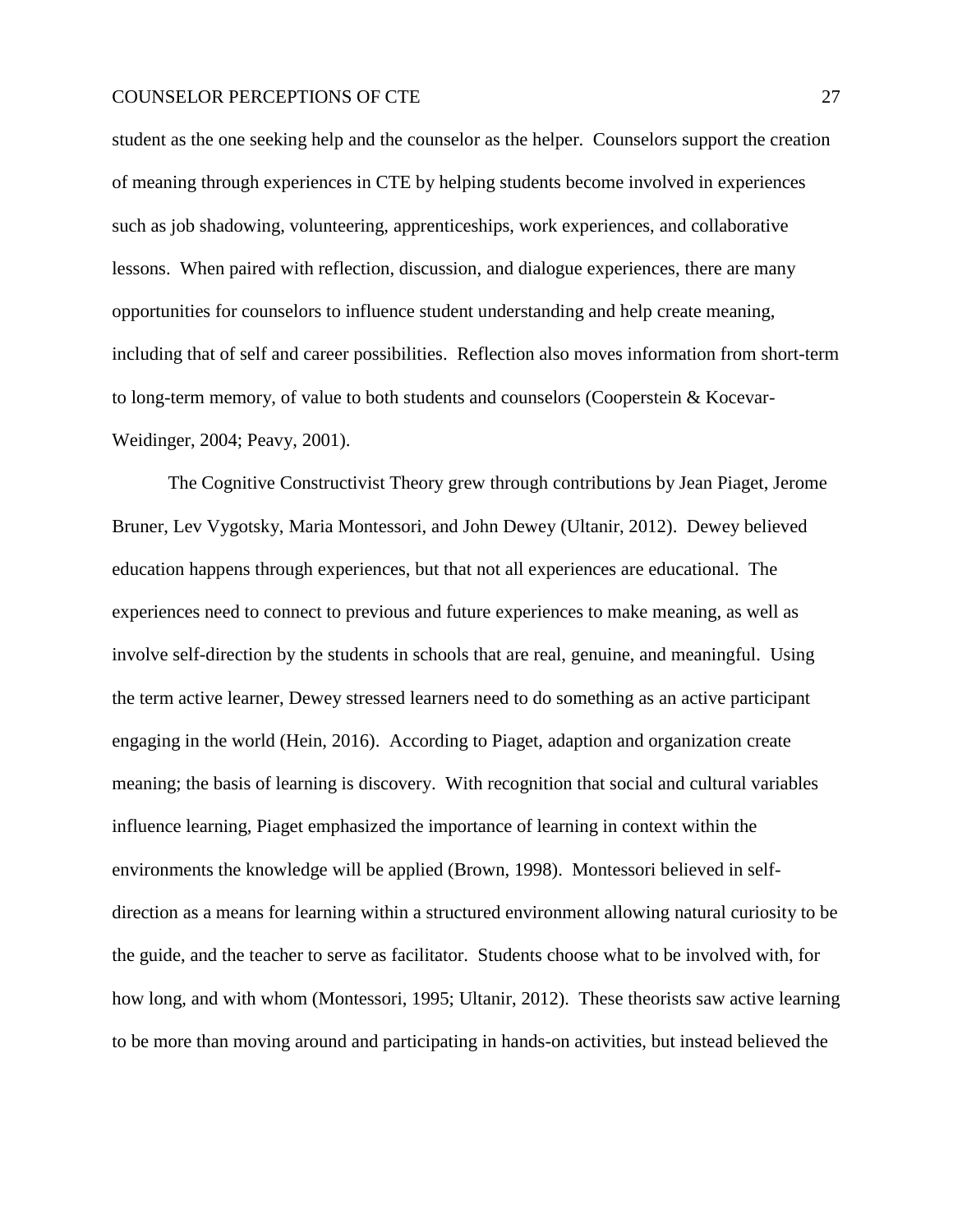experiences lead to learning where students ask and are not told (Cooperstein & Kocevar-Weidinger, 2004).

The Constructivist premise for career counseling is on the enhancement of learning when personal meanings are the central task of the counseling activities. Counselors can either disempower or empower students through their approaches. Within Constructivism is the emphasis on the building of knowledge and knowing the "why," which relates to social and cultural experiences, life stages, and life situations, with a dependency on observation. This shift from learning through memorization and repetition to active learning decenters the counselor role. Support does not exist for the traditional approach of testing students and telling them in what areas they are or are not qualified. Counselors instead take on the role of facilitating, acting as a guide or co-explorer, as students form their own ideas and opinions and create their own postsecondary plans, making their own decisions and becoming a significant part of their own learning (Axinte, 2014; Grubb, 2002; Ultanir, 2012). This approach differs from models where counselors identify a future for a student and provide the steps to follow (Axinte, 2014). Counselors under Constructivism do not see their role strictly as information providers (Cooperstein & Kocevar-Weidinger, 2004; Hoskins, 1995). A counselor working under Constructivist Theory will not be able to operate under step-by-step guidance, which can be difficult for some (Hoskins, 1995).

Based on Constructivism Theory, counselor knowledge may come through past learning opportunities with CTE. Personal levels of exposure to CTE stand to be a factor in the advice given to students. One could hypothesize that those counselors who did not experience CTE as a student have not had the opportunity to create meaning through that process and therefore will have less information to pass along to students during career counseling sessions about CTE.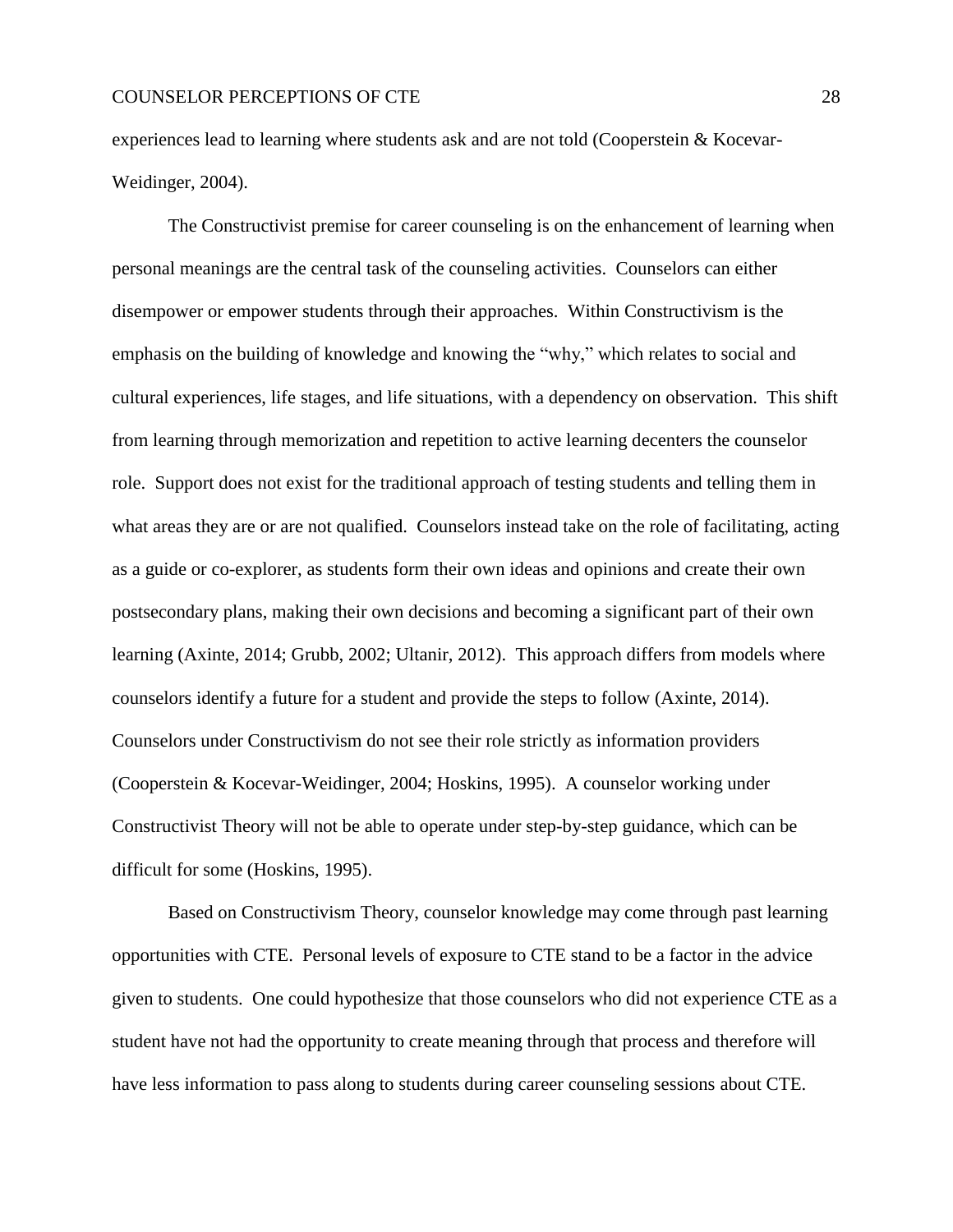Families, communities, and counselors each have the possibility to provide some influence on student career decisions. At times, this takes place as a combined effort and the concept of learning through experiences of the Constructivist Theory applies to each person. Like counselors, these individuals may have gained their knowledge of CTE through a negative experience or perceptions and knowledge of the traditional vocational education programs. If so, they may have constructed an understanding misaligned with today's programming, which may negatively affect information given to the student.

Key principles for counselors under the Constructivism Theory include:

- Adults serve as guides and facilitators of learning, providing experiences for students that lead to processing and knowledge for academic and vocational education.
- The learner interacts with the environment to build understanding and perspectives, not passively absorbing and/or accepting existing knowledge from others.
- The learner finds solutions to problems.
- Meta construction leads to learning.
- Learning occurs in authentic and real-world situations.
- Learners are active, collaborative, self-monitoring, with the ability to both work independently and with others (Hein, 2016; Doolittle & Camp, 1999; Brown, 1998).

In summary, using the lens of Constructivism, connections exist between counselors and student participation in career preparation classes. In this theory, the counselor (helper) provides a framework for the student to create meaning and build experiences. Counselors provide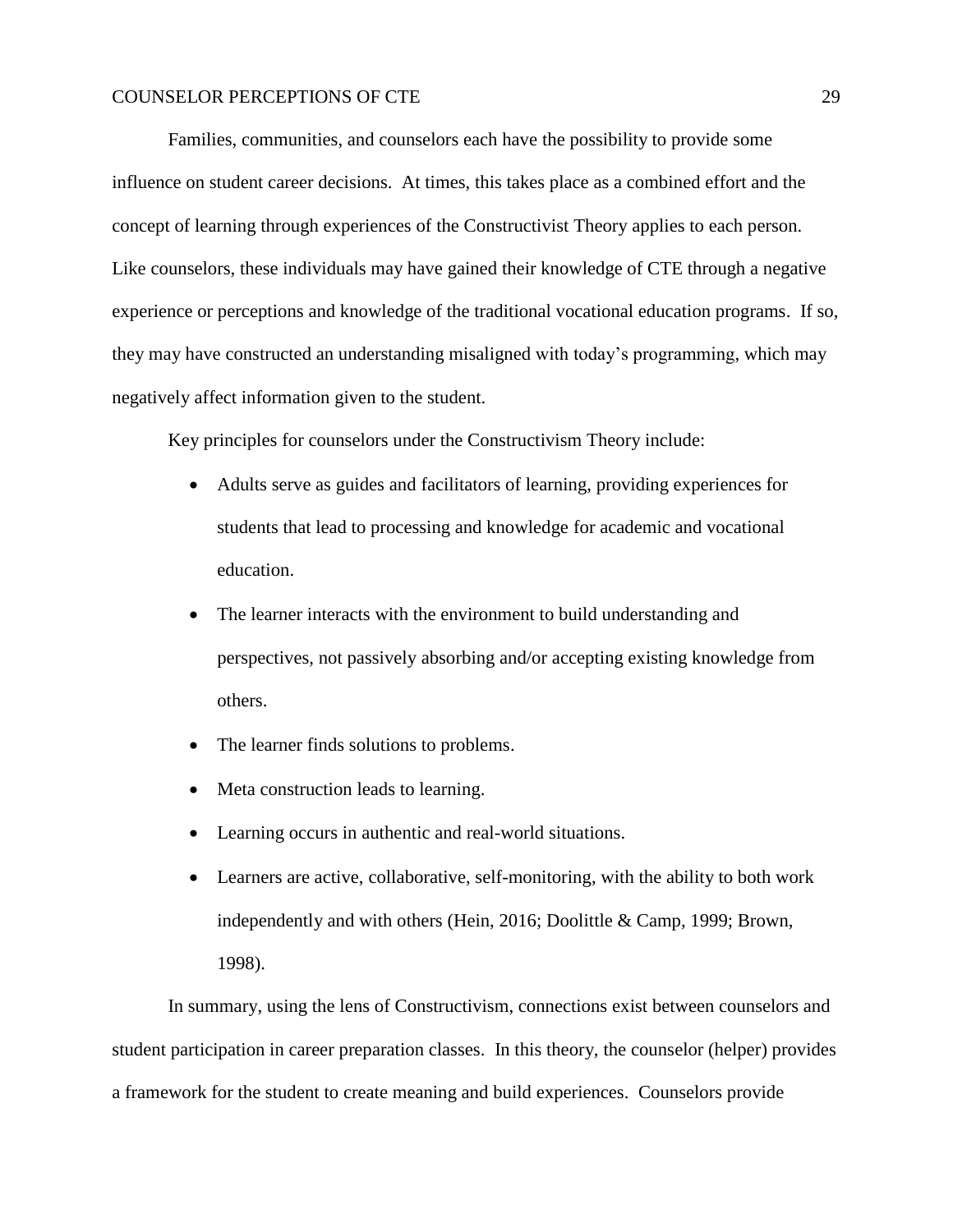students with opportunities and incentives that allow them to create their own ideas and opinions about their future careers and discover their truths as individuals. Known for the freedom it provides as counselor and student work together in the career planning process (Axinite, 2014), Constructivism supports learning through action, building new knowledge upon prior knowledge, growing through social interaction, and engaging in authentic tasks. Constructivism is a theory also applicable beyond the counselor and student relationship to include parents and peers who are influential in the decision process.

### **Early Vocational-Technical Education**

<span id="page-29-0"></span>The federal government has defined the area of vocational-technical education to include any preparation for employment needing less than a baccalaureate degree (Benson & Hayward, 1993). Looking into the origins of vocational education supports an understanding of how it became Career and Technical Education (CTE) as it exists today. This section includes an overview of the history and funding of legislative movements, influential individuals involved with shaping these policies, and the role vocational education has historically played in schools. The missions, visions, priorities, and legislative acts have transformed over the years, yet ongoing perceptions of CTE exist today from the roots deeply embedded in history.

Training employees with the necessary skills to meet current industry standards and fill job vacancies was the original goal of vocational education. Beginning in the late 1800s, the need for educating citizens in the field of technical skills for vocations became apparent. The Morrill Act of 1862, also known as the Land Grant College Act, initiated programs in each state to provide aid to this segment of education (Lynch, 2009). Agriculture, home economics, and mechanical arts were the three most applicable skill areas at the time. More American students received the opportunity to attend and stay in school longer than students before them through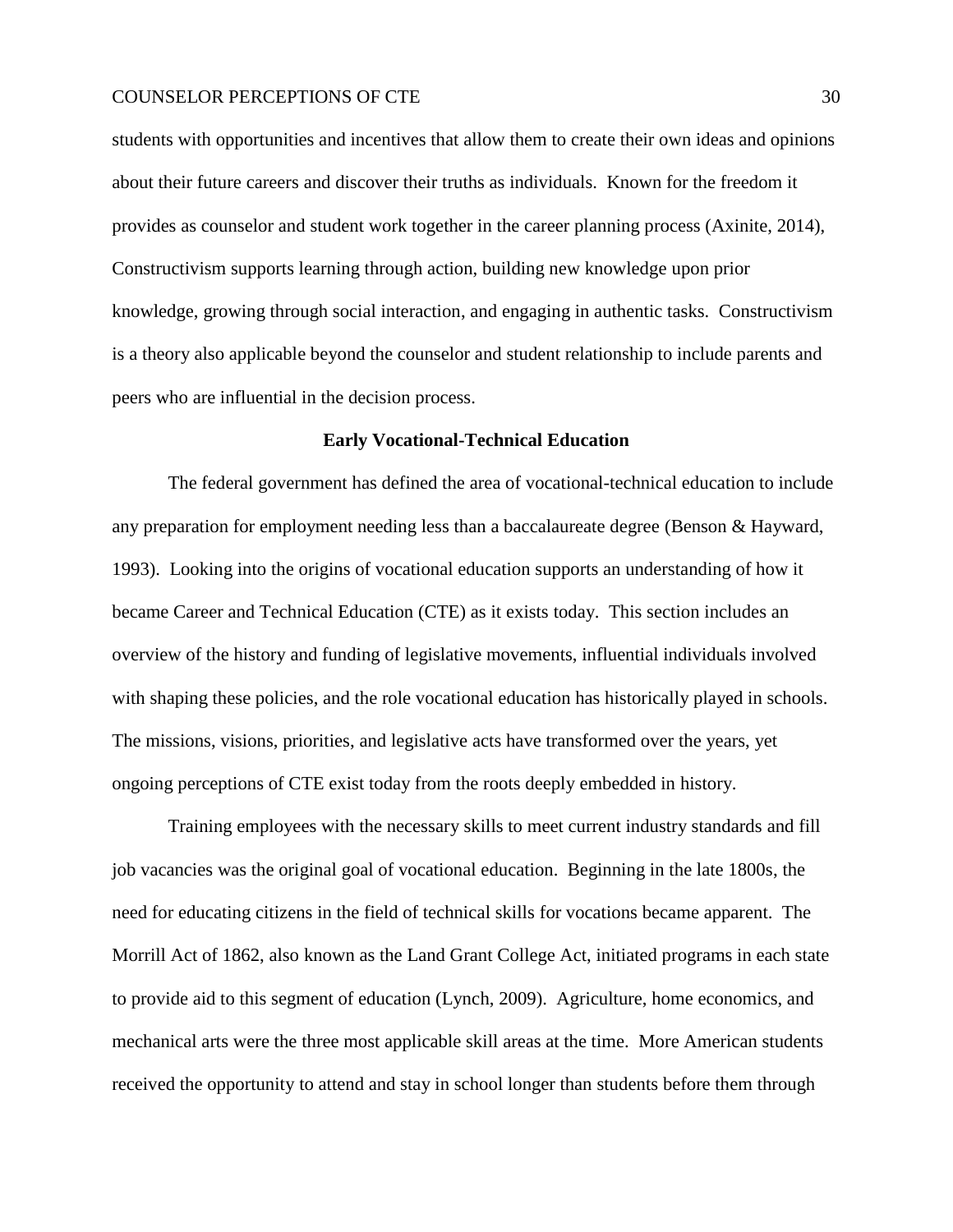these programs. Reauthorized in 1890, the Morrill Act paved the way for vocational education to include students of color.

Vocational education involved considerable federal activity in the early 1900s. The United States Congress introduced more than 30 related bills from 1900 to 1917. These ideas came together in the Smith-Hughes Act in 1917, a transitional measure supported by a coalition of labor and manufacturer interests, a professional education organization, and two political parties with interests in agricultural and home economics (Hillison, 1995). Created by Representative Dudley Mays Hughes, the legislation of the Smith-Hughes Act separated vocational education with its own curriculum and separate funding (Benson & Hayward, 1993; Dougherty, 2016; Lynch, 2009; Threeton, 2007).

The Smith-Hughes Act influenced the field of vocational education by creating an educational identity and sense of importance for vocational training. Because of the Act, states were charged to create vocational boards separate from their educational boards, establish separate teacher preparation programs for traditional and vocational classrooms, provide vocational curriculum separate from traditional curriculum, and keep vocational funding separate from the money received for general education. The organization resulted in schools organized with two branches: one for those planning postsecondary education, and one for those preparing to enter the workforce (Aliaga, Kotamraju, & Stone III, 2014; Benson & Hayward, 1993; Jocson, 2015; Lynch, 2009; Stipanovic, Lewis, & Stringfield, 2012). Renamed the George-Reed Act, the Act increased funding for education related to home economics and agriculture, but gave no additional funding to trades and industry (Barlow, 1976).

Historical events have also influenced the role of vocational education. During World War II, vocational education focused on training students with the skills necessary for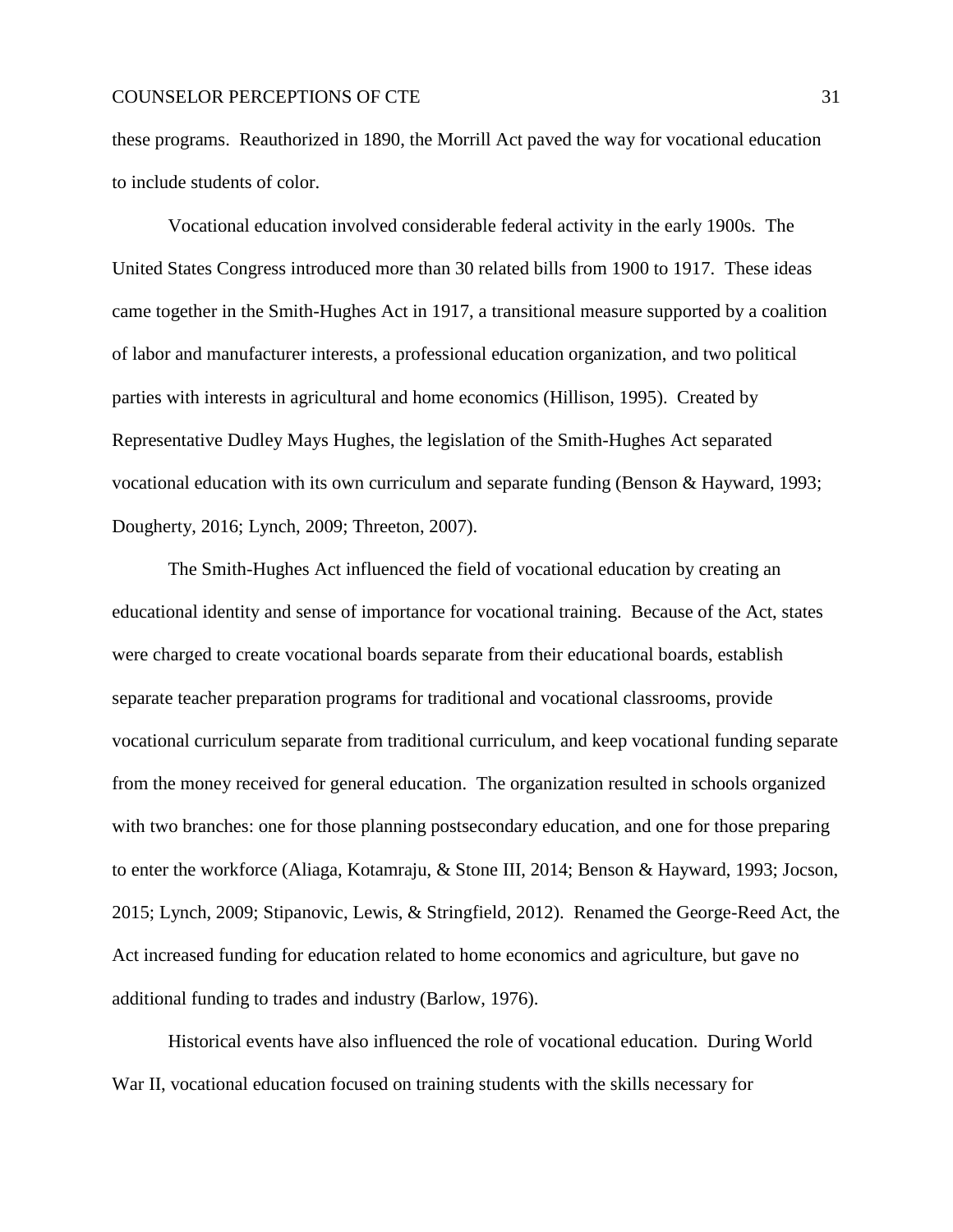manufacturing war weapons and materials needed to supply the United States military. The George-Barden Act of 1946 grew as a response to needs of the United States following the war. The original segregation of programming and curriculum (for those continuing their education and those who finish upon high school graduation) began with the Smith-Hughes Act and continues to have lasting impact on perceptions of today's CTE programs (Aliaga, Kotamraju, & Stone III, 2012). The combination of budgets from the Smith-Hughes Act and the George-Barden Act totaled over \$36 million to support vocational education in the United States, demonstrating federal government support for this area of education. Through various acts, the United States government continued to provide separate guidance and funding for vocational education for many years (Hubbard & McDonald, 2014; Lynch, 2009).

#### **Perkins Legislation**

<span id="page-31-0"></span>Throughout history, vocational education has had changing purposes and missions in response to political, social, and economic events. Original designs for the classes prepared students for running farms and working in factories, but did not prepare students for the 21<sup>st</sup> century workforce (Jocson, 2015; Lynch, 2009). Federal legislation, offering guidance and funding, has often led ongoing transformations. Since its original release, Carl D. Perkins legislation has served as a manual for guidance in all things related to vocational education, providing frameworks and funding to support academic achievement in CTE courses (Bozick & Dalton, 2013). Four reauthorizations in 22 years support attempts to keep pace with changes in education, economy, and the workforce.

Congress passed the first Carl D. Perkins Act in 1984. The Act sought to improve vocational programs, offer better services, and increase access to vocational education for students with special needs (Dougherty, 2016). In fact, 57% of the Perkins money was originally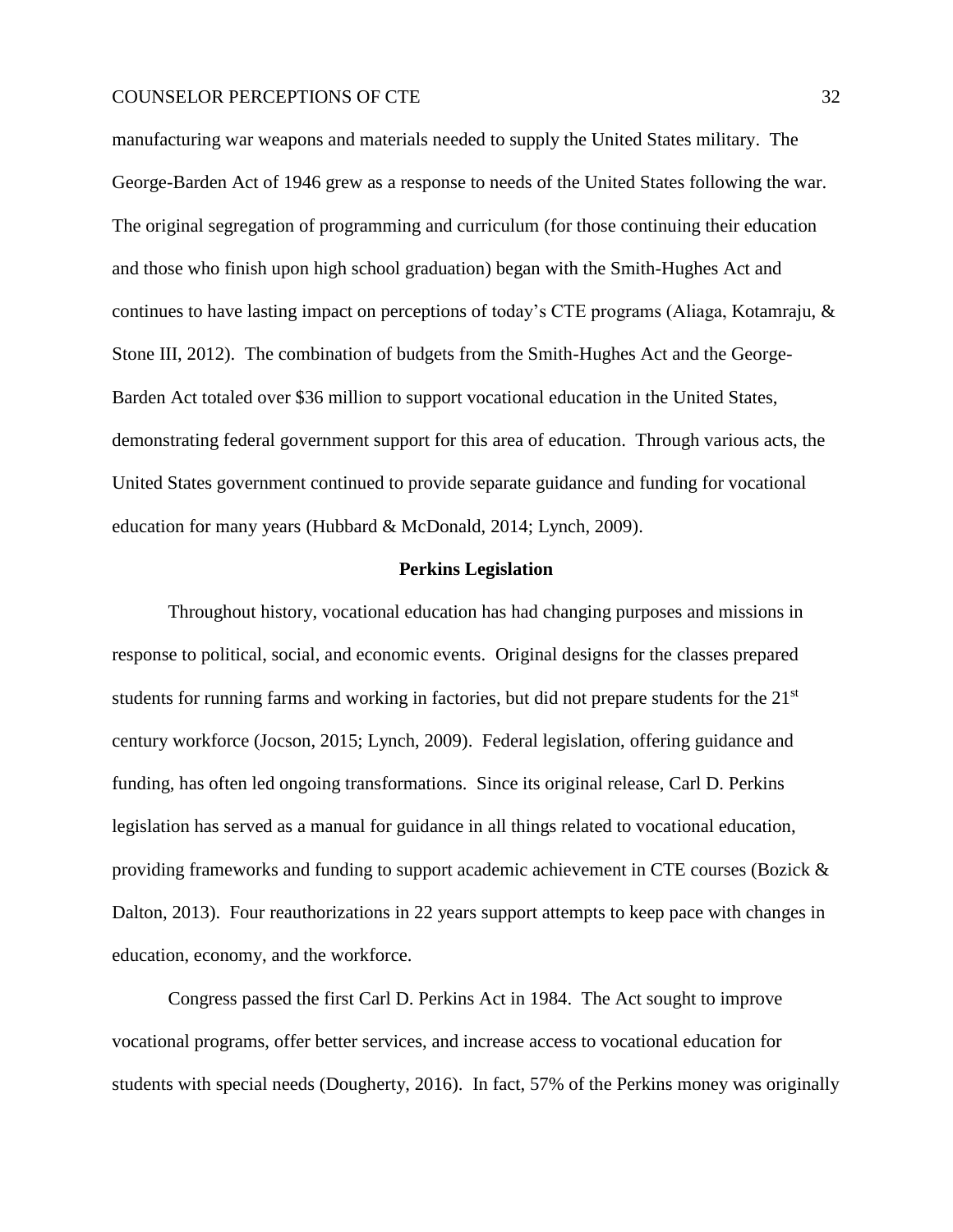set aside for disadvantaged groups of students (Lynch, 2009), continuing the tradition of separation of vocational education from mainstream education. The 1998 release of Perkins II, the biggest shift in policy since the initiation of funding for vocational education, placed an emphasis on academic and vocational skills integration. Another transition occurred with the Carl D. Perkins Act of 1998, known as Perkins III, as it set up a performance accountability system for academic and technical education, increased the emphasis on integration of technical and academic education, addressed special populations, and focused on placing students into postsecondary situations (Benson & Hayward, 1993; Bozick & Dalton, 2013; Stone & Aliaga, 2005; Threeton, 2007).

The Carl D. Perkins Career and Technical Education Act of 2006 is the most recent revision. Signed into law by President George W. Bush, and reauthorized by President Barack Obama in 2012, it includes three major areas of focus. First, an official title change occurred from Vocational Education to Career and Technical Education (CTE). The new name mirrored the focus on student learning directly applied to the demands of today's evolving workforce (Bozick & Dalton, 2013; Dougherty, 2016). The addition of counselors to the area of student guidance to provide information related to careers and how to plan for future work roles was the second change (Bozick & Dalton, 2013; Dougherty, 2016; Hughes & Karp, 2006; Threeton, 2007). The third change was the addition of an emphasis on integrating academics so the same concepts used in core classes became a part of the CTE curriculum. This resulted in CTE teachers rethinking curriculum to make it relevant to the current workforce (Bozick & Dalton, 2013; Jocson, 2015; "Reauthorization of Carl D. Perkins Vocational and Technical Act," 2007; Threeton, 2007). Although integration of academics in CTE programs has been a part of all four Carl D. Perkins Acts, expectations and accountability have increased with each reauthorization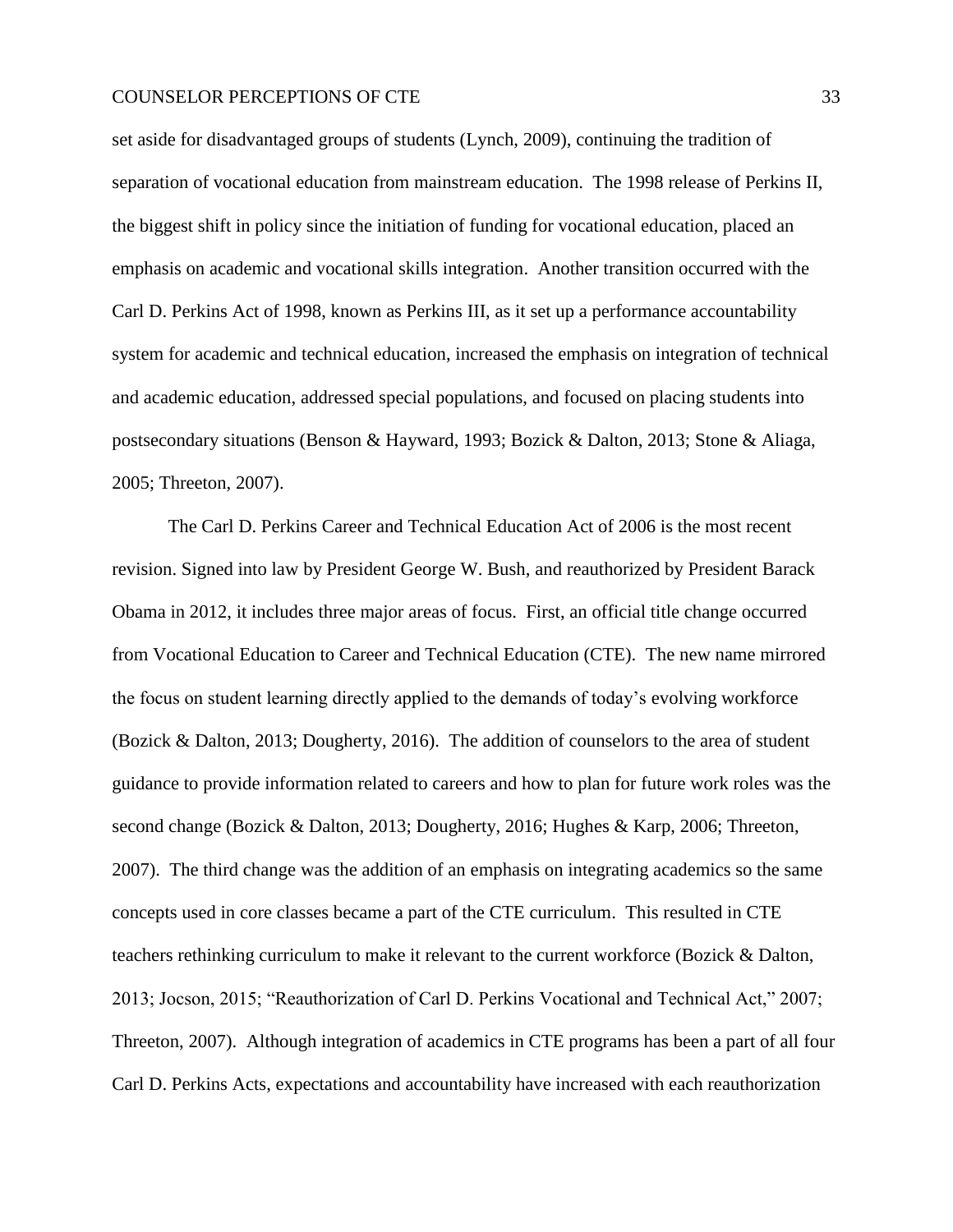(Castellano, Sundell, Overman, & Aliaga, 2012; Threeton, 2007). The latest reauthorization gave educators of CTE a wide range of roles and responsibilities.

Perkins IV defines CTE as:

Organized educational activities that offer a sequence of courses that provides individuals with coherent and rigorous content aligned with challenging academic standards and relevant technical knowledge and skills needed to prepare for further education and careers in current or emerging professions: provides technical skills proficiency, an industry-recognized credential, a certificate, or an associate degree; and may include prerequisite courses that meet the requirements of this subparagraph; and include competency-based applied learning that contributes to the academic knowledge, higher-order reasoning and problem-solving skills, work attitudes, general employability skills, technical skills, and occupation-specific skills, and knowledge of all aspects of an industry, including entrepreneurship, of an individual (Threeton, 2007).

#### **Lasting Perceptions**

<span id="page-33-0"></span>According to the Oxford Dictionary, perception is defined as, "…the way in which something is regarded, understood, or interpreted" [\(https://en.oxforddictionaries.com](https://en.oxforddictionaries.com/definition/perception)). The amount of knowledge and exposure a person has on a subject likely impacts perceptions, both favorable and unfavorable. Perceptions related to CTE programs are often deeply rooted in history when placement and participation focus was on students with low academic achievement, behavioral problems, or special needs (Threeton, 2007). Vocational education received separate treatment from traditional academic programming.

Details in legislative acts are also sources for perceptions. A prime example of a historic legislative piece influencing current perceptions was the creation of the Smith-Hughes Act. This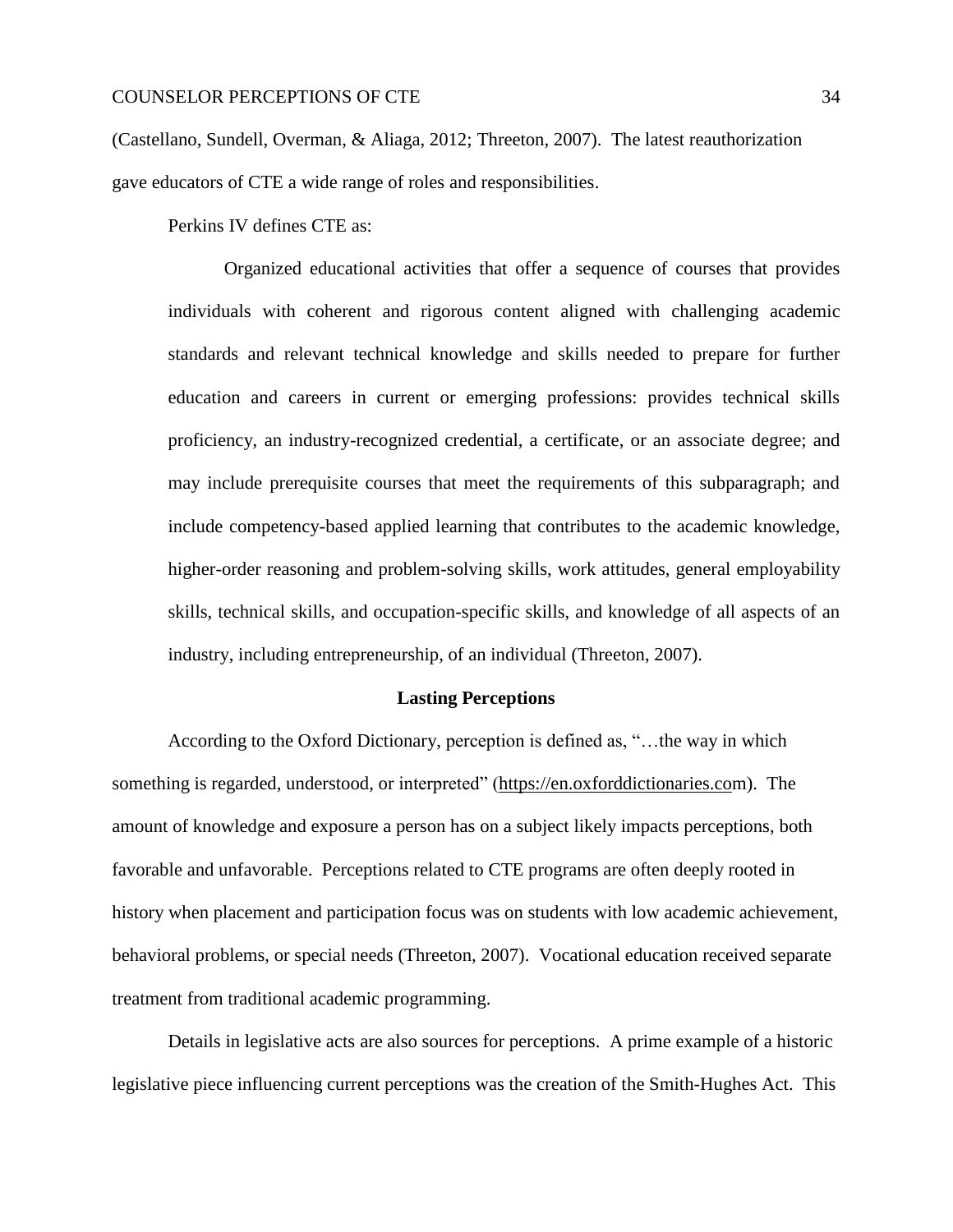act explicitly separated vocational and academic curriculum to prevent schools from using the allotted money for anything but vocation specific training for students who would not be attending college (Aliaga, Kotamraju, & Stone III, 2014; Benson & Hayward, 1993; Jocson, 2015; Lynch, 2009; Stipanovic, Lewis, & Stringfield, 2012). This creation of a vocational curriculum followed a "50–25–25 rule" meaning students spent 50% of school time participating in shop activities; 25% in related subjects; and 25% of school time focused on academic subjects. This vocational curriculum did not align with the academic curriculum and the differing approaches initiated the practice of tracking students (Aliaga, Kotamraju, & Stone, 2014; Doolittle & Camp, 1999; Grub, 1995). This separation gave start to a dual-system education (Hayward Benson, 1993), identifying students as either academic or vocational. By targeting non-college bound students, the first three Carl D. Perkins Acts continued the perceptions of many, believing vocational education was only for entry-level careers not requiring academic or post-secondary preparation.

The focus on technology found in many CTE courses is a route towards changing stereotypes and perceptions. Since the end of World War II, educational leaders have worked to integrate the curriculum of math, science, and language arts with career related education and opportunities, adapting programs that meet the needs of learners today. One prime example of this is the many courses that are part of a pre-engineering pathway through Project Lead the Way (PLTW).

Ongoing legislative support of CTE sends a positive message to the public (Indiana Chamber of Commerce (2017). *Indiana school counseling report*). Recent state and federal legislative initiatives attempting to increase high school graduation rates and prepare students for career opportunities have changed perceptions of CTE (Aliaga, Kotamraju, Stone III, 2012).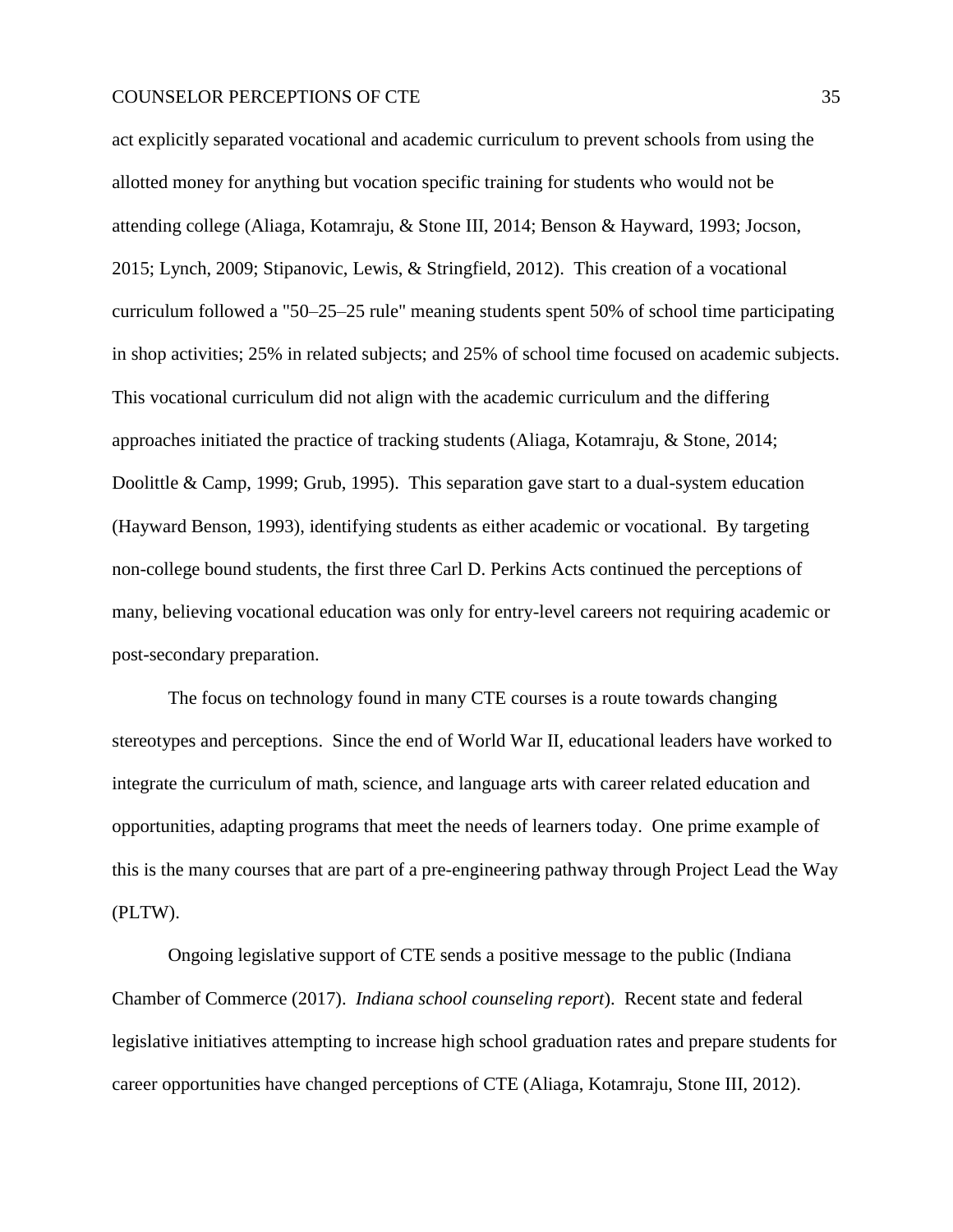President Barack Obama, in 2009, showed support when he said "... Tonight I ask every American to commit to at least one year or more of higher education or career training. This can be a community college, a four-year school, vocational training, or an apprenticeship. But whatever the training may be, every American will need to get more than a high school diploma," ("Home American School Counselor Association (ASCA)," n.d.). President Obama's speech demonstrated the validity of CTE by asking Americans to focus on and provide resources for academic programs and pathways to prepare students for middle level jobs without receiving a bachelor's degree. He presented community colleges, vocational education programming, and apprenticeships as viable options for education beyond a high school diploma (Engberg & Gilbert, 2013).

CTE stereotypes based on historical roles and purposes still exist. It is hard to change a parent's perception of CTE who dreamed of sending their child to a four-year college, or who may hold the perception CTE is for "someone else's kids." However, a mainstreamed focus on CTE continues the emphasis on integrating skills and curriculum. As goals, missions, visions, and activities continue to be designed to be more in-line with the academics of our education system, perceptions are likely to evolve.

#### **Indiana Counselors**

<span id="page-35-0"></span>Counselor roles throughout history have evolved for many of the same reasons as vocational education. Counseling programs in public education, often lacking a clear identity, continue to evolve in response to the changing social, political, and economic issues; changing needs of students; and in response to counselors knowing more about the interventions they can provide in their role (Gysbers, 2001; Herr, 2001; Morgan, Greenwaldt, & Gosselin, 2014; Paisley & Borders, 1995). Ongoing tensions exist around how much counselors are to help students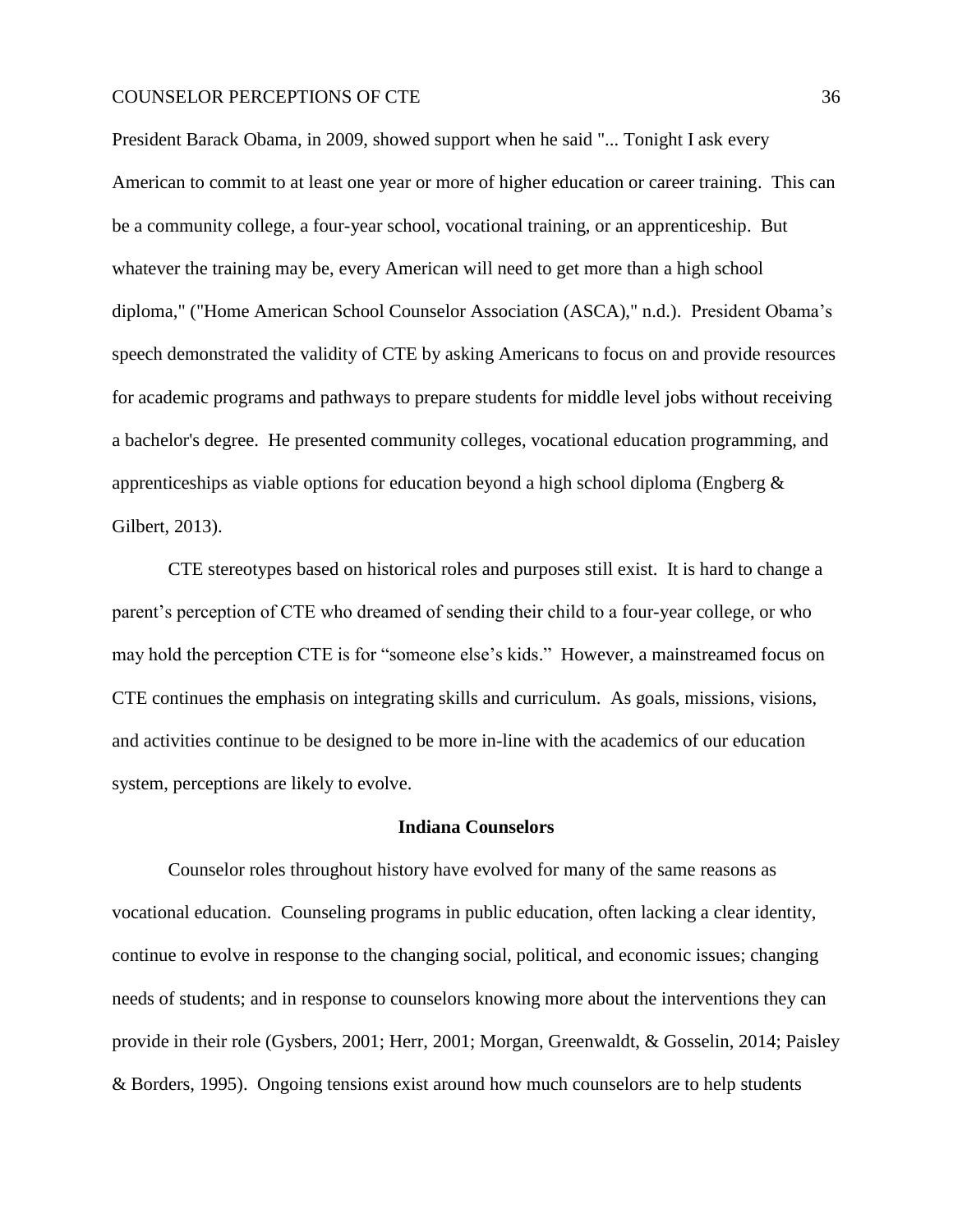prepare for life in the workforce, to be college ready, or to deal with social/emotional needs ("Indiana school counseling research review (Indiana Chamber of Commerce (2017). *Indiana school counseling report*).

### **Counselor History**

The first counselor programs appeared in the late 1800's with a connection to vocational education (Bain, 2012; Gysbers, 2001; Hughes & Karp, 2004; Paisley & Borders, 1995). School counseling and guidance, originally referred to as vocational guidance, was designed to help students transition from school to work, and help identify what type of jobs they were suited to take (Gysbers, 2001; Hughes & Karp, 2004).

During its early beginnings in public education, the vocational education tie to school counseling was clear; counselors worked with students to learn appropriate social behaviors, develop character, and assist in planning vocational futures. Roles then expanded to add educational decision making to vocational planning, before changing again with the special education movement to focus on at-risk services and programs supporting the development of all students (Gysbers, 2001; Hughes & Karp, 2004; Paisley & Borders, 1995).

Counselor roles continued to organize around changing structures in society. With strong ties to vocational education, the Industrial Revolution, military recruitments, The National Defense Education Act, and the Elementary and Secondary Education Act were influential (Paisley & Borders, 1995; Schenck, Anctil, Smith, & Dahir, 2012). The National Defense Education Act of 1958 had counselors focus on those students who would have a strong potential for attending college ("Indiana school counseling research review Indiana chamber of commerce foundation," 2017). The Act made funds available to prepare large numbers of school counselors to go into service (Gysbers, 2001; Schenck, Anctil, Smith, & Dahir, 2012; Paisley &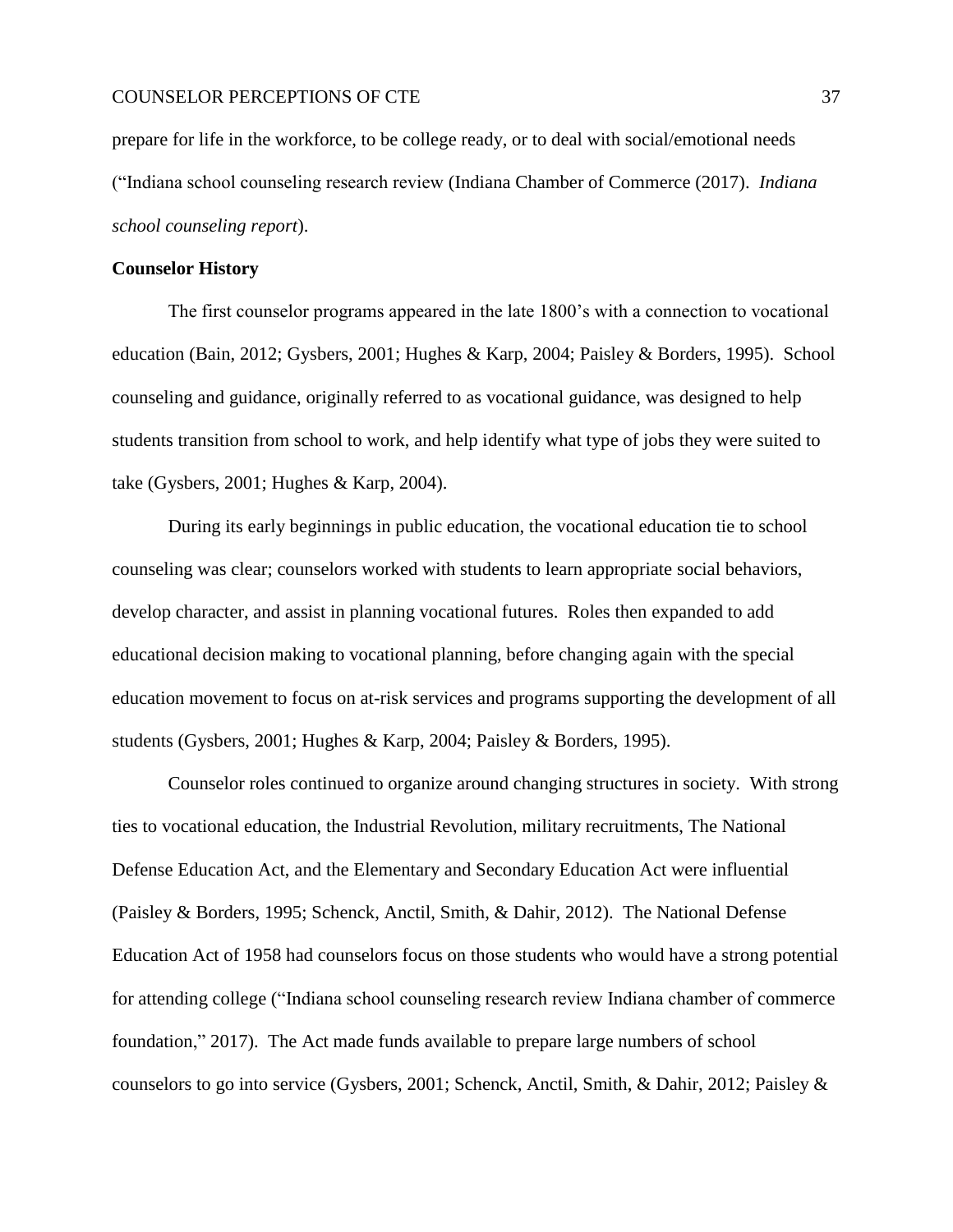Borders, 1995). The pendulum, however, swung back towards a focus on vocational education with the passing of the Carl D. Perkins Vocational Education Act of 1984 and the following Perkins reauthorizations (Gysbers, 2001).

Counseling roles today sometimes lack a clearly defined unified purpose, but it is clear the purposes have changed over time (Gysbers, 2001; Morgan, Greenwaldt, & Gosselin, 2014). Current counseling program trends include comprehensive models with three domains of focus: academic, social and emotional, and career preparation. The school counselor no longer functions to just create schedules, help with college admissions, and provide help with students in trouble (Bain, 2012). Counselors are tasked with providing services equitably to students of all academic abilities, all socio-economic backgrounds, English language learners, and all other populations of students in the school; they serve them all (Bryan, Moore-Thomas, Day-Vines, & Holcomb-McCoy, 2011; Gysbers, 2001; Robinson & Roksa, 2016; Woods & Domina, 2014). Emphasis is placed on counselor behaviors being preventative, rather than responsive.

Evidence of assigning duties to counselors that were foreign to the guidance office was reported as early as 1923, and in 1936 the counselors were sometimes described as the handy men in schools doing the work others did not have time to do (Gysbers, 2001; Schenck, Anctil, Smith, & Dahir, 2012). A lack of control over activities and roles required of counselors during the school day is an ongoing issue expressed by those in the profession (McKillip, Rawls, & Barry, 2012; Paisley & Borders, 1995). Administrators with little or no counseling knowledge or background often make counseling assignments. Counselors' willingness to help as needed can be a strength and a weakness, because administrators may assign miscellaneous non-counselor duties. This can result in the neglect of more appropriate counseling duties (Whiston, 2002).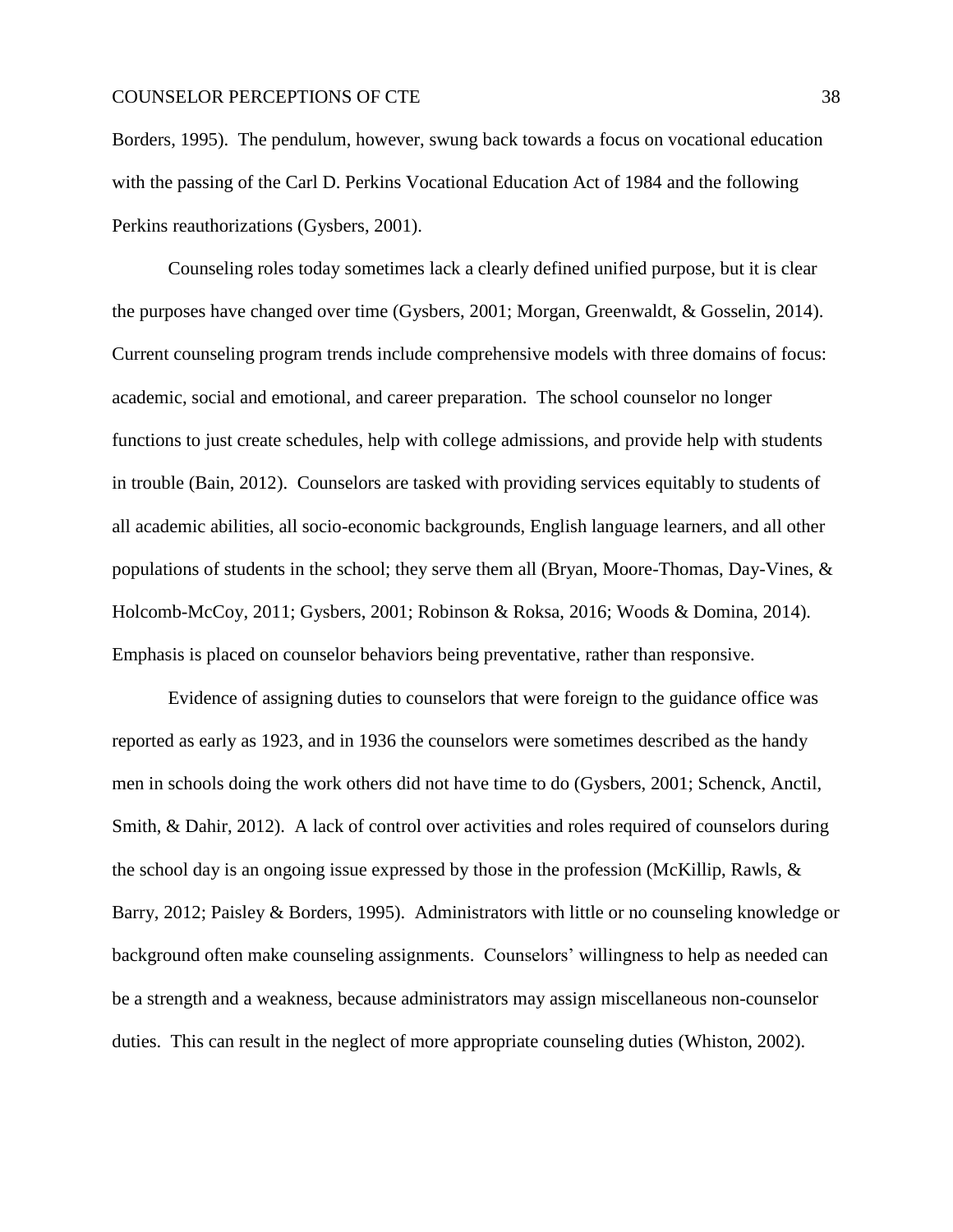As society, education, careers, and administration change, counselor roles can sometimes feel like a moving target. The first organizational structure given to school counseling and guidance was a position given to teachers as a vocational counselor, which came with an assigned list of duties accompanying their regular teaching duties. In the 1930s, the introduction of pupil personnel work introduced a new structure and included attendance officers, visiting teachers, school nurses, school physicians, and vocational counselors. Then guidance and counseling became one of the services offered in schools. In the 1960s, the role became pupil personnel services (Gysbers, 2001; "Indiana school counseling research review Indiana chamber of commerce foundation," 2017). In the 1980s, pupil personnel services were renamed student services, and guidance continued to be an undefined program with counselors mainly performing supportive roles. An organizational structure with career, personal/social, and academic focus areas began to emerge into a comprehensive program. The pupil personnel services model, evolving since the 1920s has become a part of services provided by school counselors today (Gysbers, 2001; "Indiana school counseling research review Indiana chamber of commerce foundation,"2017).

Over the years, several models to organize and define the roles of counselors have been created. The concept of comprehensive counseling programs began in the 1970s with states, universities, and agencies designing programs. Eventually the work became a national model released in 2002 (Gysbers, 2013; Schenck, Anctil, Smith, & Dahir, 2012). The national model has incorporated pieces from previous models (Gysbers, 2001). The three domains are to be addressed with all students, in all grade levels, from all socio-economic backgrounds, and all educational levels (Gysbers & Henderson, 2001; Paisley and McMahon, 2001, Paisley& Border, 1995). The ASCA National Model is considered to be the most successful comprehensive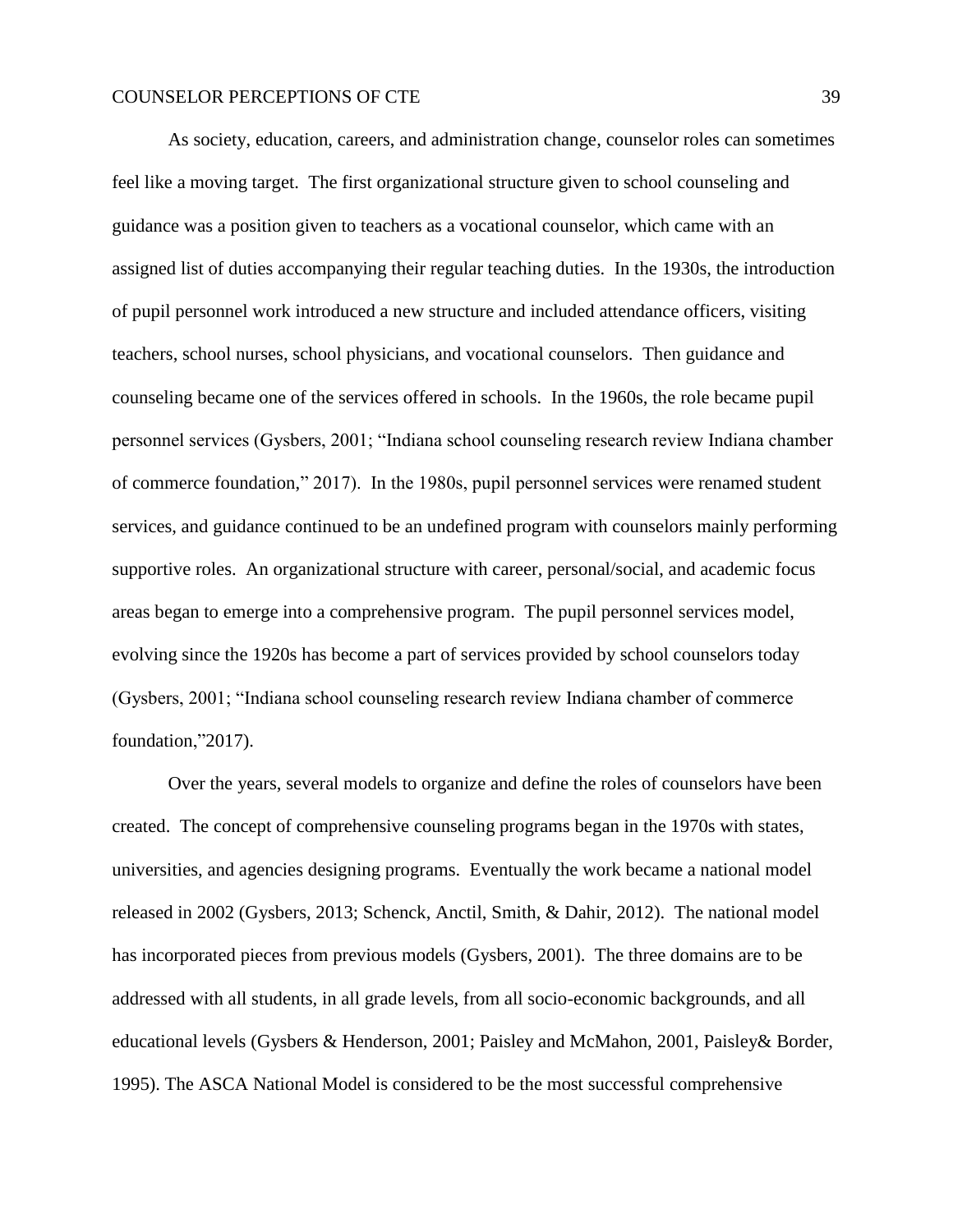counseling model today, providing counselors with a framework that is structured for a comprehensive approach ("Indiana school counseling research review Indiana chamber of commerce foundation," 2017). ASCA (American School Counseling Association) is a professional organization made up of school counselors who are licensed/certified with the qualifications and skills to address the academic, personal/social, and career development needs of students (Bain, 2012; (Schenck, Anctil, Smith, & Dahir, 2012).

The ASCA model includes four key parts: foundation, delivery system, management system, and accountability approach ("Indiana school counseling research review Indiana chamber of commerce foundation," 2017). Each of the three domains of academic, personal/social, and career development needs also has standards assigned to them (Gysbers, 2013; Schenck, Anctil, Smith, & Dahir, 2012). Of those standards, three apply to career development, including the need for students to investigate the work world, to use strategies for future careers, and to see a relationship exists among their personal traits, education, training, and work (Gysbers, 2013; Schenck, Anctil, Smith, & Dahir, 2012).

School counselors' priorities should be aligned to the school's mission (Epstein & Van Voorhis (2010). Through counselors' help, students respond to changes in society because of their work with comprehensive guidance and counseling (Gysbers, 2001). Student success, which has multiple definitions, contains inter-connected issues. Teachers are tasked with supporting student academic achievement and counselors are in charge of coordinating efforts to support the remaining parts of the comprehensive counseling model (Bain, 2012). The needs of one school can be very different from the needs of another school and cultural issues may define strategies used by counselors (Bain, 2012). Finding a consistent description of duties can be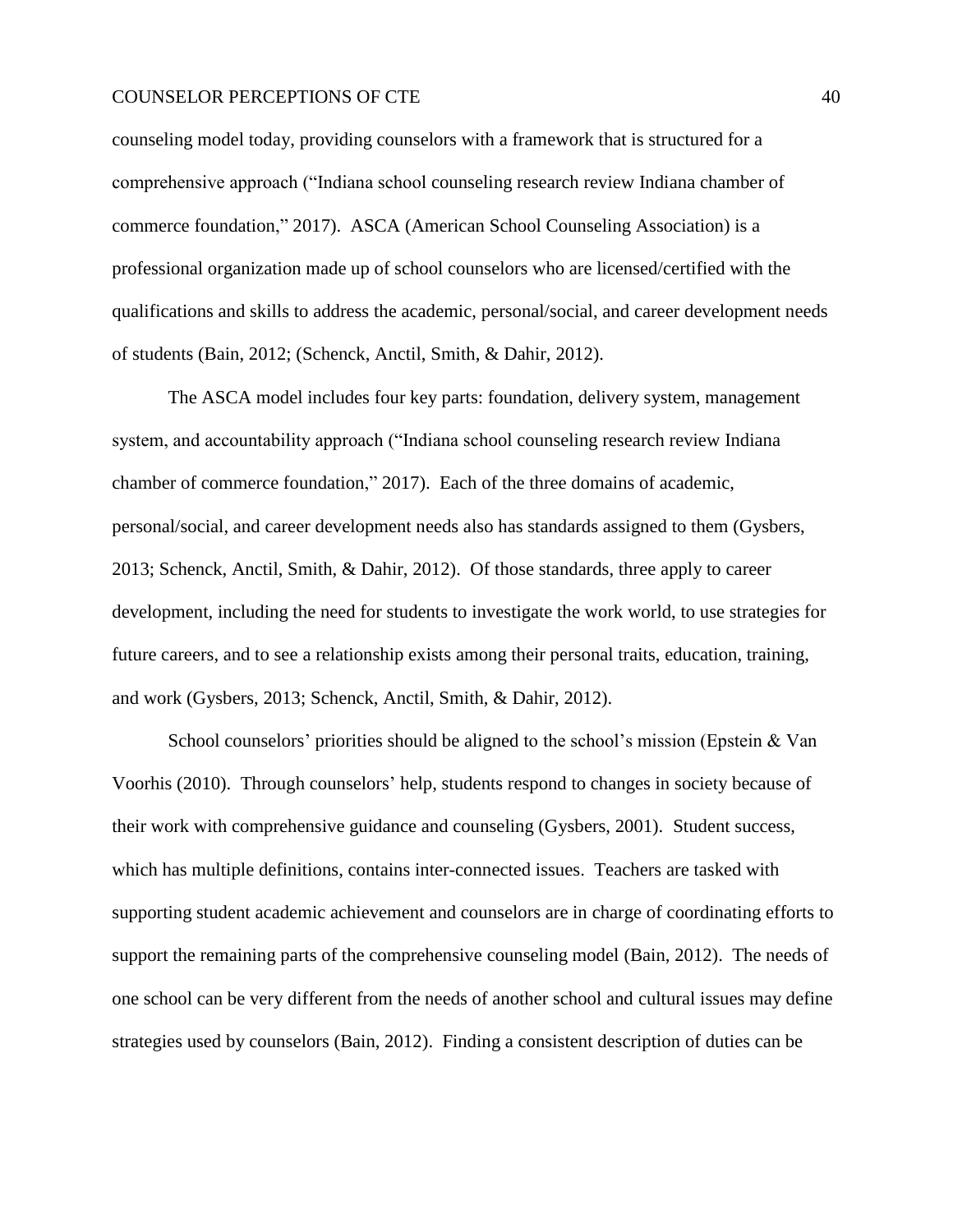problematic. The challenge has always been how to address all students in all areas (Trolley,

2011). Counseling has evolved to include both remediation and prevention (Gysbers, 2013).

# **Career Counseling Time**

It has become increasingly difficult for counselors to provide the amount of career guidance they desire (Schenck, Anctil, Smith, & Dahir, 2012). Career development was intended to be an equal domain with the other two domains in the ASCA model, but in reality there is a gap in the need for the guidance and the actual practice (Morgan, Greenwaldt, & Gosselin, 2014; Schenck, Anctil, Smith, & Dahir, 2012). A 2004 Osborn and Baggerly study, a national survey of school counselors in 2012, and a Public Agenda report *Can I Get a Little Advice Here.* (Schenck, Anctil, Smith, & Dahir, 2012) recognized this gap. Minimization of the career-counseling domain of comprehensive counseling results from the amount of accountability measures attached to it as compared with the other two domains (Morgan, Greenwaldt, & Gosselin, 2014). School counselors provide referrals, interventions, counseling, curriculum, and advocacy (ASCA, 2012). Mandates of standardized testing related to the No Child Left Behind Act of 2011 affected time for career counseling. Counselors have been assigned to testing and non-counseling roles, and teachers have limited counselor access to students due to their raising academic accountability issues (Morgan, Greenwaldt, & Gosselin, 2014; Schenck, Anctil, Smith, & Dahir, 2012).

Counselors often face high counselor to student ratios, making it difficult for students to access their counselor (Engberg & Gilbert, 2013; "Indiana school counseling research review Indiana chamber of commerce foundation," 2017; McKillip, Rawls, & Barry, 2012). The most recent available figures from 2014-15 indicate that Indiana's average counselor to student ratio was 1:634. At the elementary /intermediate level the ratio average was 1:1,115, while at the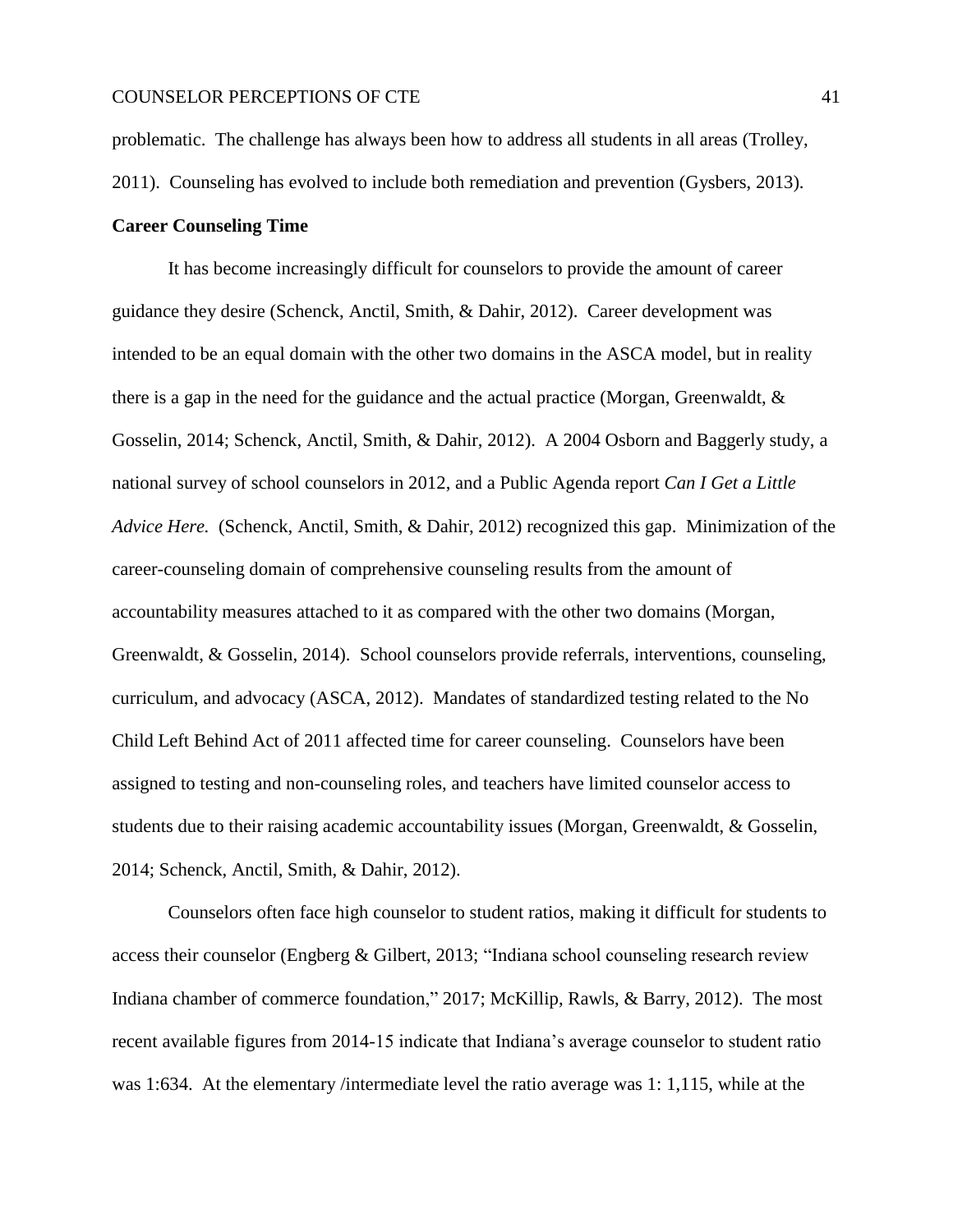junior high the average was 1:462, and at the high school 1:365. Nationally, the recommended ratio is 1:250 (American School Counselor Association, 2017; Morgan, Greenwaldt, & Gosselin, 2014). Data gathered in 2012-13 showed Indiana as having the 10th highest ratio in the US at 1:541. (Indiana Department of Education, 2017).

# **Counselor Training**

College leaders are facing a need to adjust counselor preparation programs to adapt to the needs of an ever-changing society, economy, and workforce. Studies have shown career development programs for counselors in training have been lacking in strength because of a deficit in advanced classes that focus on the topic (Lara, Kline, & Paulson, 2011; Morgan, Greenwalt, & Gosselin, 2014). These studies also reported, because of a lack of training, counselors lack high levels of confidence to provide career development counseling to students.

Counselor education preparation programs may need to expand to provide approaches and resources for career and college counseling (Curry & Bickmore, 2012; Morgan, Greenwalt, & Gosselin, 2014). During preservice counseling training, field experiences specifically designed with career counseling tasks could increase competencies and confidence. There is no one model used consistently by universities to train school counselors. Trolley (2011) discovered a lack of research exists to evaluate the adequacy of preparing school counselors for today's jobs. If poorly designed, school counselor programs have the potential to negatively influence students and schools (Bain, 2012).

A survey conducted by the National Center for Education Statistics in 2002 focused on guidance counseling services provided in public high schools. In responding to the survey, schools reported at what levels their programs emphasized four identified goals. The four goals were helping students plan and prepare for potential work roles following high school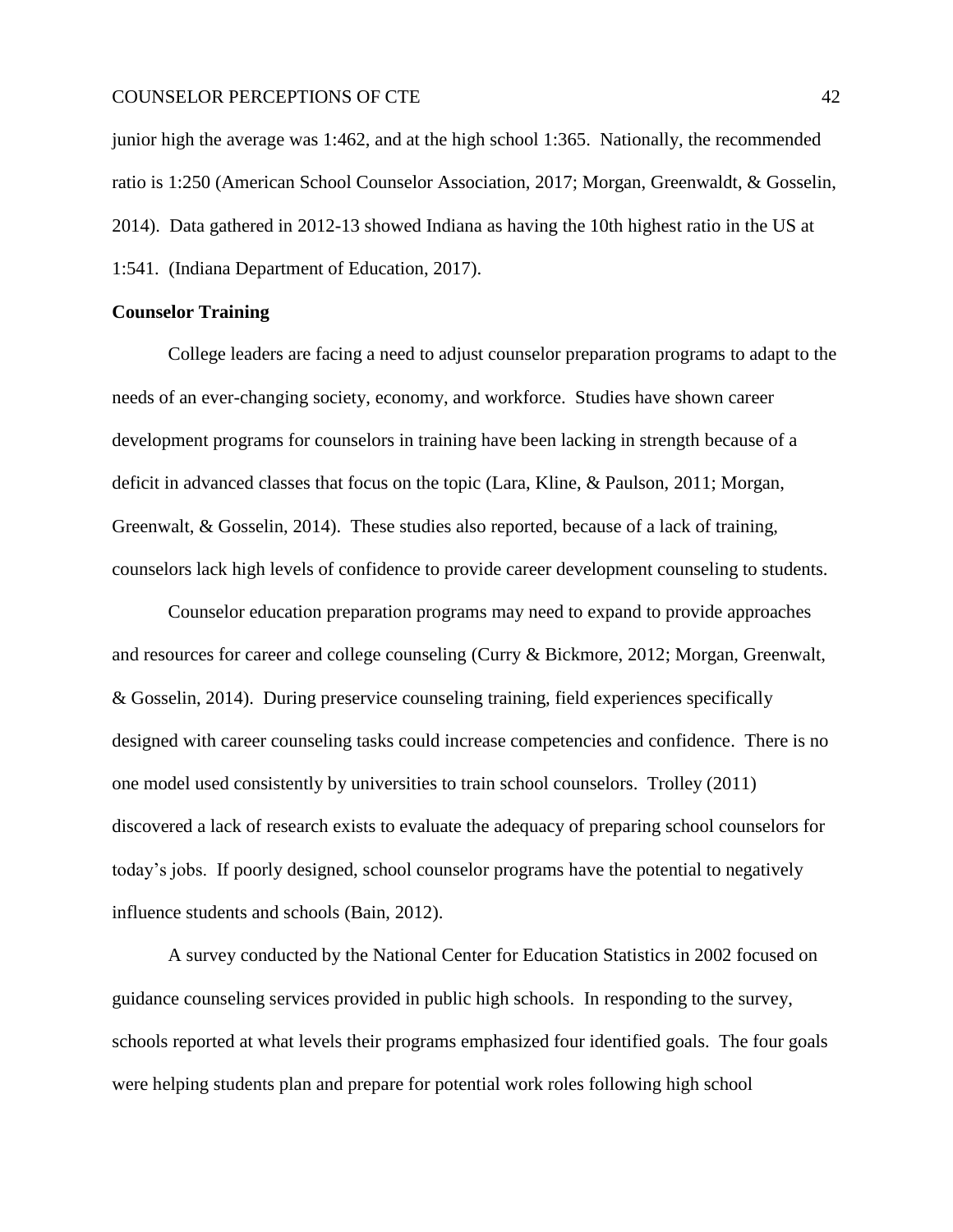graduation, helping students with their personal growth and development, helping students plan and prepare for postsecondary schooling, and helping students with their academic achievement in high school. The goal with the highest emphasis was student academic achievement with 48% of participants identifying it as the highest goal. Helping students plan and prepare for postsecondary school came in second in emphasis with 26 % reporting it as their most emphasized part of the program. Personal growth and development earned 17 % of the results. In fourth place with 8 % of the results was the emphasis to help students plan and prepare for work roles after high school (U.S. Department of Education, 2002). These survey results give added justification to this research study and the need study counselor training programs.

In summary, school guidance and counseling has had a variety of purposes and themes, often influenced by the varying political, economic, and social issues of the times (Gysbers, 2001; Schenck, Anctil, Smith, & Dahir, 2012). Contemporary issues have resulted in school counseling today being very different from its historical beginnings, though the core purpose will always be to help with the well-being of students (Bain, 2012). There is much to be learned from the past and implemented into today's comprehensive guidance (Gysbers, 2001), which is designed to serve all students regardless of race, gender, ethnicity, cultural background, sexual orientation, disability family structure, socioeconomic status, learning-ability level, or other special characteristics (Gysbers, 2001). The emphasis on career guidance from school counselors has fluctuated from being a major theme at times to being a minimal item on a long list of responsibilities (Schenck, Anctil, Smith, & Dahir, 2012). With a rapidly evolving workplace, there is value in providing student with strong academics and career knowledge and skills to be career ready at the end of their secondary education (Gysbers, 2013).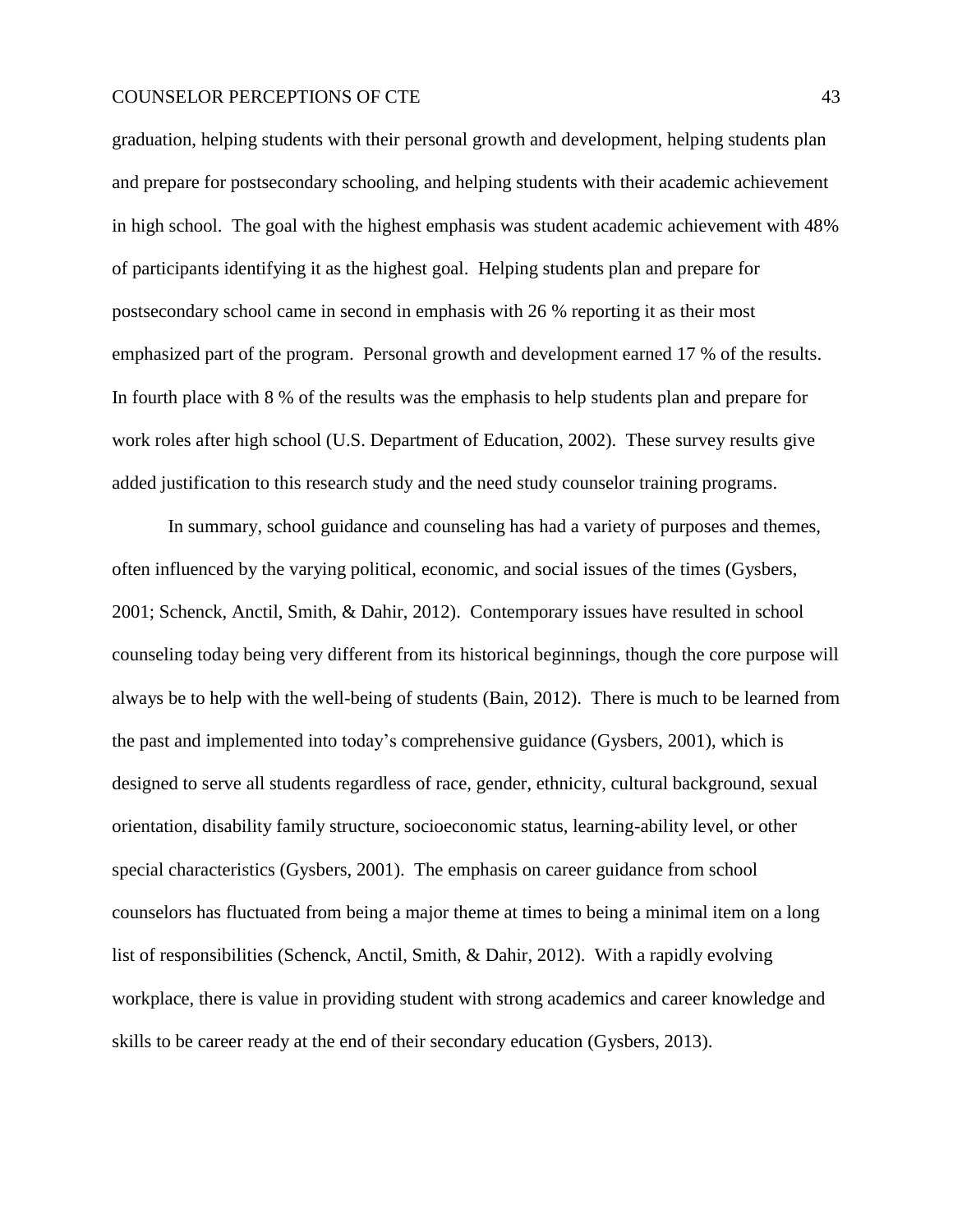#### **CTE in Indiana**

CTE programming is growing throughout the United States; however, a unified approach across the states does not exist (Hall & Rogers, 2014). Each state has its own policies and ways to align secondary and postsecondary education, with various definitions of career pathways (Hughes & Karp, 2006). Though federal policy shifts with changes in administration, Indiana is building its own vision for CTE systems (Hughes & Karp, 2006).

Today's programming in Indiana is designed so CTE students grow academically and gain technical and employability skills. As a result, students receive opportunities to secure and keep a job, become knowledgeable about potential careers, and are able to start transitions to the workforce or postsecondary education. According to the Indiana Department of Education website, "Today's cutting-edge, rigorous and relevant Career and Technical Education (CTE) prepares youth and adults for a wide range of high-wage, high-skill, high-demand careers." The department has set forth a mission to provide the necessities to succeed in a postsecondary education setting and to find careers with financial independence.

Indiana has shown support of CTE at the state level through the creation of a career development law, looking to have all classrooms, K-12, provide student activities related to career readiness (Indiana career readiness report 2015 CTE and career data analysis, 2015). Two programs, Exploring College and Careers, and Preparing for College and Careers, offer middle and high school students a curriculum with the 16 Career Clusters established by the National Career Clusters Framework, career interest inventories, and exploration of strengths and interests that align to possible careers. Students can also go online to explore careers, interests, and skills with the Indiana Career Explorer (www.IndianaCareerExplorer.com), provided by the Indiana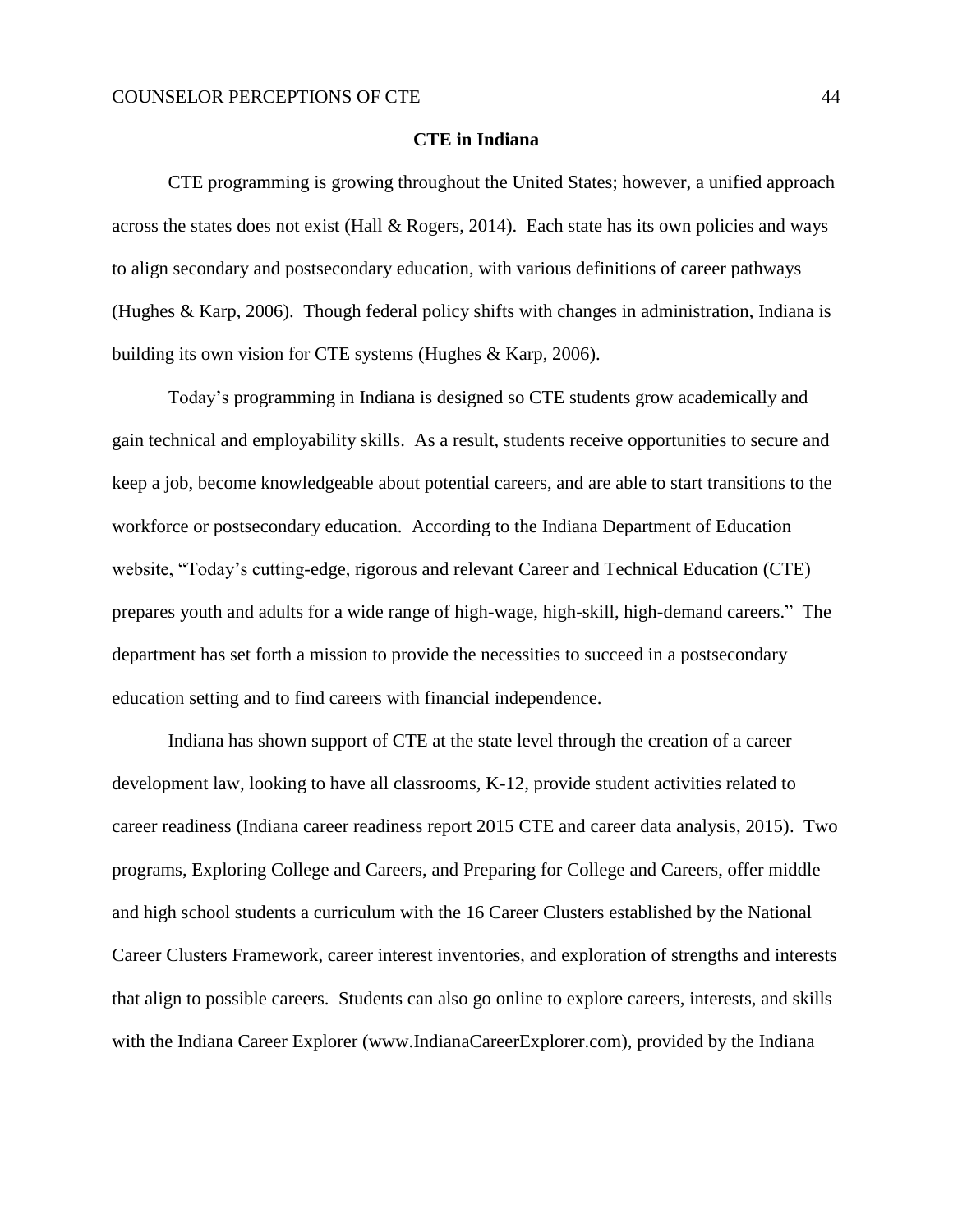Department of Workforce Development, the Indiana Department of Education, and the Indiana Commission for Higher Education.

The requirement for Indiana students in grade 6 is to start college and career planning as a part of the school experience. This early piece can include a variety of activities such as having classroom presenters from local businesses, or taking the classroom on a trip to tour local manufacturing sites, post-secondary education facilities, and other career venues in the area. Graduation requirements can be a barrier to the creation and application of pathways, including an uneven preparation for college, the lack of scheduling time for CTE electives, and the requirement for CTE students to take classes above the graduation requirements (Hughes & Karp, 2006). By grades 11 and 12 Indiana calls for more specific plans, including graduation plans to be reviewed on an annual basis by the students, their parents, and their high school counselor.

Indiana CTE districts receive Perkins allocations. Receiving this money requires at least 85% of Indiana's annual allocation go to local programs, with no more than 10% of the local funds determined by competitive grants. Indiana law IC-20-38-12 states that at least 60% of the local formula must go to secondary programs. In the 2016-17 school year, Indiana's Perkins allocation was over \$25,000,000. Indiana requires CTE districts who receive Federal Perkins money to provide annually the number of students taking and passing the state's Technical Skills Attainment measures, including certifications, licenses, and dual credit final exams/end-ofcourse assessments identified for each College and Career pathway. The state requires the number of students taking the pathway assessments go up each year in each CTE district. How states review CTE programs at the secondary level varies, though all are required to monitor how standards are implemented through the Carl D. Perkins Career and Technical Education Act of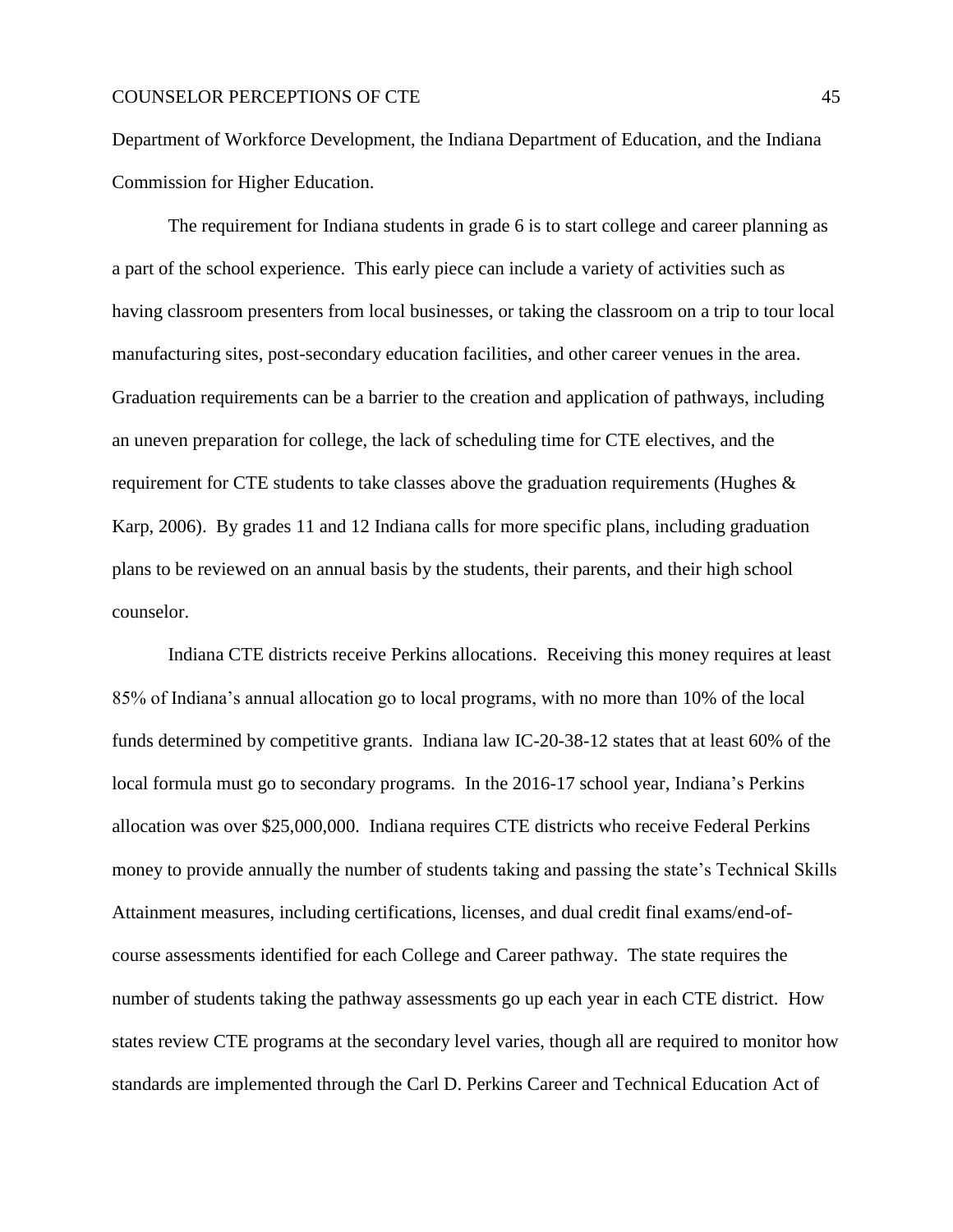2006 (state of career technical education: An analysis of state CTE standards, 2013,

# [www.doe.in.gov/cte\)](http://www.doe.in.gov/cte).

The state of Indiana has seen participation and funding numbers increase in recent years. CTE enrollment in 2013 surpassed 200,000 for the first time. The number rose to 234,331 in 2016. Funding support also saw an increase going from just over \$100,000,000 to almost \$106,000,000 in those same years. In addition, industry credentials received by graduating students rose 48% in just two years, from 2012-2014. Students earn college credits as a part of the CTE programming, saving parents millions of dollars in tuition fees. Indiana's support for students in CTE programs comes through professional development for educators, creation of pathways, and offering leadership for CTE student organizations [\(http://www.doe.in.gov\)](http://www.doe.in.gov/sites/default/files/cte/mih-cte.pdf).

In Indiana, Annual Performance Reports include information on students enrolled in a career and technical program, including the number of students and the percentage of students earning a career and technical diploma at both the district and state levels ("How states are making career readiness count: A 2016 update," 2016).

Indiana is a state that has included career-focused indicators in their accountability systems. Schools can earn up to 100 points: number of students who passed AP exams + number who passed IB exams + number of dual college credits + number of industry certifications divided by the total number of cohort graduates' levels ("How states are making career readiness count: A 2016 update," 2016). In 2014, the rate of graduation for students who earned six or more CTE credits in a career area was higher than the state average. In fact, the 10 years prior to 2014 also found CTE concentrators with graduation rates above others.

Indiana has invested in CTE as leaders and policymakers develop plans to strengthen the economy of the state, supply businesses with well-prepared workers, and provide educational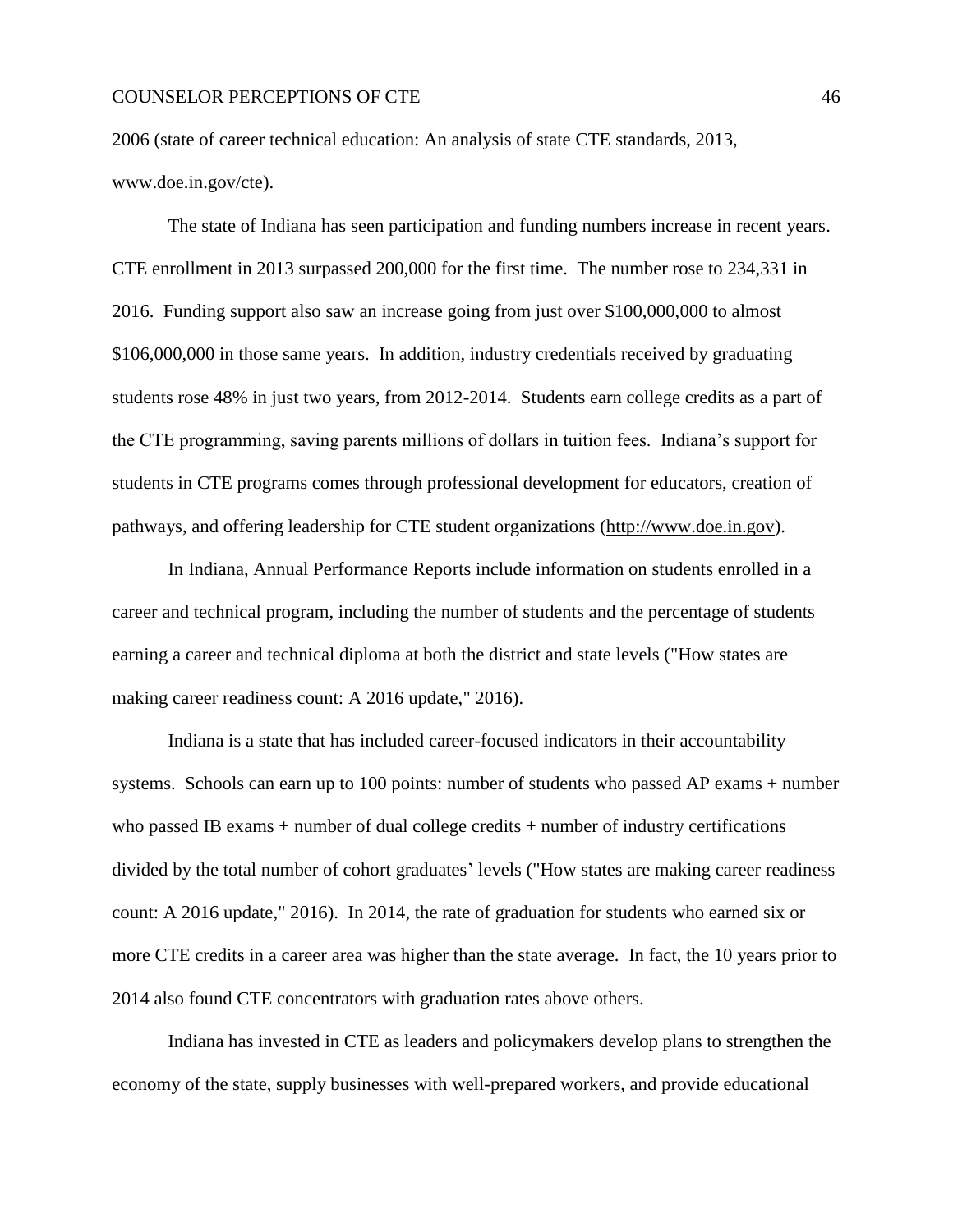and career opportunities. Promoting fiscal and programmatic investments in CTE supports CTE improvement at the secondary and postsecondary levels. In 2015, HB1194 gave the Indiana Career Council's Core 40 Subcommittee the job of recommending amendments to the Indiana diploma to ensure options for all students to attain a college or career pathway. The same year the state passed the biennial budget giving an increase from \$450 to \$500 per credit hour for high-wage/high-demand courses for secondary CTE programs. The high-demand/moderatewage and moderate-demand/high-wage course funding increased from \$375 to \$450 per credit hour. The Department of Workforce Development received an allocation through the budget of \$24,000,000 for CTE Innovation and Advancement program, with up to \$5,000,000 for CTE performance grants each year.

Vocational education funding and guidance is deeply rooted in federal government involvement that originally separated it from academic work (Dougherty, 2016). Federal funding and programming is a start to CTE reform, but each state has an individual need to create their own plans and evaluate whether or not they are working. Showing support at the state level, Indiana has created definitions, funding, pathways, and laws specific to the state, and has its own initiatives to equip students for the workforce. CTE programs in the state have identified pathways to career clusters, allowing students to leave high school with industry certificates. The Indiana Works Councils made available over \$4 million in grants for CTE related curriculum in an attempt to find innovative teaching ideas. A CTE Awareness grant also supports CTE awareness (Hall & Rogers, 2014). All doors to opportunity should be opened to students as they advance through secondary opportunities and prepare for postsecondary options ("Career technical education and advanced placement," 2013).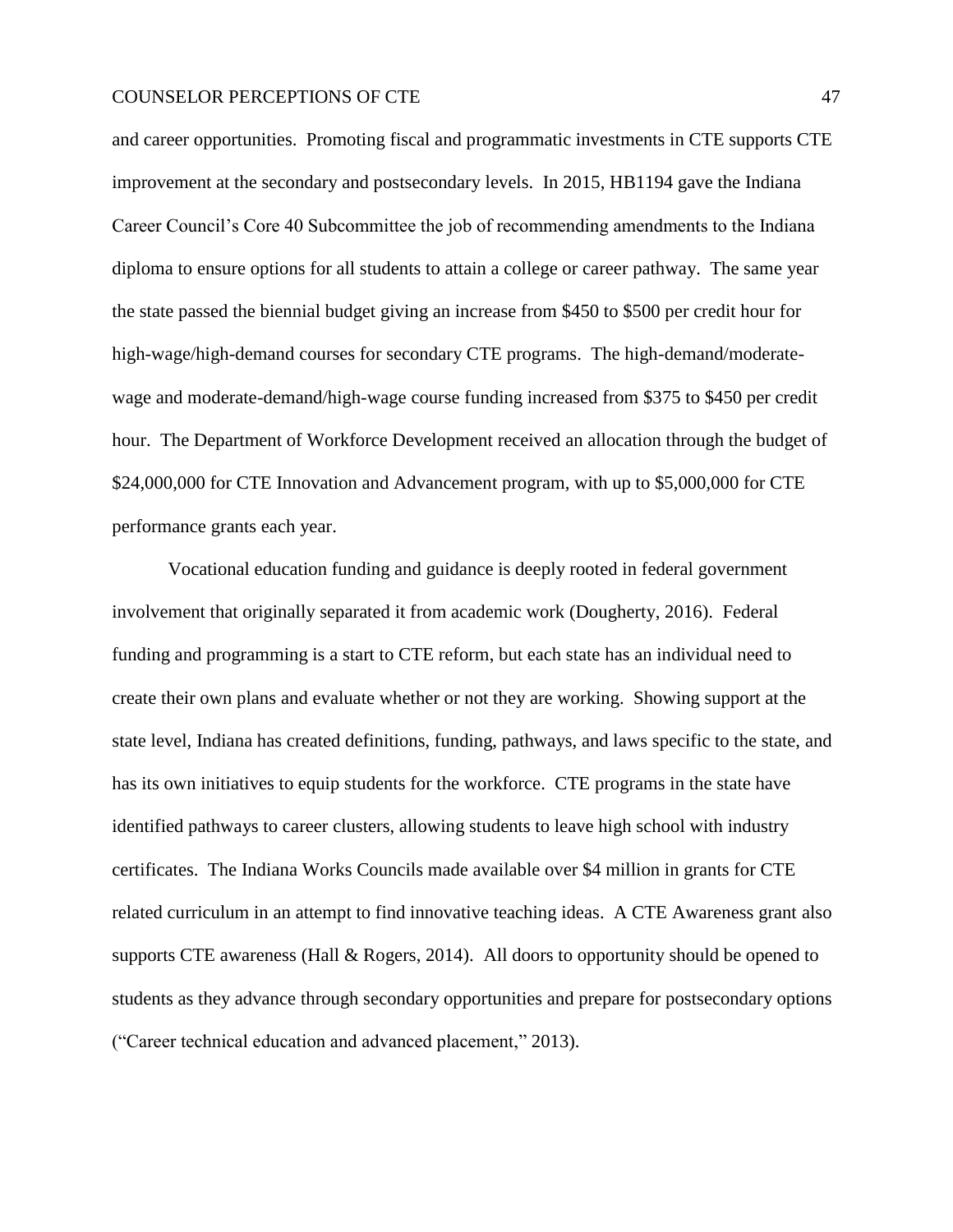#### **Programs of Study**

Many decades of attempts to improve CTE opportunities have resulted in Programs of Study (POS). POS focuses on those students who are not likely to graduate from a 4-year college, as an ongoing attempt to reunite academics and vocational education. POS also intends to improve related perceptions formed when early legislative acts required their separation. Career pathways serve as a framework to coordinate people and resources to link education to industries. Through certifications, individuals can gain knowledge, become employed, and advance in their chosen career, by adding on to the education already attained. For proper application of this program, schools need to respond to the needs of businesses. This bridge between business and education requires both sides to do their part, meaning schools adequately prepare their students, while businesses respond with secure, good paying jobs (Bevins, Carter, Jones, Moye, & Ritz, 2012; Combs, 2015; Hyslop, 2008; Morelock, 2012; Scully-Russ, 2013).

According to the federal definition in the Carl D. Perkins Career and Technical Education Improvement Act of 2006 (Perkins IV), the intention of POS is to prepare students by combining secondary and postsecondary components. The result should be coursework that challenges students with rigorous academic standards and have relevancy to career and technical education. The program opportunities may result in students attaining dual credit or industry credentials or certifications. Some participating students may even receive an associate or baccalaureate degree (Jimenez & Sargrad, 2018).

Directors of CTE programs have supported career clusters and career pathways as a way to align high school and postsecondary education options. Career clusters are groupings of occupation and broad industry, which include 16 nationally identified clusters. According to the National Career Pathways Network, a career pathway is a designed sequence of classes,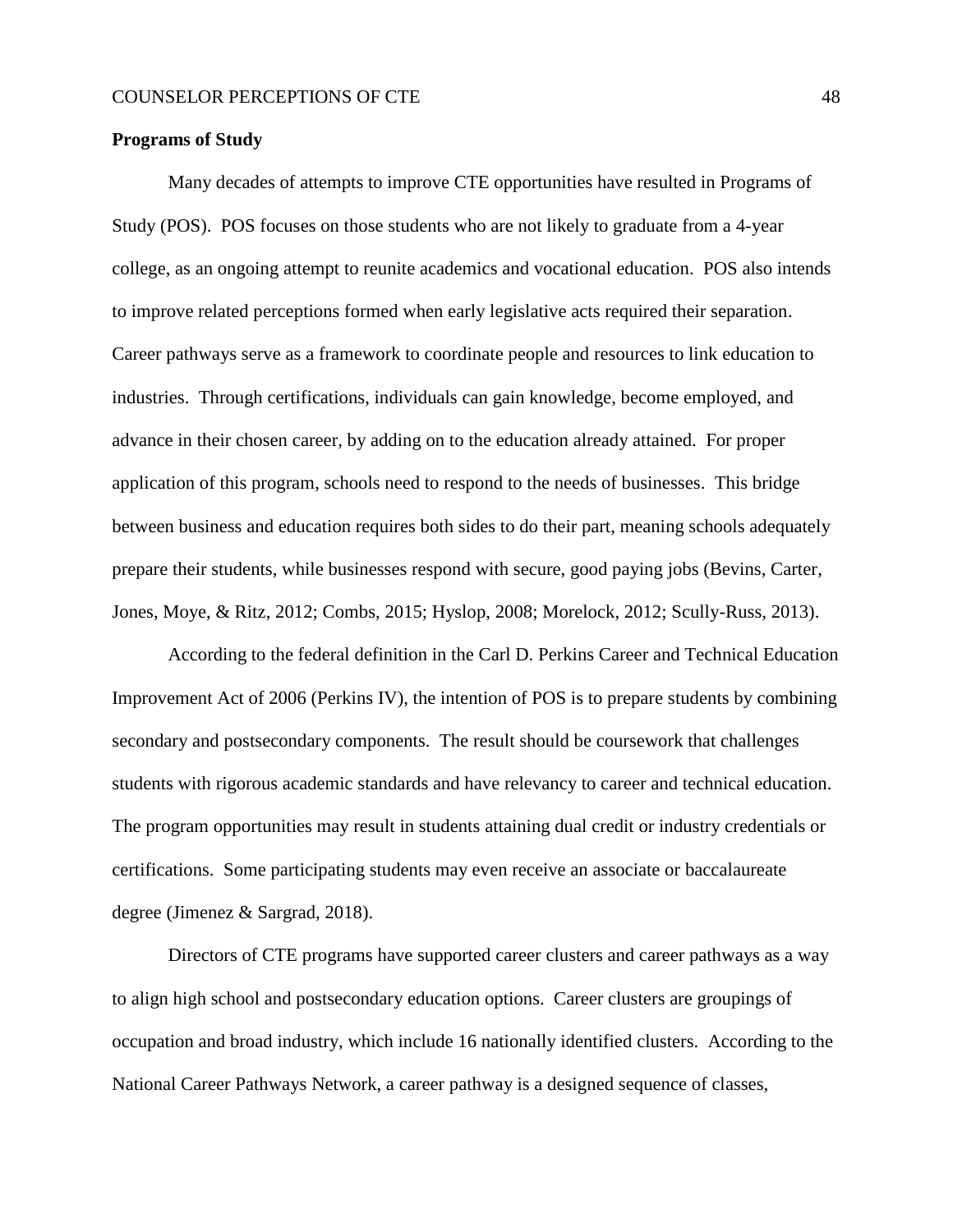beginning in the ninth grade with the goal of obtaining an associate or baccalaureate degree, or industry based certification, or a career related license. Pathways rely on positive working relationships among secondary education, postsecondary education, and businesses.

In 2010, the US Department of Education's Office of Vocational and Adult education created a framework for POS to guide the implementation of its core pieces. The design includes 10 components, six more than found in the Perkins IV plan. These components provide details intended to support the creation and implementation of POS programs that work and to avoid problems that occurred in previous CTE programs. State and local planners set priority levels of the 10 framework items, which include legislation and policies, partnerships, professional development, accountability and evaluation systems, college and career readiness standards, course sequence, credit transfer agreements, guidance counseling and academic advisement, teaching and learning strategies, and technical skills assessments (Stipanovic, Lewis, & Stringfield, 2012).

In summary, POS evolved as educators grew in agreement that courses taught at the high school level for occupational training should prepare students for an economy continuously experiencing advancement in technology and the needs for postsecondary preparation in order to succeed. POS supports the blending of academic and technical standards in school, and increases accountability through measurable outcomes, such as receiving certification in a work related program, or receiving credits at the postsecondary level, or even receiving a degree. Constructivist John Dewey believed all education should have relevance to the lives and future of students by blending school and job training, aligning education with real life. Dewey's ideals continue today with efforts by educators to create logical education and career pathways blending rigorous academic curriculum with practical career related experiences (Jocson, 2015).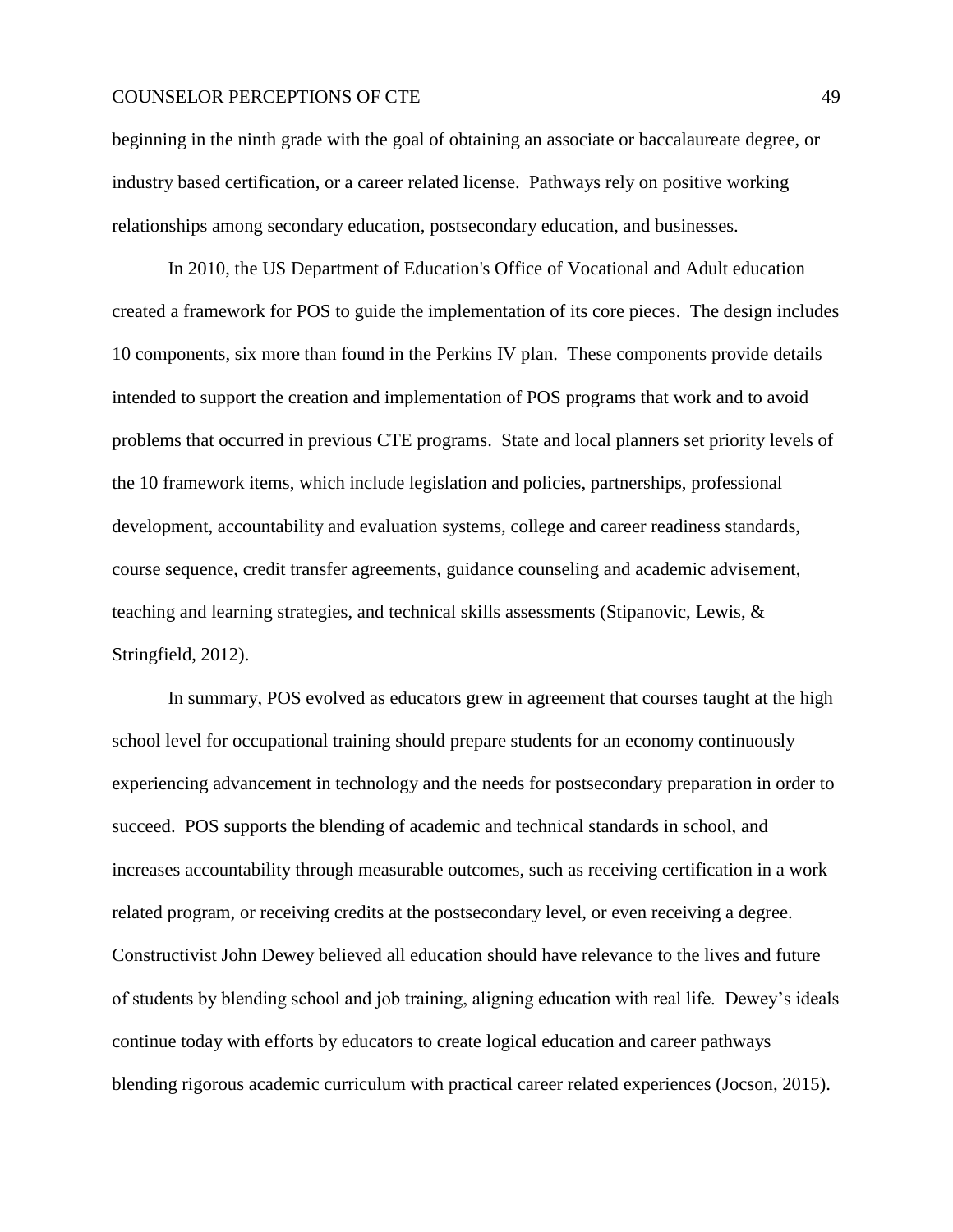#### **21st Century Workforce and Skills**

The vocational education focus on traditional programs like home economics and agriculture has shifted because of educational and technological growth, market demands, the needs of communities, and the constantly changing economy. The shift has been from an industrial based economy to one that is information based. For students to be prepared for the 21<sup>st</sup> century, schools must respond to the current challenges, identifying the economic needs of the area and potential jobs that have not been created yet, meaning students need to learn to be innovative (Bevins, Carter, Jones, Moye, & Ritz, 2012; Combs, 2015; Kotamraju and Merrill, 2012; Robles, 2012). As a result, schools are offering a variety of occupational programs.

A high school diploma is becoming increasingly important for those seeking to find a job earning enough pay to be in the middle class. Looking back to data from 1970, 74% of employees from the middle class had a high school diploma or less. The percentage dropped to 40% in 2007, with a projection to be around 33% in 2020 (Carnevale et al., 2011).

What can be done to ensure students are prepared to meet the demands? Researchers have found evidence to predict a lack of available workers with the skills needed to be successful at a job as baby boomers retire from the workforce (Bevins, Carter, Jones, Moye, & Ritz, 2012; Combs, 2015; Dumay & Rooney, 2011; Jenkins, 2011). As a result, CTE programs and the "New Vocationalism" movement have worked to align education at the secondary and postsecondary levels to teach skills wanted by employers to future employees (Benson, 1997; Grub, 1996).

Employees describe young adults as lacking in the skills to succeed in today's workforce. Business owners seek 21st century skills, such as critical thinking, problem solving, creativity and communication. The owners include the members of The Partnership for 21st Century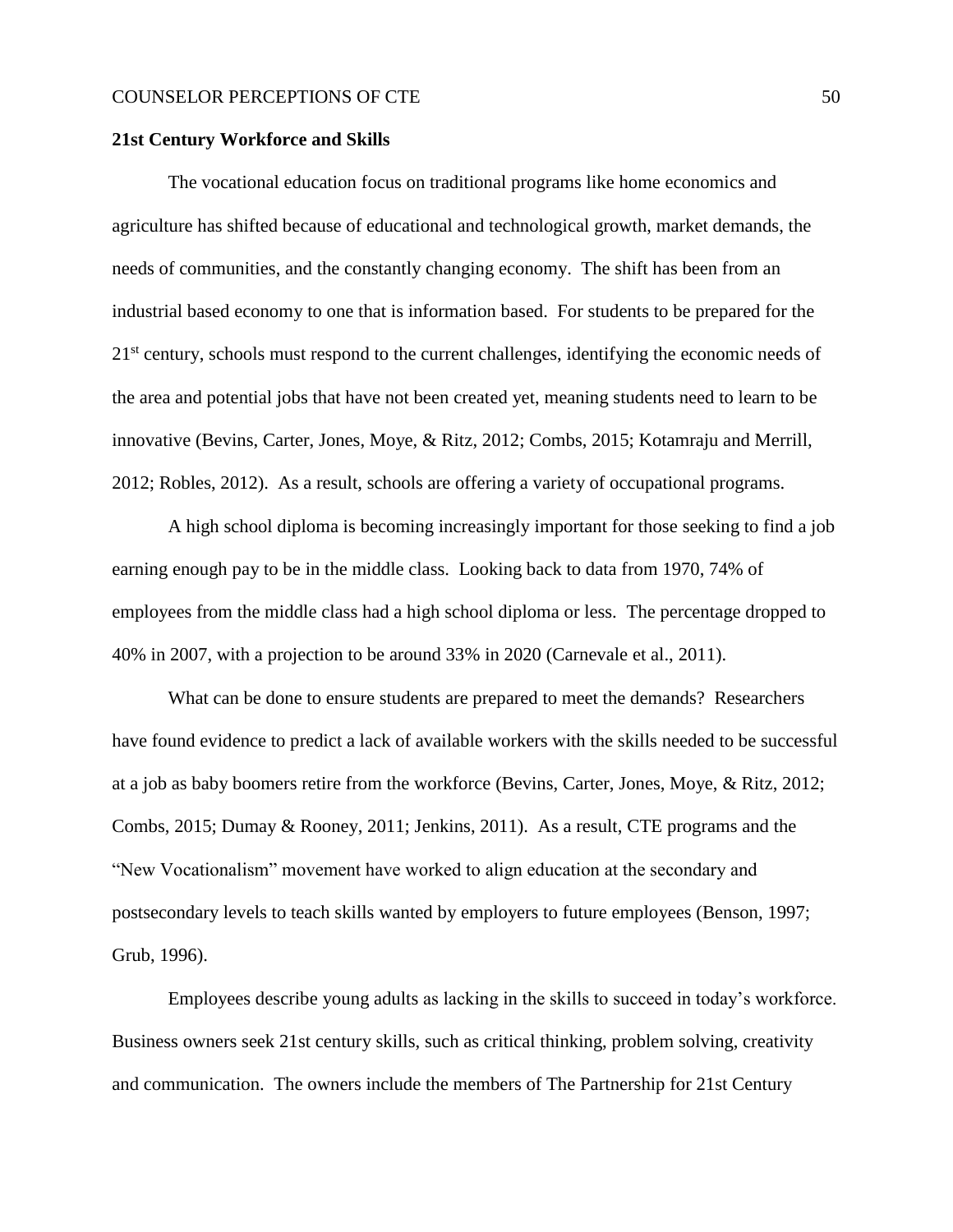Skills, such as Apple, Cisco and Pearson (Hubbard & McDonald, 2014; Symonds, Schwartz, Ferguson, 2011). The term *skills gap* describes young adults who do not have the skills and work ethic necessary to find success with jobs paying middle-class wages. This gap is a growing complaint of companies and business organizations (Symonds, Schwartz, Ferguson, 2011). Due to this, businesses are less likely to hire a person with just a high school diploma.

Soft skills, sometimes referred to as 21st-century skills, include character traits, attitudes, and behaviors, which are intangible and personality specific. Soft skills determine one's strengths as a leader, and enhance a person's interactions, job performance, and career prospects. Soft skills are not limited to one's career choice/profession, are broadly applicable, and continually develop throughout one's life. Soft skills are employability skills that are transferrable to many jobs (Robles, 2012). In comparison, hard skills are what a person includes on a resume', such as levels of education, work experience, and level of expertise. Job skills such as typing, using software programs, and wiring electronics are examples of hard skills (Robles, 2012). Employers seek to find individuals who are able to use their hard and soft skills to complement each other. Some say people's hard skills will get them a job interview, but soft skills are what will get them hired and keep the job.

Employers recognize soft skills as an indicator of job performance, sometimes replacing traditional hard skills qualifications. This supports the need for an education that solely focuses on college readiness. It also provides supports for students to attain skills needed in the 21<sup>st</sup> century workforce, or to make the transition into adulthood successfully (Symonds, Schwartz, Ferguson, 2011). Educators are already trying to cover more curriculum than time allows, and asking them to cover more, such as a unit on soft skills can be a tough sell. One solution is to integrate the soft skills into already existing curriculum. It is difficult to assess the impact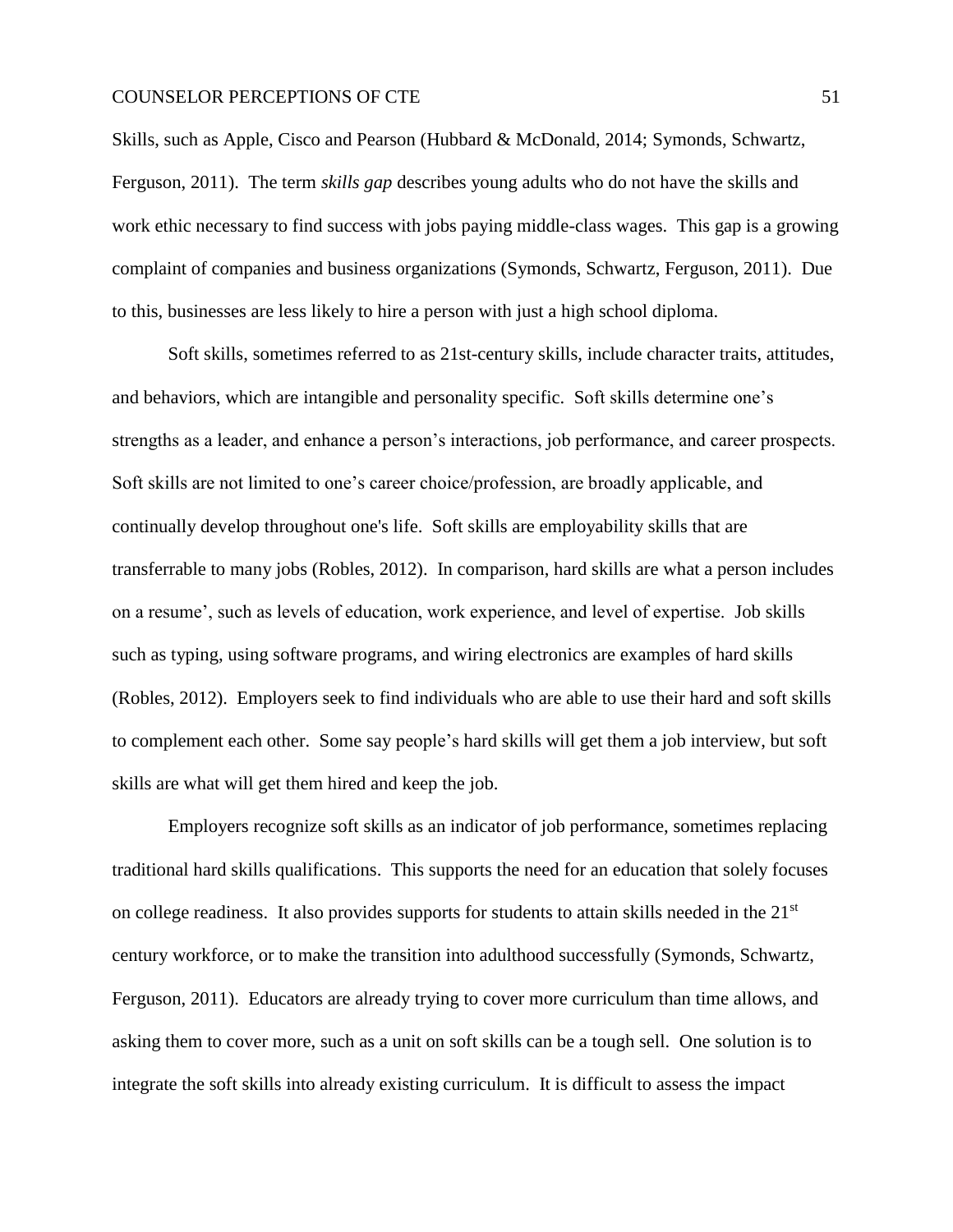teaching soft skills curriculum has had on students, which can make it difficult to get administrator support.

In summary, schools face pressures to supply industries with an educated workforce that meets their needs. As a result, linking traditional academic studies to needs of the 21st century workforce receives an increased focus. CTE, with a rich history in the development of the American workforce, has evolved in many ways in the last decade CTE is preparing students with skills that are relevant and employable, responding to the needs of employees where demand for skilled employees continues to grow (Indiana Department of Education, 2018; Dougherty, 2016). The Association of Career and Technical Education (2010), describes the growth of CTE "from a limited number of vocational programs available at the turn of the 20th century into a broad system that encompasses a variety of challenging field in diverse subject areas which are constantly evolving due to the changing global economy." (Lynch, 2009; "state of career technical education an analysis of state CTE standards," 2013). To meet the changing needs of economy, technology, and workforce, CTE will need to teach current and future skills, including hard and soft skills, necessary for success.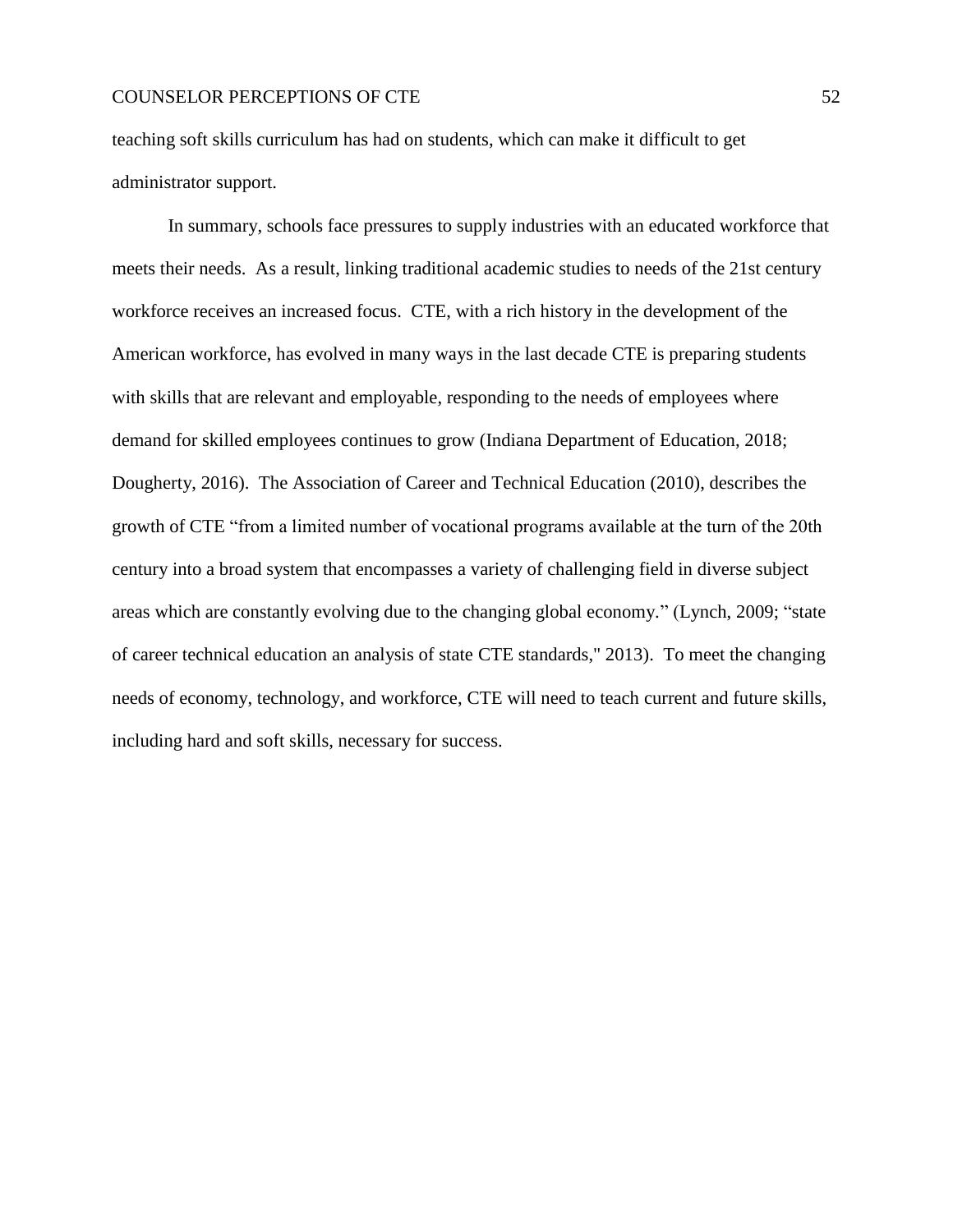# **CHAPTER THREE**

# **RESEARCH METHODS**

Chapter Three presents the research methods and rationale used in this study. This chapter begins by stating the purpose of the study and the research questions. It continues with a section outlining the research design of the study, information related to the population and sample of respondents, the instrumentation used, data collection procedures, and data analysis. Marlon Thornburg receives credit for the development of most of the survey used. Dr. Marlon Thornburg, currently the vice president for Innovation and Business Initiatives at Coffeyville Community College in Coffeyville, Kansas gave permission to use his survey for this study. Dr. Thornburg received his doctoral degree from Walden University in 2016. His dissertation focused on perceptions of CTE held by counselors in the state of Kansas. In his research, Dr. Thornburg used a cross-sectional survey design to collect the data from counselors throughout the state. The survey contained questions related to their CTE knowledge levels, educational background, available counseling time, and perceptions of CTE programs. His research found a relationship between the knowledge levels and counseling time of Kansas counselors to their perceptions of CTE. He found no significant association between counselor educational backgrounds and perceptions of CTE. Educational institutions and economic development planners in the state may use the obtained information to target CTE recruitment strategies for counselors to guide students as Kansas addresses growing a skilled workforce.

In addition to his work at the college, Dr. Thornburg stays busy in education and community work. He received recognition as the 2018 Postsecondary Administrator of the Year for the Kansas Skills USA Chapter for his contribution and support of the program. His resume includes serving as Board Member for the Coffeyville Regional Medical Center Foundation; Board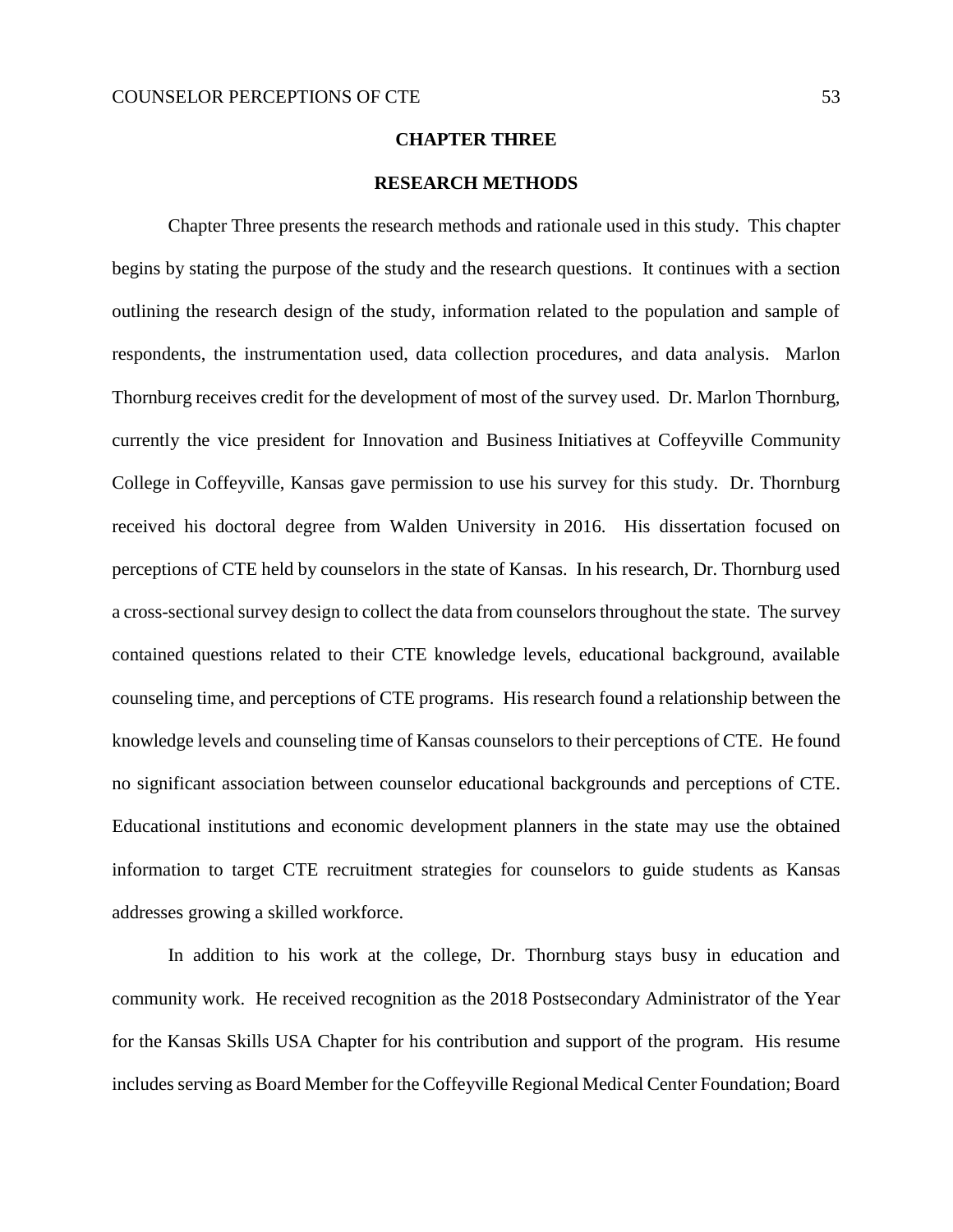Member for the Coffeyville Public School Foundation; Member of the CVR Energy Community Advisory Panel; and Volunteer for the Coffeyville Historical Society.

#### **Purpose of the Study**

The purpose of this study was threefold. The first purpose of this study was to describe demographics of the school counselor population in Indiana. Another purpose was to identify the relationships that exist between Indiana's middle and high school counselors' knowledge levels, self-assessed knowledge levels, educational backgrounds, and available counseling time with their perceptions of CTE initiatives and programs in Indiana. The last purpose of this study was to identify differences among middle and high school counselors' knowledge and selfassessed knowledge, as well as differences found with gender, years of counseling experience, years of teaching experience, size of student caseload, and number of students in school to counselor perceptions of CTE initiatives and programs in Indiana. A Qualtrics survey collected the data. One section of the survey measured counselors' actual knowledge about CTE programs, and another section asked counselors to self-assess their strength of that knowledge. The independent variables include high school counselor knowledge levels of Indiana CTE programming, educational backgrounds, and amount of available counseling time. The dependent variable is the Indiana counselor perception of CTE.

#### **Research Questions**

The research questions that guided this investigation include:

1. What are the differences between counselors' knowledge and counselors' self-assessed knowledge?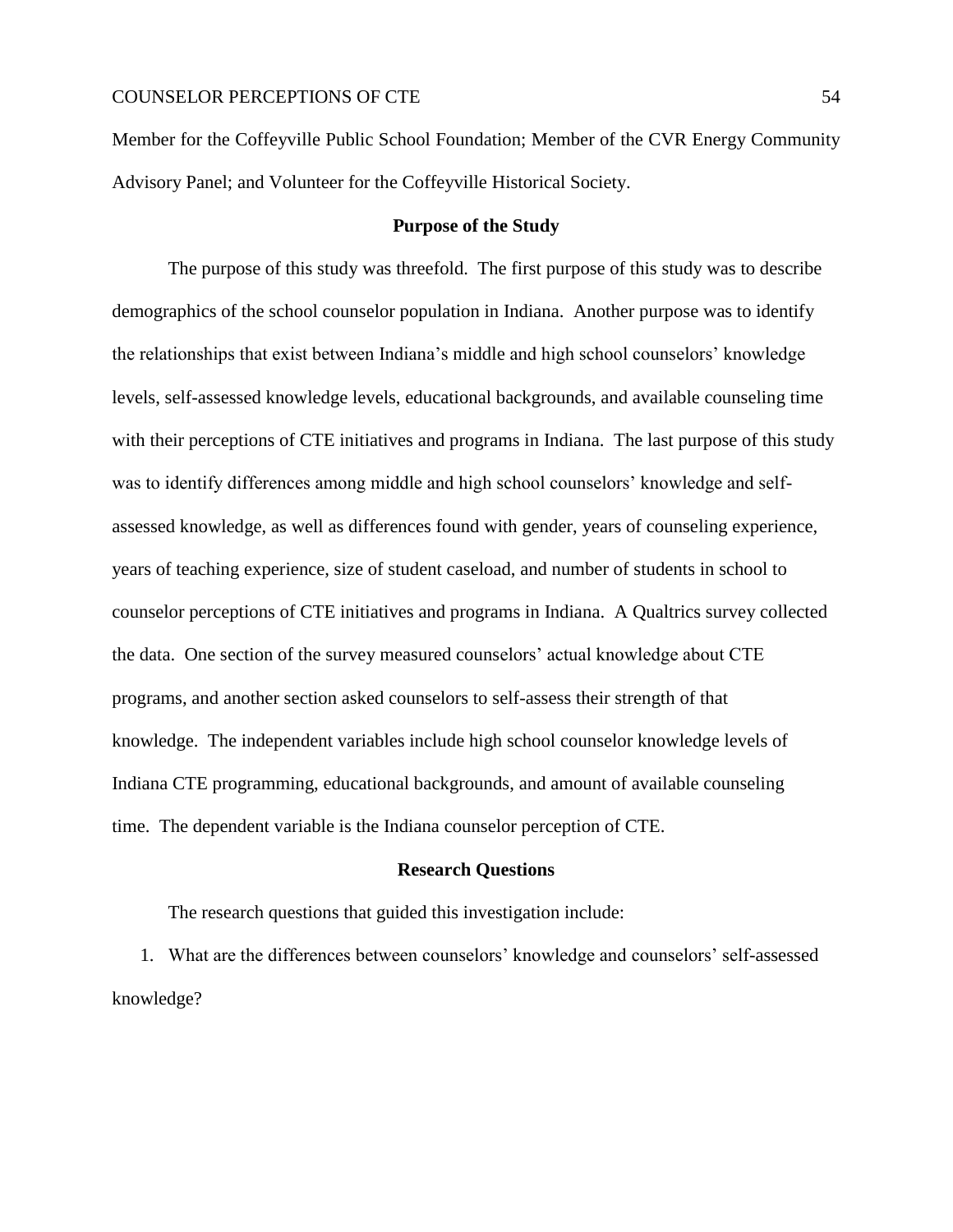2. What are the relationships between counselors' knowledge levels and their perceptions about CTE programs and between counselors' self-assessed knowledge levels of CTE and their perceptions about CTE programs?

3. What is the relationship between counselors' educational backgrounds (e.g. attended a CTE program or traditional academic program) and their perceptions of CTE programs?

4. What is the relationship between the amount of time middle and high school career counselors have available for career counseling and their perceptions of CTE programs?

5. What are the differences when comparing the independent variables of gender, years of counseling and teaching experience, and number of students in the school, to counselor perceptions of CTE?

# **Research Design**

The planned research is a quantitative approach that will include a survey. A quantitative research study, as described by Creswell (2009), involves an inquiry strategy to gather statistical data on a determined population to evaluate a theory. The study will provide data to test my hypothesis there is a relationship between what Indiana's middle and high school counselors know and have experienced with CTE, to how they perceive CTE programming options.

Surveys are probably the most common design of quantitative research (Aliaga  $\&$ Gunderson, 2003). Surveys support the need for objectivity when working with collected quantitative data. The instrument uses a series of questions to collect data from all of the population (Gay, Mills, & Airasian, 2014). The use of a survey questionnaire comes with advantages and disadvantages. Advantages of a survey include familiarity of format to users, the ability to complete the work when and where it is convenient, and the freedom of time to think about responses. Disadvantages associated with this instrument may include a low response rate,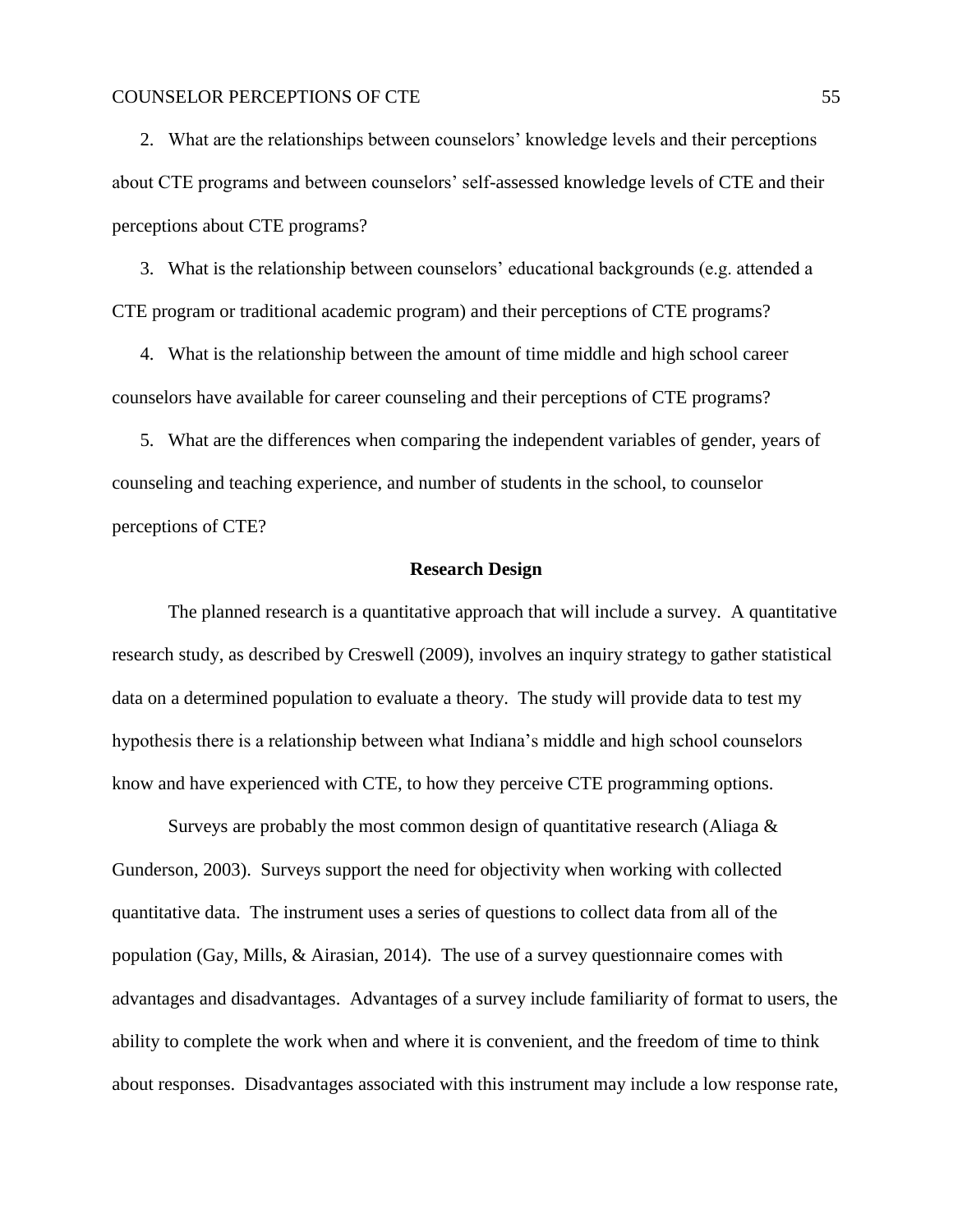difficulty drawing conclusions, the possibility of a forced-choice, confusion on a question being

asked, and skewed data (Aliaga & Gunderson, 2003; Conrad & Serlin, 2011; Gay, Mills, &

Airasian, 2014). Figure 1 displays the alignment of the five research questions and the survey

questions.

Figure 1

*Corresponding Survey Items to Research Items*

| <b>Research Questions</b>                         | <b>Corresponding Survey Items</b>              |
|---------------------------------------------------|------------------------------------------------|
| 1. What are the differences between counselors'   | <b>Survey Items:</b>                           |
| knowledge and counselors' self-assessed           | 1,2,3,4,5,6,7,8,9                              |
| knowledge?                                        |                                                |
| 2. What are the relationships between counselors' | <b>Survey Items:</b>                           |
| knowledge levels and their perceptions about      | 1,2,3,4,5,6,7,8,9,10,11,12,                    |
| CTE programs and between counselors' self-        | 13, 14, 15, 16                                 |
| assessed knowledge levels of CTE and their        |                                                |
| perceptions about CTE programs?                   |                                                |
| 3. What is the relationship between counselors'   | <b>Survey Items:</b>                           |
| educational backgrounds (e.g. attended a CTE      | 10, 12,                                        |
| program or traditional academic program) and      | 13, 14, 15, 16, 17, 18, 19, 20, 21, 22         |
| their perceptions of CTE programs?                |                                                |
| 4. What is the relationship between the amount of | <b>Survey Items:</b>                           |
| time middle and high school career counselors     | 10, 11, 12, 13, 14, 15, 26, 27, 28, 29,        |
| have available for career counseling and their    | 30                                             |
| perceptions of CTE programs?                      |                                                |
| 5. What are the differences when comparing the    | <b>Survey Items:</b>                           |
| independent variables of gender, years of         | 10, 11, 12, 13, 14, 15, 16, 23, 24, 25, 27, 29 |
| counseling and teaching experience, and           |                                                |
| number of students in the school, to counselor    |                                                |
| perceptions of CTE?                               |                                                |

# **Population and Sample**

The following section outlines the selection of respondents in the study and their invitations to participate in the online survey. The *population* for the study includes individuals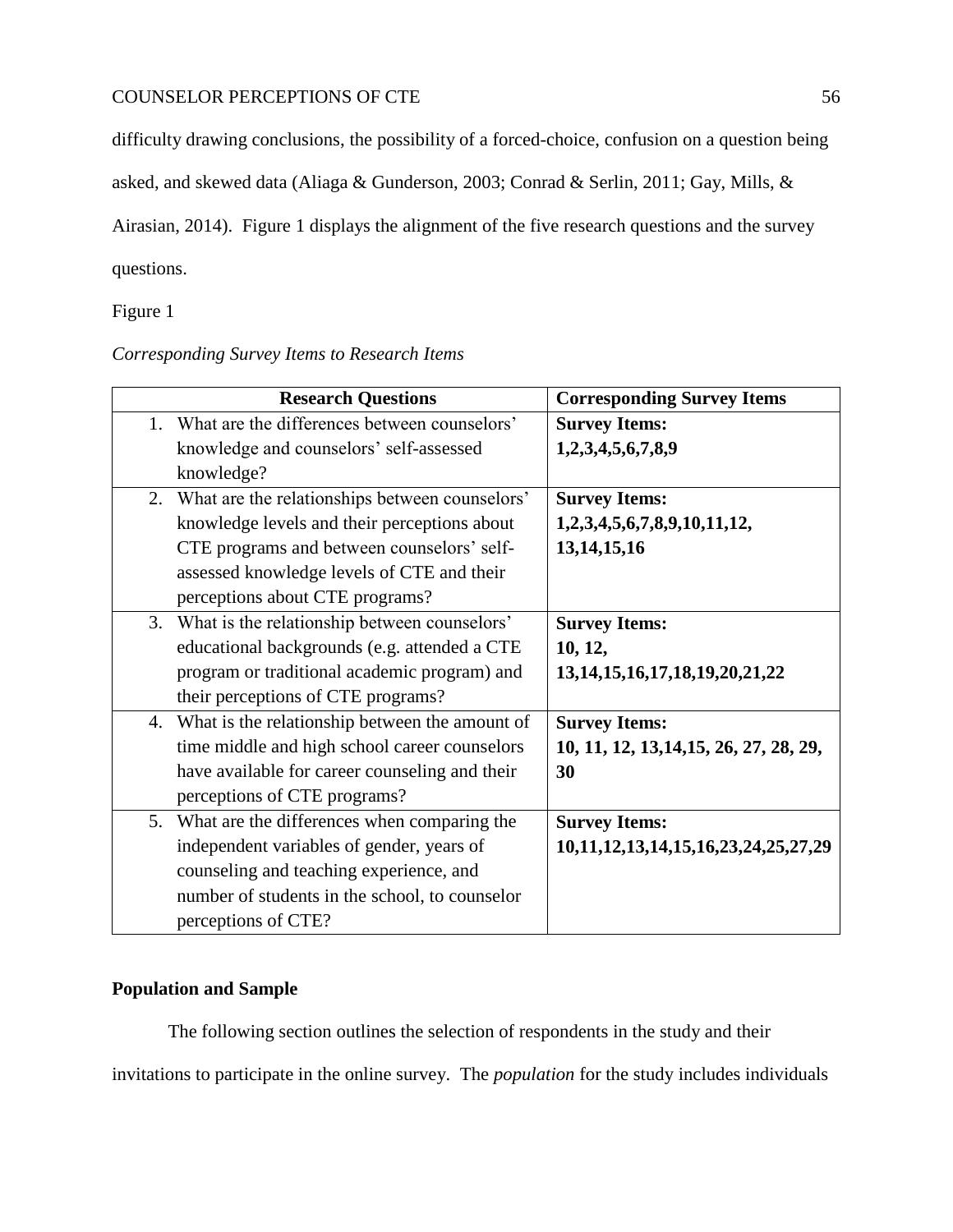with whom the researcher wants to generalize and make predictions about behavior patterns (Aliaga & Gunderson, 2002; Conrad & Serlin, 2011). The targeted population for this study is counselors working in middle and secondary public schools in the state of Indiana. The research will utilize volunteer sampling by asking counselors to participate in the study via email. The IDOE provided a listing of schools and counselors' email addresses, from which counselors received emails requesting their participation in the study.

According to Dr. Dillman, Regents Professor in the Department of Sociology at Washington State University and Deputy Director for Research and Development in the Social and Economic Sciences Research Center (SESRC) "there is no other method of collecting survey data that offers so much potential for so little cost" (Dillman, 2007). Dr. Dillman recognizes a number of advantages of web-based surveys over paper surveys including an almost complete elimination of costs, a reduction in implementation time, the simultaneous use of response data imported into data analysis programs once surveys are complete, and ease of reminders to nonrespondents. The limitations cited by Dr. Dillman of web-based surveys include not everyone is connected, not all potential respondents are equally computer literate, and e-mail addresses may be difficult to obtain (Dillman, 2007).

Successful web-based surveys should include a shortened timeframe compared to traditional paper surveys, lasting 8-10 workdays or less. In addition to shortened time, the length of messages and the questionnaires should both be shorter with questions more simplified than in paper surveys (Dillman, 2007). According to Dillman, the proper scheduling framework should begin with an invitation pre-notification, followed three days later by the e-mailed survey. At one week and two weeks following the initial survey e-mail, an e-mail reminder is to be sent. At the conclusion of the survey a thank you e-mail should be sent (Dillman, 2007).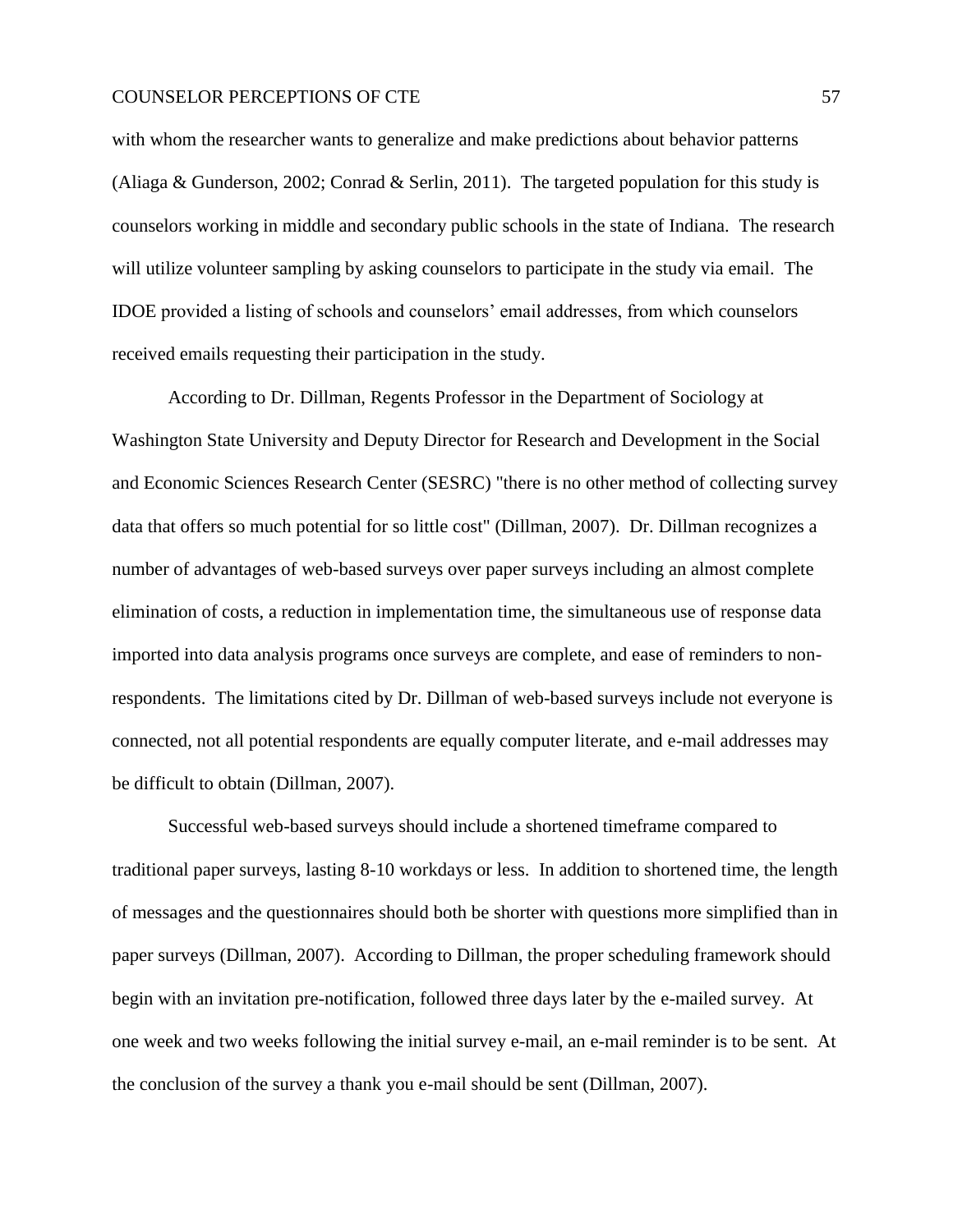#### **Instrumentation**

An existing instrument (created my Marlon Thornburg in 2016), was found and validated for the research purposes of this study. However, minor adaptations were necessary. From the original survey designed by Dr. Thornburg, the removal of six items resulted from reliability issues. These are the same six survey questions removed by Dr. Thornburg following his statistical analysis of the collected responses. The statistics on reliability for the survey are post hoc after the removal of the items. Cronbach's Inter-Item alpha scores reported reliability scores for the survey. These ranged from .517 for counselors' perception of CTE to .840 for Counselors' Perceived Knowledge, with an average of .750. Thornburg used the Delphi method and statistical checks to validate survey items. The design of the Delphi method reaches a group consensus among respondents who share a common expertise. This technique is appropriate when researching to find what could or what should be, and is based on the belief that structured groups will make more accurate decisions than unstructured groups (Hasson, Keeney, & McKenna, 2000; Hsu & Stanford, 2007).

The survey consists of five sections. Section A, the modified section, has three multiplechoice questions focusing on knowledge levels of Indiana's CTE programs and initiatives. Question one of Thornburg's survey asked about details related to tuition payments made of students in a CTE course at a Community or Technical College, which were adapted to align with Indiana. The replacement of references from Kansas to Indiana resulted in changes to questions two and three. These questions include counselor understanding of CTE certifications and financial incentives.

Section B has five Likert scale questions with a focus on counselor's self-assessed knowledge of CTE. Thornburg wrote the perceived knowledge questions (section B) to compare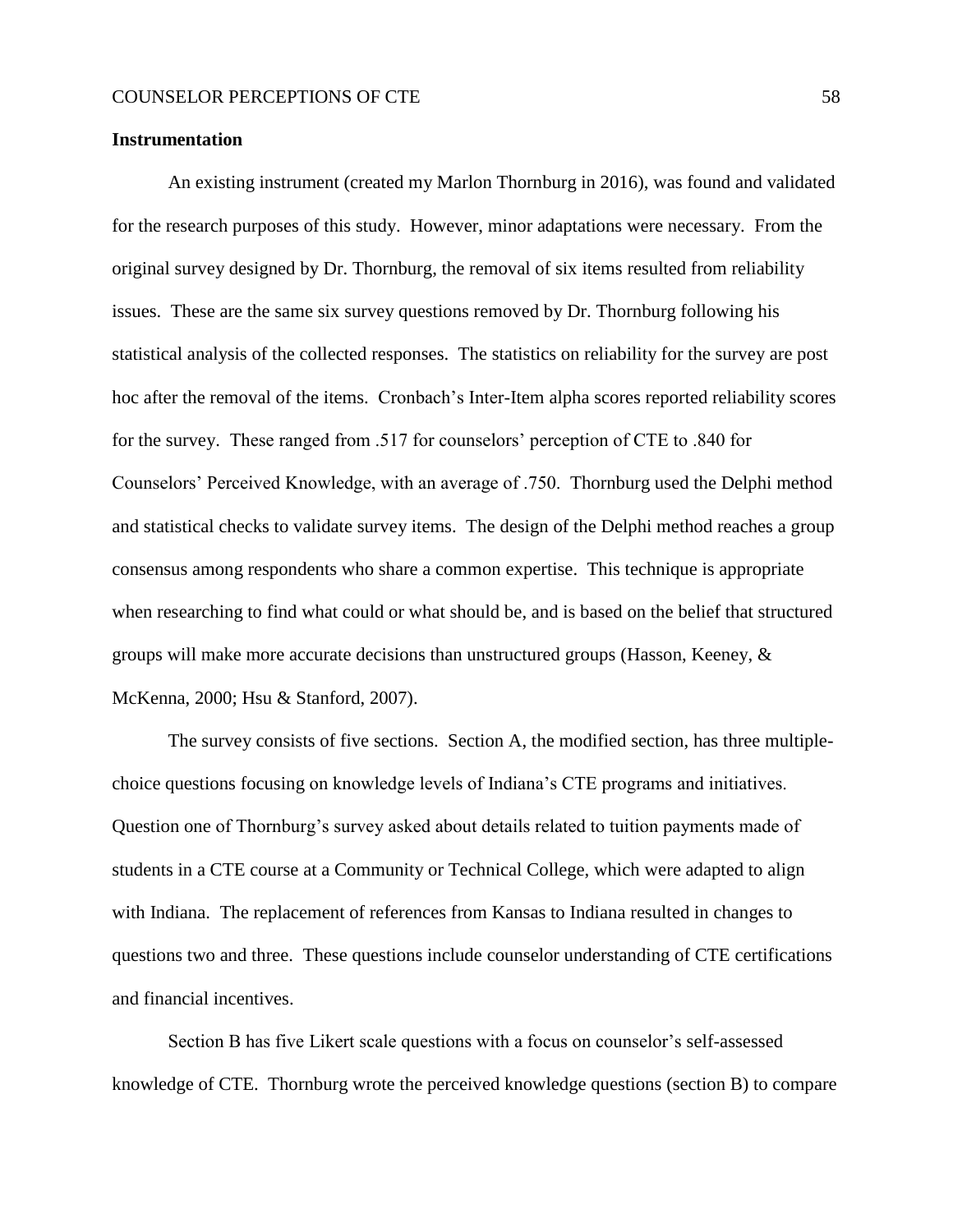with counselors' actual knowledge (section A) to see if there was consistency in the two areas. Respondents will assign a value of one (poor) to five (excellent) according to their knowledge of career pathways in the state, their knowledge of skill requirements of CTE careers, the quality of CTE information they are able to provide students, and their knowledge of current workforce needs in the state and the community.

Section C uses Likert scale questions to collect information on counselors' perceptions of CTE. This section resulted from Thornburg's study of workforce skill shortages, the retirement of baby boomers, and the roles counselors play in career counseling. Questions assess a counselor's perceptions of CTE programs and its incorporation into the high school curricula. Respondents will assign a value of one (poor) to five (excellent) on their view of CTE to serve employment needs, value of certifications for future employment, value to at risk students, when to expose students to CTE programming, CTE and academics, CTE and parental support, and time counselors have available to expose students to CTE with counseling.

Section D has seven questions of varying styles to gather information on the educational backgrounds of the survey respondents. Questions will include the counselor's level of education (bachelors, masters, education specialist, doctorate), the type of college attended (community, technical, four-year), personal participation in CTE programs as a student, focus of study on CTE in college, area of teaching experience (academic, CTE, or both), and college major(s).

Section E uses eight check mark style questions to collect respondent demographics. Personal demographic information collected the respondents' gender, years of counseling experience, and years of teaching experience. Job related demographic information included full vs. part time work status, the number of students currently being counseled, the amount (in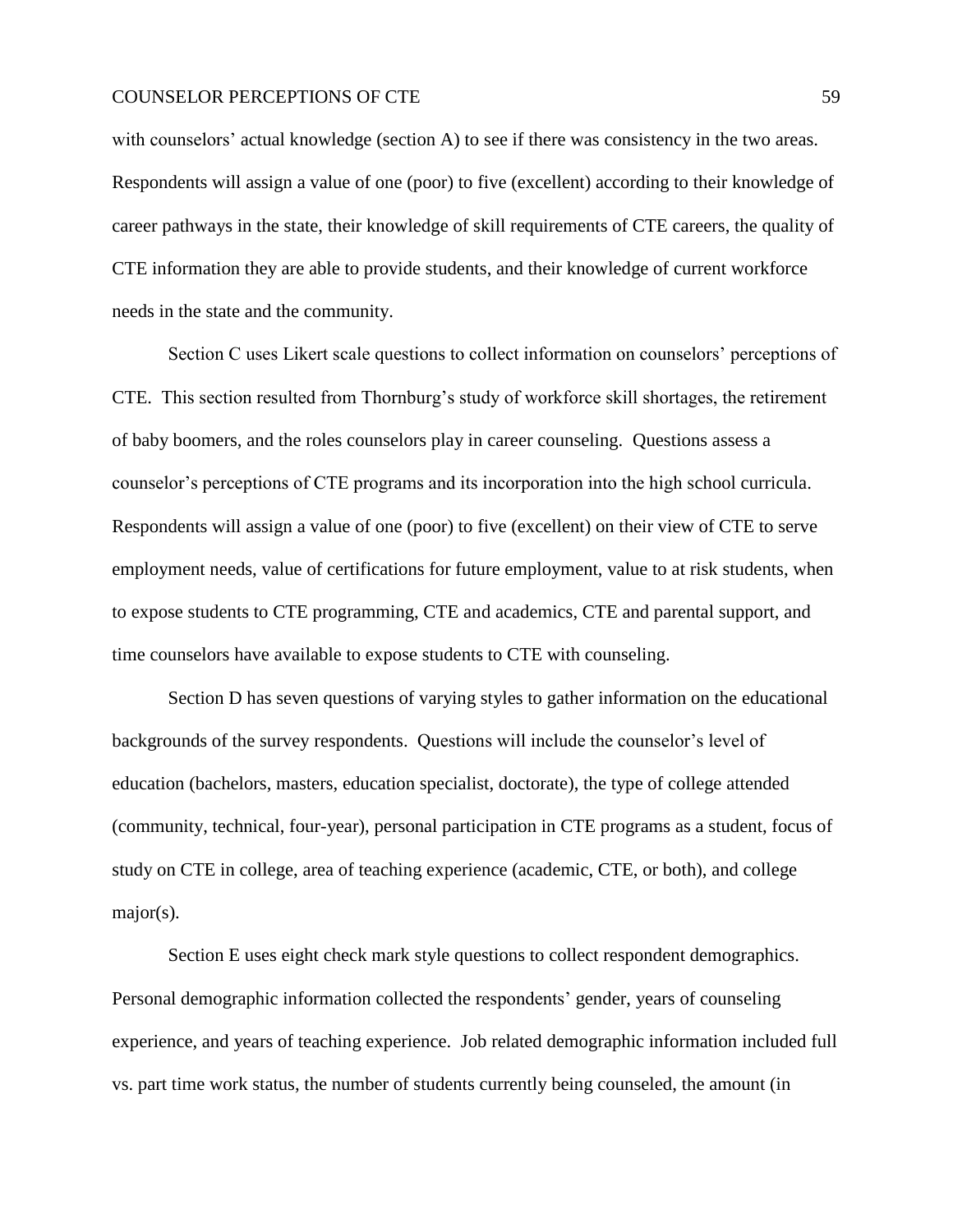hours) of face-to-face contact with each student per school year, the number of students enrolled in the school, and additional job responsibilities of the respondent. I analyzed results to determine whether the demographic variables have any relationship to the knowledge levels or actions of the surveyed counselors. Appendix C includes the survey questions in their entirety.

This research includes both independent variables, those that cause, influence, or affect the outcome, and dependent variables, the outcomes or results of the independent variables (Creswell, 2009). The independent variables are Indiana middle and high school counselor's knowledge levels related to CTE programming. The dependent variable in the study was counselor perceptions of CTE initiatives and programming.

To help with the validation process for the original survey, a team of three experts participated from the field of CTE in Kansas, the focus state of the research. This team served to review and modify the survey. The criteria used by Thornburg in the selection of this team included years in education, level of expertise related to CTE, and current education positions. To add to the balance of experts serving in the validation process, one expert from a public school, one from a community college, and one from the Kansas Board of Regents completed the group.

#### **Data Collection Procedures**

I used questions answered through electronic surveys by Indiana's middle and high school counselors to assess counselor knowledge levels and perceptions related to CTE. Qualtrics, a software program available through Ball State University, was used for the research. Qualtirics software was the tool for creating the surveys, gathering results, and generating reports.

Data collection began in January of 2019. The selection of this time of the year for the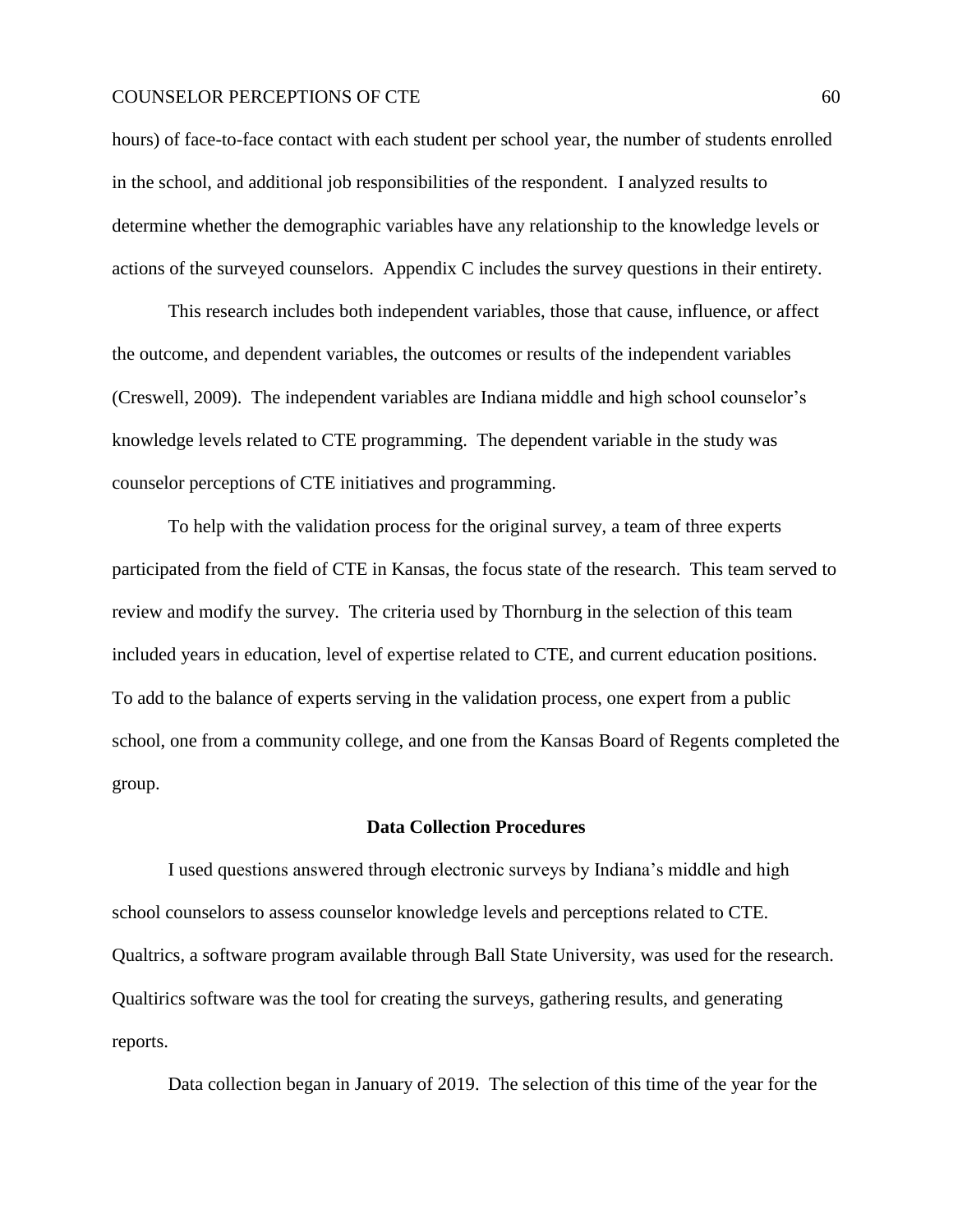survey was selected as the starting point because of the nature of school calendars and the likelihood of respondent availability. Recruitment letters to encourage participation in the survey were emailed and included participation information. Counselors who did not respond to the survey received a series of follow up emails encouraging participation.

Participation in the research was voluntary with no compensation. To be eligible for participation, a respondent needed to be an employed counselor in a middle or high school in Indiana. Respondent invites provided an opportunity for counselors to consent/not consent to the survey after reading the recruitment letter. All data collected was only available to myself and my support team and is stored on my password protected computer. No identifying information, such as names, was collected or used in any presentation of data. Within seven years after the completion of the study the collected data will be deleted.

### **Data Analysis**

After collecting the data, I put all that information from the Qualtrics program into SPSS format. Surveys submitted with missing data were removed. The results are presented as both descriptive and inferential statics as described in the next section.

### **Descriptive Statistics**

Descriptive statistics capture the characteristics of the respondents in my study. I calculated the means, standard deviations, frequencies, and percentages to describe my sample. Demographics described include: gender, years of counseling and teaching experience, full versus part time positions, number of students in caseload, amount of face-to-face time with students, number of students in the school, and whether or not there are additional job responsibilities with the position. Descriptive statistics also summarize response rates.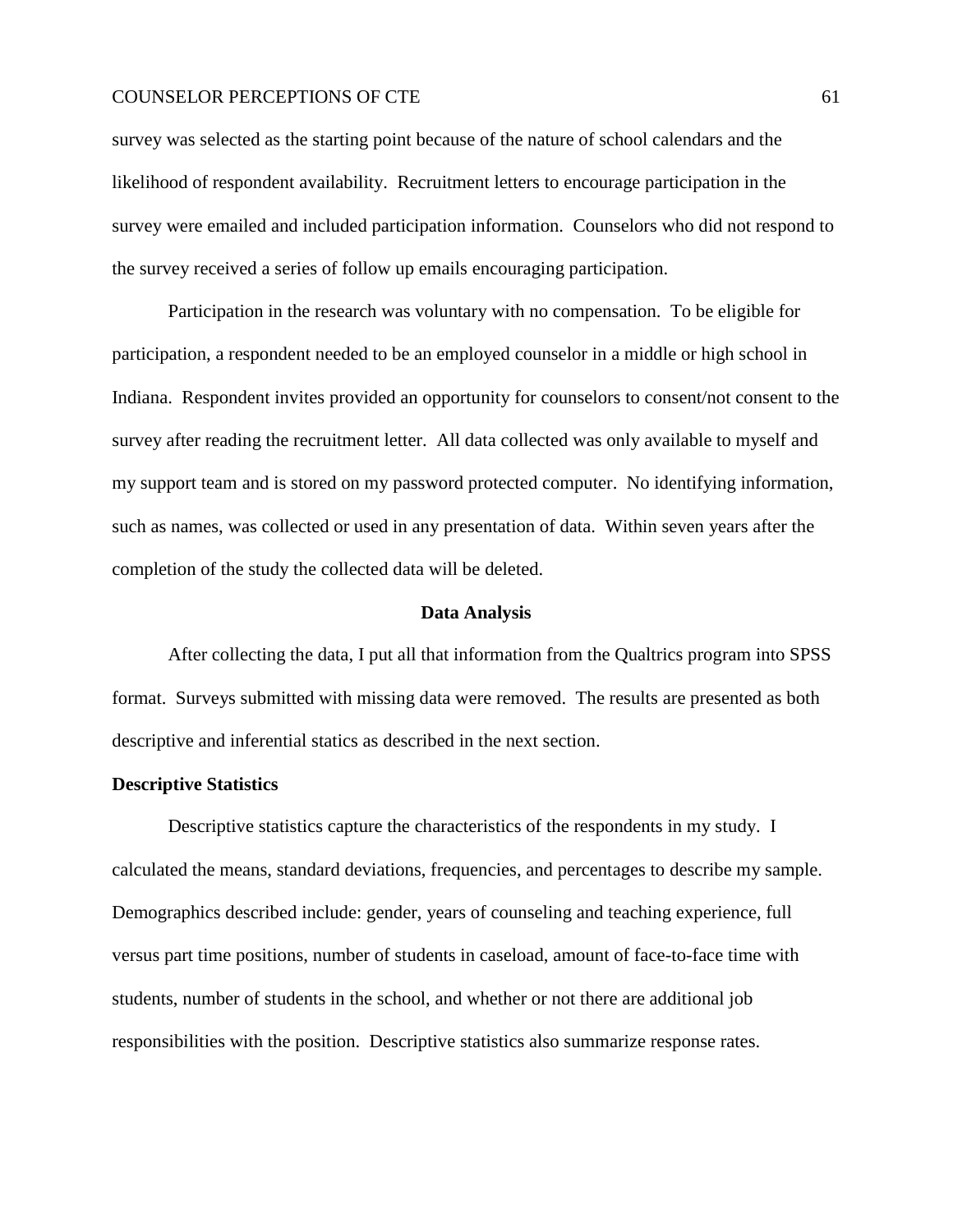Inferential statistics primarily served to answer my research questions, employing a variety of statistical operations to analyze the data. There are three constructs on the survey, arranged by sections, with like concepts grouped together. To complete a comprehensive inferential analysis of the data, I analyzed the means for each individual item and for each separate construct. After finding the mean for each item, the construct mean was found for each section. Each section of the survey focuses on one construct, with six to nine questions in each section. The constructs are: (a) career counselor's knowledge level of CTE, (b) counselor's selfassessed knowledge level, and (c) counselor perceptions of CTE.

#### **Inferential Statistics**

Dr. Kianre Eouanzoui, a statistician with Ball State University, served as a research design consultant for this study. The creation of the survey and the data collection occurred through Qualtrics, a secure software program. A variety of statistical operations analyzed the data. The four sections of the survey are actual knowledge level, self-assessed knowledge level, educational background, and available counseling time. The data from each section analyzed possible relationships between these independent variables, including the differences among the independent variables in the demographics, and the dependent variable of CTE perceptions.

To measure relationships, I considered three popular measurements of correlation including Pearson's coefficient  $(r)$ , Spearman's rho coefficient  $(r<sub>s</sub>)$ , and Kendall's tau coefficient (τ). Spearman's correlation, a non-parametric test, measured the strength and direction of association between variables when investigating relationships (Hauke & Kossowski, 2011). A perfect correlation is possible at  $r = 1$  (positive correlation) and  $r = -1$  (negative correlation). The positive sign means that as one variable increases, so does the other, and the negative sign indicates that as one variable goes up, the other goes down (Murray, 2013). An  $r_s$  symbolizes a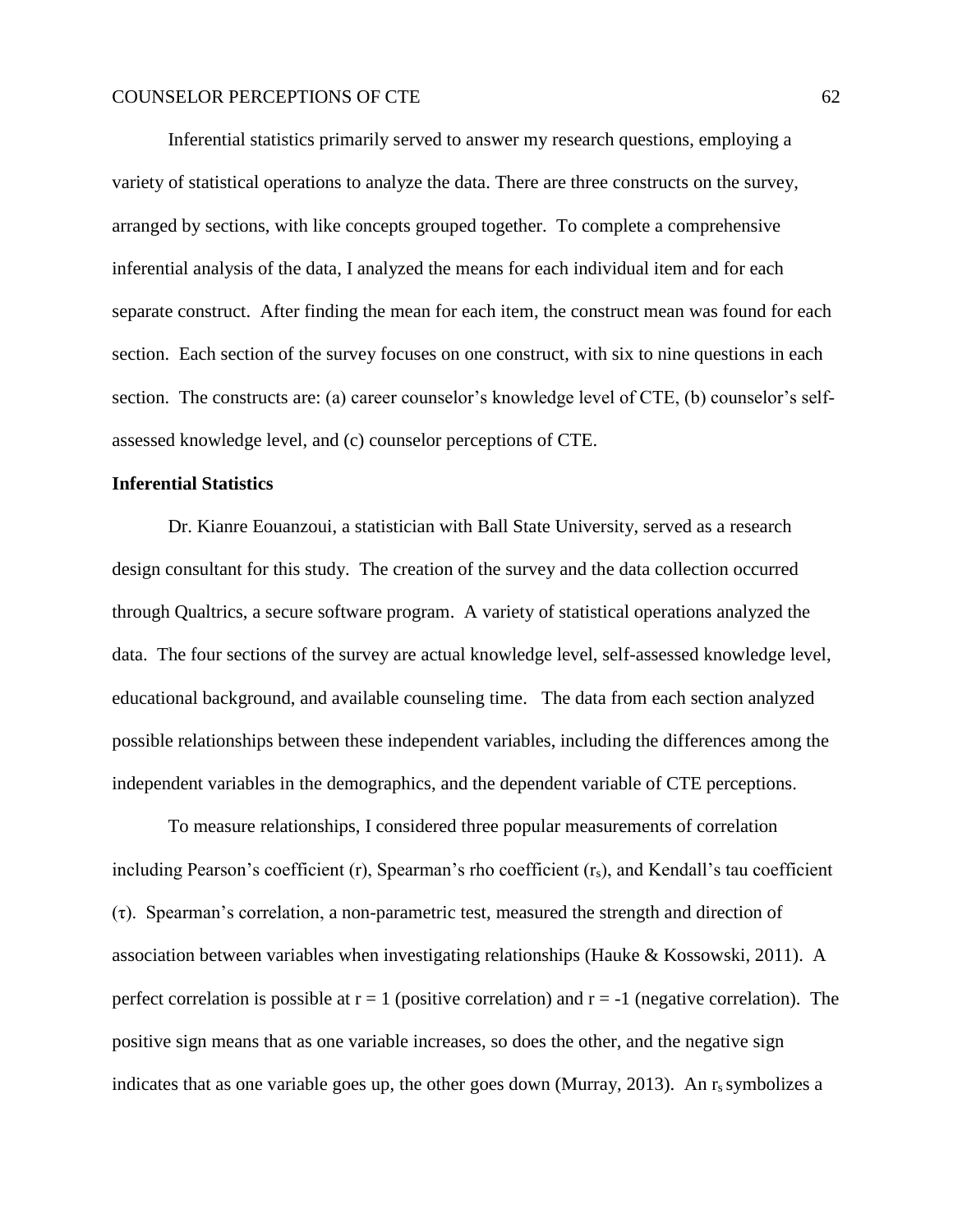Spearman correlation. The two assumptions data need to meet for a valid result are to have ordinal, interval, or ratio variables and to have a monotonic relationship between the variables. The Spearman correlation found statistical significance, but does not have any connection to the strength of the relationship; however, the Spearman correlation still reflects the percentage chance that the strength of the relationship happened by chance or not. Spearman's correlation is favorable over Pearson's correlation when the distribution of data makes Pearson's measure misleading and when the relationship between variables is not linear (Hauke & Kossowski, 2011).

All five research questions investigate differences between two or more variables. I analyzed the differences between middle and high school counselors' knowledge levels of CTE initiatives and their perceptions of CTE programs in question one. Both variables are continuous variables. I plotted the middle and high school counselors' knowledge data against their perceptions data to select the appropriate correlation model. Question two analyzed the differences of middle and high school counselors' educational backgrounds and their perceptions of CTE programs. I ran a one-way ANOVA. Question three investigated the differences between the amount of time middle and high school counselors have available for career counseling and their perceptions of CTE programs. Question four investigated the differences among the independent variables of counselor knowledge levels of Indiana CTE programming, educational backgrounds, amount of available counseling time, gender, years of counseling and teaching experience, full vs part time positions, number of students in caseload, amount of faceto-face time with students, number of students in the school, and additional job responsibilities. ANOVA assessed those differences when there were three or more variables. The use of a T-test occurred when there were only two variables, such as gender with male compared to female. I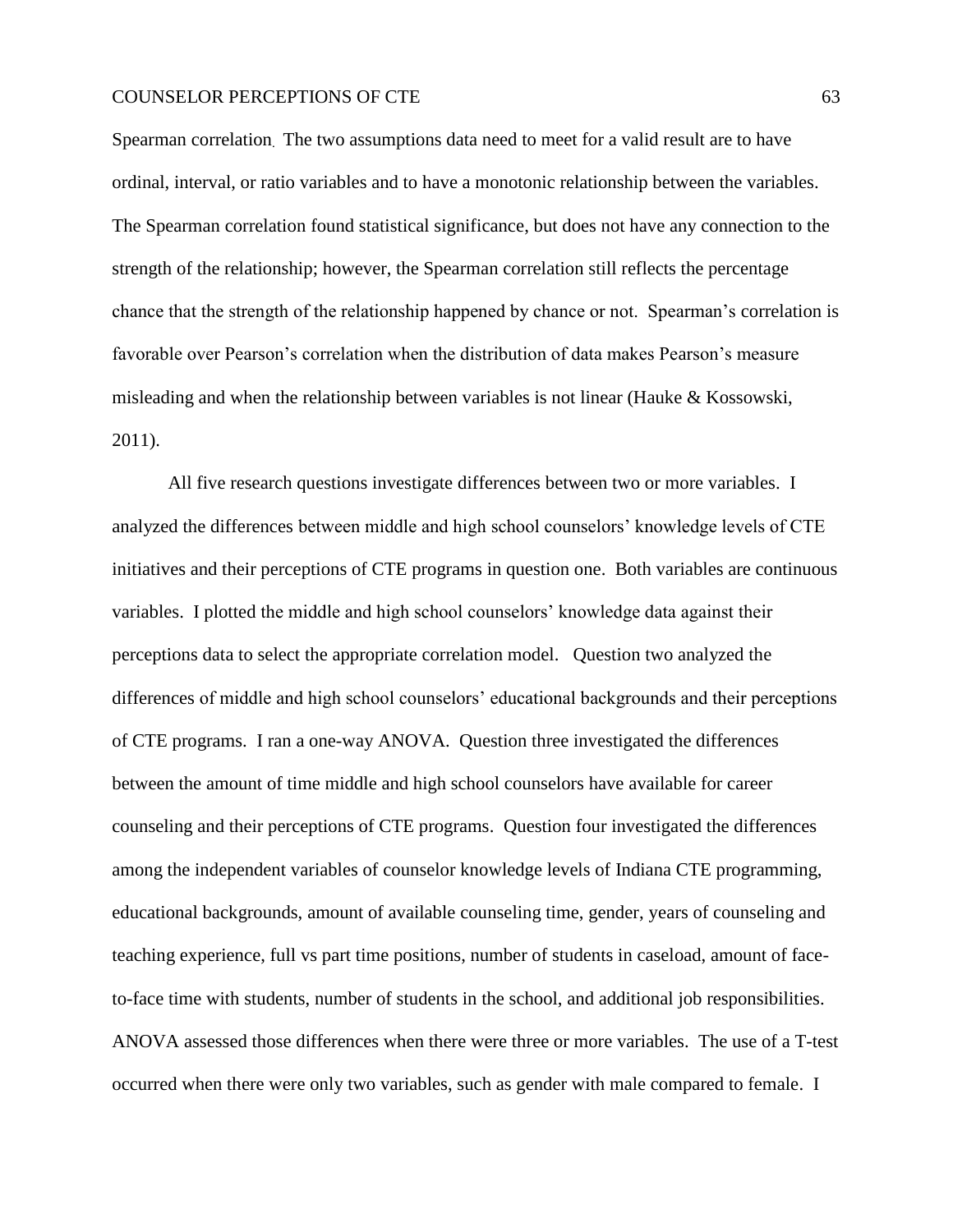plotted the amount of available career counseling time against perceptions data to choose the appropriate correlation method.

#### **Summary**

Chapter Three focused on the research methods of this study, including its purpose, research questions, research design, population and sample, instrumentation, and data collection and analysis. I collected quantitative information from middle and high school counselors in public schools throughout Indiana to address the stated research questions of the study. An electronic survey was the instrument used to gather data from respondents. Credit goes to Marlon Thornburg for creating and granting permission (see Appendix B) to use a survey he designed and used in Kansas, with modifications for Indiana specific questions. Chapter Four will report the detailed results of the analyzed quantitative data from the research.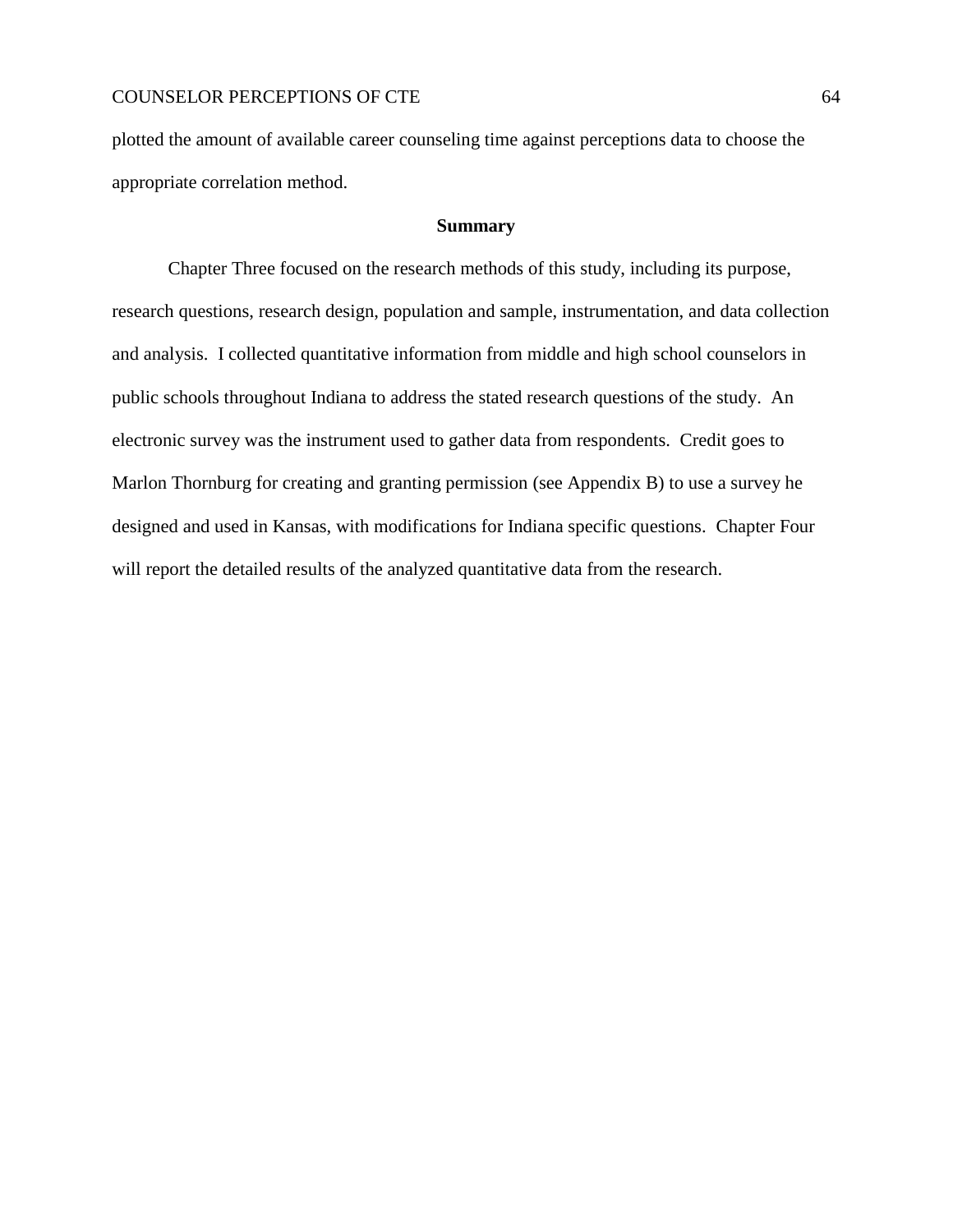#### **CHAPTER FOUR**

#### **RESULTS**

This chapter presents the analysis of the five research questions designed to learn more about how Indiana's middle and high school counselors perceive Career and Technical Education (CTE). This chapter first presents a review of the purpose of the study, research questions, research design, and data collection procedures. Next, the chapter presents data analysis information including both descriptive and inferential statistics. The descriptive section includes demographic characteristics and educational backgrounds of those who participated in the survey. The inferential statistics section describes the results of the counselors' responses to each of the research questions. Chapter Four will end with a summary.

#### **Purpose of the Study**

The purpose of this study was threefold. The first purpose of this study was to describe demographics of the school counselor population in Indiana. Another purpose was to identify the relationships that exist between Indiana's middle and high school counselors' knowledge levels, self-assessed knowledge levels, educational backgrounds, and available counseling time with their perceptions of CTE initiatives and programs in Indiana. The last purpose of this study was to identify differences among middle and high school counselors' knowledge and selfassessed knowledge, as well as differences found with gender, years of counseling experience, years of teaching experience, size of student caseload, and number of students in school to counselor perceptions of CTE initiatives and programs in Indiana. A Qualtrics survey collected data. One section of the survey measured counselors' actual knowledge about CTE programs, and another section asked counselors to self-assess their strength of that knowledge. The independent variables include high school counselor knowledge levels of Indiana CTE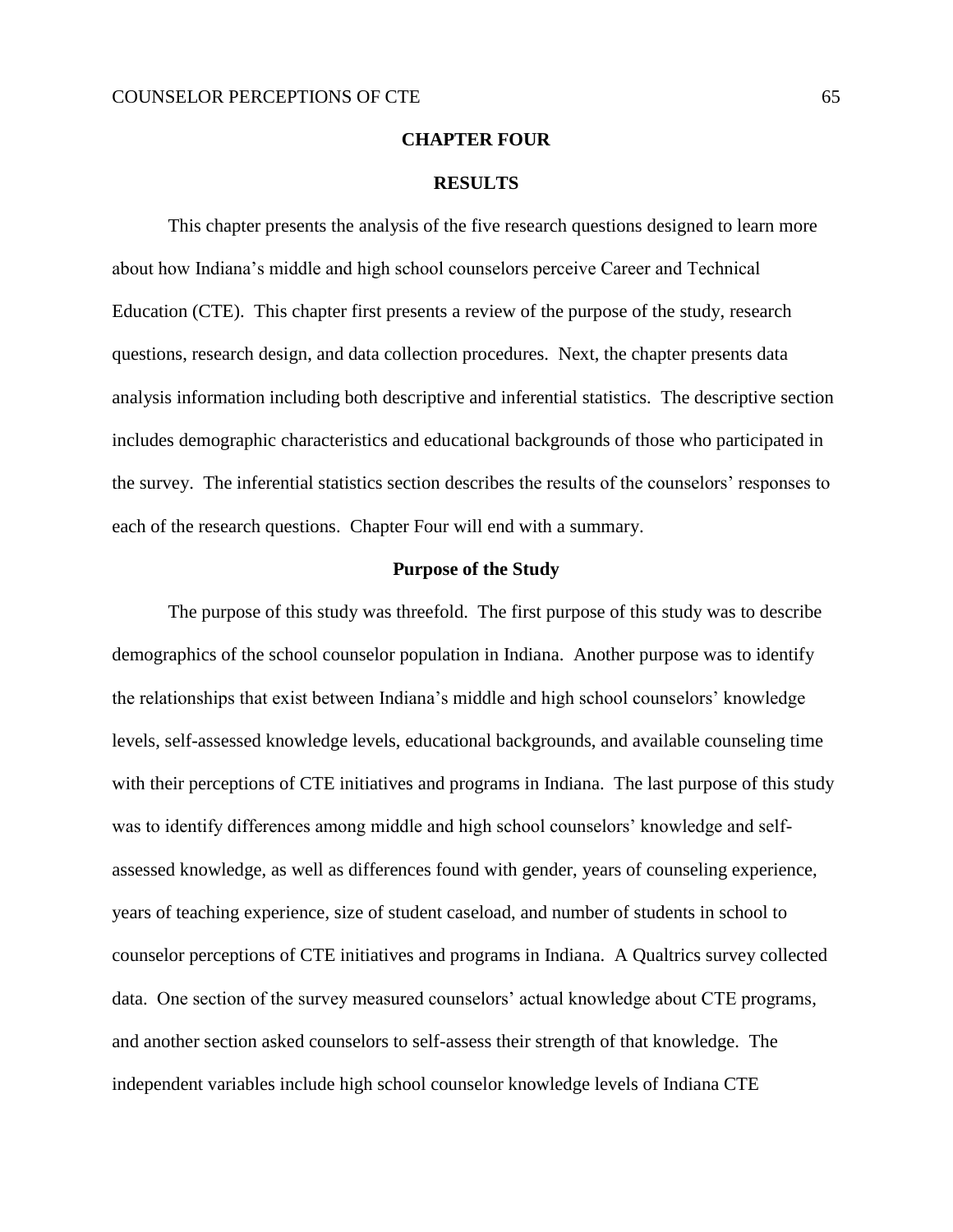programming, educational backgrounds, and amount of available counseling time. The dependent variable is the Indiana counselor perception of CTE.

### **Research Questions**

The research questions that guided this investigation include:

1. What are the differences between counselors' knowledge and counselors' self-assessed knowledge?

2. What are the relationships between counselors' knowledge levels and their perceptions about CTE programs and between counselors' self-assessed knowledge levels of CTE and their perceptions about CTE programs?

3. What is the relationship between counselors' educational backgrounds (e.g. attended a CTE program or traditional academic program) and their perceptions of CTE programs?

4. What is the relationship between the amount of time middle and high school career counselors have available for career counseling and their perceptions of CTE programs?

5. What are the differences when comparing the independent variables of gender, years of counseling and teaching experience, and number of students in the school, to counselor perceptions of CTE?

#### **Data Analysis**

Two subsections appear in this section. The first section includes descriptive statistics. These statistics primarily describe the response rate, procedures, and information related to the sample group. The second section includes inferential statistics, which are used to answer the research questions. Information appears in the sequential order of the research questions along with the statistical findings of each question.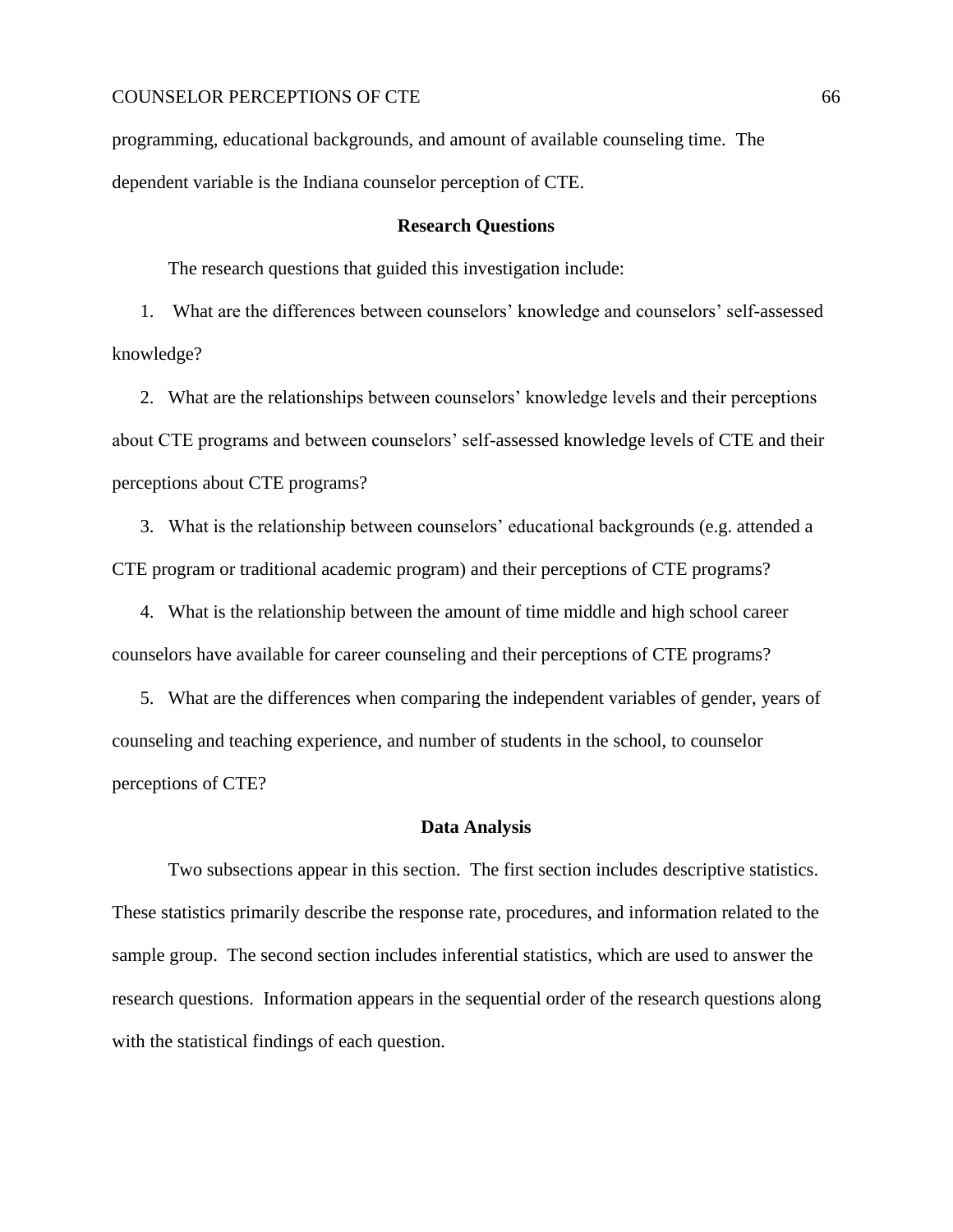### **Descriptive Statistics**

Descriptive statistics report counselor demographics, as well as to discuss trends when no inferential findings existed. The Qualtrics survey consisted of one section to measure counselors' actual knowledge about CTE programs; one section to self-assess the strength of that knowledge; one section to measure perceptions; one section for educational backgrounds; and one section for respondent demographics, which summarized the descriptive statistical data related to survey participation and response rate and participant demographics. The statistical tools used include percentages and frequencies.

**Recruitment and participation process.** The recruitment process began in December of 2018 with a request to the Indiana Department of Education to provide a list of email addresses for middle and high school counselors in public schools in the state of Indiana. The provided list contained 27,401 emails. In an attempt to get an accurate list matching the criteria of the study, I removed all emails belonging to people with job descriptions other than counselor, including principals, deans of students, directors of programs, classroom teachers, and superintendents. Following the first edit, 1,669 email addresses remained designated as counselor emails. Of that group, 472 were designated as elementary (K-6), leaving 1,197 email addresses. The removal of emails belonging to schools that did not meet the criteria of being public schools (96) reduced the list to 1,101.

I sent the first invitation to participate in the emailed survey through Qualtrics on February 6, 2019. From the email list provided by the Indiana Department of Education, 66 emails bounced back as undeliverable, leaving 1,035 emails. Follow up emails occurred on February 14, 2019 and February 21, 2019 to those who had not responded to the invite. Emails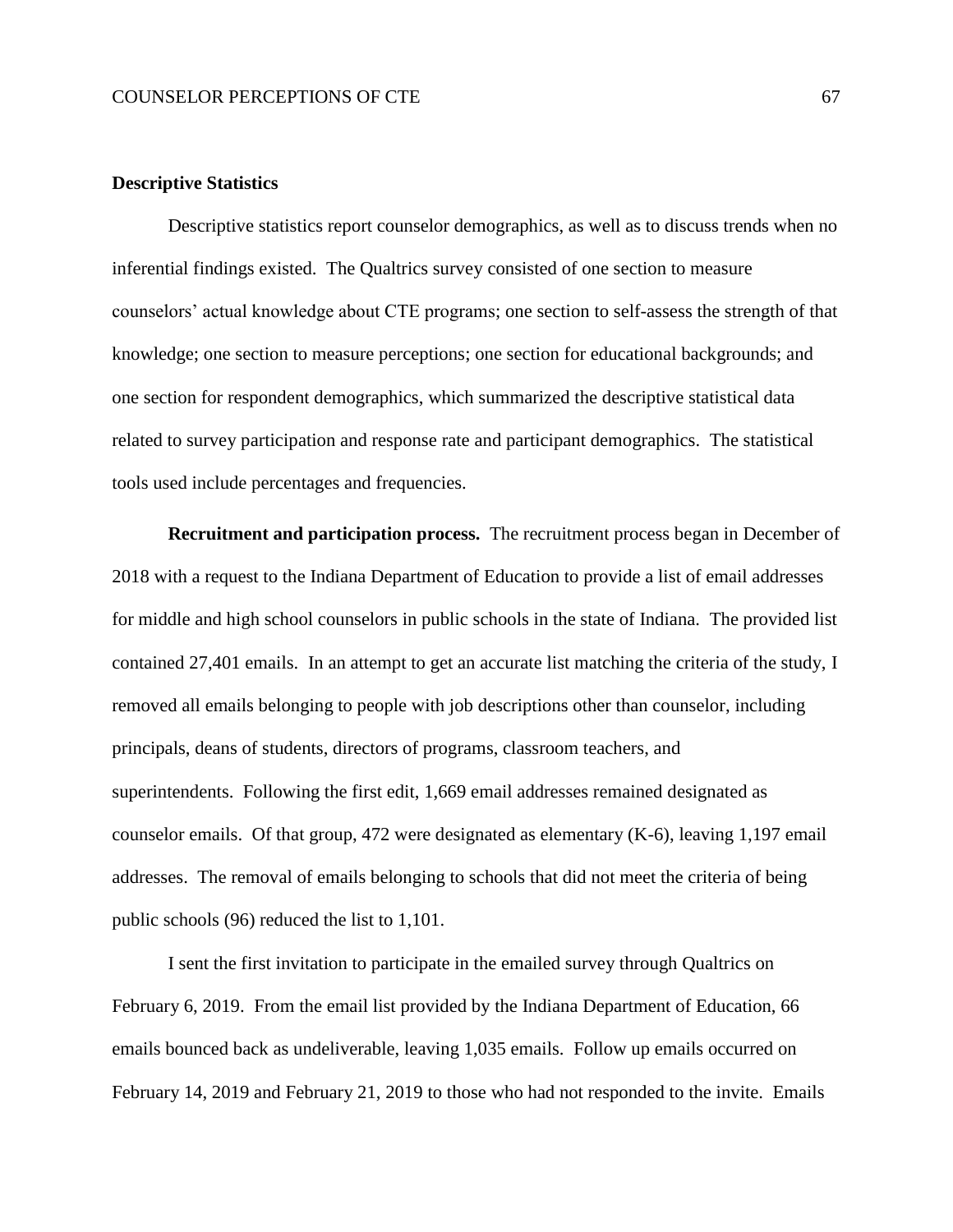were sent according to the timing and verbiage recommended by Dillman (2007). The survey closed on February 28, 2019.

**Response rate**. Of the 1,035 middle and high school public school counselors invited to participate, 303 (29.2%) responded to the survey. A total of 182 counselors fully completed the survey, resulting in a response rate of 17.6%. The incomplete surveys ranged in participation from answering one question (25 respondents) to answering 30 (three respondents.) The analysis of data only included the complete surveys.

I planned the timing of the survey based on the nature of school calendars and the likelihood of respondent availability following Christmas vacation. Participation in the research was voluntary with no compensation. To be eligible for participation, a respondent needed to be an employed counselor in a public middle or high school in Indiana.

**Participant demographics.** The Qualtrics survey collected specific demographic data to describe the counselors participating in the study including gender, number of years counseling, number of years teaching, full versus part time job status, number of students in the school and in a caseload, amount in hours of face-to-face time with students, and additional job responsibilities. SPSS software and Qualtrics allowed me to examine descriptive statistics. Table 1 presents demographic data for participating counselors.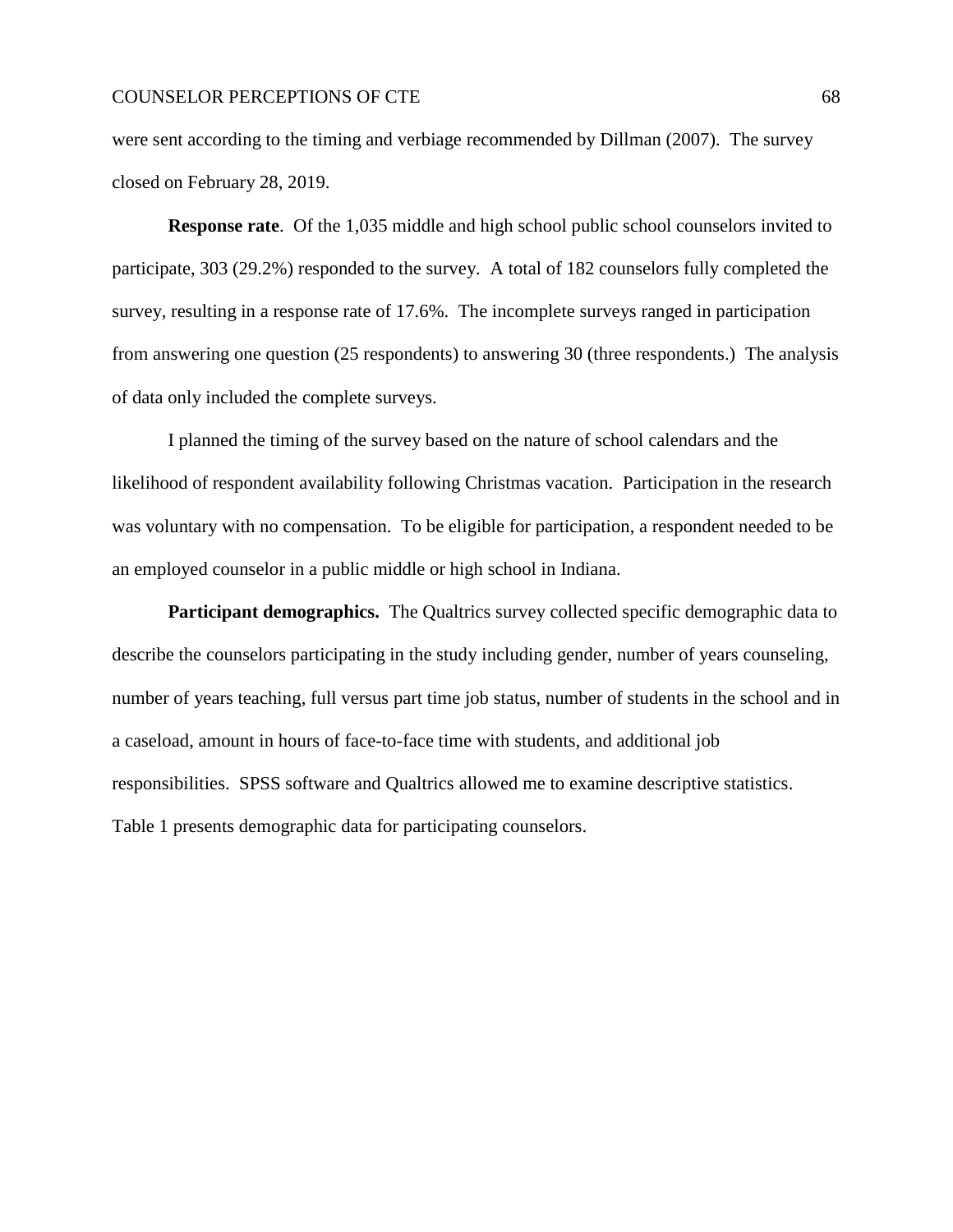# Table 1

# *Respondent Demographics*

| Demographic                                 | $\mathbf N$    | $\%$  |
|---------------------------------------------|----------------|-------|
| Gender                                      |                |       |
| Male                                        | 41             | 23.4% |
| Female                                      | 134            | 76.6% |
| Years of Counseling Experience              |                |       |
| 0 to 3 years                                | 13             | 7.4%  |
| $3+$ to 6 years                             | 25             | 14.3% |
| $6+$ to 8 years                             | 16             | 9.1%  |
| $8+$ to 10 years                            | 13             | 7.4%  |
| $10+ years$                                 | 108            | 61.7% |
| Years of Teaching Experience                |                |       |
| 0 to 3 years                                | 88             | 50.6% |
| $3+$ to 6 years                             | 14             | 8.0%  |
| $6+$ to 8 years                             | 9              | 5.2%  |
| $8+$ to 10 years                            | 8              | 4.5%  |
| $10+$ years                                 | 55             | 31.3% |
|                                             |                |       |
| Full vs. Part Time Positions                |                |       |
| Full-time                                   | 170            | 96.6% |
| Part-time                                   | 1              | .6%   |
| Not currently working as a counselor        | $\overline{4}$ | 2.3%  |
| Number of Students in Caseload              |                |       |
| Less than 100 students                      | 6              | 3.4%  |
| 101-300 students                            | 46             | 26.1% |
| 301-500 students                            | 94             | 53.4% |
| Over 500 students                           | 29             | 16.5% |
| Amount of Face to Face Time with Students   |                |       |
| Less than 5 hours                           | 131            | 74.4% |
| $5+$ to 10 hours                            | 31             | 17.6% |
| $10+$ to 15 hours                           | 5              | 2.8%  |
| Over 15 hours                               | 8              | 4.5%  |
|                                             |                |       |
| Number of Students in the School<br>$<$ 250 | 5              | 2.8%  |
|                                             |                |       |
| 251-500                                     | 44             | 25.0% |
| 501-1,000                                   | 65             | 36.9% |
| >1,000                                      | 60             | 34.1% |
| <b>Additional Job Responsibilities</b>      |                |       |
| Yes                                         | 169            | 96.0% |
| No                                          | 7              | 4.0%  |

*Gender and experience*. Participants were predominately female (77%,  $n = 134$ ). The majority were veteran counselors with 10 or more years in their position  $(62\%, n = 108)$ , and with limited background (0 to 3 years) teaching in a classroom 51% ( $n = 88$ ). Overwhelmingly,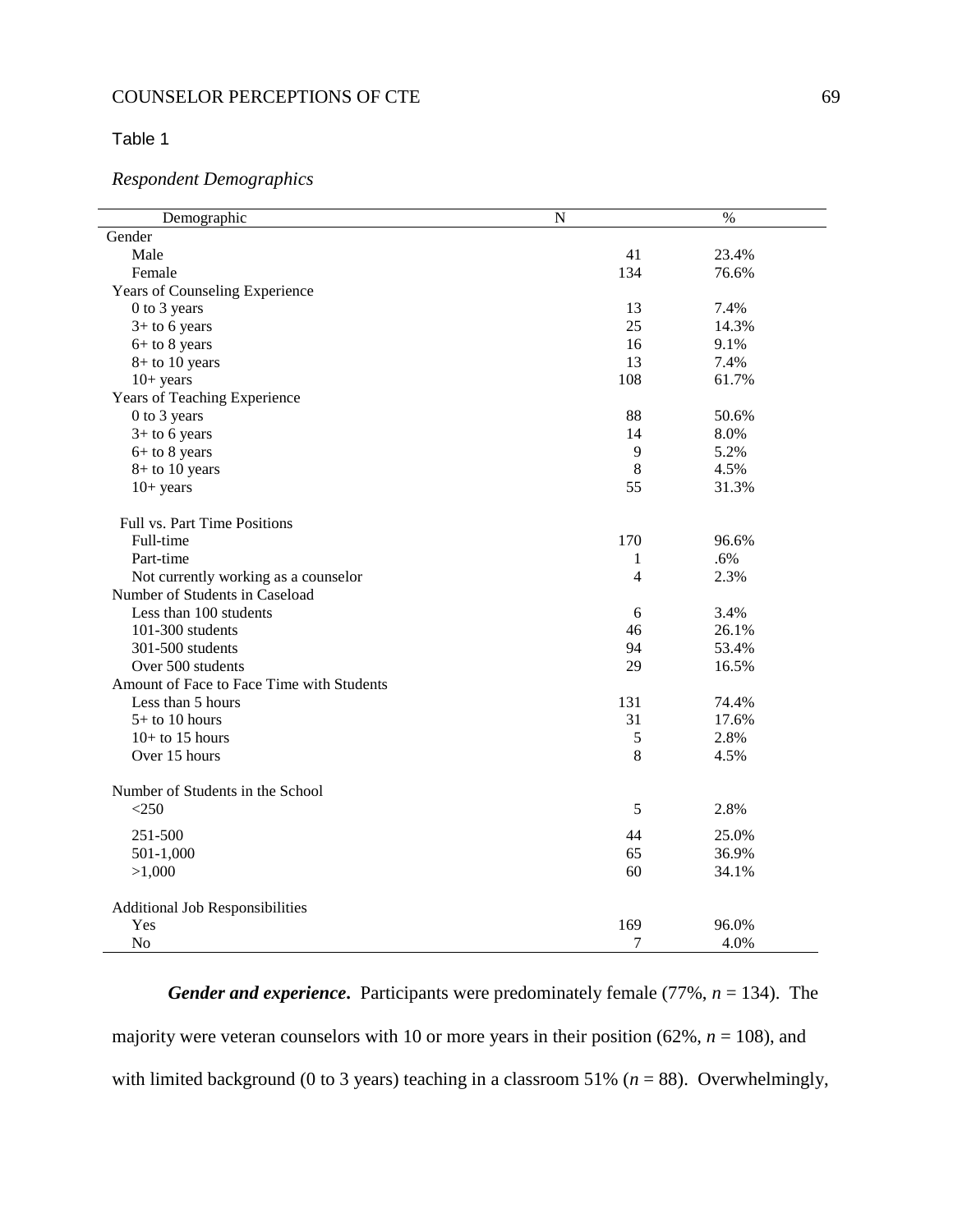counselors in the state of Indiana who participated in the survey are working full-time  $(97\%, n =$ 170).

*School, caseload sizes, and face-to-face opportunities***.** Demographic data, displayed in Table 2, relates to the job details of student enrollment, caseloads, and how much face-to-face time existed for counselors and their assigned students. The majority of respondents experience less than five hours of face-to-face time with their assigned students (75%, *n* = 129) and have been assigned to work with 301-500 (53%,  $n = 94$ ) students on an annual basis.

# Table 2

| Face-to-Face Time | How many students attend your school? |                                       |           |        |  |
|-------------------|---------------------------------------|---------------------------------------|-----------|--------|--|
|                   | $<$ 250                               | 251-500                               | 501-1,000 | >1,000 |  |
| Less than 5 hours |                                       | 31                                    | 49        | 49     |  |
| $5+$ to 10 hours  |                                       |                                       | 14        |        |  |
| $10+$ to 15 hours |                                       |                                       |           |        |  |
| Over 15 hours     |                                       |                                       |           |        |  |
| Caseload Size     |                                       | How many students attend your school? |           |        |  |
|                   | ${<}250$                              | 251-500                               | 501-1,000 | >1,000 |  |
| <100              |                                       |                                       |           |        |  |
| 101-300           |                                       | 12                                    |           |        |  |
| 301-500           |                                       | 29                                    | 28        | 15     |  |
| >500              |                                       |                                       | 15        |        |  |

*Cross Tabulation of Face-to-Face Contact, Caseload Size, School Enrollment*

# *Sources of CTE knowledge***.** Counselors need to have knowledge of CTE to give

students factual advice on the topic. Question 31 asked respondents to indicate in what way they attained their knowledge of CTE, selecting all applicable options from the provided list of nine. Evidence displayed in Table 3 shows that having toured or observed students in a CTE program resulted in the most responses (74.7%). Experiences attained through completing CTE in high school (4.5%) and completing CTE in college (5.6%) show very few respondents participated in CTE educational pathways as students. The amount of knowledge on CTE topics may influence how much information counselors are able to provide to students.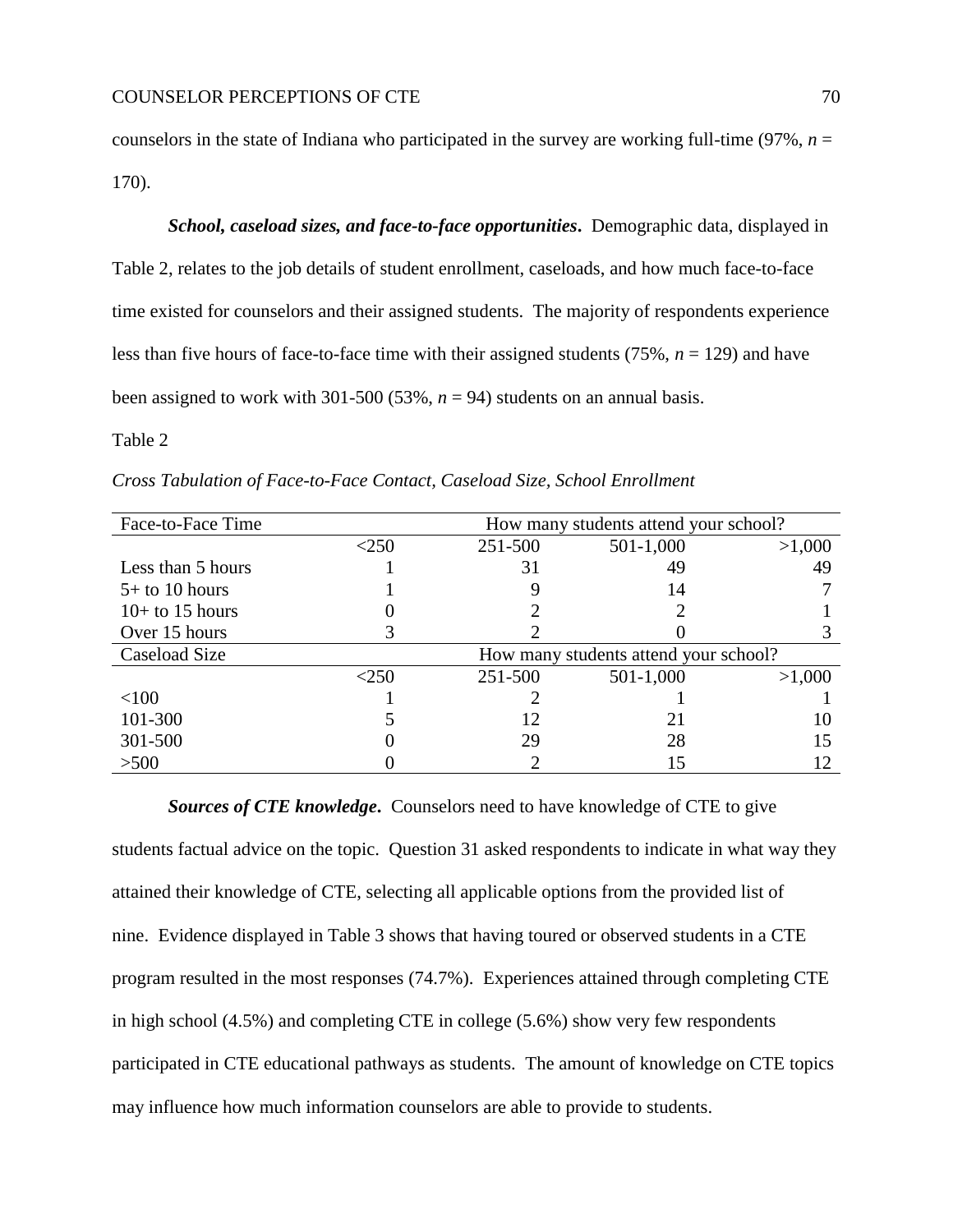# Table 3

*Sources of CTE Knowledge*

| <b>Sources of CTE Knowledge</b>                                                      | $\frac{0}{0}$ |
|--------------------------------------------------------------------------------------|---------------|
| I completed a CTE in high school.                                                    | 4.5%          |
| I completed a CTE program in college.                                                | 5.6%          |
| A family member or someone I know personally completed a CTE program.                | 25.8%         |
| I have read materials about CTE programming.                                         | 67.4%         |
| My school currently provides CTE programming.                                        | 68.5%         |
| I have toured or observed students in a CTE program.                                 | 74.7%         |
| My school administration has discussed CTE programming for our students.             | 52.2%         |
| I have toured area industry and/or discussed CTE programs with community<br>members. | 59.6%         |
| I have attended state meetings and/or conferences about CTE initiatives.             | 40.4%         |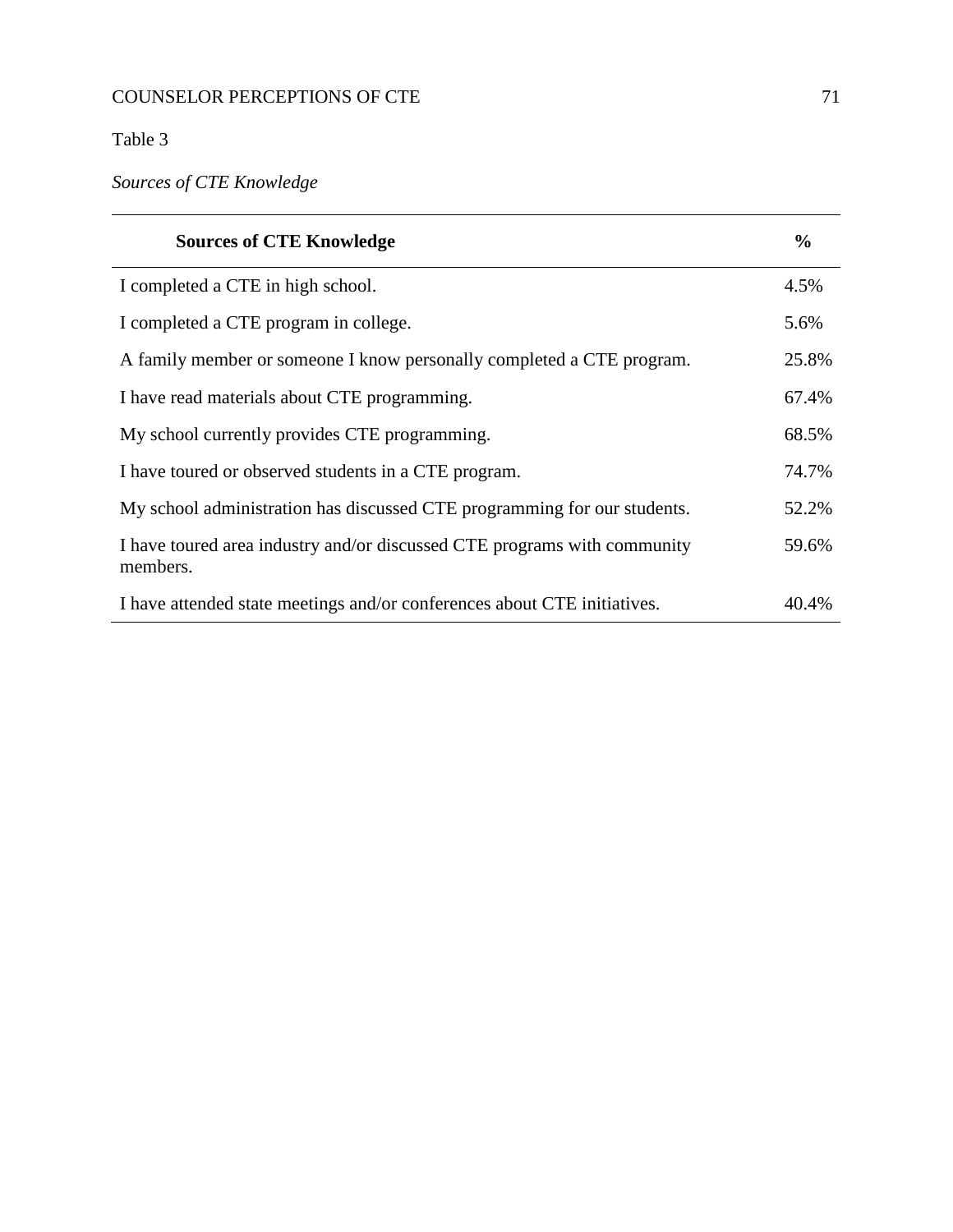# Table 4

# *Additional Job Responsibilities*

| <b>Job Category</b>                                                                                                          | <b>Frequency</b> |  |
|------------------------------------------------------------------------------------------------------------------------------|------------------|--|
| Testing (ISTEP, ILEARN, SAT, ACT, PSAT, ASVAB, etc.)                                                                         | 68               |  |
| Scheduling (programming, master schedule, student schedule, etc.)                                                            | 49               |  |
| Grants                                                                                                                       | $\theta$         |  |
| CTE (internships, career center, industry tours, etc.)                                                                       | 6                |  |
| Duties (recess, cafeteria, door, substitute, sponsorships, committees, etc.)                                                 | 32               |  |
| <b>CCR</b> Programming                                                                                                       | $\mathbf{1}$     |  |
| RTI/504/IEP/McKinney-Vento                                                                                                   | 17               |  |
| Awards (National Honor society, graduation, etc.)                                                                            | 6                |  |
| Administrative duties (state reporting, department chair, free and reduced<br>lunch program, discipline, etc.)               | 16               |  |
| Student enrollment (registration, tours, orientation)                                                                        | 8                |  |
| <b>NCAA</b>                                                                                                                  | 3                |  |
| Financials with FAFSA and scholarships (including 21 <sup>st</sup> Century Scholars,<br>Bridge Scholars, etc.)               | 12               |  |
| Drug testing                                                                                                                 | $\overline{0}$   |  |
| Resources development                                                                                                        | 3                |  |
| Community partnerships                                                                                                       | $\overline{4}$   |  |
| Academic counseling (college advising, graduation pathway tracking,<br>grades, diplomas, transcripts, credit recovery, etc.) | 35               |  |
| Social/emotional counseling (crisis, mentor programs, small/large groups,<br>suicide intervention, bullying, etc.)           | 52               |  |
| <b>ESL/ELL</b>                                                                                                               | 3                |  |
| Curriculum (dual credit, AP, IB, high ability, etc.)                                                                         | 17               |  |
| Attendance                                                                                                                   | 7                |  |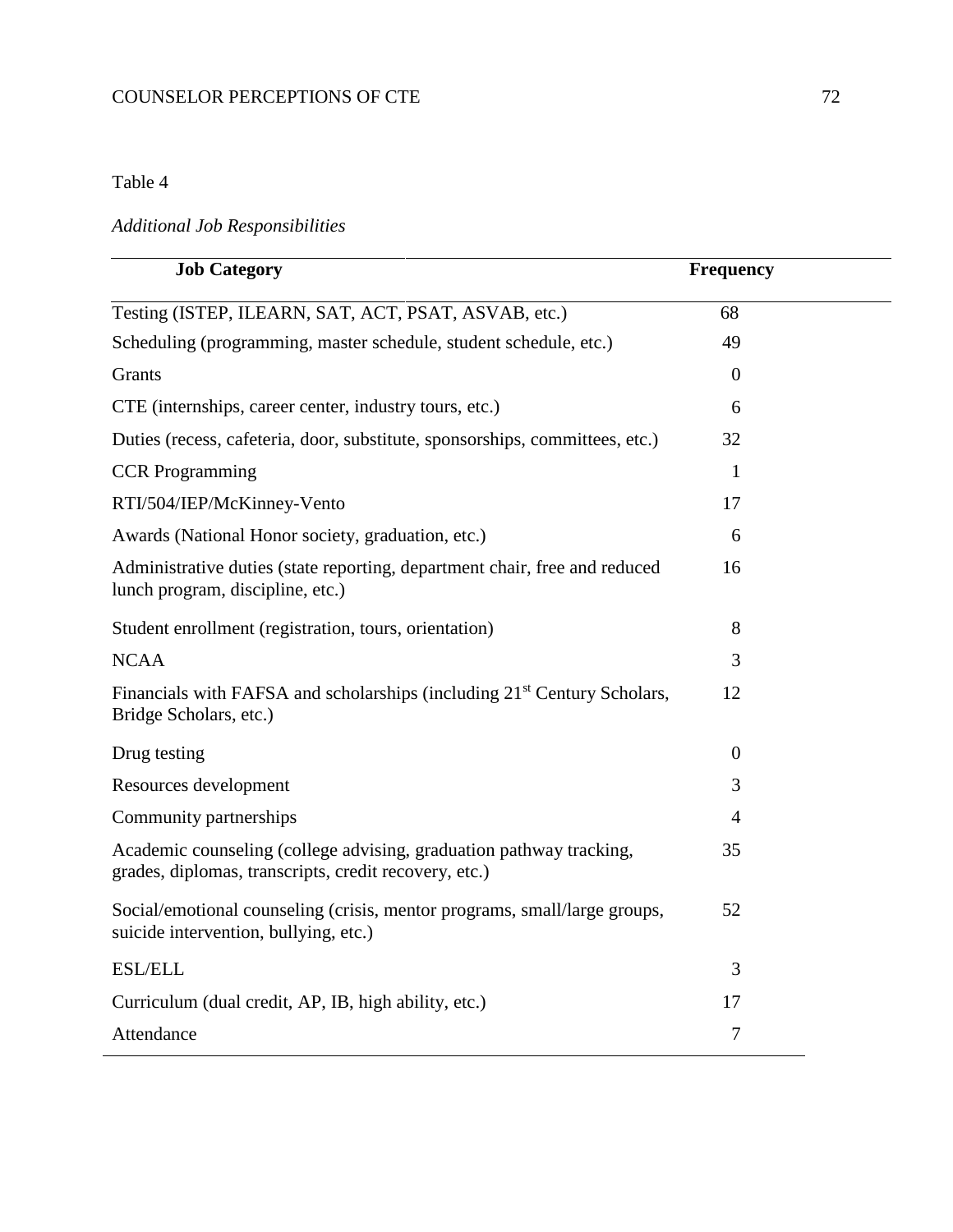*Additional job responsibilities.* To collect data for additional responsibilities**,** respondents participated in an open-ended opportunity to list the additional jobs, resulting in an extensive list. Analysis included categorizing additional jobs by themes, into 20 categories. Table 4 displays those categories and the response rate for each. The category of testing had the highest frequency with 68 counselors saying it is a part of their job. Schedules followed testing with 49 indicating they have a part in creating schedules in some way.

## **Inferential Data Analysis**

The inferential statistics section answered the research questions using collected quantitative data and a series of statistical tests to assess the strength of relationships and differences between variables in the study. This section is aligned in same order as the five research questions. The survey consisted of the three constructs of career counselors' knowledge level of CTE, counselors' self-assessed knowledge level of CTE, and counselors' perceptions of CTE.

# **Research Question 1: What are the differences between counselors' knowledge and counselors' self-assessed knowledge?**

I ran a paired samples t-test to test whether the means of the two metric variables are equal to answer research question one. Both variables of actual knowledge and self-assessed knowledge were measured on the same counselors. The two scores are continuous and were paired. The results show the difference is not significant in the scores for actual knowledge ( $M =$ 2.88, SD = 0.98) and self-assessed knowledge (M = 3.04, SD = 0.73); t (174) = -1.90 *p* = .059). These results suggest the likelihood that a difference between the two variables is by chance and not something else because the p-value was larger than α. Table 5 shows the results.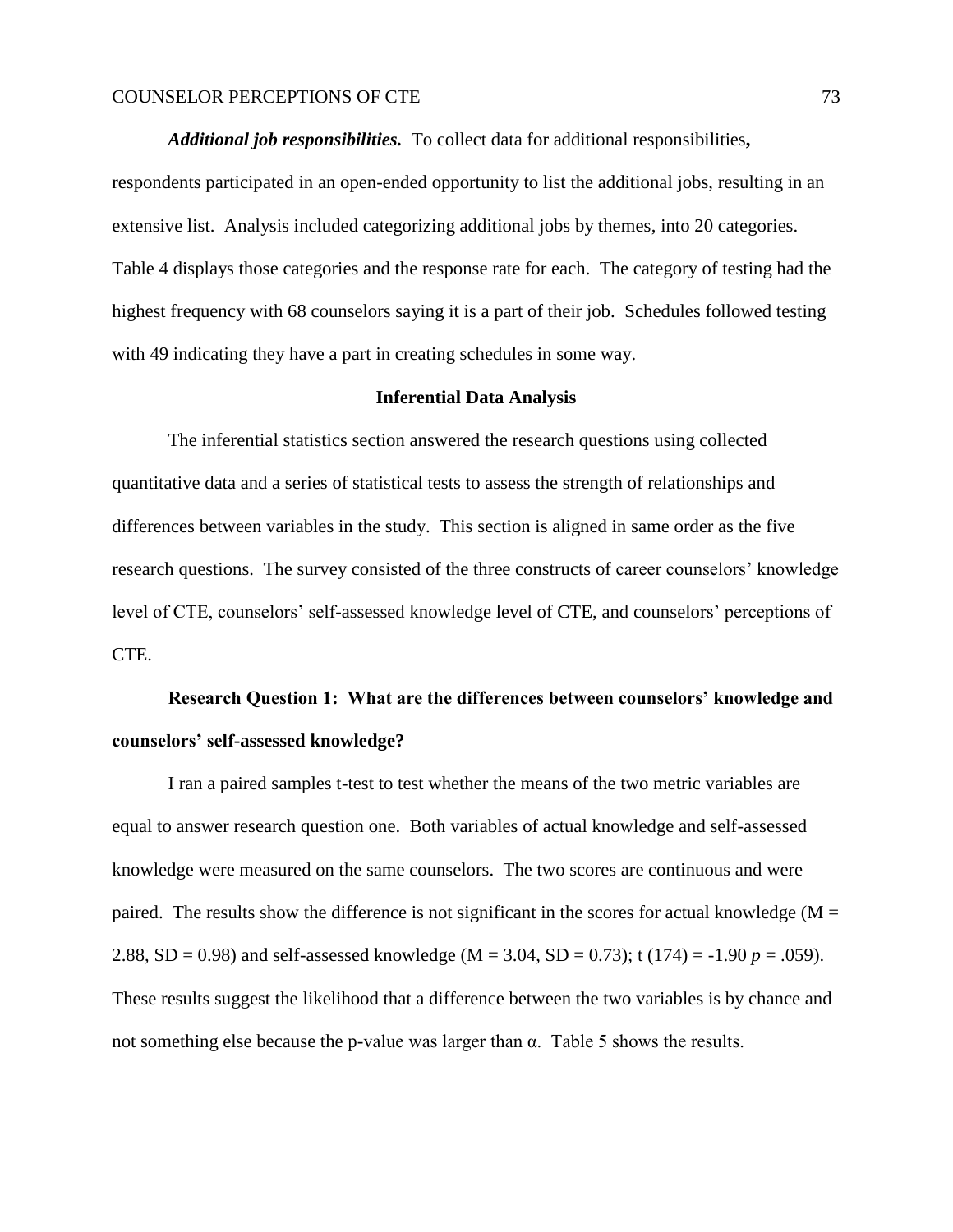Verification of assumptions occurred prior to the paired t-test. I assumed the results are from a randomly selected sample. A skewness index of .024 and a Kurtosis index of -0.19 have absolute values of less than .80 and 2.00 respectively, suggesting a normal shape. The nonsignificance of a Shapiro-Wilk test for normality, the shape of the produced histogram, and the closeness of points on the Q-Q plot supported this finding. The box plot showed no outliers exist.

#### Table 5

#### *Paired Samples Test*

|                                      | Paired<br><b>Differences</b><br>Mean |          | Df  | Sig<br>$(2 \text{ tailed})$ |
|--------------------------------------|--------------------------------------|----------|-----|-----------------------------|
| Assessed and Self-Assessed Knowledge | $-1600$                              | $-1.901$ | 174 | .059                        |

\*Statistical significance  $P < .05$ 

**Research Question 2**: **What are the relationships between counselors' knowledge levels and their perceptions about CTE programs and between counselors' self-assessed knowledge levels of CTE and their perceptions about CTE programs?**

To answer research question two, the relationships between counselors' knowledge levels of CTE initiatives and their perceptions of CTE were analyzed, and then their self-assessed knowledge levels of CTE programs and their perceptions about CTE programs were analyzed. SPSS software was used with data from sections A (knowledge), B (self-assessed knowledge), and C (perceptions) of the survey. Each of the three measures had a different number of questions on the survey, so I used means, not sums. The average score for knowledge was 2.88, for self-assessed knowledge it was 3.04, and for perceptions the average was 3.45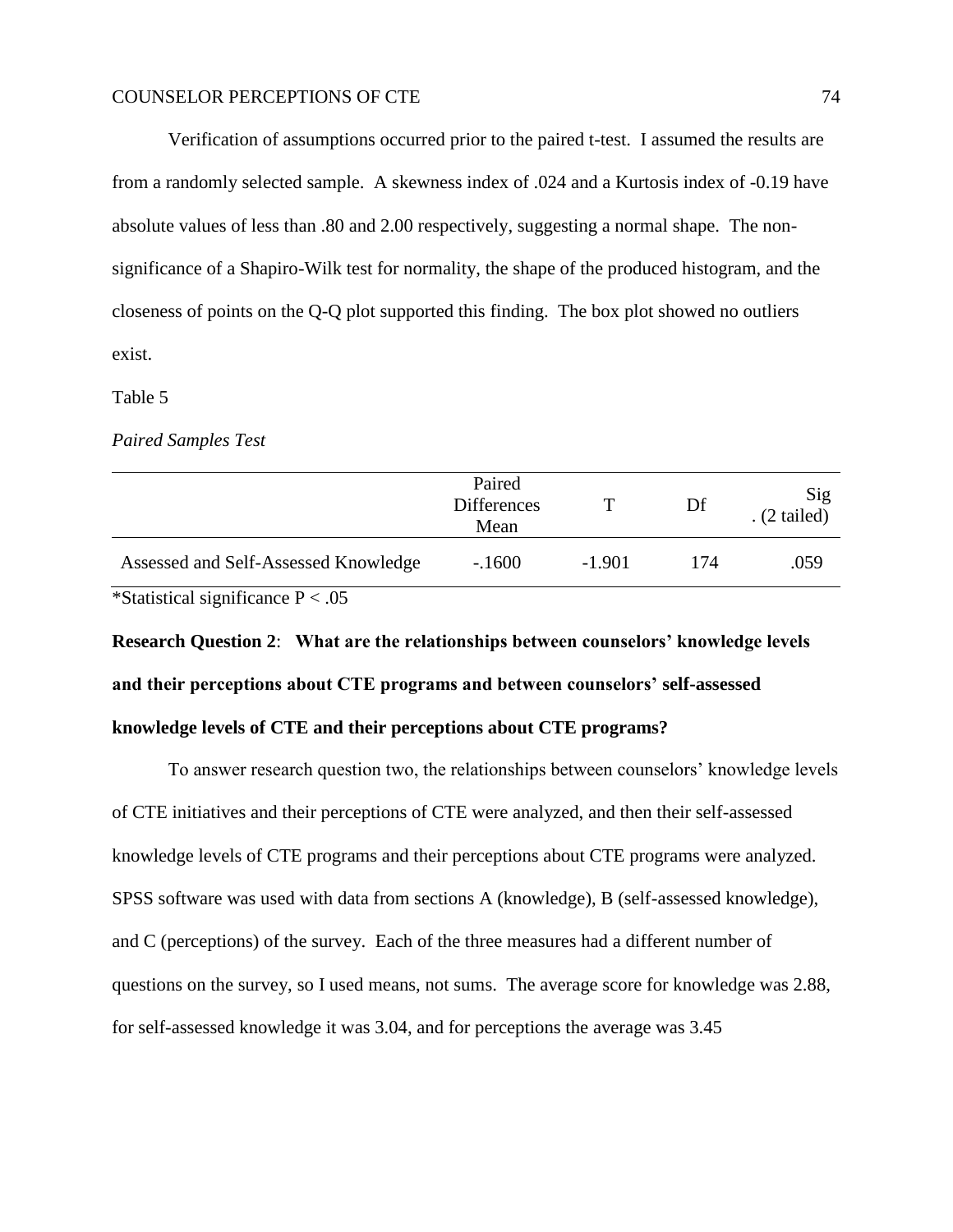A Spearman's correlation coefficient measured the strength of the monotonic relationship between paired data. The Spearman's Rho correlation that was run to determine the relationship between counselors' knowledge levels and their perceptions of CTE was not statistically significant ( $r_s = .09, p > .05$ ).

I ran the Spearman's correlation, shown in Table 6, to determine the relationship between counselors' self-assessed knowledge levels and their perceptions of CTE. The results show a very weak positive monotonic correlation  $r_s = (173) = 0.17$ ,  $p > .05$ ). The result of  $p = .03$ indicates a statistically significant difference ( $p < .05$ ). Therefore, even though it is weak, there is some relationship between perceived knowledge levels and perceptions of CTE, and as one's perceived knowledge level goes up, so does counselors' positive perceptions of CTE.

The interpretation of this statistical measure is similar to that of Pearson's correlation coefficient r but is a nonparametric statistic. The closer to  $+$  or  $-1$  the stronger the relationship between the paired data. The assumptions of data for using Spearman's correlation, specifically having monotonically related ordinal data, were met. *Monotonic* means that as one variable increases, in this case self-assessed knowledge, so does the other, perceptions, (positive) or that as one variable goes down the other goes down (negative) (Murray, 2013).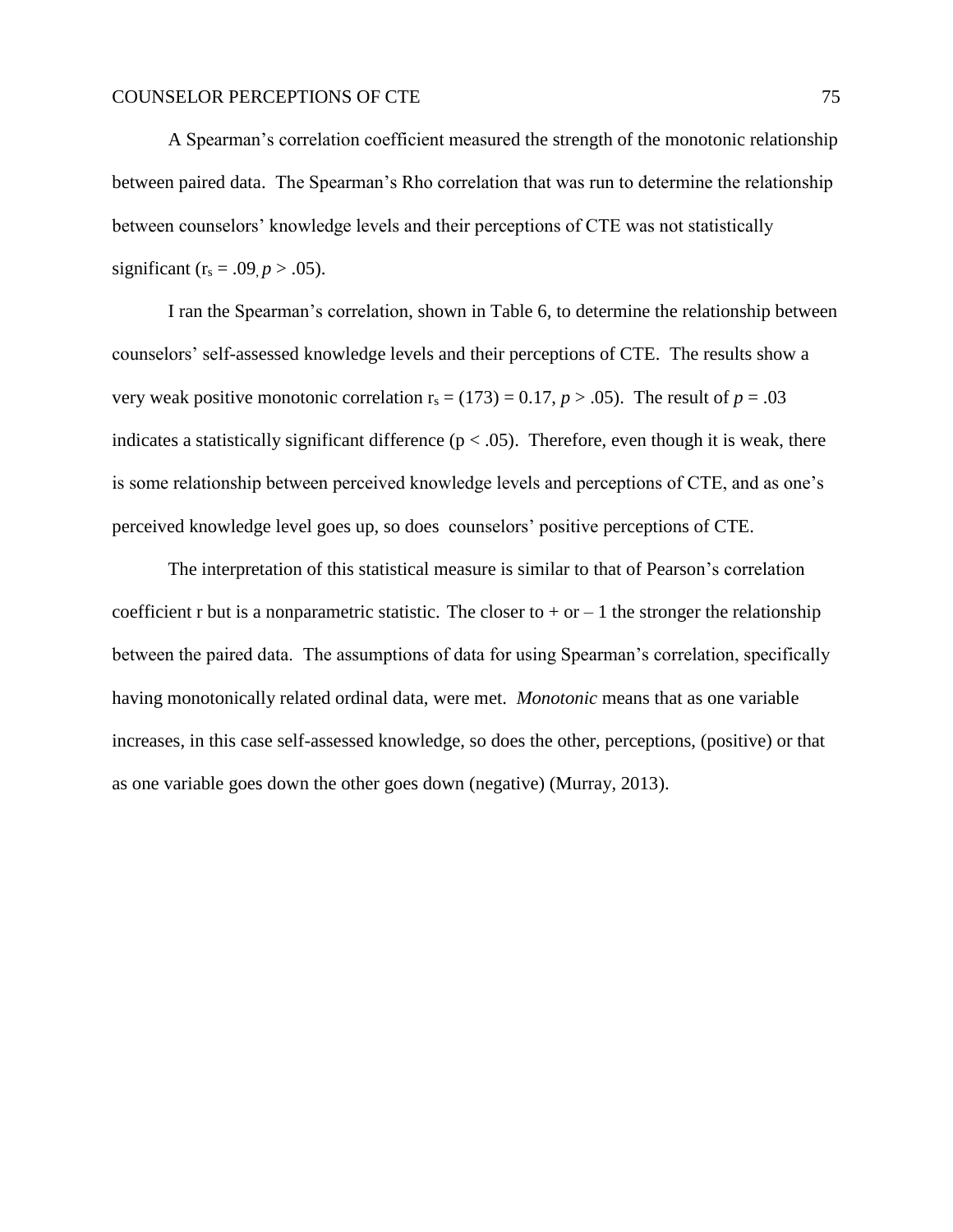## Table 6

|     |                        |                                |                   | Knowledge |               |
|-----|------------------------|--------------------------------|-------------------|-----------|---------------|
|     |                        |                                | Perceptions Level |           | Self-Assessed |
|     |                        |                                | Recoded           | Recoded   | Recoded       |
|     | Spearman's Perceptions | <b>Correlation Coefficient</b> | 1.00              | .09       | $.17*$        |
| rho | recoded                | Sig. (2-tailed)                |                   | .22       | .03           |
|     |                        | N                              | 175               | 175       | 175           |
|     | Self-assessed          | <b>Correlation Coefficient</b> | $.17*$            | .11       | 1.00          |
|     | recoded                | Sig. (2-tailed)                | .03               | .14       |               |
|     |                        |                                | 175               | 175       |               |

*Results of Spearman's Rho Correlation Comparing Knowledge Levels and Self-Assessed Knowledge Levels to Perceptions*

\* Correlation is significant at the 0.05 level (2-tailed).

**Research Question 3: What is the relationship between counselors' educational backgrounds (e.g. attended a CTE program or traditional academic program) and their perceptions of CTE programs?**

I analyzed the different educational backgrounds of counselors and their perceptions of CTE programs. I used data from section C of the survey focusing on perceptions and data from section D with questions of varying styles related to educational backgrounds were used. Section D from the survey, *Educational Background*s, questions focused on the highest level of education attained, type of college(s) attended, whether or not the counselor studied CTE in college, whether or not the counselor has experience teaching CTE programs, and majors for undergrad and graduate degrees.

Heavily skewed results for survey questions in section D, *Educational Backgrounds* exist, as a high majority of respondents selected the same option from the answer choices provided. For example, of the 175 respondents, 160 (91%) indicated they did not study CTE in college. The strongest set of skewed data belongs to the type of post-secondary institution attended, with 100% of the respondents indicating they attended a four-year college or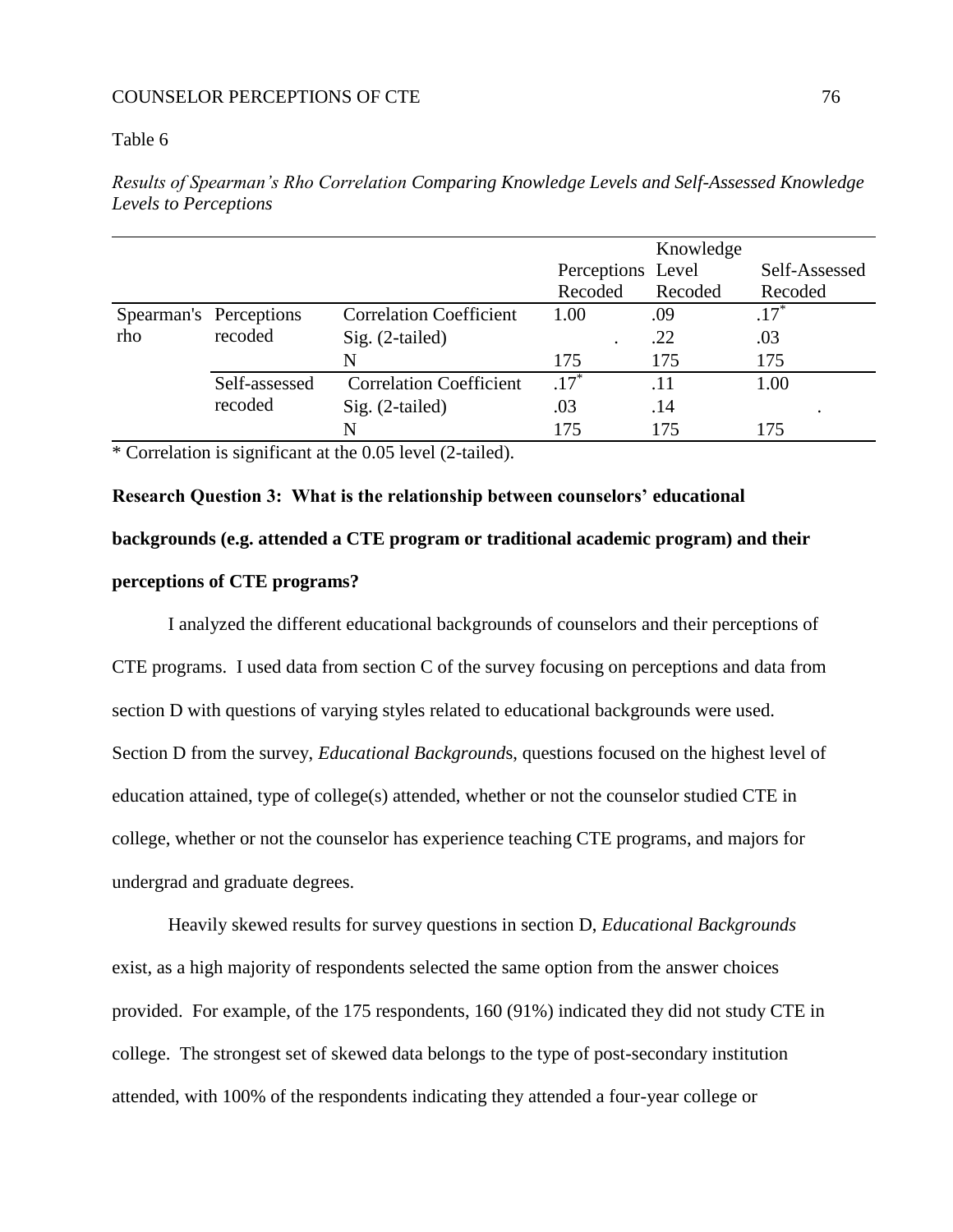university, meaning none attended a technical school/college or a community/junior college. An attempt at inferential analysis would be meaningless due to the skewed results. As a result, I chose descriptive narration as the appropriate analysis over an inferential analysis with the collected data.

Due to the skewed data, it is not possible to determine a relationship between educational backgrounds and perceptions. What was discovered is the existence of strong consistencies within the sample. By far, as provided with details in the following paragraph, counselors in Indiana attend four-year colleges or universities, do not have experience studying or teaching CTE, did not major in education for their Bachelor's degree, and majored in counseling and guidance for their Master's degree. This means counselors in the state of Indiana lack background experiences in CTE, which could influence their ability to provide students with CTE guidance. This void in experience in an area that is a part of the job of counselors will be covered in more depth in Chapter Five.

Question 19 in section D asked counselors if they studied in a CTE program area (e.g. agriculture, automotive, electrical, construction, computer graphics, nursing, etc.) while in college. To that question the majority,  $91\%$  (n = 160) responded with no. Question 20 from that same section asked counselors if they have experience teaching CTE courses. Again, the majority responded with a no (95%,  $n = 167$ ). Question 21 asked counselors for their major when obtaining their Bachelor's degree. The two options given were education and other, with 63% ( $n = 110$ ) selecting other. The following question asked for their major when obtaining their Master's degree. The two options given were counseling and guidance, and other, with 94% ( $n = 164$ ) selecting counseling and guidance.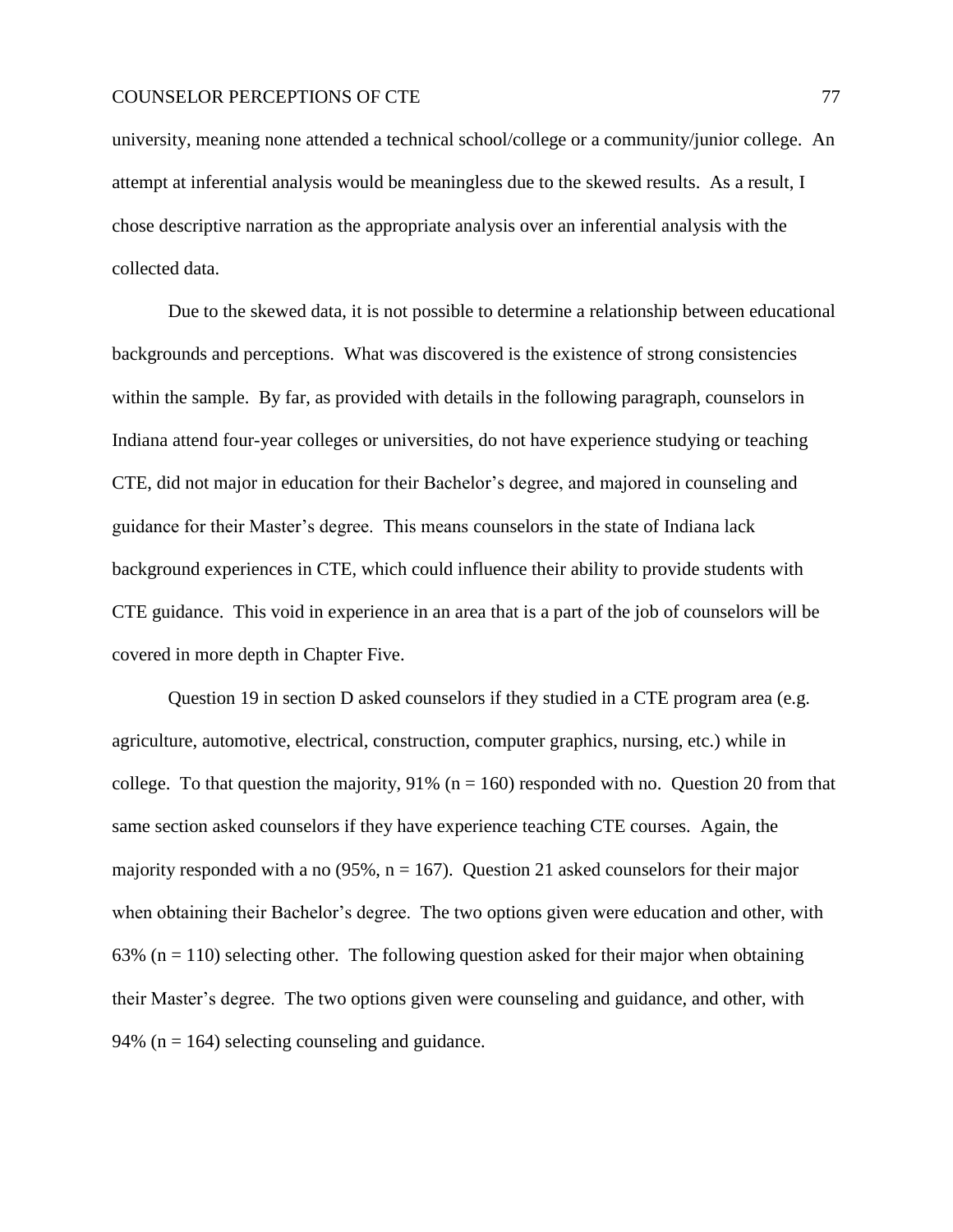**Research Question 4: What is the relationship between the amount of time middle and high school career counselors have available for career counseling and their perceptions of CTE programs?**

Two Spearman Rho correlations were run to determine if there were any relationships between counselors' perceptions of CTE and the amount of face-to-face time they have with students, and counselors' perceptions of CTE and the number of students on their assigned caseload. The first two-tailed test indicated no statistical significance for the amount of time counselors see students face-to-face and perceptions of CTE ( $r_s = 0.07$ ,  $p > .05$ ). The second test, also found no statistical level of significance between a counselors' perception of CTE to the number of students in an assigned caseload  $(r_s = 0.01, p > .05)$ .

**Research Question 5: What are the differences when comparing the independent variables of gender, years of counseling and teaching experience, and number of students in the school, to counselor perception of CTE?**

Question five investigated the differences among the independent variables of gender, years of counseling and teaching experience, number of students in caseload, number of students in the school, and additional job responsibilities. A one-way ANOVA tested each independent variable to be consistent. In each case, the Levene's test showed homogeneity. In each of the one-way ANOVAs, the outcomes indicated no levels of significance. A brief reference to results occur in the next paragraph.

The first set of one-way ANOVAs, which included a comparison of the independent variable of counselors' gender (male, female, other) with their perceptions of CTE, proved to have no statistically significant results.  $[F (1, 173) = 0.129, p = 0.720]$ . Next, a one-way ANOVA was run using data from the indicated the number of years of experience counselors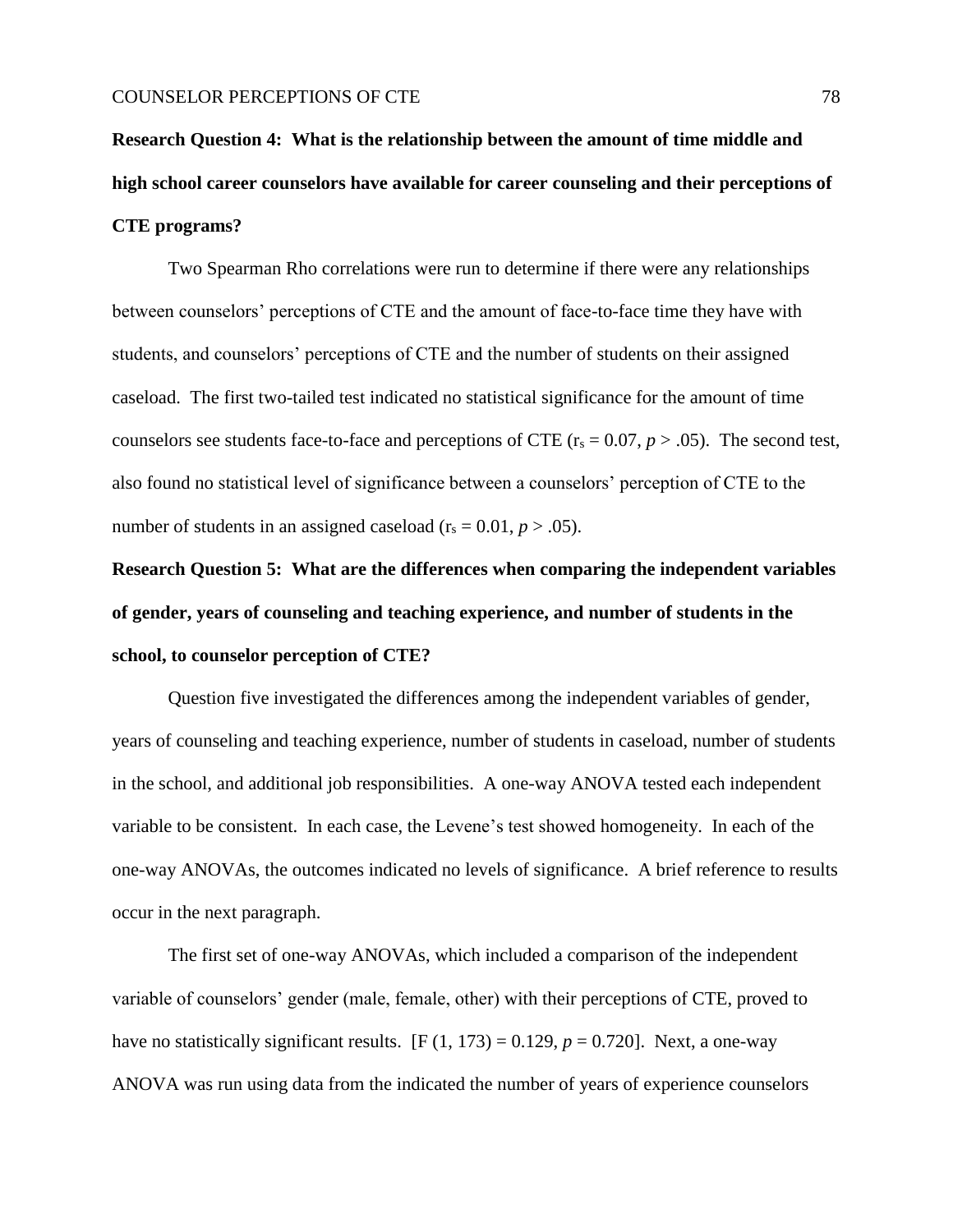have had in their counseling role. The interval choices on the Qualtrics survey included 0 to 3 years (n = 13), 3+ to 6 years (n = 25), 6+ to 8 years (n = 16), 8+ to 10 years (n = 13), 10+ years  $(n = 108)$ . No level of significance was found  $[F(4, 170) = .450, p = 0.772]$  in comparing the differences among these variables. Data from counselor years of teaching experience and their perceptions of CTE were compared and showed no significant differences with  $[F(4, 169) =$ 0.748,  $p = 0.560$ . Counselors selected from the options of 0 to 3 years (n = 88),  $3+$  to 6 years (n  $= 14$ ), 6+ to 8 years (n = 9), 8+ to 10 years (n = 8), 10+ years (n = 55). Finally, counselor caseload was the variable used to compare with counselors' levels of perception of CTE. The majority ( $n = 94, 54\%$ ) selected 301 – 500 students and the option with the smallest selection was less than 100 students ( $n = 6, 3\%$ ). The results indicated no significant difference with F (3,  $171$ ) = .064,  $p = 0.979$ .

#### **Summary**

This chapter reported results of the quantitative research. I chose an electronic survey to increase ease of response, and thus increase the participation rate. The reader is better able to understand the data through the presentation of both descriptive and inferential statistical information.

Research question one results suggest there is no difference between actual CTE knowledge and perceived CTE knowledge of counselors. The reduction from six to three in survey questions related to the knowledge section (based on committee recommendations) may have influenced the results of this question and will be discussed in more detail in Chapter Five.

Both parts of research question two were analyzed with a Spearman's Rho correlation. The relationship between counselors' knowledge levels and their perceptions of CTE, showed no statistical significance. The same process determined the relationship between counselors' self-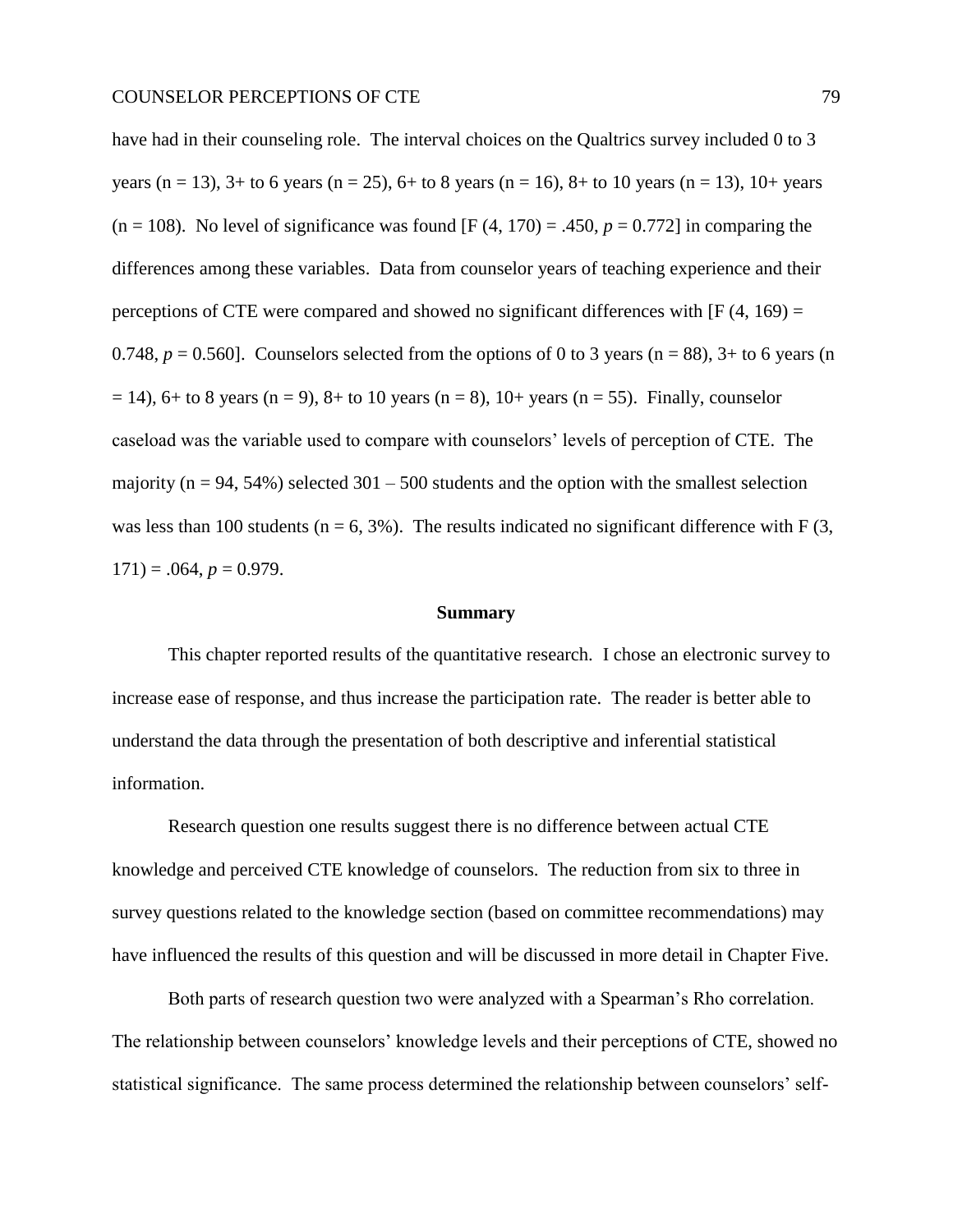assessed knowledge levels and their perceptions of CTE is a very weak positive monotonic correlation, meaning that as the level of self-assessed knowledge on issues related to CTE increased so does the individual's perception of CTE.

Data from the questions related to research question three for the relationship of counselors' educational backgrounds and perceptions of CTE came back very heavily distributed into single categories from the answer choices provided showing very strong consistencies among the respondents, each of which indicated a lack of CTE experience. Due to the skewed data, descriptive narrations were provided to share the results.

Research question four, the relationship between the amount of time for career counseling and perceptions involved two separate analyses. The first analysis found no statistical significance for the amount of time counselors see students face-to-face and their perceptions of CTE. The second also found no statistical level of significance between a counselors' perception of CTE to the number of students in an assigned caseload.

A final finding of the study came from one-way ANOVA tests run to answer research question five. The data presented did not reveal a difference between counselor gender, years of counseling, years of teaching experience, number of students in a caseload, number of students in a school, their additional job responsibilities and their perceptions of CTE.

A summary of the conclusions drawn from the data presented in this chapter are presented in Chapter Five, as well as a review of the problem and the methodology used. Implications for action and recommendations for further research will be presented to add more detail, as well as recommendations for further research.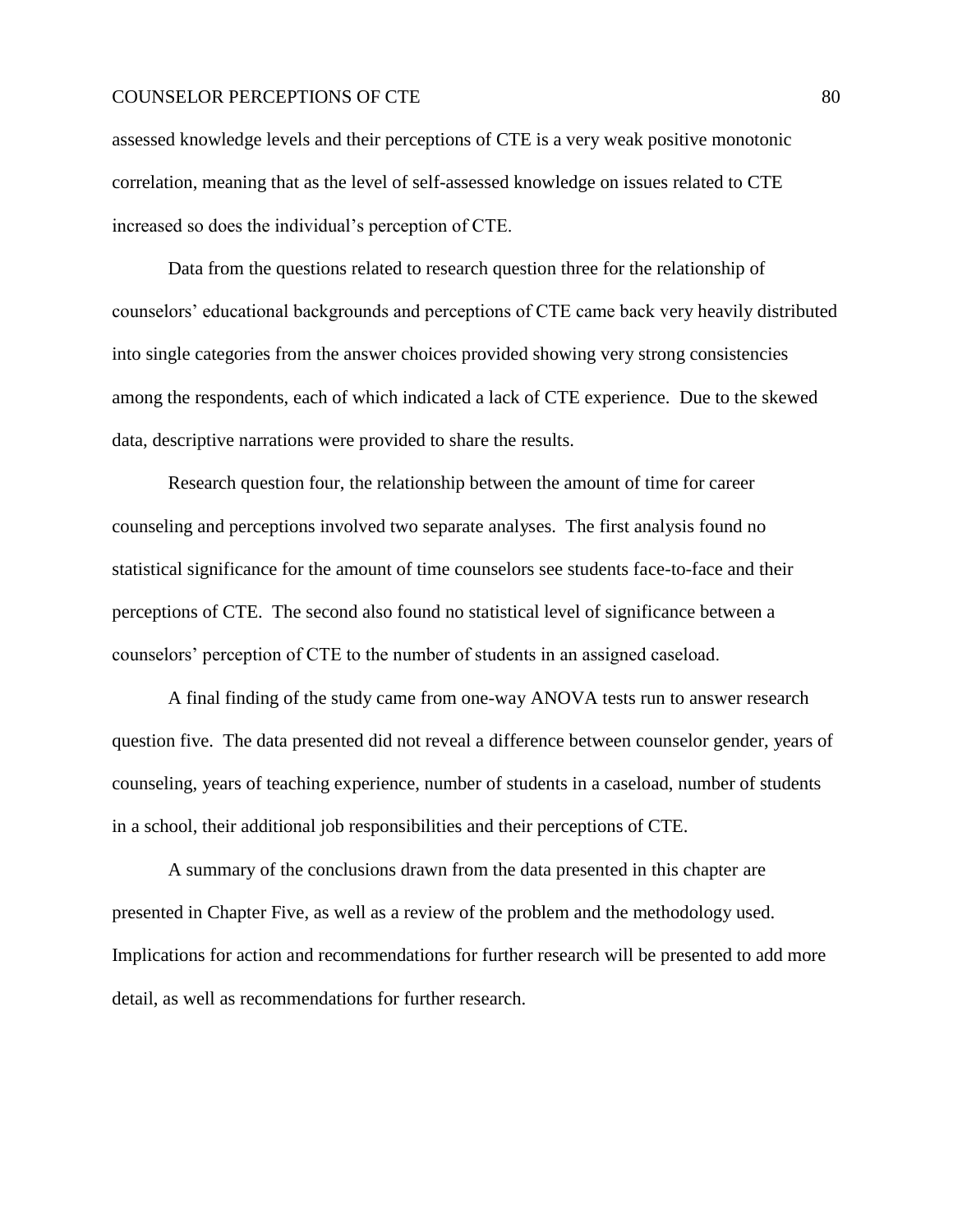#### **CHAPTER FIVE**

# **SUMMARY OF THE STUDY**

This chapter begins with an overview of the problem, the purpose statement, the five research questions, methodology of the study, and major findings based on the results presented in Chapter Four. Also provided are findings related to the literature study, surprises that occurred, limitations of the study, and conclusions. Chapter Five ends with implications for action, recommendations for research in the future, and concluding remarks.

### **Overview of the Problem**

School counseling is a demanding profession. The roles of middle and high school counselors continue to grow and evolve (Gysbers, 2001; Herr, 2001; Morgan, Greenwaldt, & Gosselin, 2014; Paisley & Borders, 1995) and their roles are becoming increasingly important as high school graduation requirements continue to change. Professional literature is full of references on how school counselors should provide comprehensive student support (American School Counselor Association, 2017). Students are not all on the same pathway and each student is tasked to find the path best suited for their individual skills, interests, and abilities.

The role of today's school counselor is to execute efforts to address each student's academic, personal/social, and career development needs (American School Counselor Association, 2017). In addition, a list of jobs to be done by a counselor is long and involved, sometimes including extra duties such as administrative support or discipline (ASCA, 2012). This wide list of responsibilities leads to a need to perform continual assessments of priorities in their work to determine areas of focus.

Like counseling programs, CTE programs have also undergone major changes compared to those of generations ago. Historically CTE, previously called vocational education, did not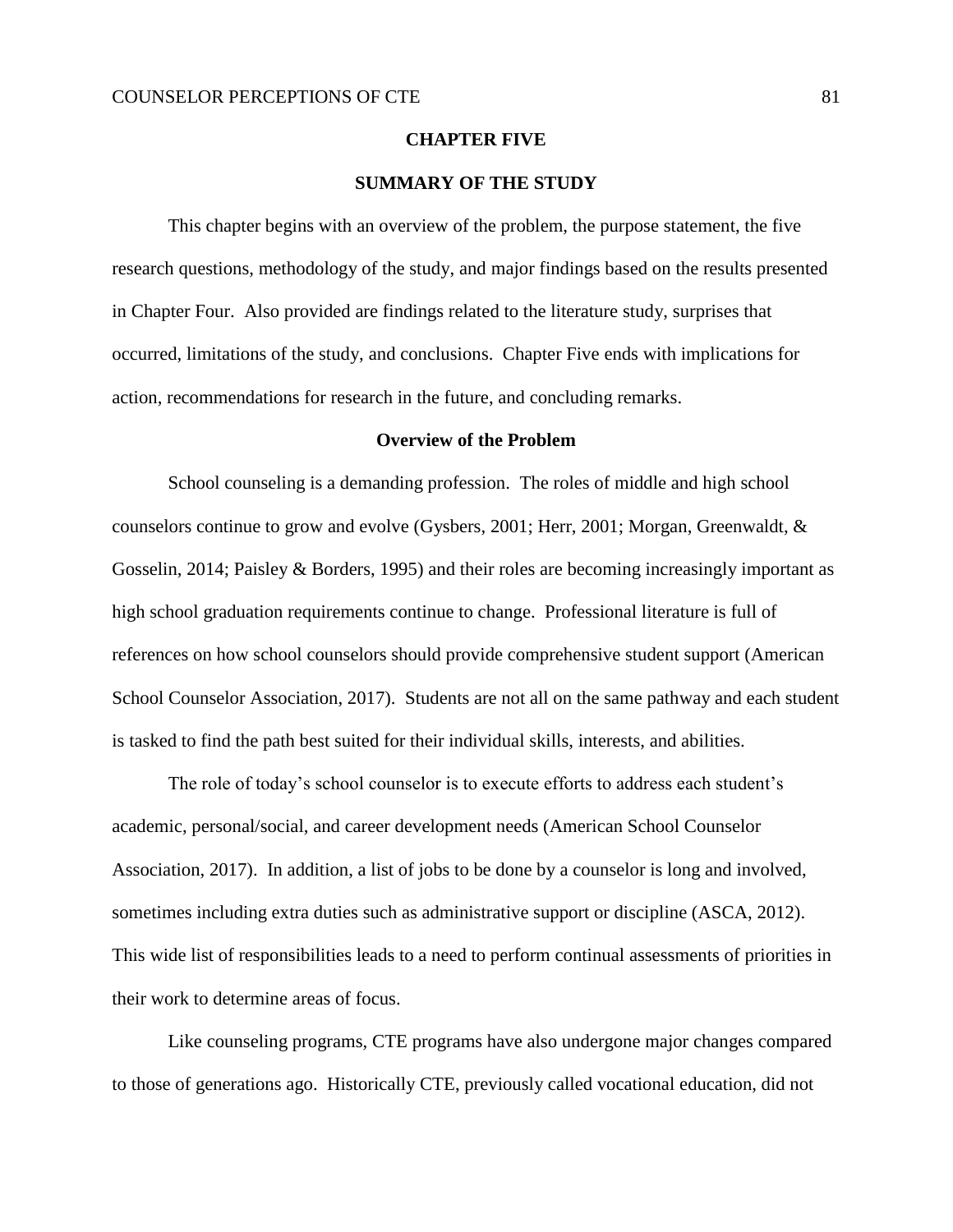serve the same purposes as it does today. Strongly held beliefs that vocational education was for special education students, students with behavioral problems, and other subgroups have made it difficult for CTE to be recognized for its value in today's society (Dougherty, 2016; Indiana Department of Education, 2018; Lynch, 2009). These perceptions of CTE could affect counselor advice and recommendations provided to students and parents in Indiana. CTE is currently emerging as an option for education reform that equips high school graduates with the necessary skills to succeed in post-secondary education and the workforce (Bozick & Dalton, 2013; Dougherty, 2016; Gentry, Peters & Mann, 2007; Hughes & Karp, 2006; Jimenez & Sargrad, 2018; Mukuni & Price, 2016; Stern, 2010).

CTE programming provides students with academic, technical, and employability skills, with the intent of preparing students with the ability to adjust and adapt as needed for career success following graduation from secondary or postsecondary education (Bevins, Carter, Jones, Moye, & Ritz, 2012; Gentry, Peters, & Mann, 2007; Hughes & Karp, 2006; Mukuni & Price, 2016; Stern, 2010). In fact, high school students who have taken three or more CTE courses in the same focus field are more likely to graduate than their peers and are better prepared for future studies (Jimenez & Sargrad, 2018). CTE programs provide the opportunity to graduate from high school prepared for the workforce with industry certifications, licenses, postsecondary certificates, or degrees (Indiana Department of Education, 2018; Jimenez & Sargrad, 2018; Office of career, technical, and adult education (OCTAE), 20).

A review of professional literature revealed an absence of data related to Indiana school counselors' knowledge and value of CTE. Are middle and high school counselors in the state providing comprehensive, up-to-date, accurate information to all students as they select their path of study? Students, parents, and counselors each have roles in the selection of coursework,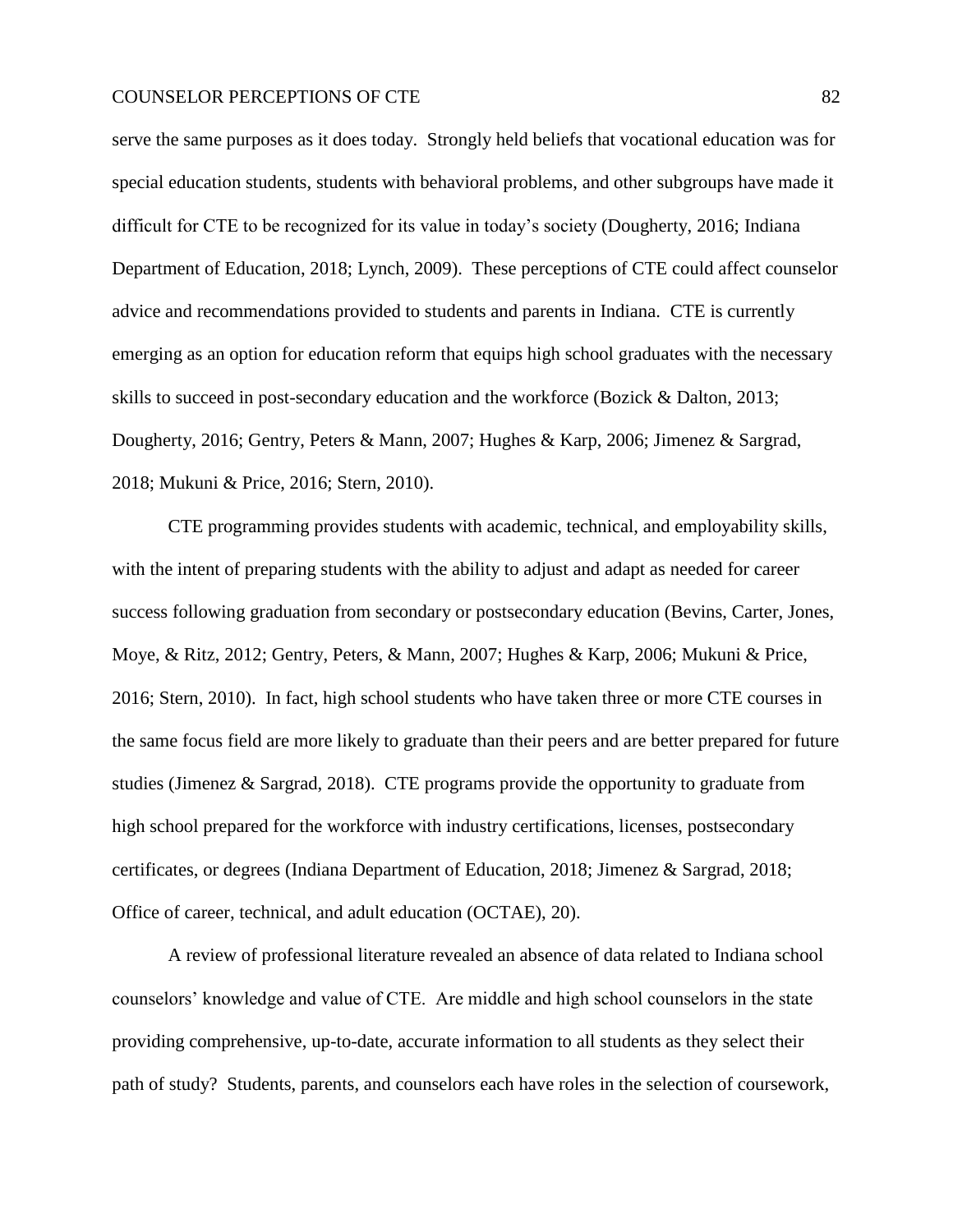and information and guidance coming from counselors may have substantial impact in guiding students' future educational and career plans.

## **Purpose of the Study**

The purpose of this study was threefold. The first purpose of this study was to describe demographics of the school counselor population in Indiana. A second purpose was to identify the relationships that exist between Indiana's middle and high school counselors' knowledge levels, self-assessed knowledge levels, educational backgrounds, and available counseling time with their perceptions of CTE initiatives and programs in Indiana. The last purpose of this study was to identify differences among middle and high school counselors' knowledge and selfassessed knowledge, as well as differences found with gender, years of counseling experience, years of teaching experience, size of student caseload, and number of students in school to counselor perceptions of CTE initiatives and programs in Indiana. A Qualtrics survey was used to collect data. One section of the survey measured counselors' actual knowledge about CTE programs, and another section asked counselors to self-assess their strength of that knowledge. The independent variables include high school counselor knowledge levels of Indiana CTE programming, educational backgrounds, and amount of available counseling time. The dependent variable is the Indiana counselor perception of CTE.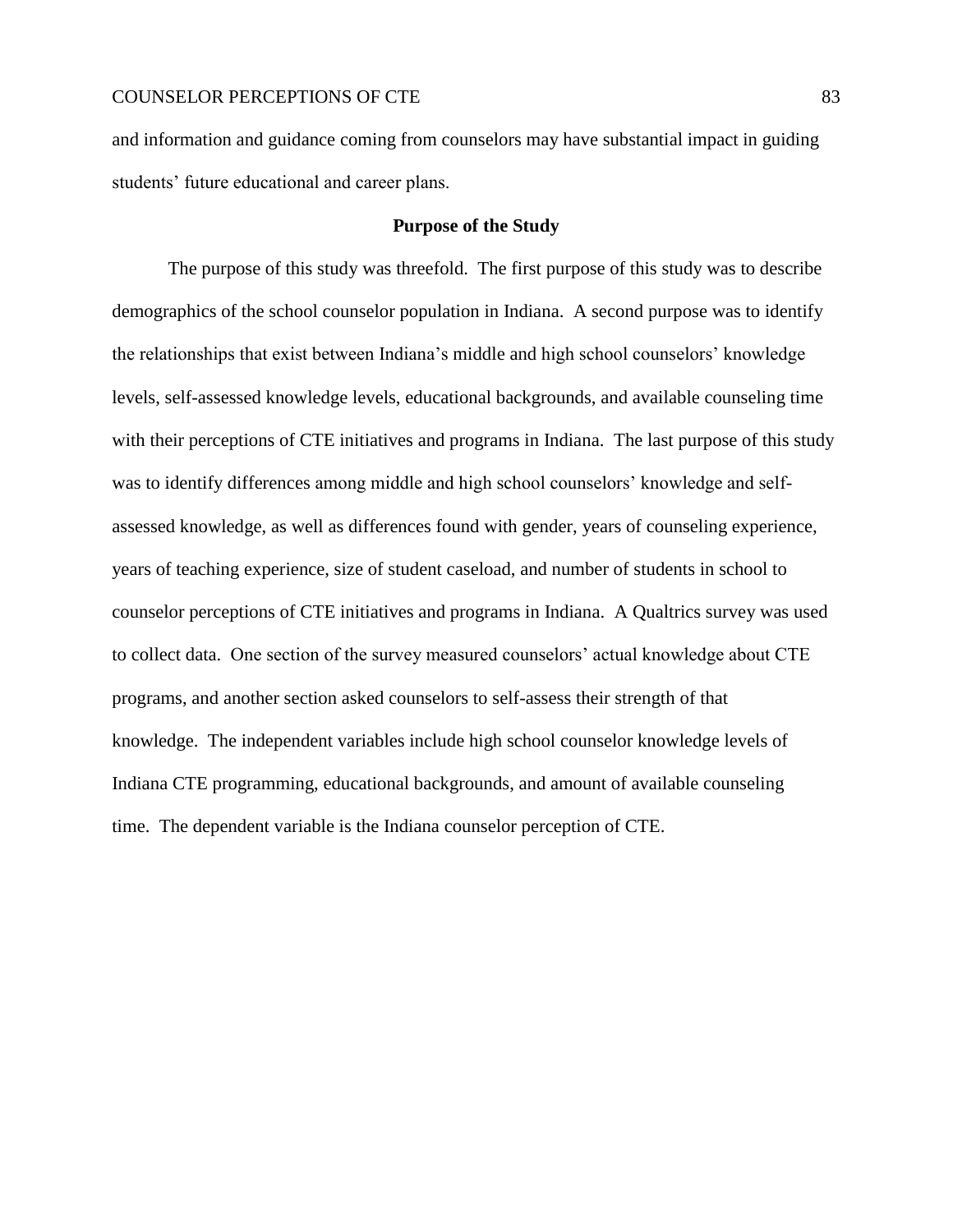#### **Research Questions**

The research questions that guided this investigation include:

1. What are the differences between counselors' knowledge and counselors' self-assessed knowledge?

2. What are the relationships between counselors' knowledge levels and their perceptions about CTE programs and between counselors' self-assessed knowledge levels of CTE and their perceptions about CTE programs?

3. What is the relationship between counselors' educational backgrounds (e.g. attended a CTE program or traditional academic program) and their perceptions of CTE programs?

4. What is the relationship between the amount of time middle and high school career counselors have available for career counseling and their perceptions of CTE programs?

5. What are the differences when comparing the independent variables of gender, years of counseling and teaching experience, and number of students in the school, to counselor perceptions of CTE?

## **Review of the Methodology**

This study used a quantitative approach with an electronic survey as the tool. A survey provides a quantitative or numeric description of trends, attitudes, or opinions of a population by studying a sample of that population (Cresswell, 2013). An existing survey instrument created by Dr. Marlon Thornburg in 2016 was used to collect data. The survey received minor changes to reflect specific Indiana CTE issues, in place of Thornburg's information for Kansas. Questions on the survey related to counselor CTE knowledge levels, educational background, available counseling time, and perceptions of CTE programs. This information can be used by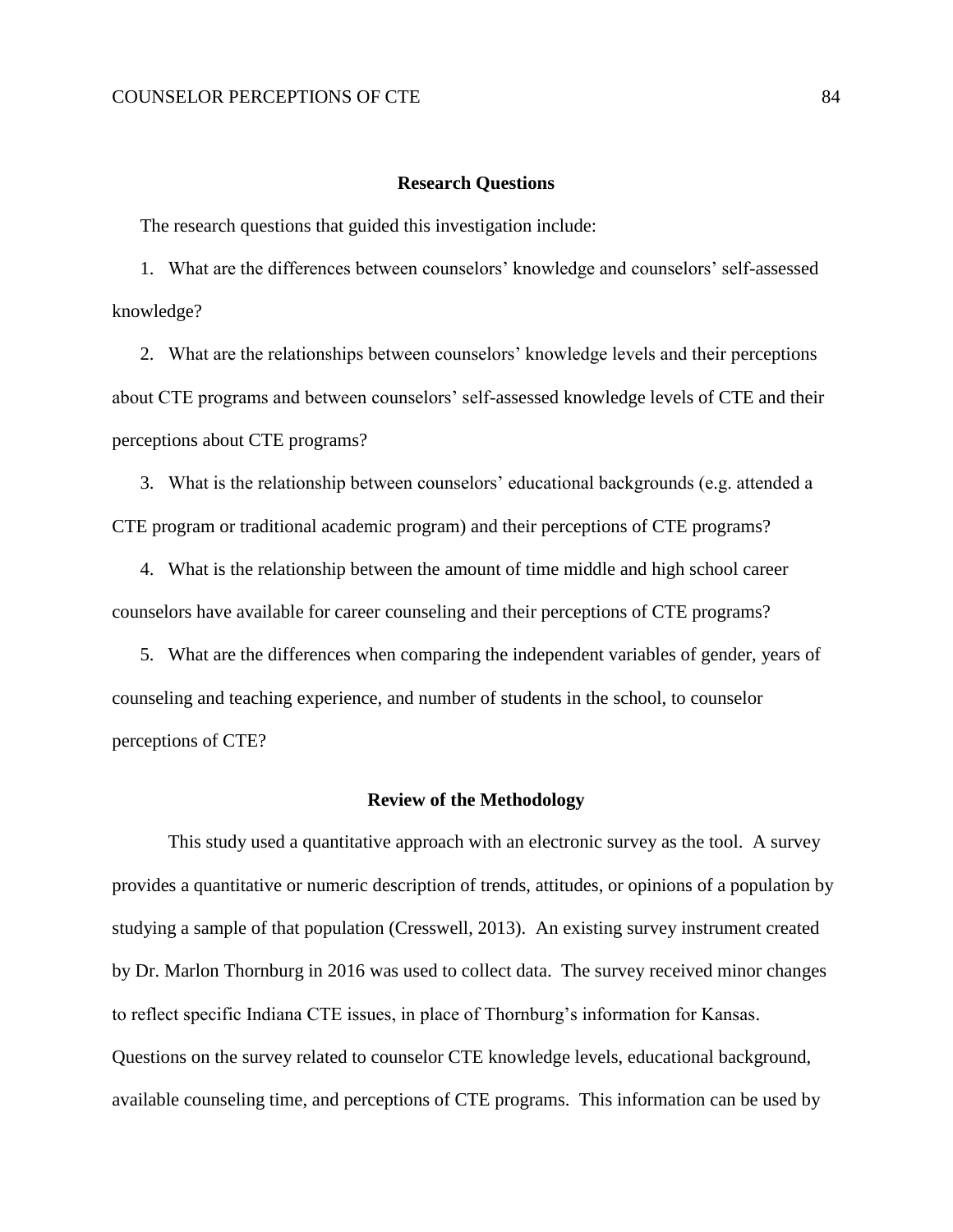educational institutions and economic development planners in the state to target CTE recruitment strategies for counselors to use with students.

From the original survey designed by Dr. Thornburg, I removed six items from the knowledge section based on committee recommendations. A review of these items indicated that these were not reliable. The survey then had five sections with 31 total questions. The survey was uploaded into Qualtrics for distribution to respondents and for collection of data. The targeted population for this study was all counselors working in middle and secondary public schools in the state of Indiana during the 2018-19 school year. The IDOE provided schools and their counselor contact information through a list I was given. The research utilized volunteer sampling by asking counselors of their willingness to participate in the study via email. According to Dr. Dillman, Regents Professor in the Department of Sociology at Washington State University and Deputy Director for Research and Development in the Social and Economic Sciences Research Center (SESRC), "there is no other method of collecting survey data that offers so much potential for so little cost" (Dillman, 2007). The steps for conducting an online survey outlined by Dillman guided the surveying process. As such, the first invitation to participate in the survey was sent through Qualtrics on February 6, 2019. From the email address list provided by the IDOE, 66 emails bounced back as undeliverable, leaving 1,035 email addresses. Counselors who had not responded to the invitation received follow up surveys on February 14, 2019 and February 21, 2019. At the conclusion of the survey a thank you e-mail was sent to participants. The survey closed February 28, 2019. I exported the collected data for analysis into Statistical Package for Social Science (SPSS). Dr. Kianre Eouanzoui of Ball State University worked along with me through the analysis of the data.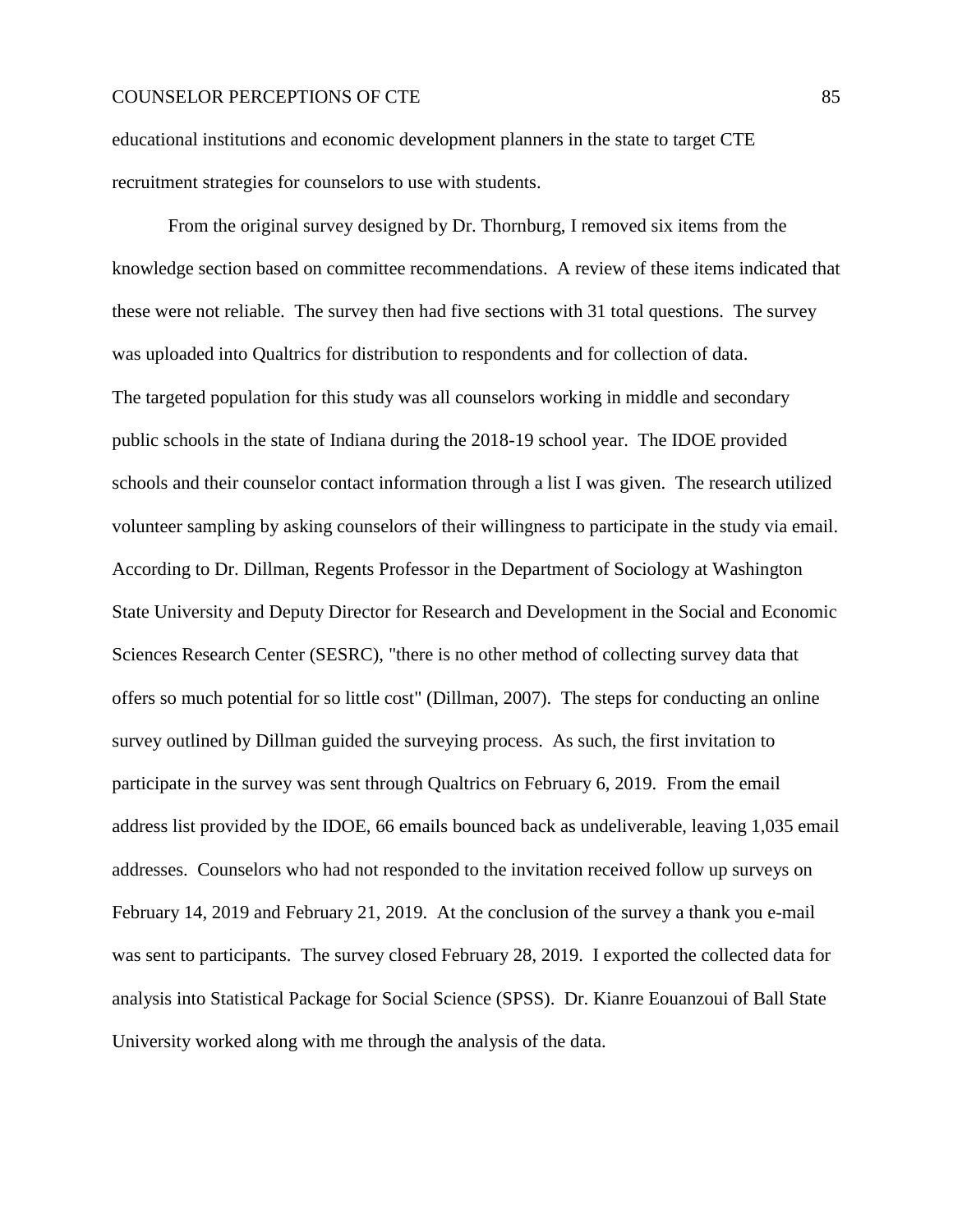## **Major Findings**

The following are brief descriptions of the major findings supported in this research study.

- This study did not show statistical significance when analyzing the differences between counselors' knowledge and self-assessed knowledge of CTE in Indiana.
- For the counselors participating in the survey, no relationship existed between knowledge levels and their perceptions of CTE. However, a weak monotonic relationship did exist between perceived knowledge levels and CTE perceptions.
- Strong consistencies exist for variables related to educational backgrounds among Indiana's counselors. Descriptive data emerged out of the skewed data due to the majority of participants selecting the same option from the provided answer choices. Overall, the results show counselors lack educational background experiences through schooling and past work experiences related to CTE.
	- o All survey participants attended a four-year college or university, with none selecting attendance at a technical school/college or a community/junior college;
	- o All participants but one had earned a Master's degree or above, but only 15 of the 175 (9%) reported studying anything CTE related;
	- o Education as a major for a Bachelor's degree was reported by 65 of the 175 (37%);
- The counseling and guidance major was chosen for Master's degree work by 164 of the 175 (94%) participants;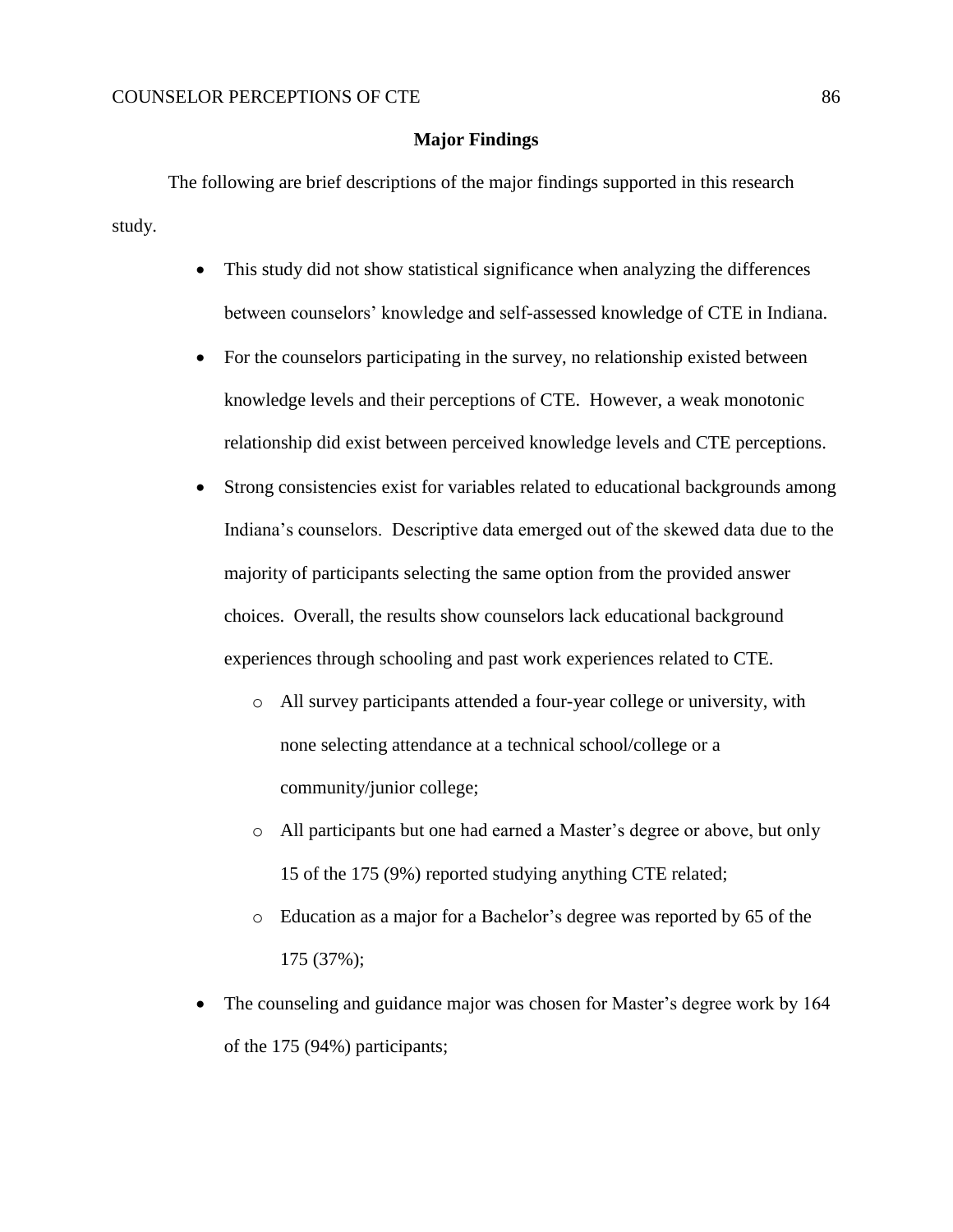- No relationship existed between the amount of time counselors spend with their assigned students or the size of their caseload to their perceptions of CTE;
- Also, participants' gender, years of counseling, years of teaching experience, number of students in a school, or additional job responsibilities assigned to them presented no statistical significance when comparing differences in CTE perceptions; The majority of the sample included females, reporting more than 10 years in their counseling role, with limited teaching experiences; and
- Participants reported a large variety of additional job responsibilities, resulting in time lost from their counseling roles.

# **Findings Related to the Literature**

Previous studies in other states besides Indiana focused on students in subgroups, such as those classified as special education students. Such studies have also investigated relationships and differences related to counselors and their perceptions of CTE. The most recent comparable study in Indiana was in 1977. This study set out to include all students, regardless of any classifications, for the state of Indiana to fill the identified gap in literature. Both similarities and differences were found between this study and the studies presented in Chapter Two. This study specifically sampled Indiana counselors working in public schools at both the middle and high school levels. The goal was to find relationships and differences that might exist among common variables of education, time, demographics, and background experience, comparing or correlating these to counselors' perceptions of CTE programming. Presentation of the results of the study are next with each of the five research questions presented separately and sequentially. Highlights of the literature base related to this study are included with each research question.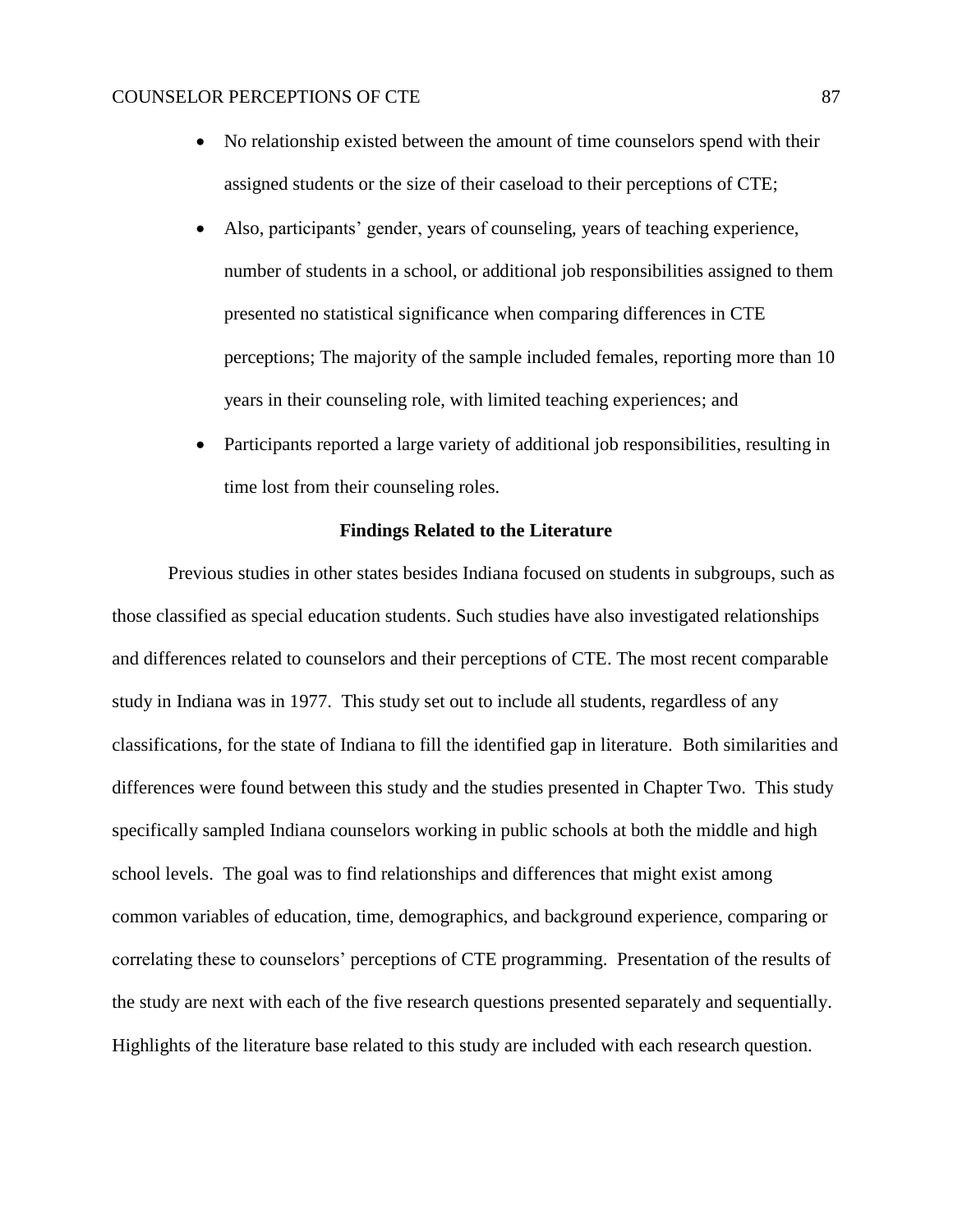#### **Question 1: What are the differences between counselors' knowledge and**

**counselors' self-assessed knowledge?** The first research question sought to understand more about the actual knowledge levels of counselors about CTE in the state of Indiana and the perceived knowledge levels of CTE as held by the participants. Research has highlighted that counselors are key to the exposure of information students receive for CTE, therefore their understanding of the facts and the values of the programming to all students in their caseload has the potential to impact enrollment in CTE programs (Anctil, Smith, Schenck, & Dahir, 2012; Belasco, 2013; Schenck, Anctil, Smith & Dahir, 2012).

The results of this study suggest there is no relationship between how much a counselor knows about CTE and their perception level of the associated programs. However, I acknowledge a reduction in the number of questions in the knowledge section of the survey (due to reliability concerns) may have influenced the results.

As presented in the literature review, studies have shown career development programs for counselors in training have been lacking in strength because of a deficit in advanced classes that focus on the topic (Lara, Kline, & Paulson, 2011; Morgan, Greenwalt, & Gosselin, 2014). These studies also reported, because of a lack of training and knowledge, counselors often lack high levels of confidence to provide CTE counseling to students. Counselor education at the post-secondary level may need a new design to provide a wider selection of approaches and resources for career and college counseling (Curry & Bickmore, 2012; Morgan, Greenwalt, & Gosselin, 2014). No research has been done to assess the theories behind current Indiana counselor practices (Wagner, 2009), which could provide valuable knowledge in the best ways to design counselor training for CTE. Most theories on career choice used for the purpose of career education target the process of career choice, especially for subgroups like females and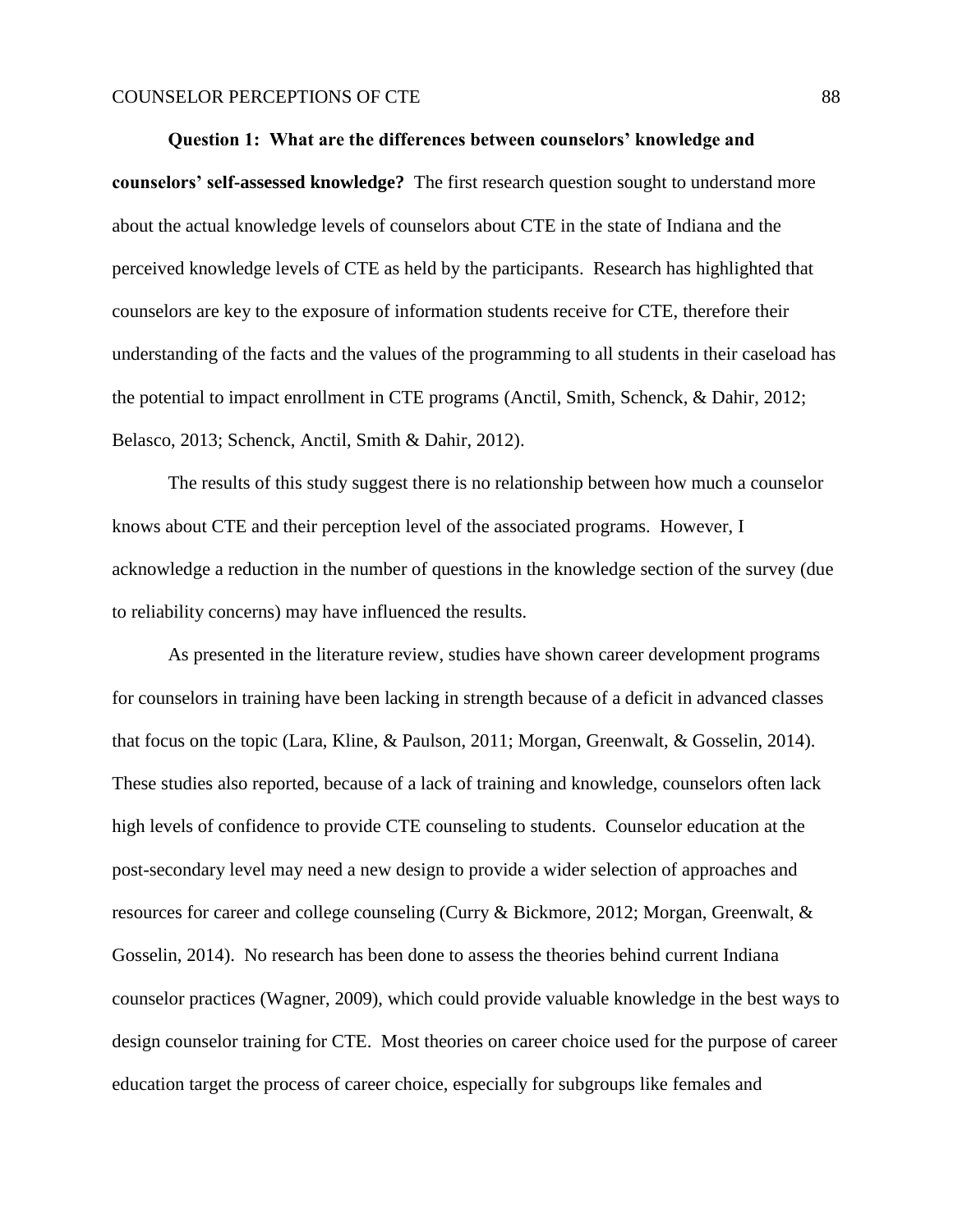minorities (Holzer, 2009). Trolley (2011) reported another gap in research as an absence in research for evaluating the programs used to train counselors in the country. Pre-service counseling training, field experiences, and classes specifically designed with career counseling tasks related to CTE could increase competencies and confidence of counselors. College leaders who adjust counselor preparation programs to include more CTE knowledge would reflect the need to adapt to an ever-changing society, economy, and workforce.

State leaders have a stake in the CTE knowledge levels of Indiana's counselors, too. ASCA (2013) reported that despite understanding the importance for students to receive career advisement, state leaders have had limited dialogue with counselors and lack research on how to reach the desired results.

In a similar study in the state of Kansas, Dr. Thornburg (2011) also found the two variables of actual knowledge and self-assessed knowledge, which he referred to as perceived knowledge in his study, are independent of each other and do not have a statistically significant association. Results from Dr. Thornburg's study come for a survey that served as a basis for this study.

My assumption going into the study was there would be a positive relationship where the more counselors knew about CTE and its values, the higher the counselors would rate themselves on self-assessed knowledge levels. However, no statistically significant finding resulted from my study for this question. Again, the reduction in questions from the knowledge section on the survey may have directly affected these results for research question one.

**Question 2**: **What are the relationships between counselors' knowledge levels and their perceptions about CTE programs and between counselors' self-assessed knowledge levels of CTE and their perceptions about CTE programs?** The purpose of the second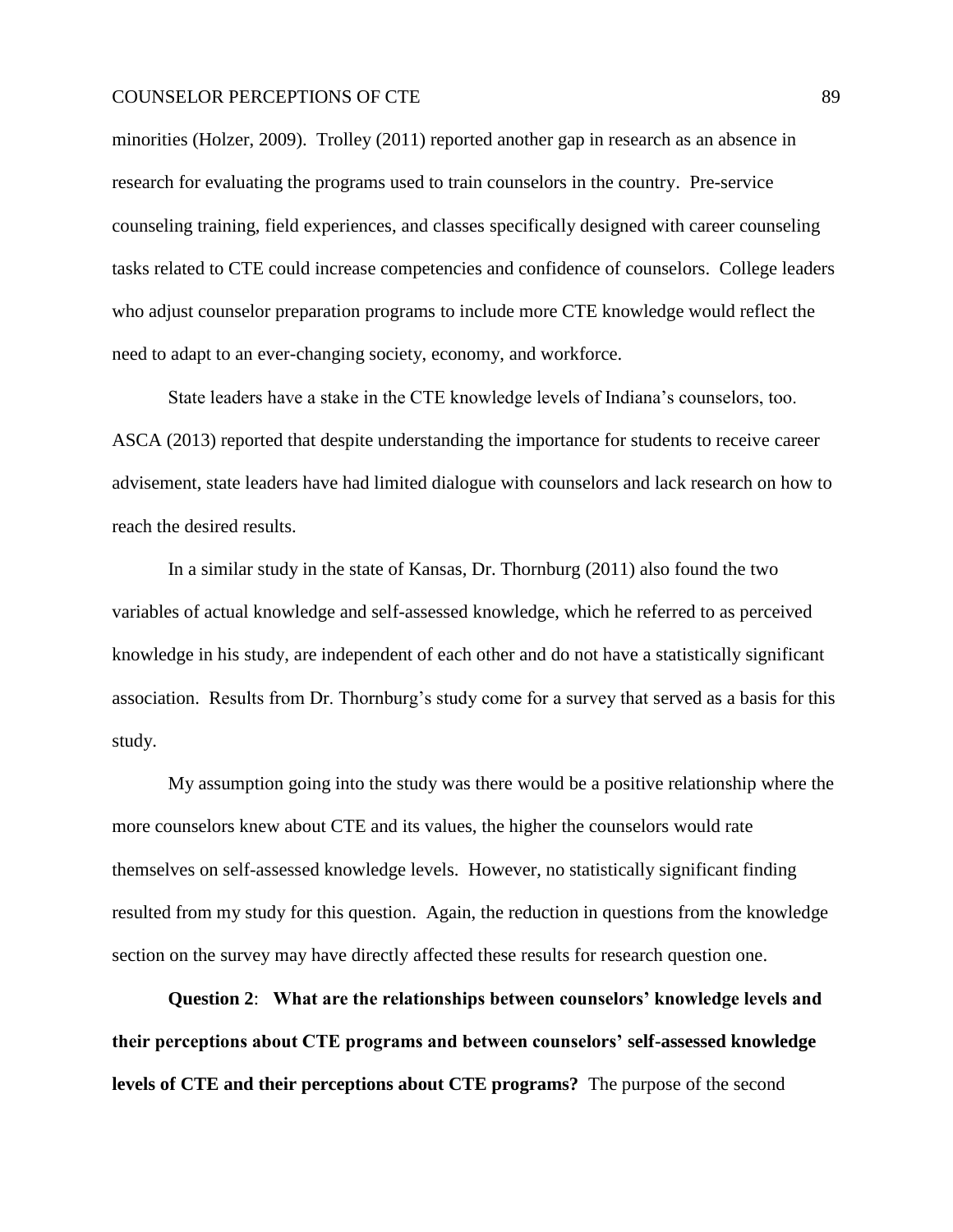research question was to determine if the level of knowledge and the level of self-assessed knowledge would have connections to how counselors perceive the value of CTE for students. The Spearman's Rho correlation used to determine the relationship between counselors' knowledge levels and their perceptions of CTE resulted in no statistically significant differences. However, counselors' self-assessed knowledge levels and their perceptions of CTE indicate a statistically significant difference. Even though it is weak, there is some relationship that as counselors' perceived knowledge level went up, so did counselors' perceptions of CTE.

In contrast to this study, Dr. Thornburg's study found knowledge levels did have a significant impact on perceptions. As knowledge levels increased in his Kansas study, so did positive perceptions of CTE. This might suggest that more items in the knowledge section of the survey might result in different findings. Alternatively, there may have been error in his study based on using items that had not proved to be reliable in his pilot.

Many Indiana counselors have worked with a focus on the necessity of academics as a means to college preparation. The mantra of college-for-all, however, has been shown to be unrealistic in most high schools (Aliga, Kotamraju, & Stone III, 2012; Symonds, Schwartz, Ferguson, 2011). This focus on college preparation may connect to the levels of knowledge counselors have for CTE issues and their perceptions related to how CTE would serve students. Specifically, these perceptions on how CTE would positively serve students the counselor may view as heaving great college potential.

Also, of related interest would be how administrators have led counselors on how to career counsel students. Counselors often connect to the mission and vision of the school (Gysbers, 2012). If the college-for-all mantra has been the basis of the vision of leadership in the school and/or corporation, then the agendas for meetings and professional development for staff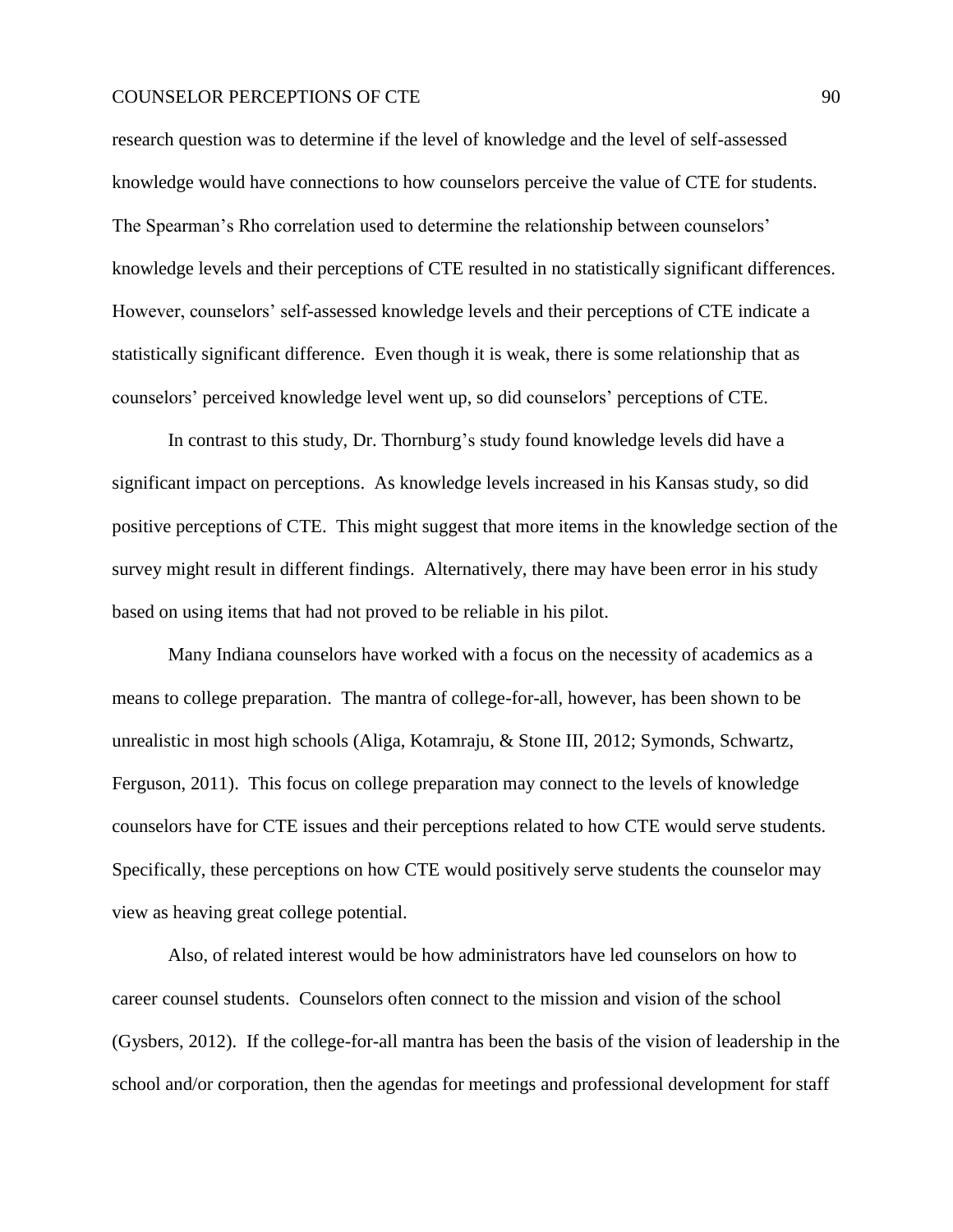held at the school likely mirrored that vision, providing staff with tools and knowledge to reach the goals set according to the vision. This focused vision would likely result in a lack of opportunities to expand professionally in the addition and growth of CTE plans for their students as an option in their education process. Research supports the administration piece in that counselors have expressed fear of negative impact on their professional evaluations if they do not meet set quotas for advanced diplomas and college enrollment as set by their administration (Malik, 2005). Wagner (2008) included administration with teachers and school counselors as those with significant importance in getting information to students in the attempt to produce citizens who are able to understand and succeed with the changing world of employment. As such, the alignment of administrative focus, offered professional development, and staff buy-in have the potential to increase the knowledge levels of CTE among counselors, which could then impact associated perceptions.

Views on academic strengths of CTE may affect counselor perceptions. CTE students experience internships, externships, hands-on activities, and work-based opportunities, yet research showed counselors perceive lower levels of academic rigor exist (Carnevale et al., 2011). Along with this is the misperceptions that CTE programs are for underachieving students (Brown, 2009). Years of stigma that CTE is not for everyone will take a long time to change.

Schools do not need to work alone to provide training for counselors. The state provides financial support for growth in CTE knowledge. The government rewrote the Perkins Act to allow funds for career guidance for students to participate in vocational education programs (Moore, 2017). Perkins funds are available for training and needed resources for counselors, administrators, teachers, and families to support career decisions (Threeton, 2017). Due to the projected need for CTE training to fill high-demand and high-wage jobs in Indiana, another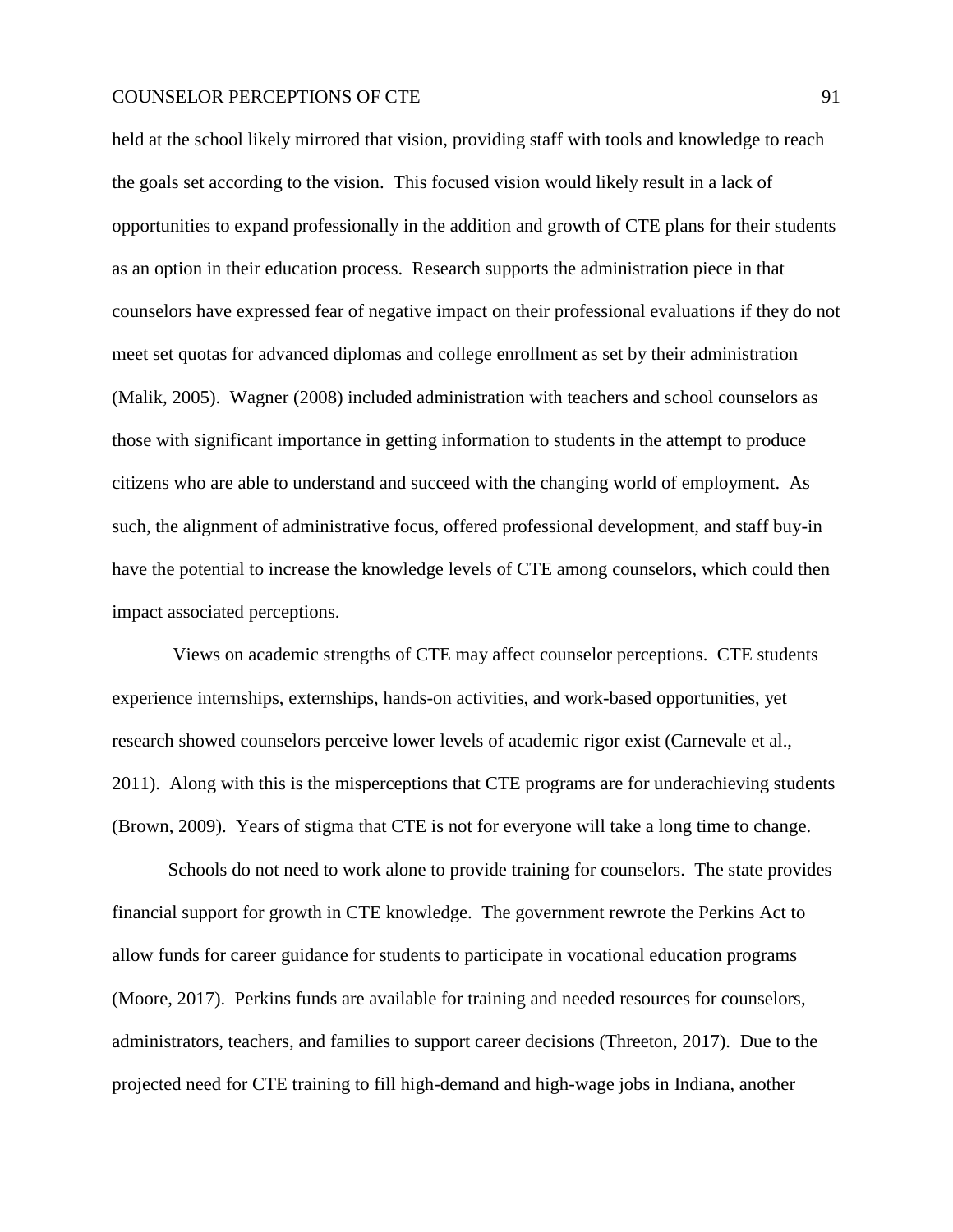revision occurred to the Perkins Act in 2017. These changes show the state's growing support for CTE as a post-secondary pathway and their willingness to provide information to those who work directly with students.

**Question 3: What is the relationship between counselors' educational backgrounds (e.g. attended a CTE program or traditional academic program) and their perceptions of CTE programs?** The third research question sought to understand if variables connected to educational experiences of the participants held a relationship with the perceptions they held related to CTE. As such, I did analysis on the different educational backgrounds of counselors and their perceptions of CTE programs. I used data from section C focusing on perceptions and data from section D with questions of varying styles related to educational backgrounds. Due to the overwhelming consistencies in the responses provided by respondents descriptive data was generated and shared

In his 2011 study of counselors in Kansas, Dr. Thornburg researched a similar question. His analysis of survey data found no statistical significance associated between counselor educational backgrounds and their perceptions of CTE.

Patricia Martin who served as the Vice President for the National Office for School Counselor Advocacy stated, "Never before in the history of our nation have we had a greater need to prepare every student for the greatest range of opportunities after leaving high school" ("Eight components of college and career readiness," 2010). The IDOE needs counselors with the appropriate knowledge and training who can advise students on CTE initiatives if it is to meet their objective of graduating students who are college and career ready. Data show high school students who have participated in an internship during their high school experience are better prepared to make career pathway choices than those who do not experience these hands-on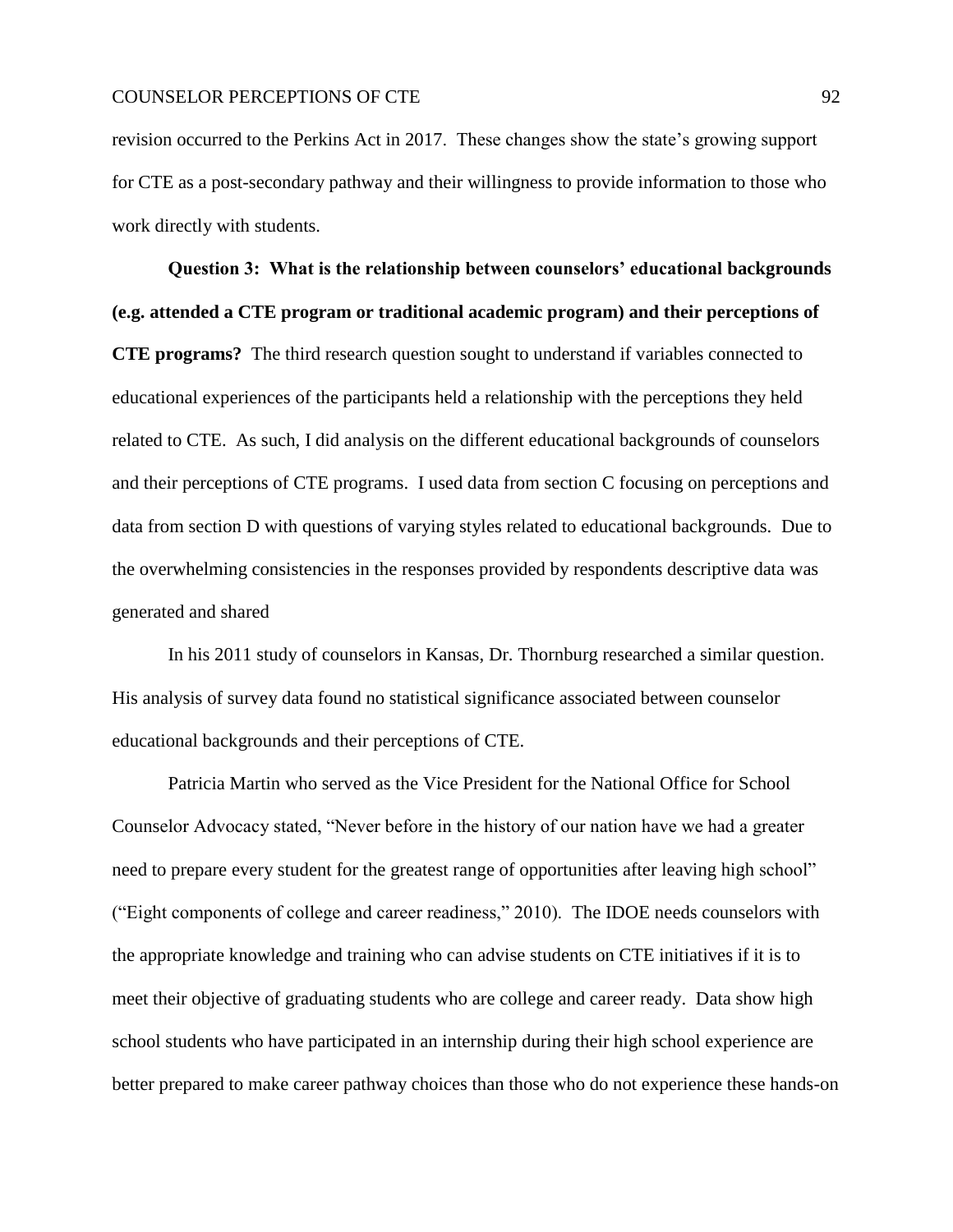activities (Battelle Memorial Institute, 2012). This supports better understanding of the options students have through their active participation in CTE programs. It also leads to the question, "how would the participation of counselors in similar CTE activities influence their perspectives as counselors?" The overall results from this research show counselors lack educational background experiences through schooling and past work experiences.

Butler University in Indiana conducted research with counselors who graduated from the secondary counselor program. A survey asked respondents to rate their confidence and competency levels in eight counselor areas. College advisement and career achievement ranked as the two lowest levels (ASCA, 2013). This connects to the educational background counselors get while in their training.

The most important variable for effective counseling according to research conducted in the 1970s and 1980s (Barak & LaCrosse, 1975) is personal characteristics of the counselors. Rogers (1975) found the counselor's personality are a key component in career advisement. Background experiences often provide the foundation for these traits, which could include whether or not a counselor has CTE background experiences. If these findings are still relevant today, additional research on the value of CTE experiences for counselors could allow administrators to know if those characteristics are important to hiring new counselors to support student involvement in CTE.

**Question 4: What is the relationship between the amount of time middle and high school career counselors have available for career counseling and their perceptions of CTE programs?** The fourth research question was developed to gain better insight on any possible relationships that exist between time related variables counselors face in their work and the perceptions they hold towards the value of CTE. Findings in the literature highlight concerns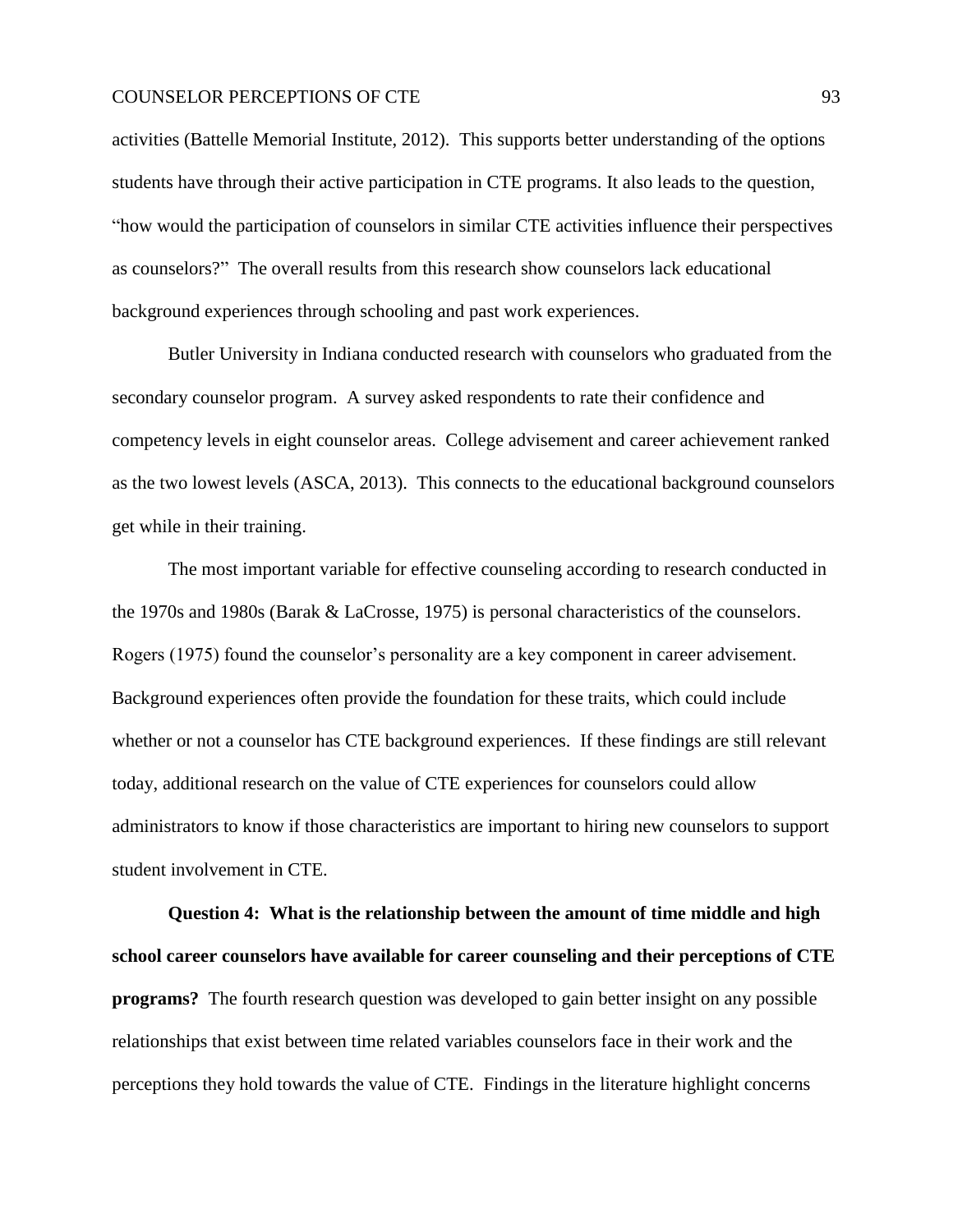related to school size, caseload sizes, and face-to-face opportunities counselors have to work with students. It is issues such as these that have made it increasingly more difficult for counselors to provide the amount of career guidance they desire (Schenck, Anctil, Smith, & Dahir, 2012). In their study, Baggerly and Osborn (2006) found that the majority of counselors reported being satisfied with their job, but almost 90% reported increased stress due to the extra roles demanded in their job and the impact on counseling opportunities.

Though the literature review is full of concerns related to the number of students that counselors are assigned, a Spearman's Rho analysis indicated a counselor's perception of CTE was unrelated to the number of students in an assigned caseload.

Dr. Thornburg in his research found a statistically significant association of time available to counsel with positive perceptions of CTE. His results found the majority of counselors in Kansas are spending less than five hours per year providing students with career counseling. Thornburg's results align with the results of this study.

Counselors often face high counselor to student ratios and the caseloads make it difficult for students to access their counselor (Engberg & Gilbert, 2013; "Indiana school counseling research review Indiana chamber of commerce foundation," 2017; McKillip, Rawls, & Barry, 2012). Most respondents in this research work with 301-500 students on an annual basis. This result aligns with a study by the College Board in 2011 that found the national average caseload of counselors to be 389 students (College Board Advocacy Center, 2011). The results of this study also align to Indiana specifically, where the most recent data from 2014-15 show the average counselor to student ratio at high schools in the state to be at 1:365. Though the three studies align, the numbers all exceed the recommended ratio is 1:250 (American School Counselor Association, 2017; Morgan, Greenwaldt, & Gosselin, 2014). Data gathered in 2012-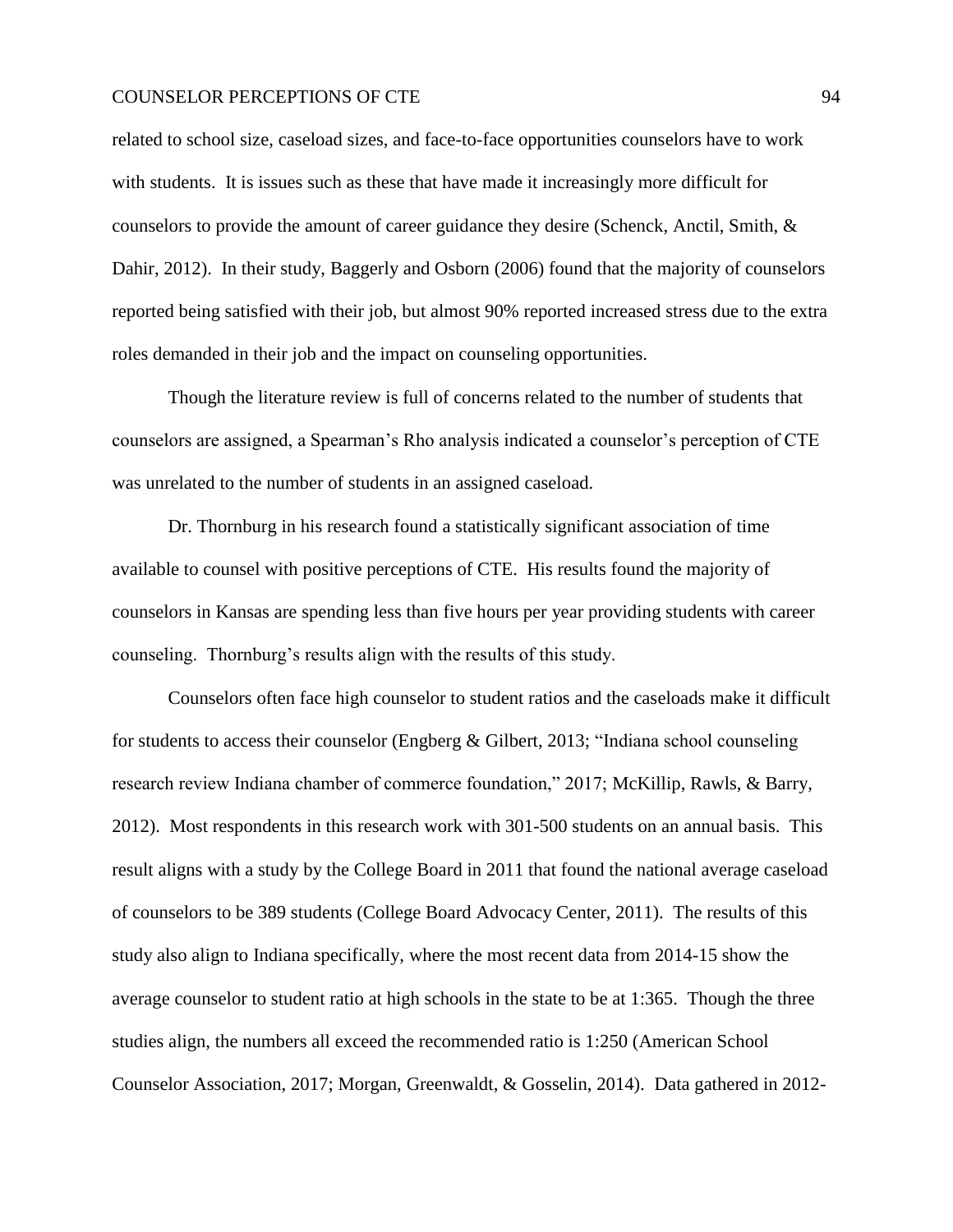13 showed Indiana as having the 10th highest ratio in the US. (Indiana Department of Education, 2017). Several published studies support the fact that schools will support better outcomes for students if they have a reduction in counselor-to-student ratios (Bryan, Holcom-McCoy, Moore-Thomas, & Day-Vines, 2009; Wilkerson, Perusse, & Hughes, 2013). An adjustment in these numbers holds the potential for counselors to cover more career related options, including CTE.

In 2016, the ASCA released research studies that support the value of the work done by school counselors (Hudson & Bolvin, 2018). However, the research did not include information on perceptions counselors held related to how often they met with students or how their work is impacted by counselor-to-student ratios. However, the researchers with the ASCA (2013) found counselor-to-student ratio is a key factor in the planning of postsecondary steps for students.

The literature heavily notes concerns related to the face-to-face time counselors have with students. A Spearman's Rho analysis run to determine relationships between counselor's perceptions of CTE and the amount of face-to-face time they have with students indicated a counselor's perceptions of CTE was unrelated to the amount of time they see students face-toface.

An overwhelmingly high number of counselors, 74%, selected the smallest option available on the survey of less than five hours of face-to-face time with students per year. Since counselors support decisions related to student academic, social/emotional, and career needs, factors such as limited face-to-face time may contribute to students experiencing a lack of exposure to comprehensive career guidance from their counselors. Thus, students may be less able to make informed college and career related choices to ensure preparation for life following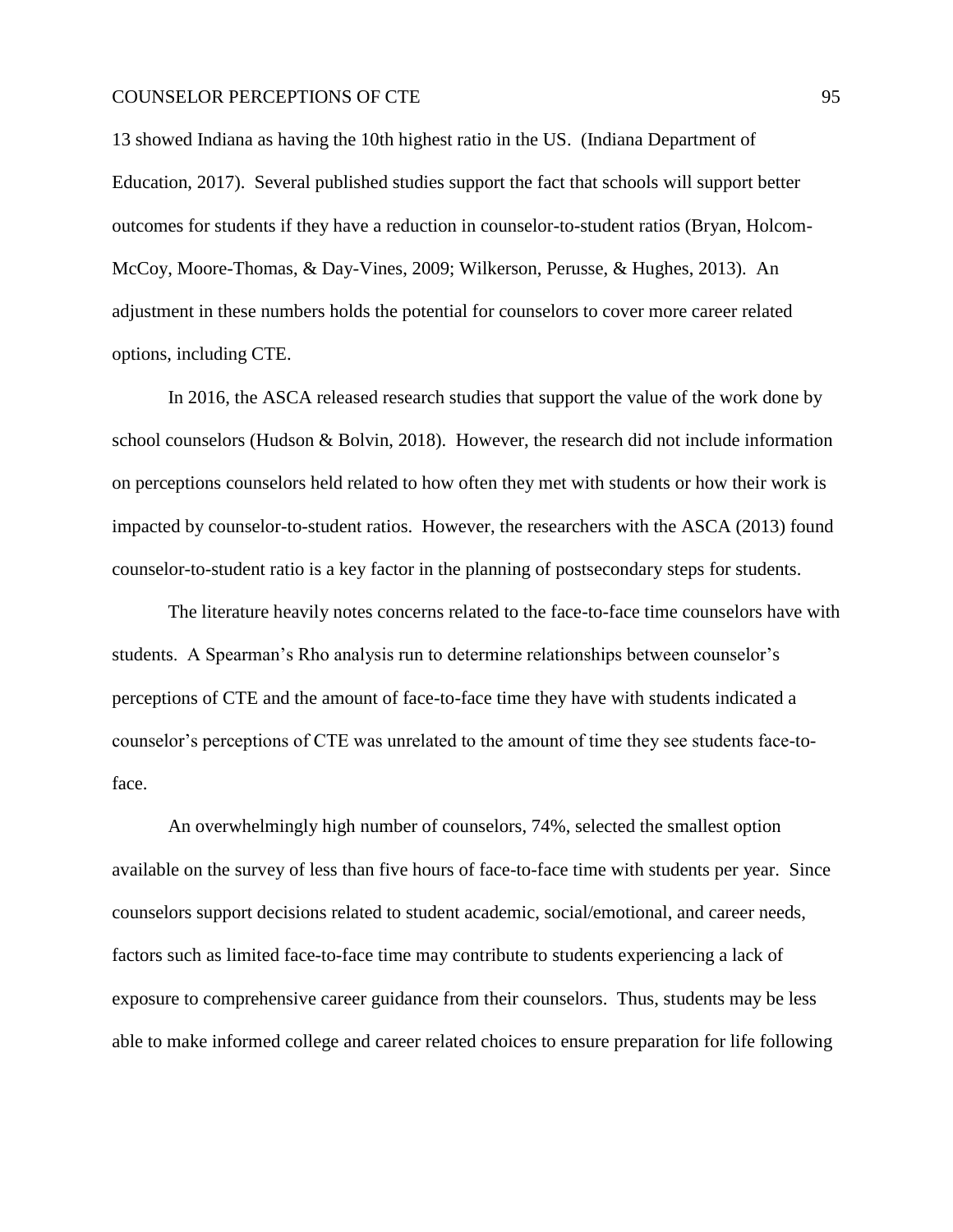secondary education, which would require other sources for the information (Anctil, Smith, Schenck, & Dahir, 2012; Belasco, 2013; Schenck, Anctil, Smith & Dahir, 2012).

The small amount of face-to-face time may be due to additional job assignments that 96% of respondents indicated being a part of their job. The large amount of extra activities and roles required of counselors during the day is an ongoing issue heavily reported in the literature (ASCA, 2012; McKillip, Rawls, & Barry, 2012; Morgan, Greenwaldt & Gosselin, 2014; Paisley & Borders, 1995). In their report, Baggerly and Osborn (2006) describe the school counselor position as one in which there are frequent expectations to perform tasks unrelated to school counseling. Extra duties given to counselors has been a part of school culture for many years. During a review of literature, evidence of assigning duties to counselors not originally a part of the guidance office was reported as early as 1923 including work others in the school did not have time to complete (Gysbers, 2001; Schenck, Anctil, Smith, & Dahir, 2012). As such, school counselors often feel pulled in many directions and are at risk for high levels of stress, and burnout in their job (Butler & Constantine, 2005; Wilkerson & Bellini, 2006).

Due to the extra roles, counselors must review their list of responsibilities and prioritize them on a regular basis. Time constraints mean some jobs receive more or less time than previously allotted. As part of the prioritizing process, administration should discuss the CTE counseling issues with the team so they all can work together and reassign job responsibilities as needed to provide the necessary face-to-face time.

A list of jobs counselors do is often long and involved, sometimes including administrative support or discipline (ASCA, 2012). A large majority of respondents in this research study, 96%, indicated they do have additional job responsibilities. Research has shown that serving in clerical or administrative capacities takes away from implementing a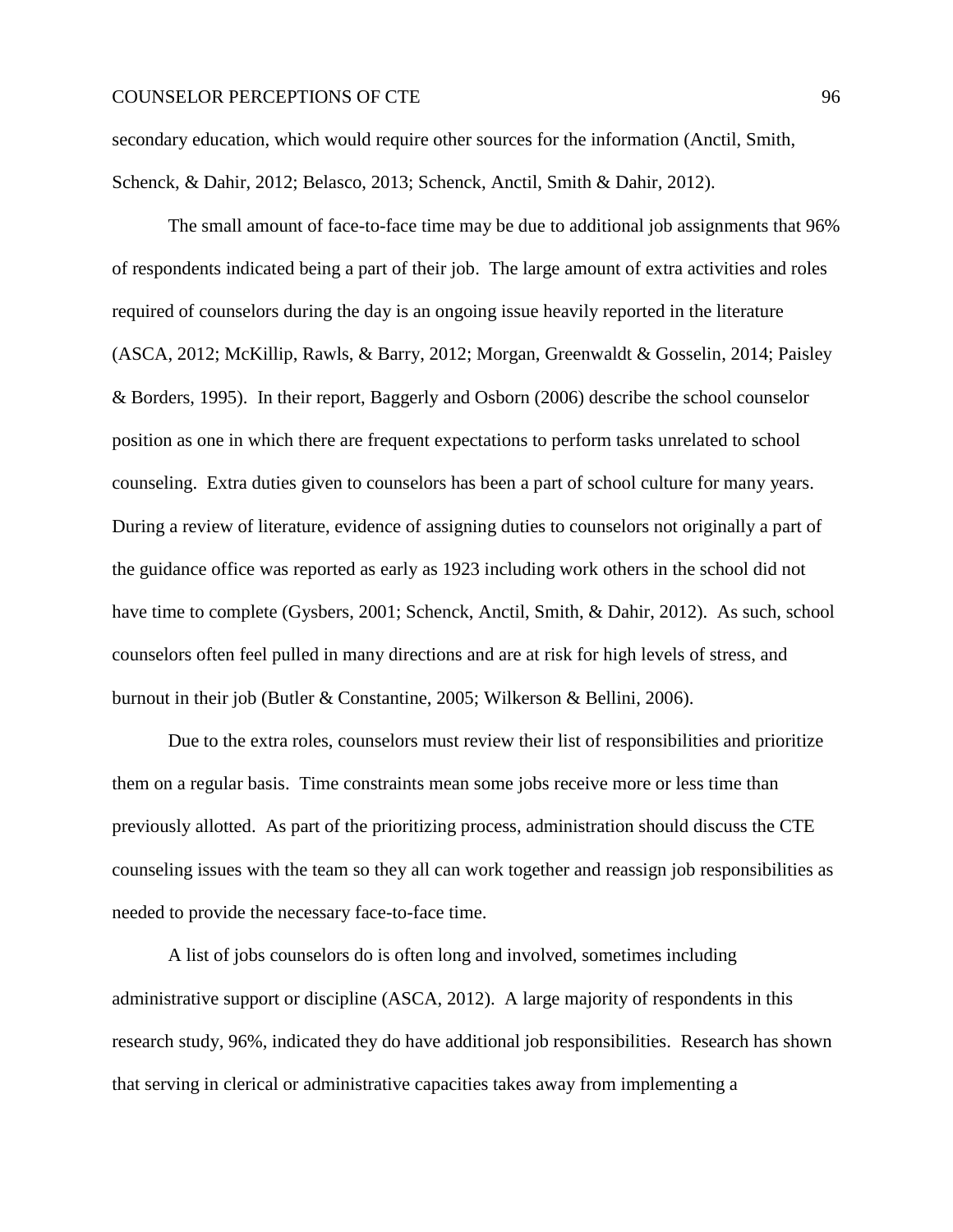comprehensive counseling program and is not compatible with the school counselor's role. The extra roles prevent the counselor from having a positive impact on the school's academic mission directly (American School Counseling Association, 2017; Mullen & Lambie, 2016).

Respondents received an open-ended opportunity to list their additional jobs, and the list was extensive. The category of *testing* had the highest frequency with 68 (39%) counselors saying it is a part of their job. This aligns with information attained in the literature study indicating time for career counseling has been impacted by mandates of standardized testing related to the No Child Left Behind Act of 2011, wherein counselors have been assigned to testing and non-counseling roles (Morgan, Greenwaldt, & Gosselin, 2014; Schenck, Anctil, Smith, & Dahir, 2012). McReynolds (2006), report school counselors recognize high stakes assessments cause a redirection of time and resources away from innovative, creative, and comprehensive school counseling programs. CTE counseling falls within comprehensive school counseling. The data do not include percentages of time spent on these additional responsibilities, such as testing, which would be valuable data to obtain in a follow up study.

**Question 5: What are the differences when comparing the independent variables of gender, years of counseling and teaching experience, and number of students in the school, to counselor perception of CTE?** The fifth and final research question sought to understand if a there would be a difference when comparing various variables common to all counselors and their CTE perception. Variables used included gender, years in a counselor role, and past and/or present teaching experiences. In each of the one-way ANOVAs performed with the variables mentioned, the outcomes indicated no levels of significance for the variable and counselor perceptions of CTE.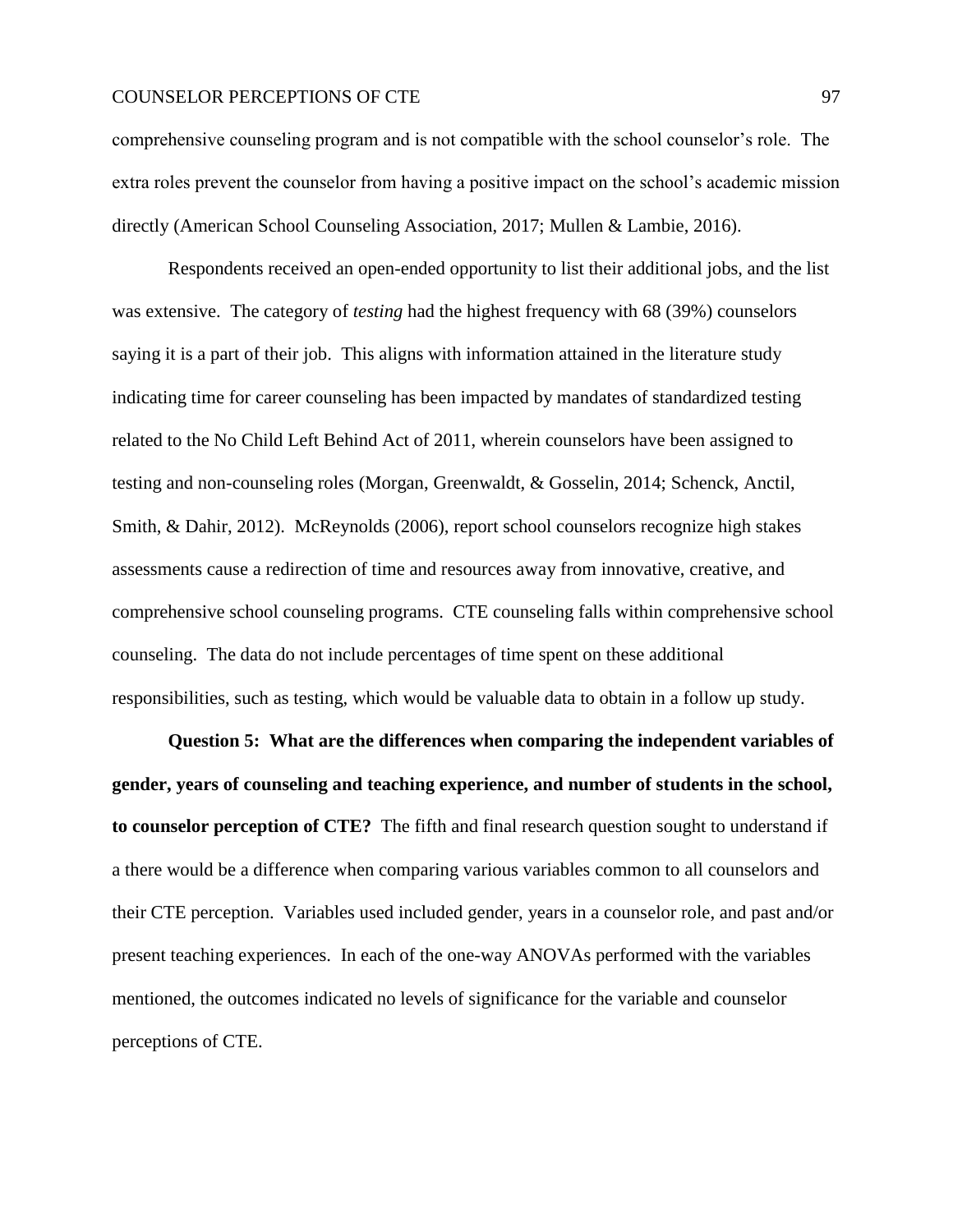There is relatively no research available on the gender of school counselors and the work they do. Research does exist on the gender of the students and the kind of counseling practices that are common. The lack of gender research may indicate an area for further study to see if a counselor gender bias towards CTE exists.

The number of years of experience counselors have had in their counseling role had no level of significance in this study. The majority of respondents, 62%, indicated they have had 10+ years of counseling experience. The IDOE (2013) reported Indiana's population viewed CTE as exploratory and without rigor prior to 2010, which aligns with the time many of the participating counselors started their employment.

Counselor years of teaching experience also resulted in no significant differences. Fifty percent of counselors selected from the smallest option of 0 to 3 years of teaching experience. One criterion some school districts use when screening applications for counselors is whether they have prior teaching experience. Many administrators seem to prefer to hire those with some classroom teaching experience (Peterson, Goodman, Keller, & McCauley, 2004). Whether or not school counselors should have teaching experience has been a subject of debate for several decades. Background as a teacher can serve to facilitate relationships with teachers who then feel the counselor has walked in their shoes, and are likely to be more knowledgeable about the dynamics and politics of schools (Olson and Allen, 1993). On the other hand, negative teaching experiences can influence the individual when transitioning to the role of counselor (Quorto, 1999). The variance in the number of states that require a teaching certificate for their counselors reflects the differing opinions of the value of a teaching background. Nationally about 15% of school districts require prior teacher training according to a study in 2007 by the ASCA.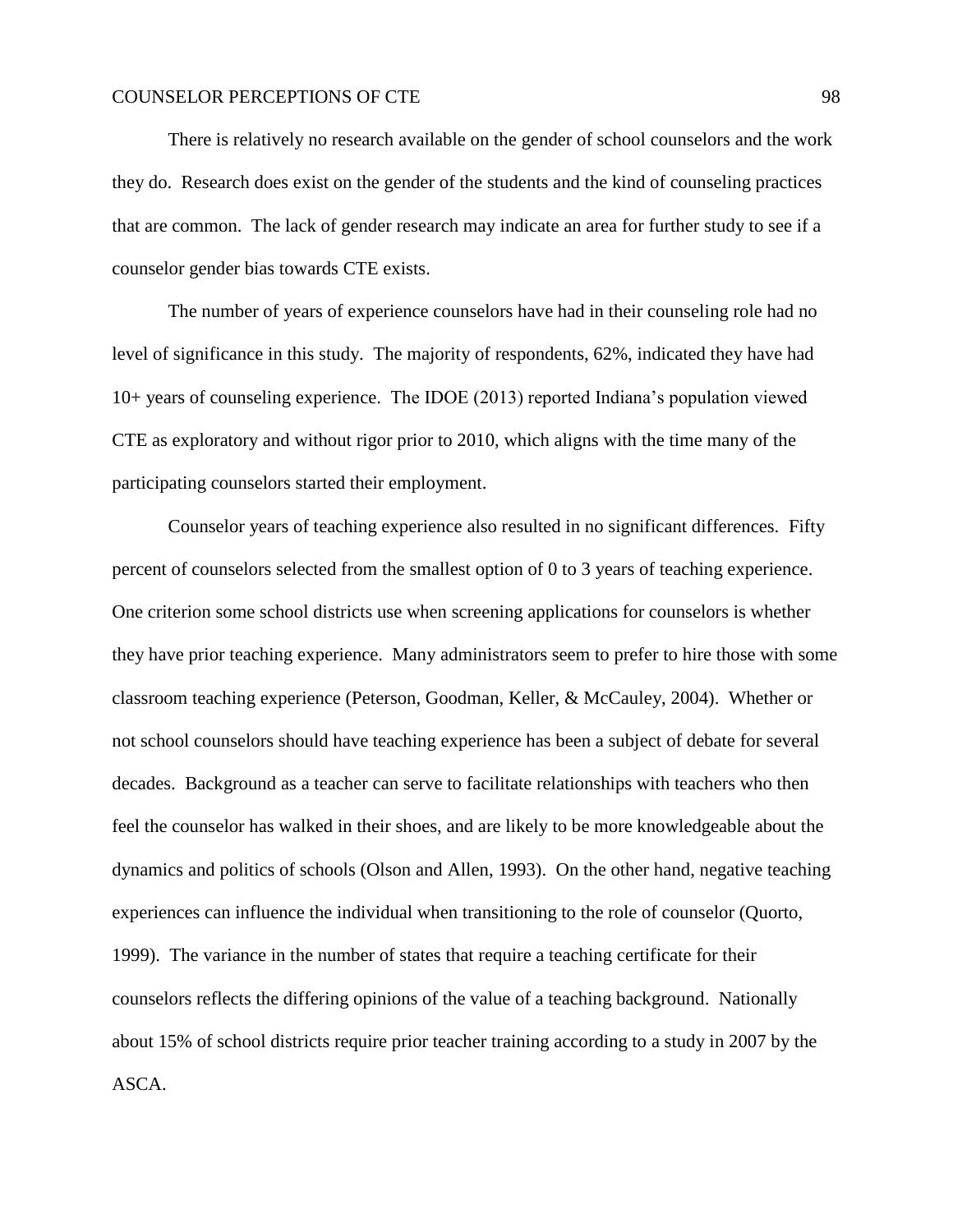## **Surprises**

As a researcher, I was surprised with the number of analysis that resulted in no statistically significant results. Based on the large number of articles about both the roles on counselors and the changing landscape of CTE, I predicted results that were more significant. These results may have to do with the design of the survey or time restrictions of respondents.

I was also surprised to find the large consistency of responses to survey data collected for research question three. The educational backgrounds of counselors participating in the study were so similar I reported descriptive data instead of analyzed data. Though different from the original plan, I was able to identify strong trends that exist for Indiana's counselors.

## **Limitations**

It was assumed respondents in the study would answer survey questions honestly and factually. Voluntary participation may have contributed to lower than expected response rates. Also, time constraints for respondents who already have many job responsibilities as indicated on the survey and an unwillingness to participate due to the perception the study is questioning their motivation and knowledge may have impacted participation. Other limitations cited by Dr. Dillman include not everyone may be connected electronically for web-based surveys, not all potential respondents are equally computer literate, and e-mail addresses may be difficult to obtain (Dillman, 2007). Delimitations included the participation of counselors only within the state of Indiana, and only counselors employed in public school corporations.

Though self-reported data is an efficient way to gather data for a sample, difficulties in the ability to independently verify the information creates limitations. In other words, researchers must take what people say at face value, whether in interviews, focus groups, or on questionnaires. However, self-reported data can contain several potential sources of bias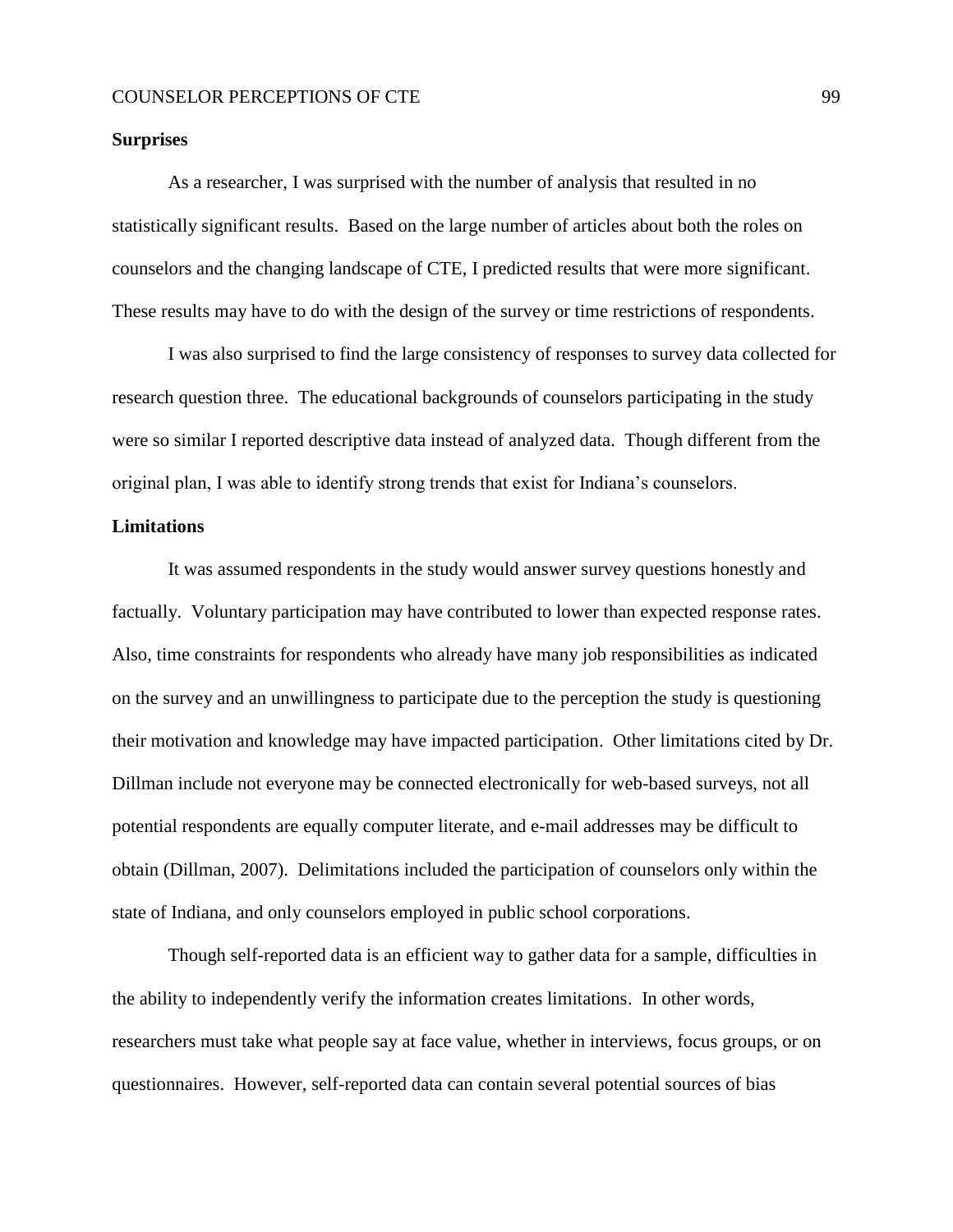including remembering or not remembering experiences or events that occurred at some point in the past, misinterpreting the question, recalling events that occurred at one time as if they occurred at another time, and exaggeration (Hoskin, 2012; Martinez, 2017; Price & Murnan, 2004).

#### **Conclusions**

Contemporary issues have resulted in school counseling today being very different from its historical beginnings, though the core purpose will always be to help with the well-being of students (Bain, 2012). There is much to be learned from the past and implement that information into today's comprehensive guidance (Gysbers, 2001). Since administrators ask counselors to support decisions related to student academic, social/emotional, and career needs, factors such as high caseloads and limited face-to-face time may contribute to students experiencing a lack of exposure to comprehensive career guidance from their counselors. Thus, students may be less able to make informed college and career related choices to ensure preparation for life following secondary education, which would require other sources for the information (Anctil, Smith, Schenck, & Dahir, 2012; Belasco, 2013; Schenck, Anctil, Smith & Dahir, 2012).

Based on the descriptive statistics of the study, it can be concluded that Indiana counselors lack CTE experience. Descriptive statistics also support the conclusion counselors are faced with time issues based on the low number of face-to-face hours available to work directly with students, and counselors' high student caseloads. Time available for student counseling is often cut short by the amount of testing and scheduling responsibilities placed on them by the administration. All of the above could influence their ability to provide students with CTE guidance.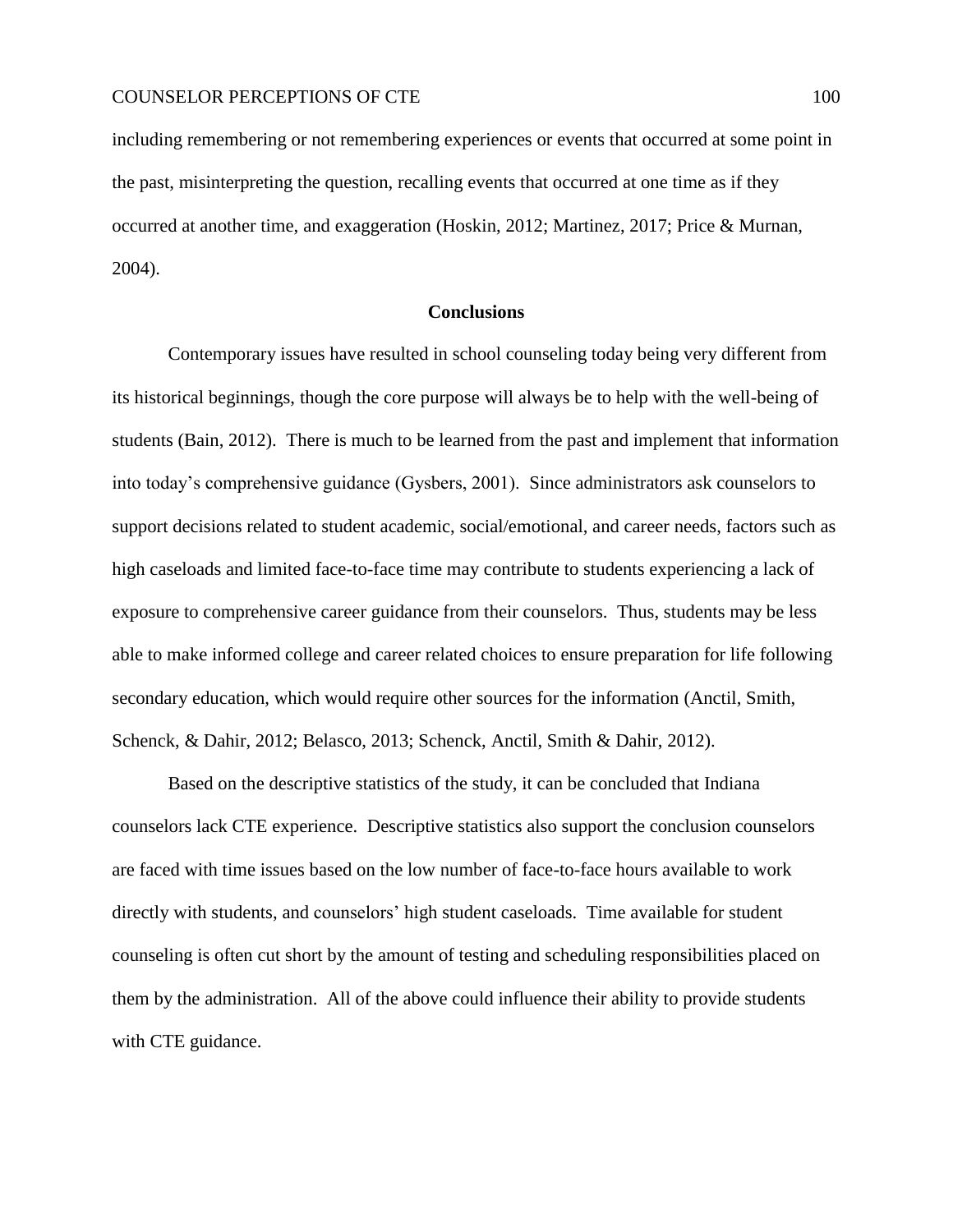#### **Recommendations for Further Research**

The results of this study provide researchers with opportunities to conduct further research on the perceptions held by Indiana's public school counselors on CTE in Indiana. As this study included only counselors in Indiana, one recommendation for further research is to replicate the study in other states. The expansion of this work could then include a national comparison of the results to identify larger trends and possible regional generalizations.

Future research may want to include a component to better understand if class-scheduling procedures counselors employ when working with their students does impact CTE enrollment. This study showed scheduling as the second highest additional role in their job. Are student selections to participate or not participate in CTE based on conflicts in scheduling options? Are choices made based on future education and career plans, general student interests, other variables, or a combination of all the listed variables? This information may identify barriers students face when selecting from the many class options available to them, and the role counselors play in the decision process.

A recommendation for future replications of the study would be to edit the collection of years of counseling experience with the survey. The current groupings of years resulted in skewed results, leading to the suggestion participants write in the years of experience, with the researcher then grouping according to quartiles. This approach would provide for more data points.

As mentioned previously, counselors are often influential in the choices students make related to future education and career choices. However, there are other stakeholders who also play a role in the process at varying levels and times in a student's life. Further research could include how perceptions of parents, peers, and teachers influence student decisions to enroll or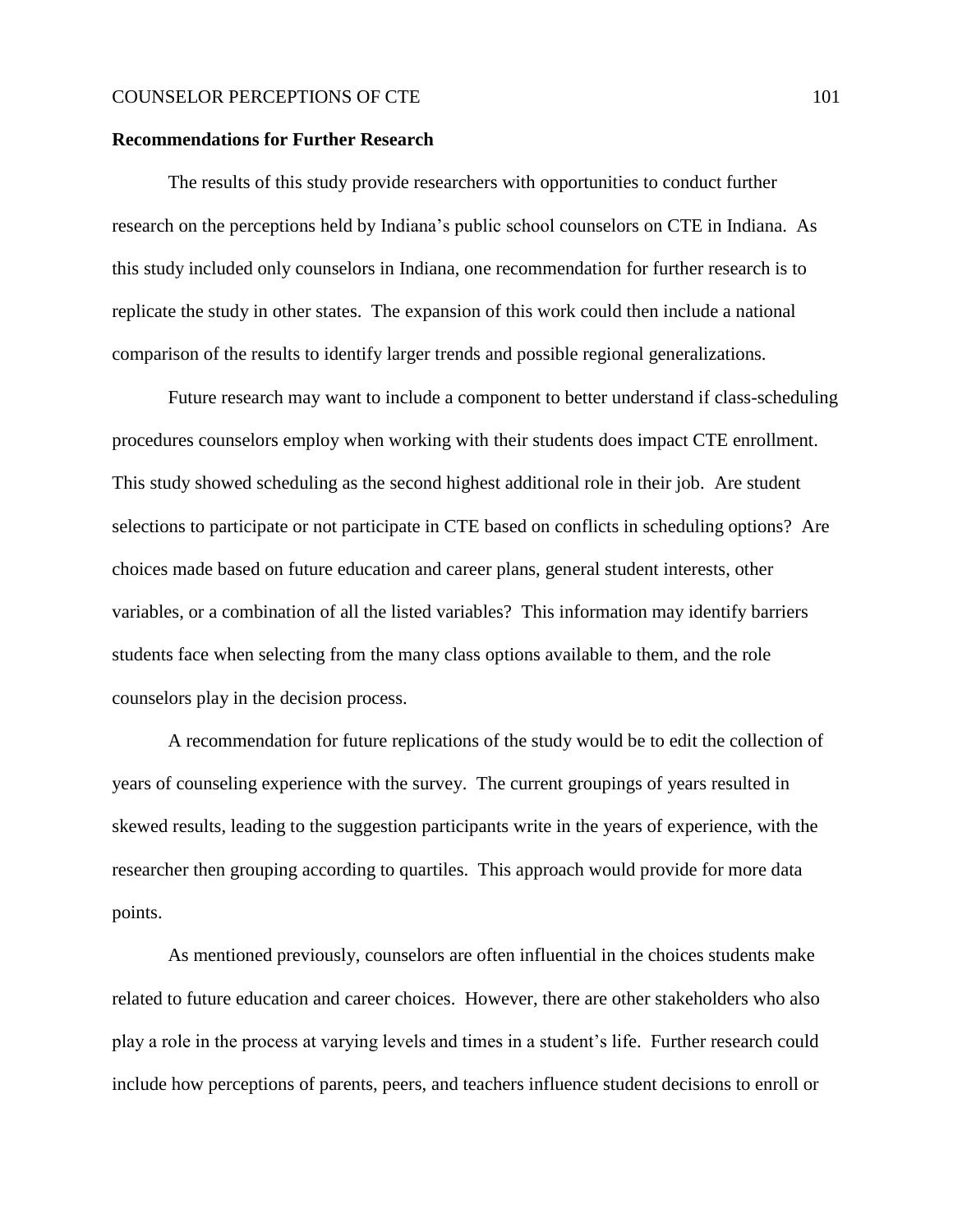not enroll in CTE courses. This would provide a more comprehensive understanding of why students make career related decisions and provide counselors with background information about how the students they work learned about CTE.

Furthermore, studies could expand to levels of higher education where counselors receive their initial training to investigate possible relationships of the perceptions the professors have on CTE to the amount of time and types of information given to the topic during classes. The level of exposure at this level holds the potential to affect the work done by counselors throughout their careers. School counselor preparation, if poorly designed, has the potential to negatively guide students and schools (Bain, 2012). Trolley (2011) discovered a lack of research exists to evaluate the adequacy of preparing school counselors for today's jobs.

Indiana is in an ideal situation to begin a longitudinal study with the increased focus on CTE, along with changing graduation pathways. These changes create an opportunity to investigate impacts of the aforementioned changes and enrollment in CTE. Indiana's newly developed graduation plan, set to be fully implemented with the graduating class of 2023, offers a variety of pathways a student can take to connect their secondary studies to postsecondary education and the workplace. This restructured systemic graduation model places greater emphasis on the school's role to provide college and career readiness and CTE for all students, with a growing recognition that both college readiness and career readiness are valuable and worthy of a unified vision. CTE courses fit nicely with the plan as they emphasize both academics and work skills to make broad connections to future education and work (Bozick & Dalton 2013; Hubbard & McDonald, 2014; Hyslop, 2008; Stipanovic, Lewis, & Stringfield, 2012; Threeton, 2007). Will schools see enrollment numbers go up in the future? In Indiana, Annual Performance Reports include information on students enrolled in a career and technical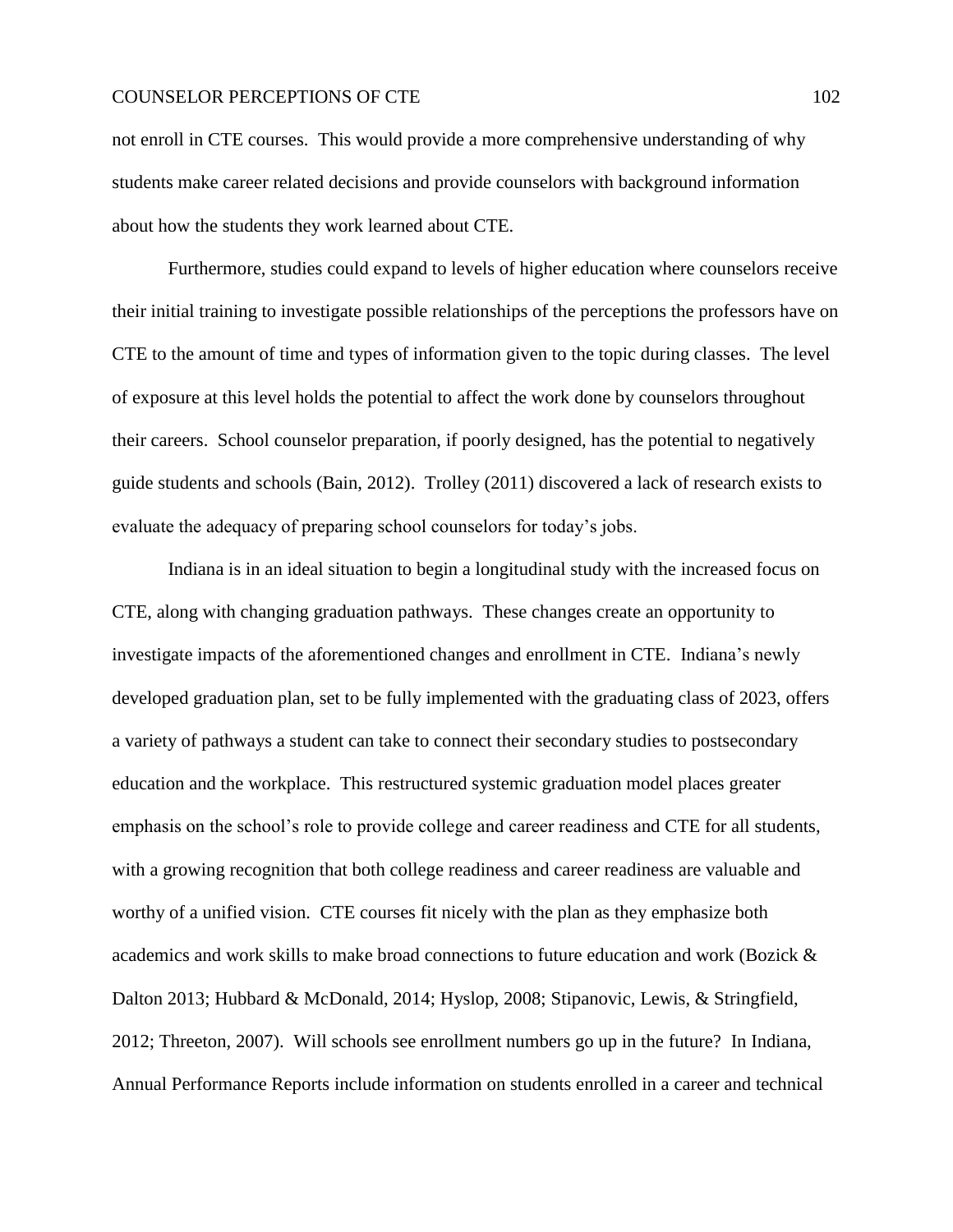program, including the number of students and the percentage of students earning a career and technical diploma at both the district and state levels ("How states are making career readiness count: A 2016 update," 2016). The state tracks that data, but if enrollment numbers change, the bigger question becomes why the changes occurred. That answer may be useful as administrations adapt to potential staffing changes and possible funding implications.

# **Summary**

The purpose of this study was to get a closer look at Indiana's counselors and their perceptions of CTE. This study did reveal a relationship between counselors' self-assessed knowledge levels and their perceptions of CTE. Although the study did not find statistically significant results related to the other research questions, common characteristics of counselors in Indiana and the work they do, along with recommendations for further studies were identified. As was noted earlier, a contributing factor to the lack of statistically significant results could be the knowledge section of the survey, which received modifications due to question reliability concerns.

Career development was intended to be an equal domain with the other two domains in the ASCA model; however, in reality, there is a gap in the need for the guidance and the actual practice (Morgan, Greenwaldt, & Gosselin, 2014; Schenck, Anctil, Smith, & Dahir, 2012). Due to discussed variables, there is limited face-to-face time with students to provide the counseling that would cover CTE related topics. In 2004, Hughes and Karp conducted research with a national poll of school counselors. Their focus, school-based career development, revealed only 8% of respondents said their number one goal was helping students plan and prepare for their work roles following high school graduation. Many identified *time* as their biggest constraint.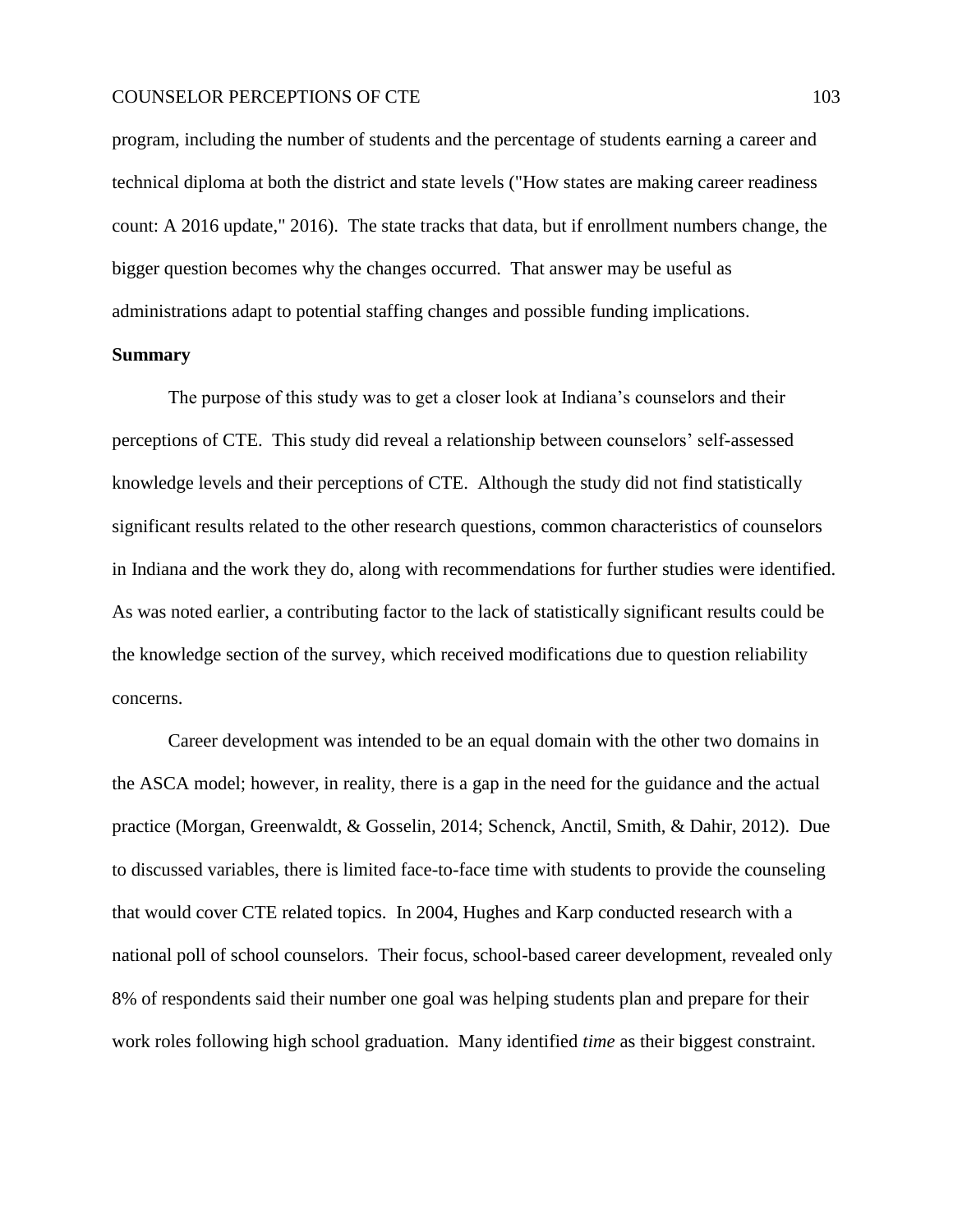Research on counselor-led career guidance often does not define the length of time spent with an individual for conferencing, making it difficult to collect valuable data (Parsad & Lewis, 2003).

Due to ever changing needs of Indiana's economy and opportunities for students to be gainfully employed as adults, it is important for all stakeholders in education and community leadership to stay informed about what CTE programming can offer. As goals, missions, visions, and activities of CTE align with those of our education system, perceptions of CTE held by counselors are likely to also evolve.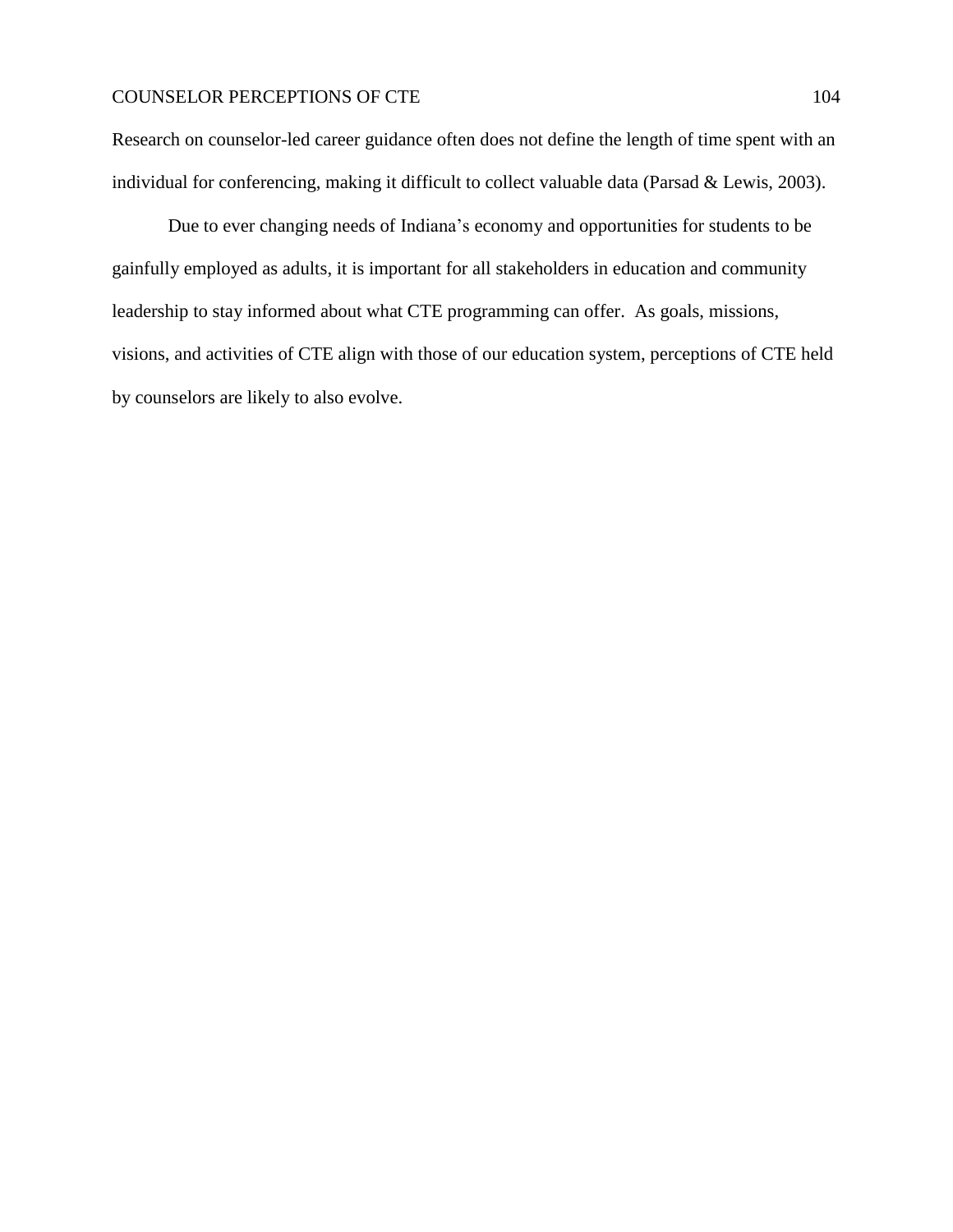#### **References**

ACTE. (n.d.). Retrieved from http://acteonline.org

- Advance CTE. (2016). [The state of career technical education: Increasing access to industry experts in high schools]. Retrieved from https://careertech.org/resource/state-of-cteincreasing-access-to-industry-experts
- Aliaga, M., & Gunderson, B. (2006). *Interactive statistics* (3rd ed.). Upper Saddle River, NJ: Pearson Education.
- Aliaga, O. A., Kotamraju, P., & Stone III, J. R. (2012). *A typology for understanding the career and technical education credit-taking experience of high school students*. Louisville, KY.
- Aliaga, O. A., Kotamraju, P., & Stone, J. R. (2014). Understanding participation in secondary career and technical education in the 21st century: Implications for policy and practice. *The High School Journal*, *97*(3), 128-158. doi:10.1353/hsj.2014.0002
- American School Counselor Association. (2012). *ASCA national model: A framework for school counseling programs*.
- American School Counselor Association. (2017). *The essential role of high school counselors*. Retrieved from https://www.schoolcounselor.org/asca/media/asca/Careers-Roles/WhyHighSchool.pdf
- Anctil, T. M., Smith, C. K., Schenck, P., & Dahir, C. (2012). Professional school counselors' career development practices and continuing education needs. *The Career Development Quarterly*, *60*(2), 109-121. doi:10.1002/j.2161-0045.2012.00009.x
- Association of American Colleges and Universities. (2013). *What do employers want from college graduates?*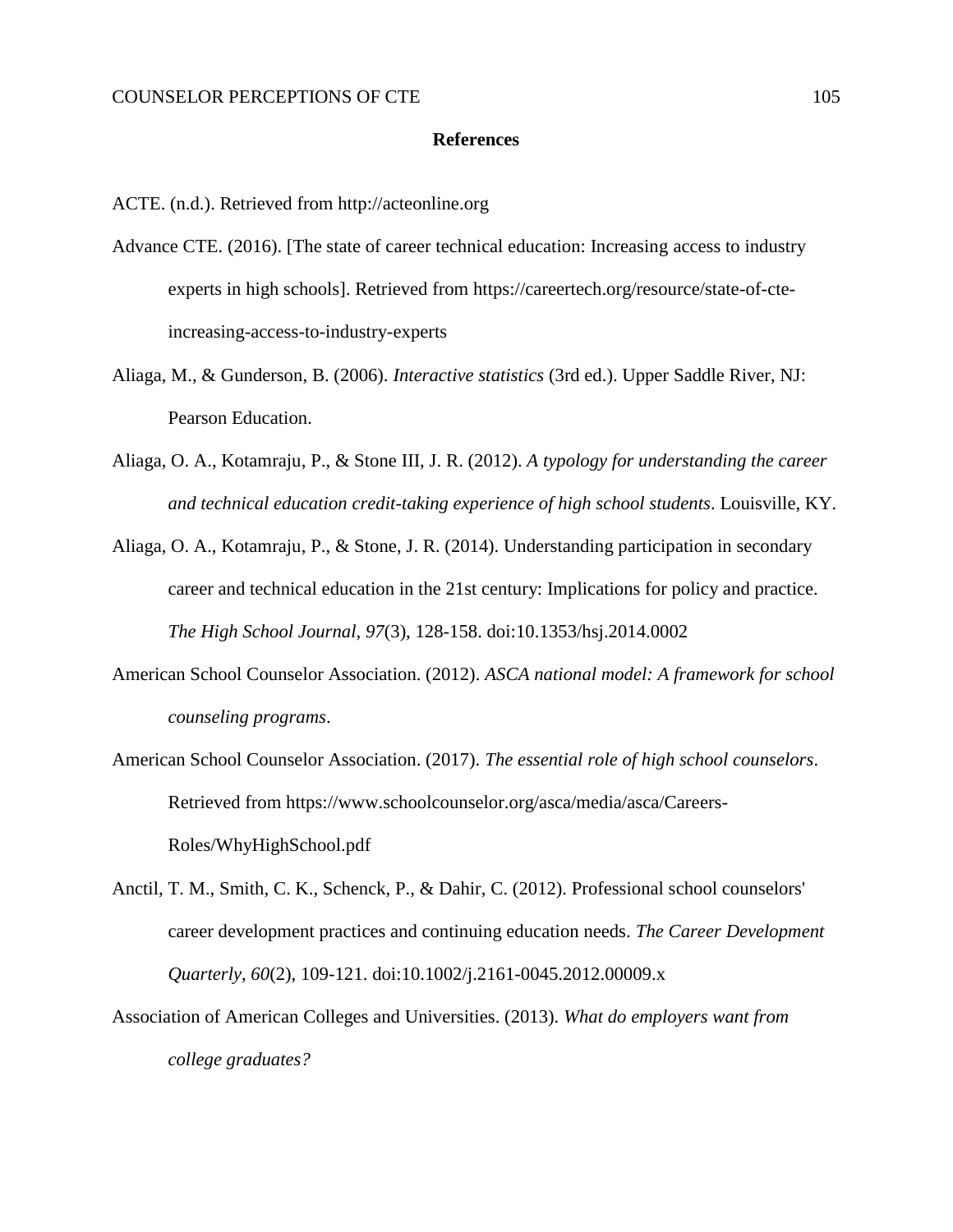- Axinte, R. (2014). The school counselor: Competencies in a constructivist model of counseling for career development. *Procedia - Social and Behavioral Sciences*, *142*, 255-259. doi:10.1016/j.sbspro.2014.08.290
- Baggerly, J., & Osborn, D. (2006). School counselors' career satisfaction and commitment: Correlates and predictors. *Professional School Counseling*, *9*(3), 2156759X0500900. doi:10.1177/2156759x0500900304
- Bain, S. F. (2012). School counselors: A review of contemporary issues. *Research in Higher Education Journal*, *18*. Retrieved from www.aabri.com
- Barak, A., & LaCrosse, M. B. (1975). Multidimensional perception of counselor behavior. *Journal of Counseling Psychology*, *22*(6), 471-476. doi:10.1037//0022-0167.22.6.471
- Barlow, M. L. (1976). 200 years of vocational education: 1776-1976: Coming of age, 1926- 1976. *American vocational journal*, *51*(5), 63-88.
- Belasco, A. S. (2013). Creating college opportunity: School counselors and their influence on postsecondary enrollment. *Research in Higher Education*, *54*(7), 781-804. doi:10.1007/s11162-013-9297-4
- Benson, C. S., & Hayward, G. C. (1993). *Vocational-technical education: Major reforms and debates 1917-present*. Washington, DC.
- Bevins, P. S., Carter, K., Jones, V. R., Moye, J. J., & Ritz, J. M. (2012). The technology and engineering educator's role in producing a 21st century workforce. *Technology and Engineering Teacher*, *72*(3), 8-12.
- Bozick, R., & Dalton, B. (2012). Balancing career and technical education with academic coursework: The consequences for mathematics achievement in high school. *Educational Evaluation and Policy Analysis*, *35*(2), 123-138. doi:10.3102/0162373712453870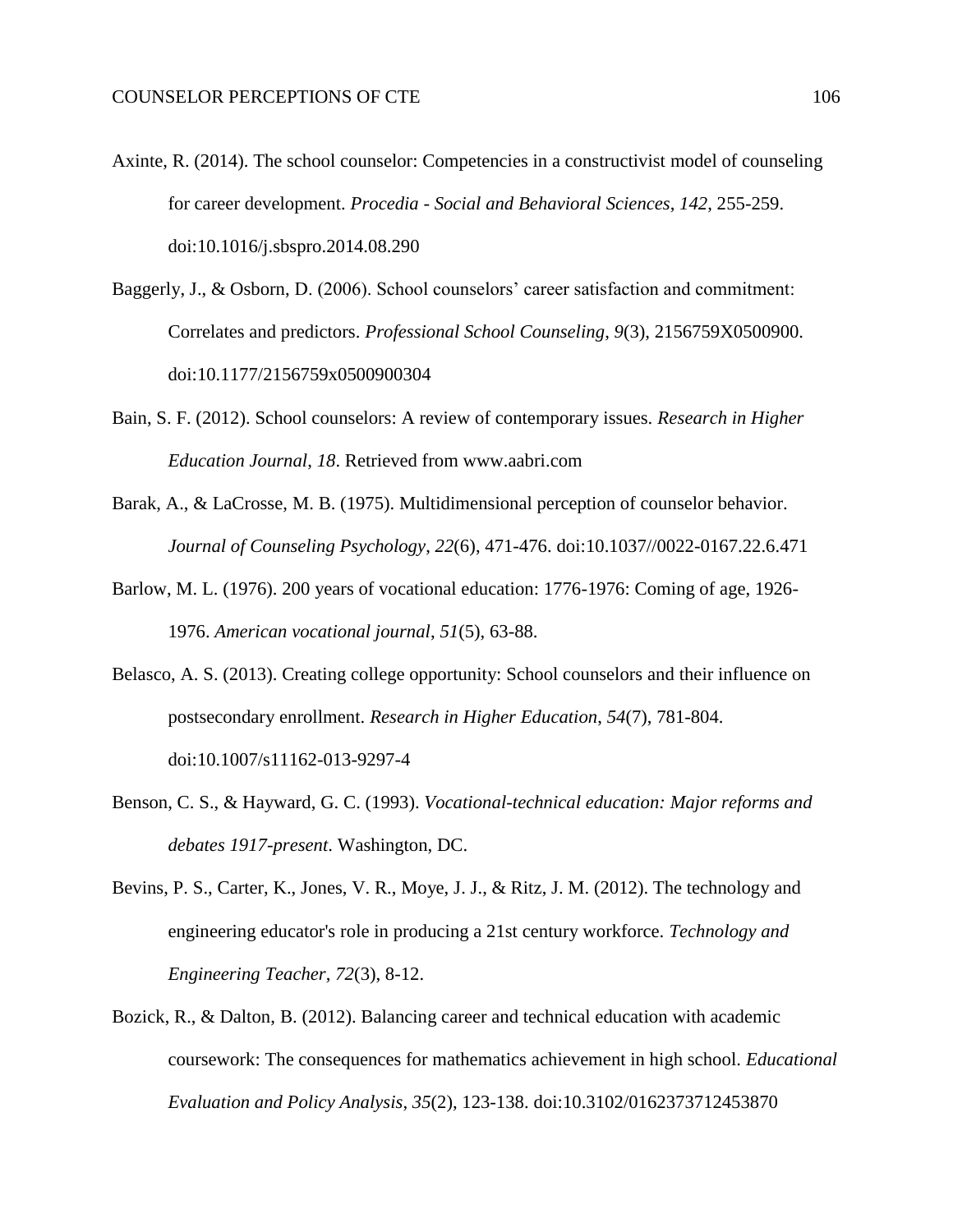- Brown, Bettina Lankard. (1998). *Applying constructivism in vocational and career education*. Columbus, OH: ERIC Clearinghouse on Adult, Career, and Vocational Education, Center on Education and Training for Employment, College of Education, the Ohio State University.
- Brown, A. (2017, February 23). CTE bill passes senate committee. Retrieved from http://www.insideindianabusiness.com
- Brown, S. D., & Lent, R. W. (2012). *Career development and counseling: Putting theory and research to work* (2nd ed.). Hoboken, NJ: John Wiley & Sons.
- Bryan, J., Holcomb-Mccoy, C., Moore-Thomas, C., & Day-Vines, N. L. (2009). Who sees the school counselor for college information? *Professional School Counseling*, *12*(4), 2156759X0901200. doi:10.1177/2156759x0901200401
- Bryan, J., Moore-Thomas, C., Day-Vines, N. L., & Holcomb-McCoy, C. (2011). School counselors as social capital: The effects of high school college counseling on college application rates. *Journal of Counseling & Development*, *89*(2), 190-199. doi:10.1002/j.1556-6678.2011.tb00077.x
- Butler, S. K., & Constantine, M. G. (2005). Collective self-esteem and burnout in professional school counselors. *Professional School Counseling*, *9*(1), 2156759X0500900. doi:10.1177/2156759x0500900107
- Career and technical education | IDOE. (2018, May 24). Retrieved from http://www.doe.in.gov/cte
- Carey, J., & Dimmitt, C. (2012). School counseling and student outcomes: summary of six statewide studies. *Professional School Counseling*, *16*(2), 146-153. doi:10.5330/psc.n.2012-16.146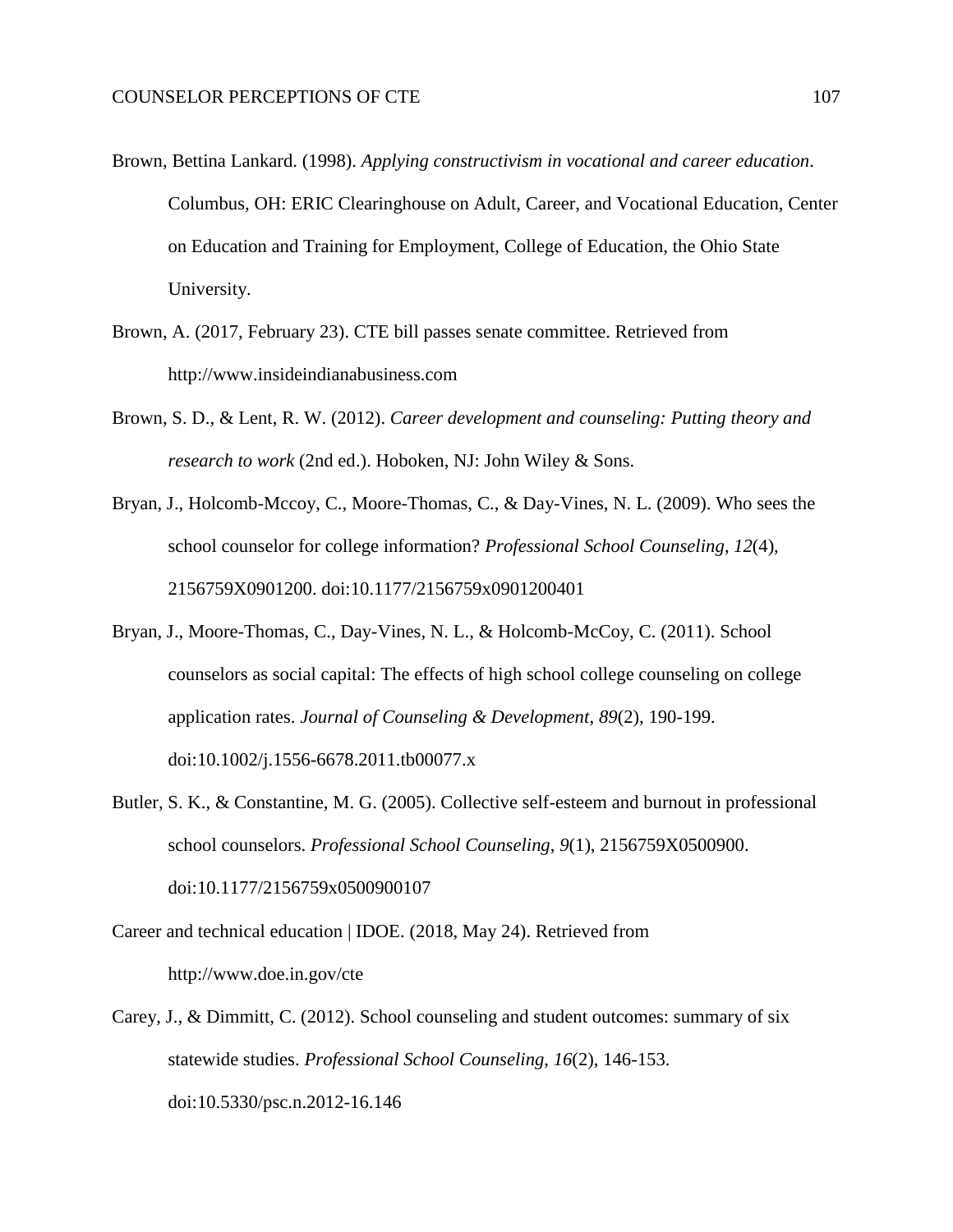- Carnevale, A. P., Smith, N., Stone, III, J. R., Kotamraju, P., Steuernagel, B., & Green, K. A. (2011). *Career clusters: Forecasting demand for high school through college jobs, 2008- 2018*. Retrieved from Georgetown University Center for Education and the Workforce website: http://cew.georgetown.edu
- Castellano, M., Sundell, K., Overman, L. T., & Aliaga, O. A. (2012). Do career and technical education programs of study improve student achievement? Preliminary analyses from a rigorous longitudinal study. *International Journal of Educational Reform*, *21*(2), 98-118.
- Chapman, D. D., & Guerdat, K. G. (2012). Exploring competencies for manufacturing education partnership centers. *Journal of Higher Education Outreach and Engagement*, *16*(3), 91- 94.
- College Board Advocacy Center. (2011, November). Retrieved from http://www.civicenterprises.net/MediaLibrary/Docs/counseling\_at\_a\_crossroads.pdf
- Conrad, C., & Serlin, R. C. (2011). *The Sage handbook for research in education: Pursuing ideas as the keystone of exemplary inquiry*. Thousand Oaks, CA: SAGE Publications.
- Constructivist learning theory | Exploratorium. (2016, October 7). Retrieved from http://www.exploratorium.edu/IFI/resources/constructivistlearning.html
- Cooperstein, S. E., & Kocevar‐Weidinger, E. (2004). Beyond active learning: a constructivist approach to learning. *Reference Services Review*, *32*(2), 141-148. doi:10.1108/00907320410537658
- Creswell, J. W. (2013). *Research Design: Qualitative, Quantitative, and Mixed Methods Approaches*. Thousand Oaks, CA: SAGE.
- Creswell, J. W. (2009). *Research design: Qualitative, quantitative, and mixed method approaches*. Los Angeles, CA: SAGE.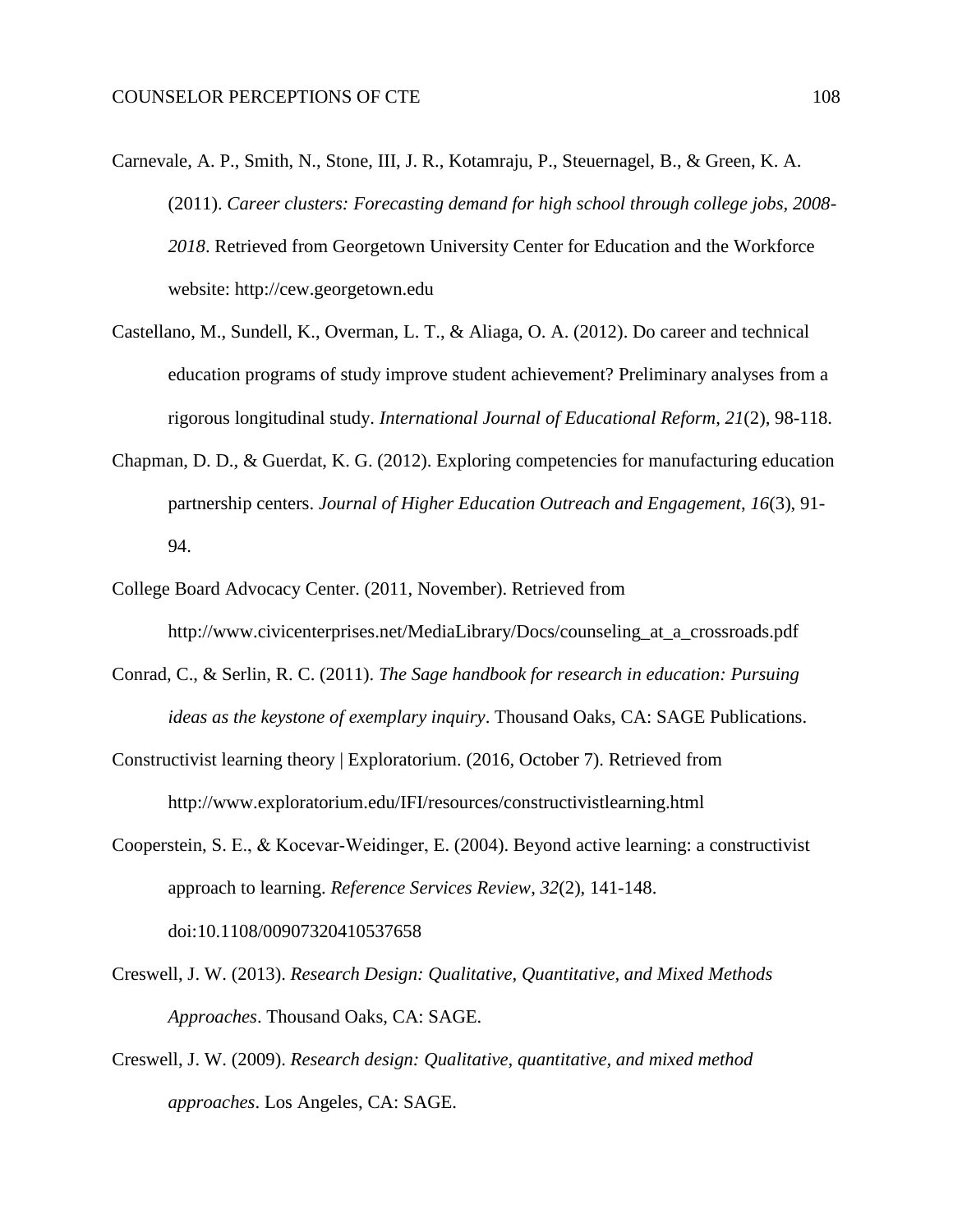- Curry, J., & Bickmore, D. (2012). School counselor induction and the importance of mattering. *Professional School Counseling*, *15*(3), 110-122. doi:10.5330/psc.n.2012-15.110
- Defloor, B., Van ootegem, L., & Verhofstadt, E. (2015). A good or bad transition from school to work: Who is responsible? *International Journal of Manpower*, *36*(8), 1207-1226.
- Dillman, D. A. (2007). *Mail and internet surveys: The tailored design method*. Hoboken, NJ: John Wiley & Sons.
- Doolittle, P. E., & Camp, W. G. (1999). Constructivism: The career and technical education perspective. *Journal of Career and Technical Education*, *16*(1). doi:10.21061/jcte.v16i1.706
- Dougherty, S. M. (2016). Career and technical education in high school: Does it improve student outcomes?
- Dougherty, S. M. (2016, April). https://edexcellence.net/publications/career-and-technicaleducation-in-high-school-does-it-improve-student-outcomes | The Thomas B. Fordham Institute. Retrieved from https://edexcellence.net/publications/career-and-technicaleducation-in-high-school-does-it-improve-student-outcomes
- Eight components of college and career readiness. (2010). Retrieved from https://www.scribd.com/doc/180255886/11b-4416-8-components-web-111107
- Engberg, M. E., & Gilbert, A. J. (2013). The counseling opportunity structure: Examining correlates of four-year college-going rates. *Research in Higher Education*, *55*(3), 219- 244. doi:10.1007/s11162-013-9309-4
- Epstein, J., & Van Voorhis, F. (2010). School counselors' roles in developing partnerships with families and communities for student success. *Professional School Counseling*, *14*(1), 1- 14. doi:10.5330/prsc.14.1.m6070358408g9227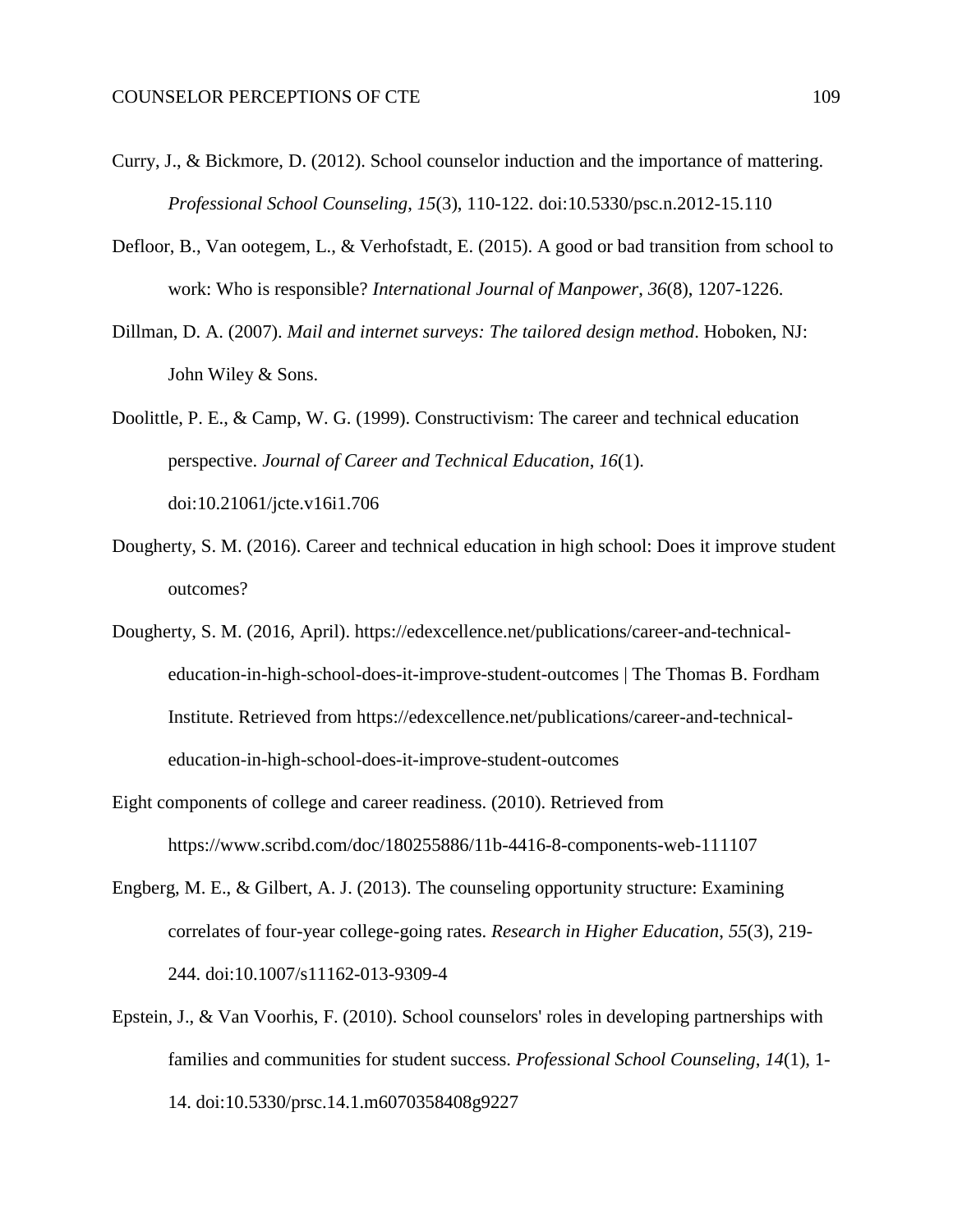- Feller, R. W. (2003). Aligning school counseling, the changing workplace, and career development assumptions. *Professional School Counseling*, *6*(4), 262-271.
- Gay, L. R., Mills, G. E., & Airasian, P. W. (2014). *Educational research: Competencies for analysis and applications*.
- Gentry, M., Peters, S. J., & Mann, R. L. (2007). Differences between general and talented students' perceptions of their career and technical education experiences compared to their Traditional high school experiences. *Journal of Advanced Academics*, *18*(3), 372- 401.
- Gilfillan, B. H. (2017). School counselors and college readiness counseling. *Professional School Counseling*, *21*(1), 2156759X1878429. doi:10.1177/2156759x18784297

Grubb, W. N. (2002). *Who am I: The inadequacy of career information in the information age*.

- Gysbers, Norman C. (2001). *Leading and managing comprehensive school guidance programs*. Greensboro, NC: ERIC Clearinghouse on Counseling and Student Service, University of North Carolina at Greensboro.
- Gysbers, N. C. (2001). School guidance and counseling in the 21st century: Remember the past into the future. *Professional School Counseling*. Retrieved from www.schoolcounselor.org
- Gysbers, N. C. (2013). Career-ready students: A goal of comprehensive school counseling programs. *The Career Development Quarterly*, *61*(3), 283-288. doi:10.1002/j.2161- 0045.2013.00057.x
- Gysbers, N. C., & Henderson, P. (2001). Comprehensive guidance and counseling programs: A rich history and a bright future. *Professional School Counseling*, *4*(4), 246-256. doi:10.4324/9780203874806.ch43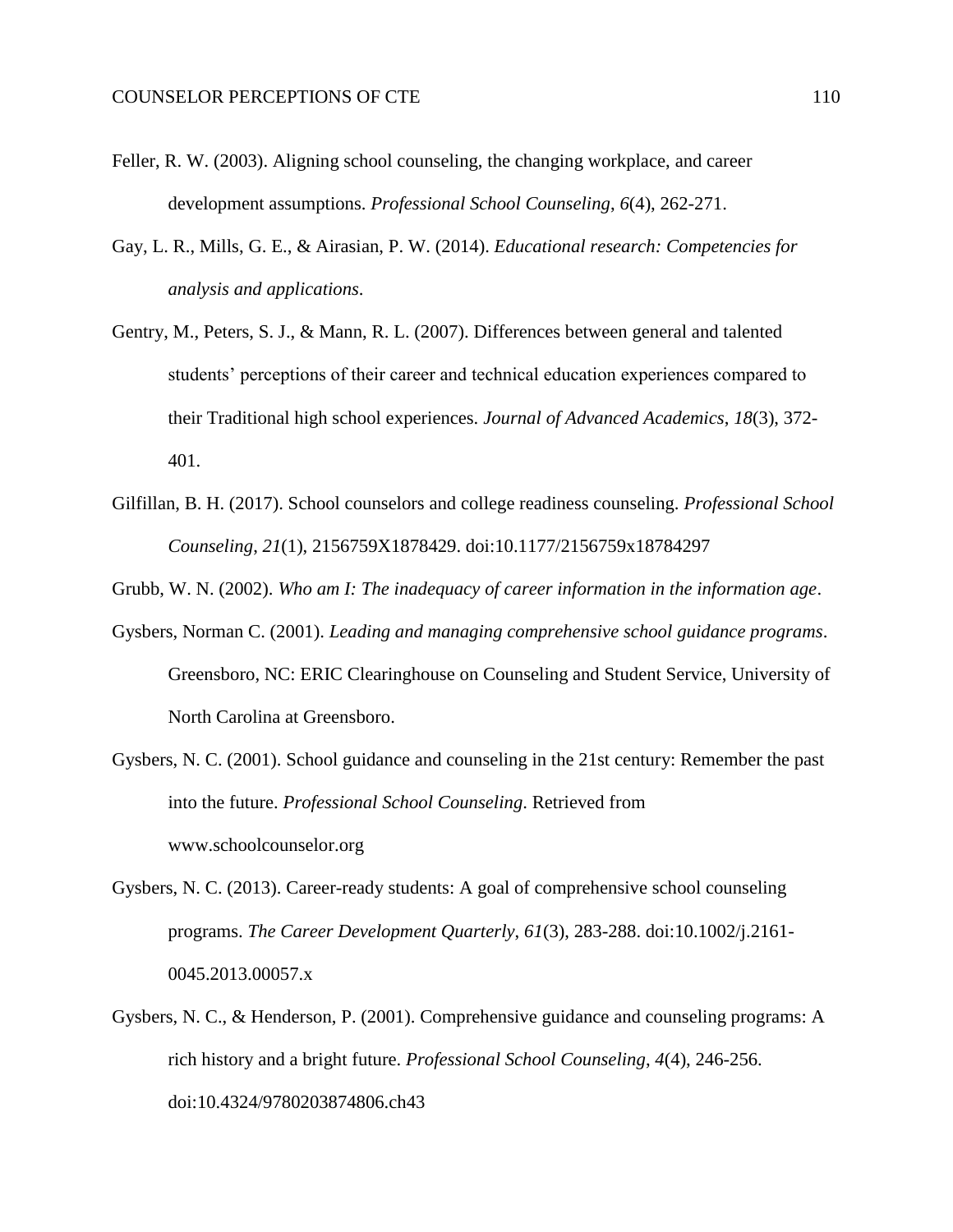- Hall, T., & Rogers, C. O. (2014). A skills map for Indiana. *Indiana Business Review*, *89*(1). Retrieved from http://www.ibrc.indiana.edu
- Hart Research Associates. (2013). It takes more than a major: Employer priorities for college learning and student success. *Liberal Education*, *99*(2). Retrieved from https://www.aacu.org/publications-research/periodicals/it-takes-more-major-employerpriorities-college-learning-and
- Hasson, F., Keeney, S., & McKenna, H. (2000). Research guidelines for the Delphi survey technique. *Journal of Advanced Nursing*, *32*(4), 1008-1015. doi:10.1046/j.1365- 2648.2000.t01-1-01567.x
- Hauke, J., & Kossowski, T. (2011). Comparison of values of pearson's and spearman's correlation coefficients on the same sets of Data. *Quaestiones Geographicae*, *30*(2), 87- 93. doi:10.2478/v10117-011-0021-1
- Herr, E. L. (2001). Career development and its practice: A historical perspective. *The Career Development Quarterly*, *49*(3), 196-211. doi:10.1002/j.2161-0045.2001.tb00562.x
- Hillison, J. (1995). The coalition that supported the Smith-Hughes Act or a case for strange bedfellows. *Journal of Career and Technical Education*, *11*(2). doi:10.21061/jcte.v11i2.582
- Hill, R. (1998). When sample size is "enough" in internet survey research. *Interpersonal computing and technology: An electronic journal for the 21st century*, *6*(3-4).
- Holzer, H. J. (2011). *Creating effective education and workforce policies for metropolitan labor markets in the U.S. National Poverty Center Working Paper Series #11-31* (pp. 249-259).

Home | Advance CTE. (n.d.). Retrieved from http://www.careertech.org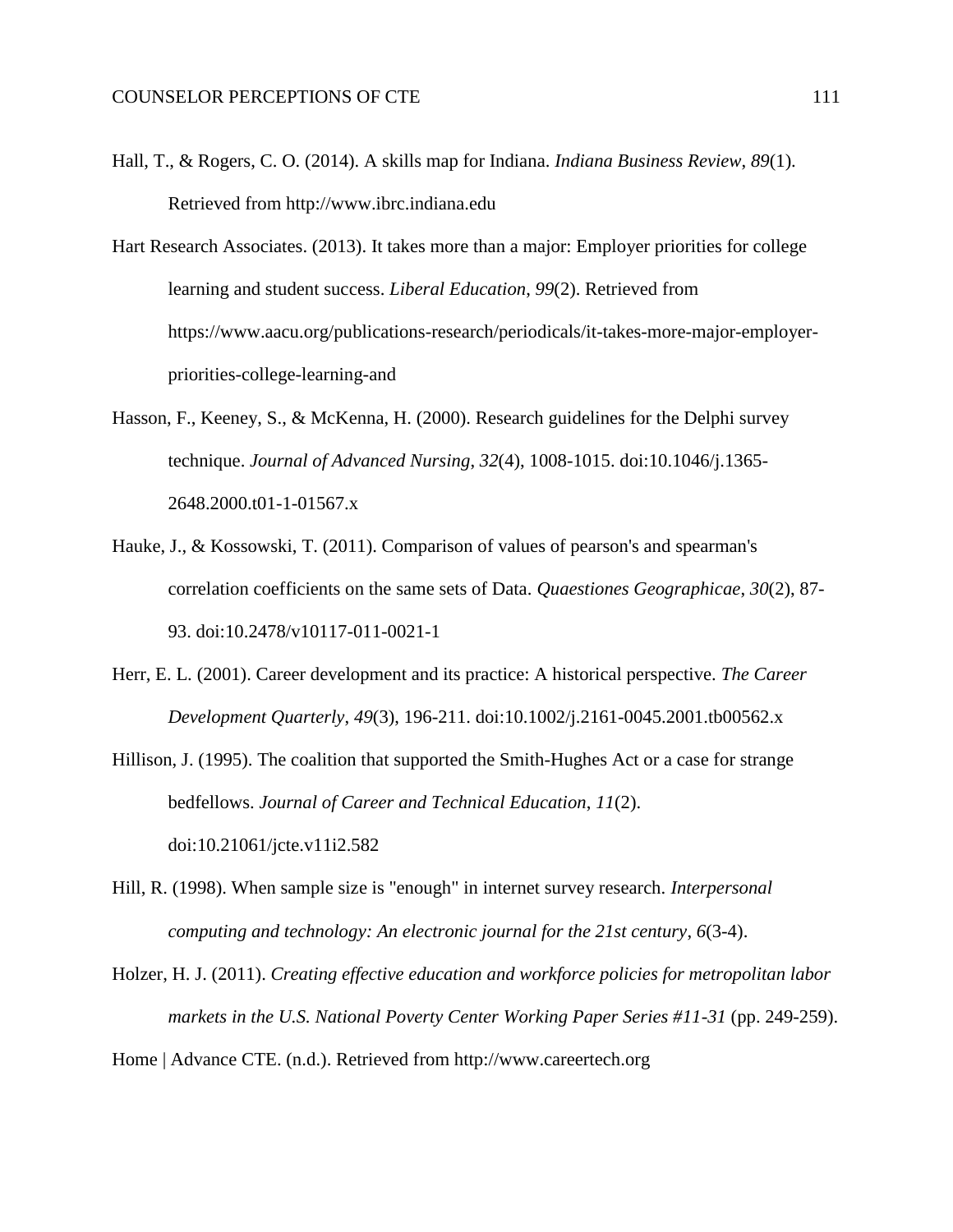Home | American School Counselor Association (ASCA). (n.d.). Retrieved from http://www.schoolcounselor.org

Home | ASCCC. (n.d.). Retrieved from http://www.asccc.org/

Home | U.S. Department of Education. (n.d.). Retrieved from http://www2.ed.gov

Home | U.S. Department of Education. (n.d.). Retrieved from https://www2.ed.gov

Hoskin, R. (2012, March 3). The dangers of self-report. Retrieved from https://www.sciencebrainwaves.com/the-dangers-of-self-report/

- *How states are making career readiness count: A 2016 update*. (2016, May 3). Retrieved from https://www.achieve.org/publications/how-states-are-making-career-readiness-count-2016-update
- Hubbard, L., & McDonald, M. (2014). The viability of combining academic and career pathways: A study of linked learning. *Journal of Education for Students Placed at Risk (JESPAR)*, *19*(1), 1-19. doi:10.1080/10824669.2014.943759
- Huberty, C. J., & Olejnik, S. (2006). *Applied MANOVA and discriminant analysis*. Hoboken, NJ: John Wiley & Sons.
- Hughes, K. L., & Karp, M. M. (2006). Strengthening transitions by encouraging career pathways: A look at state policies and practices. *CCRC Brief*, *30*.
- Hyslop, A. (2008). CTE's role in workforce readiness credentialing. *Techniques: Connecting Education Careers*, *83*(6), 40-43.
- IDOE. (n.d.). Retrieved from http://www.doe.in.gov
- *Indiana career readiness report 2015 CTE and career data analysis*. (2015). Retrieved from Fleck Education website: http://www.doe.in.gov/sites/default/files/cte/2015-cte-dataanalysis-report-final-6.23.2015.pdf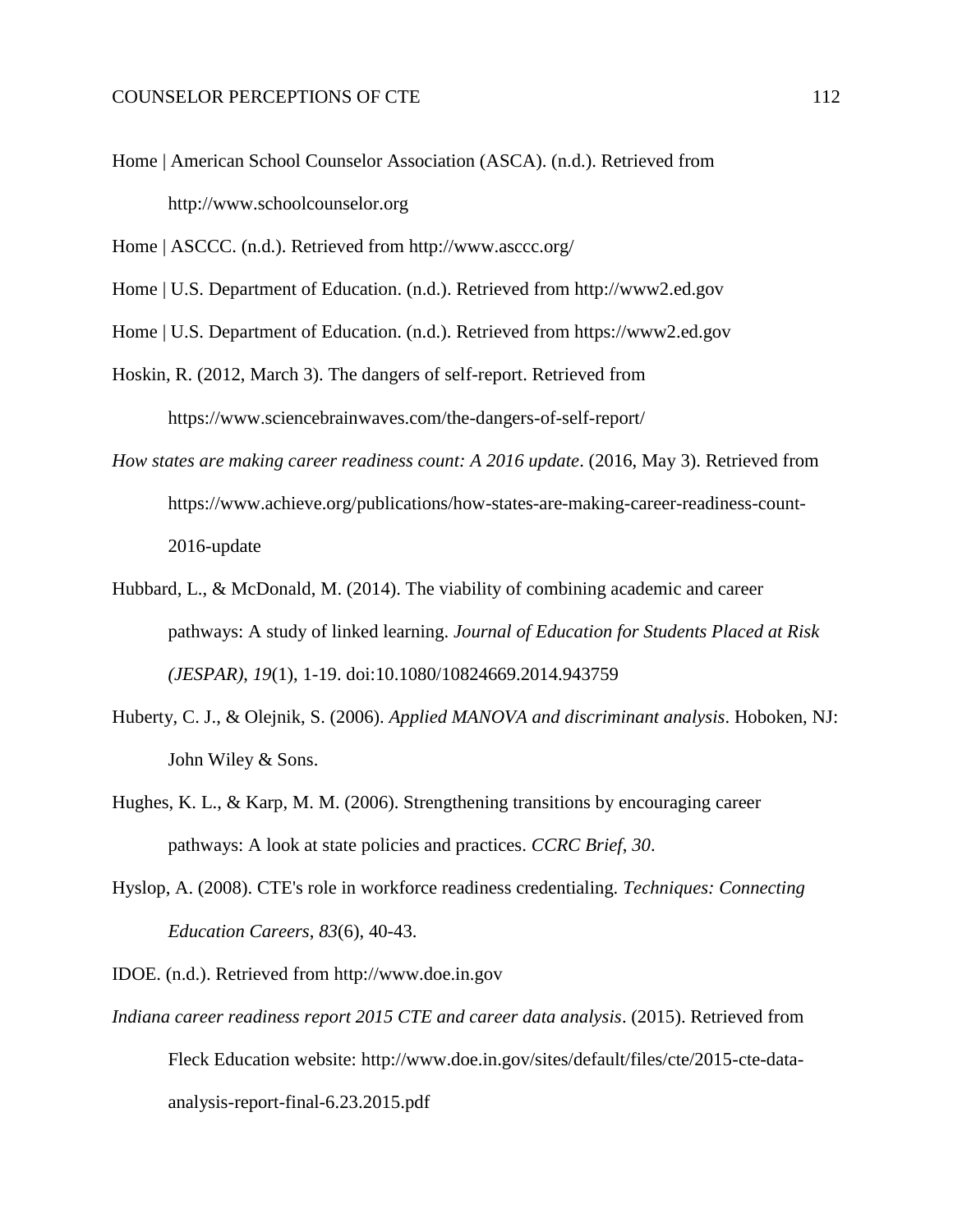- Indiana Chamber of Commerce. (2017). Retrieved from https://www.indianachamber.com/wpcontent/uploads/2017/09/INChamberSchoolCounselingReport.pdf
- Indiana Department of Education. (2017). National school counseling week. Retrieved from https://www.doe.in.gov
- *Indiana school counseling research review indiana chamber of commerce foundation*. (2017). Retrieved from Indiana Chamber of Commerce Foundation website: https://www.indianachamber.com/wpcontent/uploads/2017/09/INChamberSchoolCounselingReport.pdf
- Jimenez, L., & Sargrad, S. (2018, April 2). Are high school diplomas really a ticket to college and work? - Center for American Progress. Retrieved from https://www.americanprogress.org/issues/education-k-12/reports/2018/04/02/447717/high-school-diplomas/
- Jocson, K. M. (2015). "I want to do more and change things": Reframing CTE toward possibilities in urban education. *Urban Education*. doi:10.1177/0042085915618714
- Jolly, J. L. (2009). Historical perspectives: The National Defense Education Act, current STEM initiative, and the gifted. *Gifted Child Today*, *32*(2), 50-53. doi:10.4219/gct-2009-873
- Kalleberg, A. L., Reskin, B. F., & Hudson, K. (2000). Bad jobs in America: Standard and nonstandard employment relations and job quality in the United States. *American Sociological Review*, *65*(2), 256. doi:10.2307/2657440
- Kazis, R. (2005). *Remaking career and technical education for the 21st century: What role for high school programs?* Boston, MA: Jobs for the Future.
- Kim, T. K. (2015). T test as a parametric statistic. *Korean Journal of Anesthesiology*, *68*(6), 540. doi:10.4097/kjae.2015.68.6.540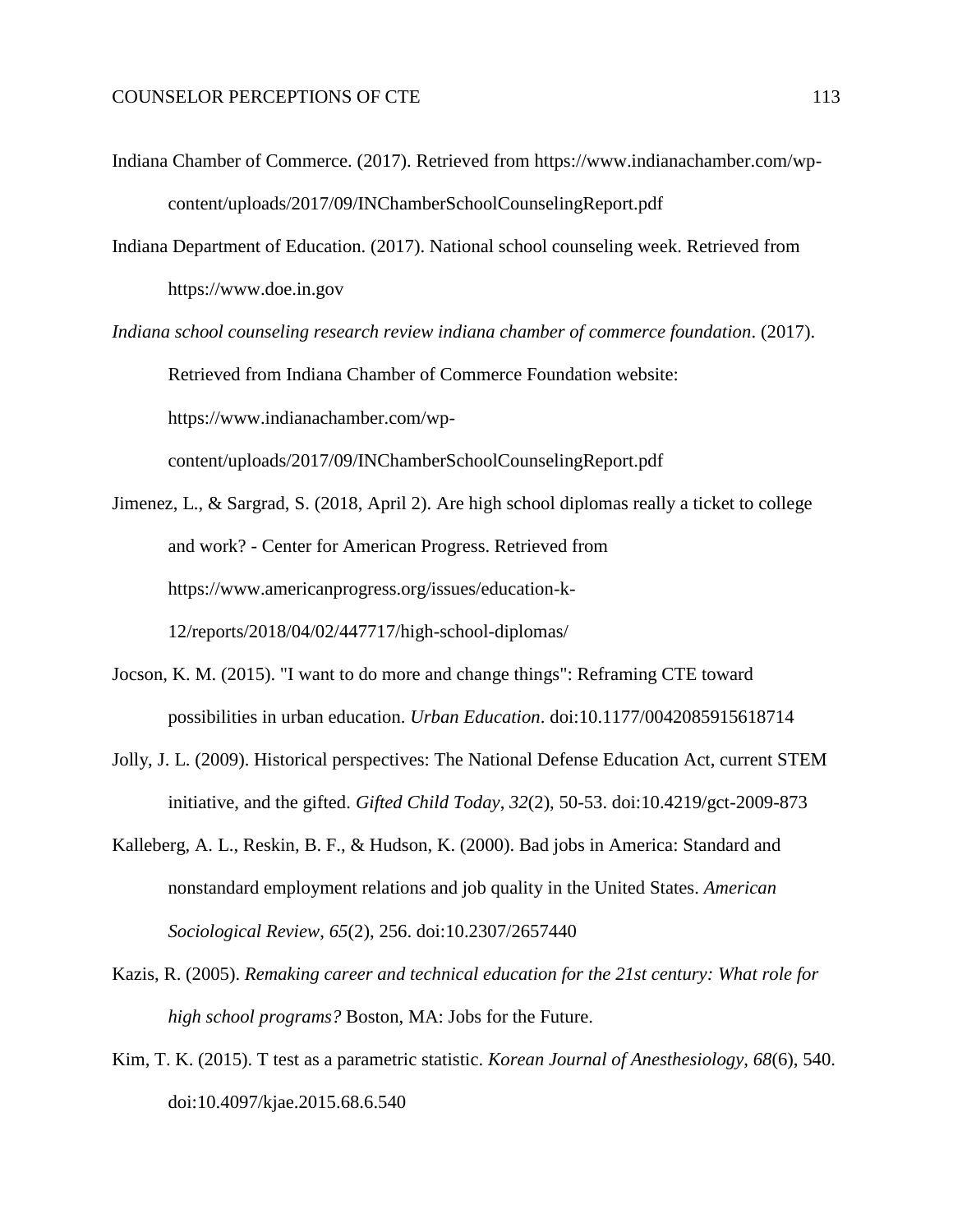- Kirkpatrick, L. A., & Feeney, B. C. (2014). *A simple guide to IBM SPSS: for version 22.0*. Boston, MA: Cengage Learning.
- Krzywinski, M., & Altman, N. (2013). Significance, P values and t-tests. *Nature Methods*, *10*(11), 1041-1042. doi:10.1038/nmeth.2698
- Laker, D. R., & Powell, J. L. (2011). The differences between hard and soft skills and their relative impact on training transfer. *Human Resource Development Quarterly*, *22*(1), 111-122. doi:10.1002/hrdq.20063
- Lambert, L. (2002). *The constructivist leader* (2nd ed.). Oxford, OH: National Staff Development Council.
- Lara, T. M., Kline, W. B., & Paulson, D. (2011). Attitudes regarding career counseling: Perceptions and experiences of counselors-in-training. *The Career Development Quarterly*, *59*(5), 428-440. doi:10.1002/j.2161-0045.2011.tb00969.x
- Lynch, R. L. (2009). New directions for high-school career and technical education in the United States. *International Handbook of Education for the Changing World of Work*, 2229- 2246. doi:10.1007/978-1-4020-5281-1\_147
- Malik, R. K. (2005). *School counselors' perceptions about female participation in nontraditional secondary career and technical education (CTE) programs* (Unpublished doctoral dissertation). Western Michigan University, MI.
- Martinez, R. A. (2017, June 13). Main types of limitations. Retrieved from https://schoolofauthors.wordpress.com/2017/04/07/main-types-of-limitations/
- McKillip, M., Rawls, A., & Barry, C. (2012). Improving college access: A review of research on the role of high school counselors. *Professional School Counseling*, *16*(1), 49-58. doi:10.5330/psc.n.2012-16.49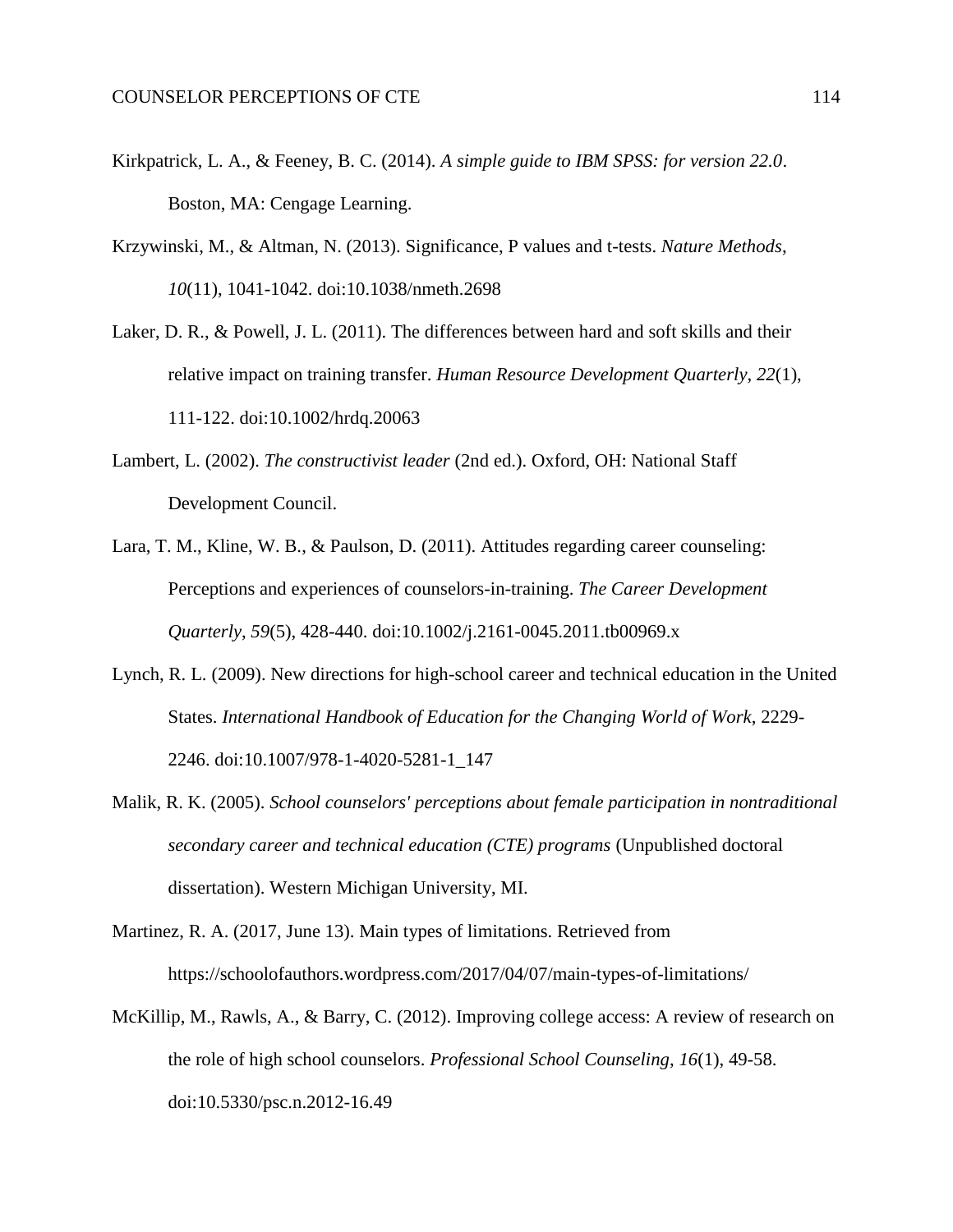McReynolds, K. (2006). The No Child Left Behind Act raises growing concerns. *Encounter: 113 Education for Meaning and Social Justice*, *19*, 33-36.

Montessori, M. (1995). *The absorbent mind*. Holt Paperbacks.

- Moore, G. (2017, February). The Smith-Hughes act: The road to it and what it accomplished. *Techniques Magazine*, *92*(1).
- Morelock, K. (2012). Evolving partnerships to enhance transition: Meeting POS expectations. *Techniques: Connecting Education and Careers*, *87*(1), 44-47.
- Morgan, L. W., Greenwaldt, M. E., & Gosselin, K. P. (2014). School counselor perceptions of competency in career counseling. *The Professional Counselor*, *4*(5), 481-496. doi:10.15241/lwm.4.5.481
- Morgan, L. W., Greenwaldt, M. E., & Gosselin, K. P. (2014). School counselors' perceptions of competency in career counseling. *The Professional Counselor*, *4*(5), 481-496. doi:10.15241/lwm.4.5.481
- Muijs, D. (2014). *Doing quantitative research in education with SPSS*. Los Angeles, CA: Sage.
- Mukuni, J., & Price, B. (2016). Identifying connections between career and technical education (CTE) and academic programs through standards of learning. *International Journal of Vocational and Technical Education*, *8*(4), 25-34.
- Mullen, P. R., & Lambie, G. W. (2016). The contribution of school counselors' self-efficacy to their programmatic service delivery. *Psychology in the Schools*, *53*(3), 306-320. doi:10.1002/pits.21899
- Murray, J. (2013). Likert data: What to use, parametric or non-parametric? *International Journal of Business and Social Science*, *4*(11), 258-262. doi:10.3390/pharmacy5020026

National skills coalition. (n.d.). Retrieved from http://www.nationalskillscoalition.org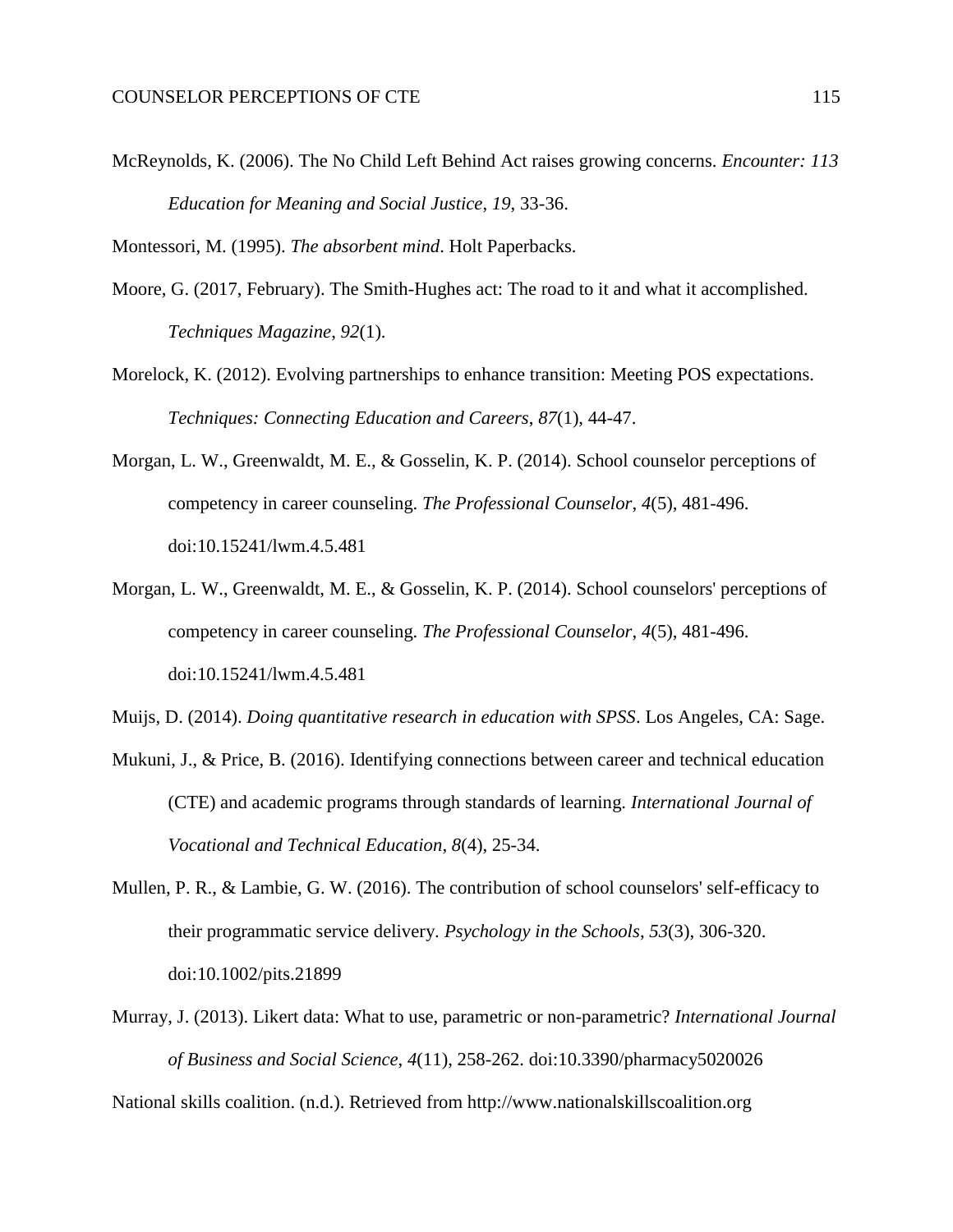- Neumark, D., Johnson, H., & Mejia, M. C. (2013). Future skill shortages in the U.S. economy? *Economics of Education Review*, *32*, 151-167. doi:10.1016/j.econedurev.2012.09.004
- Nienkamp, P. (2010). Land-grant colleges and American engineers: Redefining professional and vocational engineering education in the American Midwest, 1862-1917. *American Educational History Journal*, *37*(2), 313-330.
- O'Brien, A. (2015, March 26). Breaking down silos: Career technical education in the era of common core. Retrieved from http://www.edutopia.org
- Office of career, technical, and adult education (OCTAE) home page. (2016, September 29). Retrieved from http://www.ed.gov/ovae/
- OLSON, M. J., & ALLEN, D. N. (1993). Principal's perceptions of the effectiveness of school counselors with and without teaching experience. *Counselor Education and Supervision*, *33*(1), 10-21. doi:10.1002/j.1556-6978.1993.tb00264.x

*Oxford Dictionaries | English*. (n.d.). Retrieved from http://en.oxforddictionaries.com

- Packard, B. W., Leach, M., Ruiz, Y., Nelson, C., & DiCocco, H. (2012). School-to-work transition of career and technical education graduates. *The Career Development Quarterly*, *60*(2), 134-144. doi:10.1002/j.2161-0045.2012.00011.x
- Paisley, P. O., & Borders, L. D. (1995). School counseling: An evolving specialty. *Journal of Counseling & Development*, *74*(2), 150-153. doi:10.1002/j.1556-6676.1995.tb01840.x
- Paisley, P. O., & McMahon, G. (2001). School counseling for the 21st century: Challenges and opportunities. *Professional School Counseling*, *5*(2), 106-115.
- Parsad, B., & Lewis, L. (2003). *The condition of education 2002*. Washington, DC: NCES Publication N. 2002-025.

Peavy, R. V. (1995). Constructivist career counseling. *Retrieved from ERIC Digest*, (401504).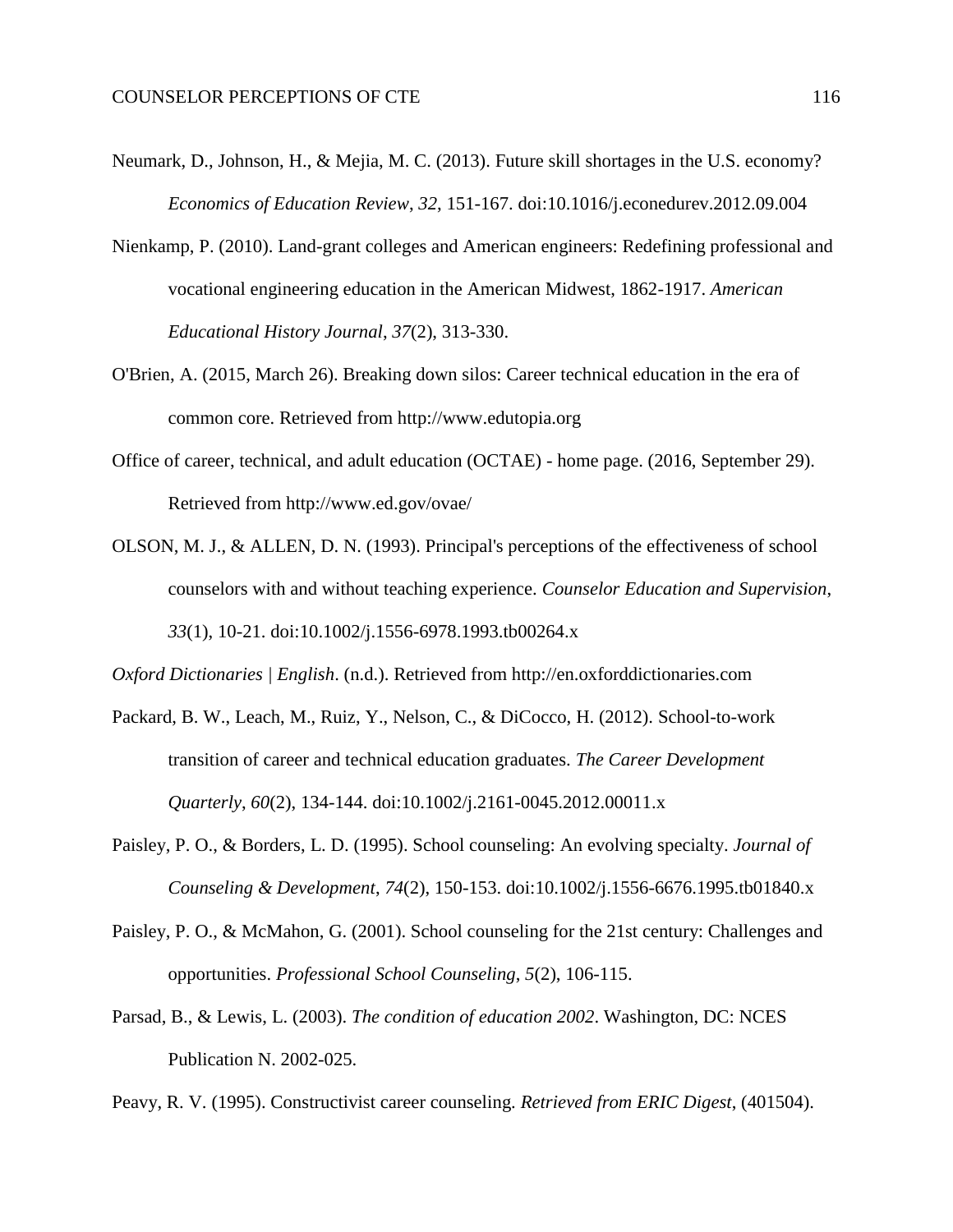- Peterson, J. S., Goodman, R., Keller, T., & McCauley, A. (2004). Teacher and non-teacher as school counselors. *Professional School Counseling*, *7*, 246-255.
- Poynton, T. A., & Lapan, R. T. (2017). Aspirations, achievement, and school counselors' impact on the college transition. *Journal of Counseling & Development*, *95*(4), 369-377. doi:10.1002/jcad.12152
- Price, J. H., & Murnan, J. (2004). Research limitations and the necessity of reporting them. *American Journal of Health Education*, *35*(2), 66-67.

doi:10.1080/19325037.2004.10603611

- Pérusse, R., DeRonck, N., & Parzych, J. (2017). School counseling: Partnering with a school district to provide postsecondary opportunities for first generation, low income, and students of color. *Psychology in the Schools*, *54*(10), 1222-1228. doi:10.1002/pits.22084
- Quarto, C. J. (1999). The perceptions of school counselors with and without teaching experience. *Professional School Counseling*, *2*(5).
- Rao, H. (2015). Workers can't find jobs, jobs can't find workers: Solving the talent paradox. *Journal for Leadership and Instruction*, *14*(2), 12-17.
- Reauthorization of Carl D. Perkins Vocational and Technical Education Act. (2007, March 16). Retrieved from https://www2.ed.gov/policy/sectech/leg/perkins/index.html
- Robinson, K. J., & Roksa, J. (2016). Counselors, information, and high school college-going culture: Inequalities in the college application process. *Research in Higher Education*, *57*(7), 845-868. doi:10.1007/s11162-016-9406-2
- Robles, M. M. (2012). Executive perceptions of the top 10 soft skills needed in today's workplace. *Business Communication Quarterly*, *75*(4), 453-465. doi:10.1177/1080569912460400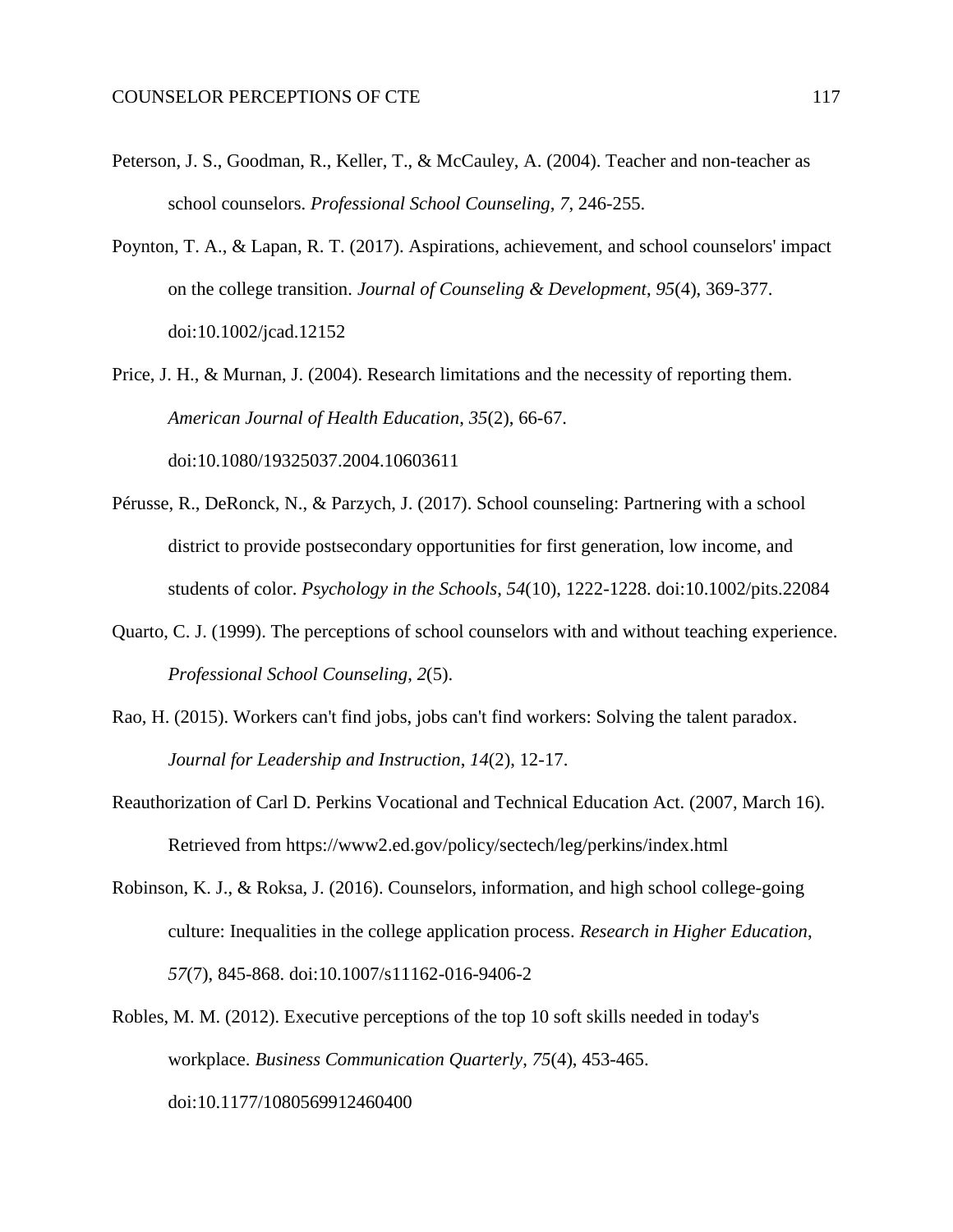- Roscoe, J. T. (1975). *Fundamental research statistics for the behavioral sciences*. New York, NY: Holt, Rinehart and Winston.
- Rosenbaum, J. E., Miller, S. R., & Krei, M. S. (1996). Gatekeeping in an era of more open gates: High school counselors' views of their influence on students' college plans. *American Journal of Education*, *104*(4), 257-279. doi:10.1086/444135
- Royster, P., Gross, J., & Hochbein, C. (2015). Timing is everything: Getting students back on track to college readiness in high school. *The High School Journal*, *98*(3), 208-225. doi:10.1353/hsj.2015.0005
- RUSTAD, K., & ROGERS, C. (1975). Promoting psychological growth in a high school class. *Counselor Education and Supervision*, *14*(4), 277-285. doi:10.1002/j.1556- 6978.1975.tb00881.x

Sagor, R. (2000). *Guiding school improvement with action research*.

- Savickas, M. L. (2012). Life design: A paradigm for career intervention in the 21st century. *Journal of Counseling & Development*, *90*(1), 13-19. doi:10.1111/j.1556- 6676.2012.00002.x
- Schenck, P. M., Anctil, T. M., Smith, C. K., & Dahir, C. (2012). Coming Full Circle: Reoccurring Career Development Trends in Schools. *The Career Development Quarterly*, *60*(3), 221-230. doi:10.1002/j.2161-0045.2012.00018.x
- Scully-Russ, E. (2013). Are green jobs career pathways a path to a 21st-century workforce development system? *Adult Learning*, *24*(1), 6-13. doi:10.1177/1045159512467323
- *The state of career technical education: An analysis of state cte standards*. (2013). Retrieved from National Association of State Directors of Career Technical Education Consortium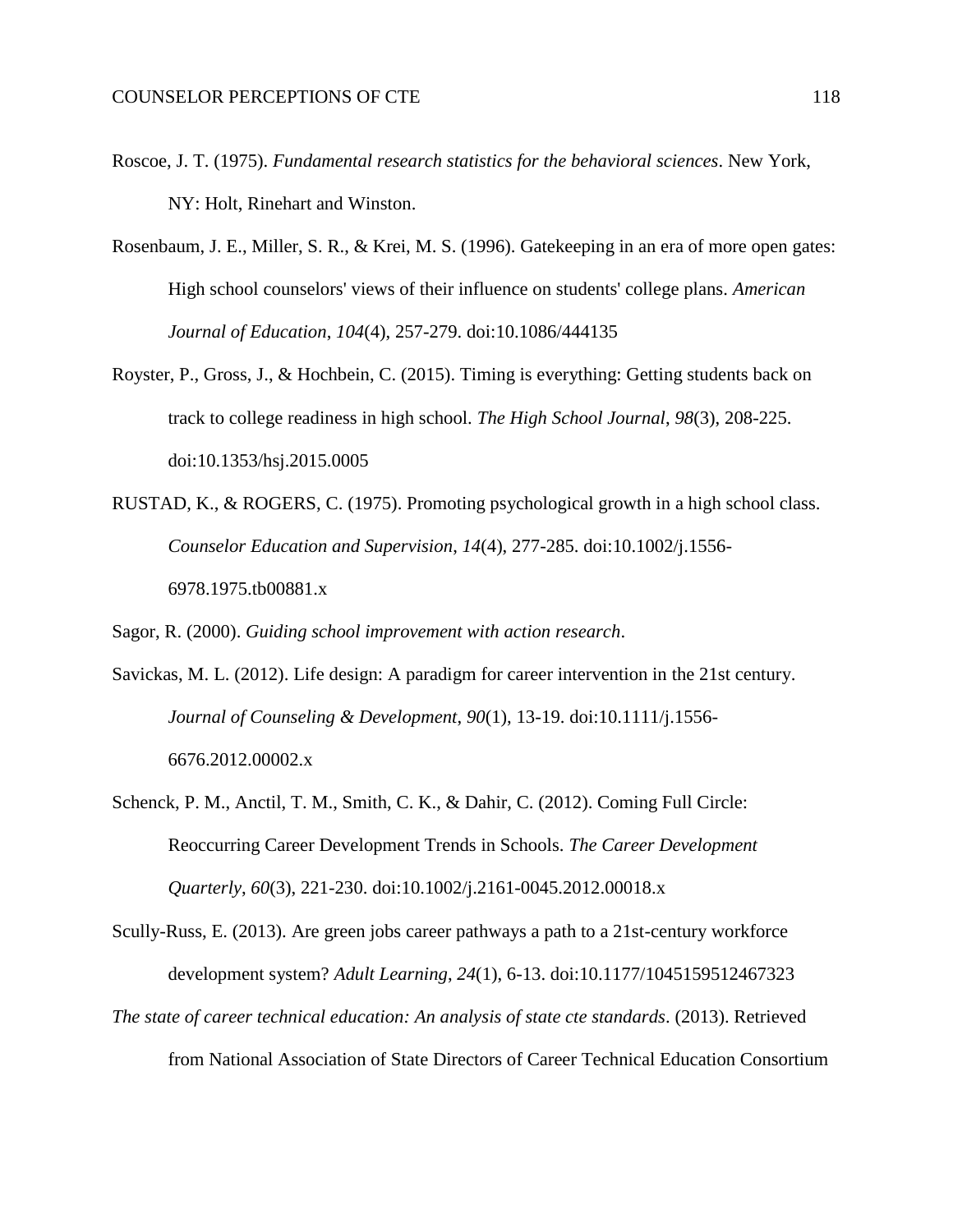website: https://cte.careertech.org/sites/default/files/State-CTE-Standards-

ReportFINAL.pdf

- The state of career technical education: Career advising and development | Advance CTE. (2018, February). Retrieved from https://careertech.org/resource/state-cte-career-advisingdevelopment
- The state of career technical education: Increasing access to industry experts in high schools | Advance CTE. (2016, December). Retrieved from https://careertech.org/resource/stateof-cte-increasing-access-to-industry-experts
- Stern, D. (2010, September 27). Career and technical education: Research roundup. Retrieved from http://www.edutopia.org/stw-career-technical-education
- Stipanovic, N., Lewis, M. V., & Stringfield, S. (2012). Situating programs of study within current and historical career and technical educational reform. *International Journal of Educational Reform*, *2*(2).
- Stipanovic, N., Lewis, M. V., & Stringfield, S. (2012). Situating programs of study within current and historical career and technical educational reform efforts. *International Journal of Educational Reform*, *21*(2), 80-97.
- Stone, J. R., & Aliaga, O. A. (2005). Career & technical education and school-to-work at the end of the 20th century: Participation and outcomes. *Career and Technical Education Research*, *30*(2), 125-144. doi:10.5328/cter30.2.125
- Stone, J. R., & Lewis, M. V. (2012). *College and career ready in the 21st century: Making high school matter*. New York: Teachers College Press.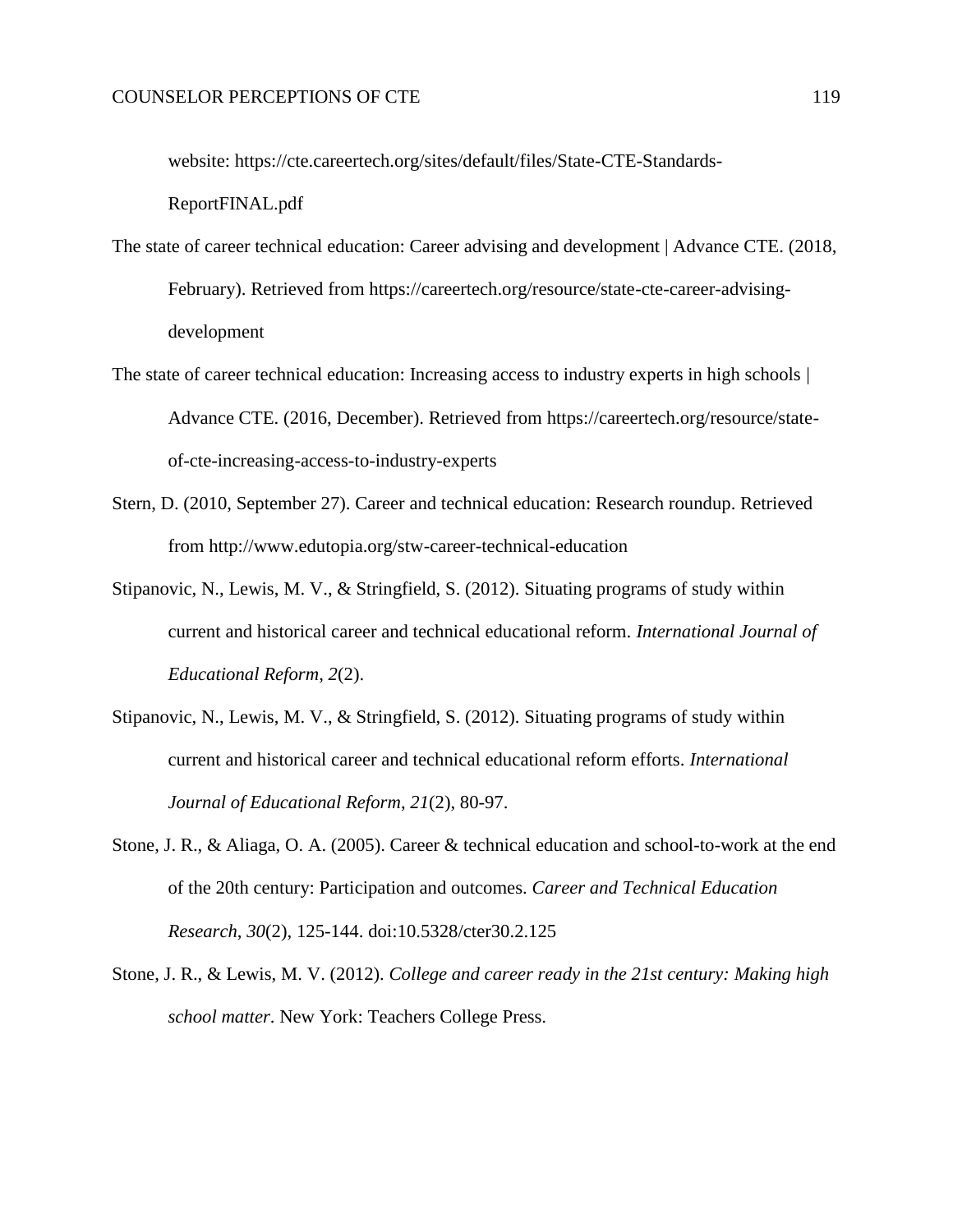- Sumerlin, T., & Littrell, J. (2011). The heart of the school counselor: Understanding passion over the span of a career. *Professional School Counseling*, *14*(4), 278-285. doi:10.5330/psc.n.2011-14.278
- Symonds, W. C., Schwartz, R. B., & Ferguson, R. (2011). *Pathways to prosperity: Meeting the challenge of preparing young Americans for the 21st century*. Harvard Graduate School of Education, Pathways to Prosperity Project.
- Tabachnick, B. G., & Fidell, L. S. (2012). *Using multivariate statistics*. Upper Saddle River, NJ: Prentice Hall.
- Thornburg, M. (2016). *Perceptions of career and technical education held by high school career counselors* (Doctoral dissertation).
- Threeton, M. D. (2007). The Carl D. Perkins Career and Technical Education (CTE) Act of 2006 and the roles and responsibilities of CTE teachers and faculty members. *Journal of Industrial Teacher Education*, *44*(1), 66-82.
- Trolley, B. C. (2011). School Counselor roles and preparation. *Michigan Journal of Counseling: Research, Theory, and Practice*, *38*(1), 15-32. doi:10.22237/mijoc/1298937720
- U.S. Department of Education. (2002). *The condition of education 2002*. Retrieved from U.S. Dept. of Education, National Center for Education Statistics website: https://nces.ed.gov/pubs2002/2002025.pdf
- Ultanir, E. (2012). An epistemological glance at the constructivist approach: Constructivist learning in Dewey, Piaget, and Montessori. *International Journal of Instruction*, *5*(2). Retrieved from https://files.eric.ed.gov/fulltext/ED533786.pdf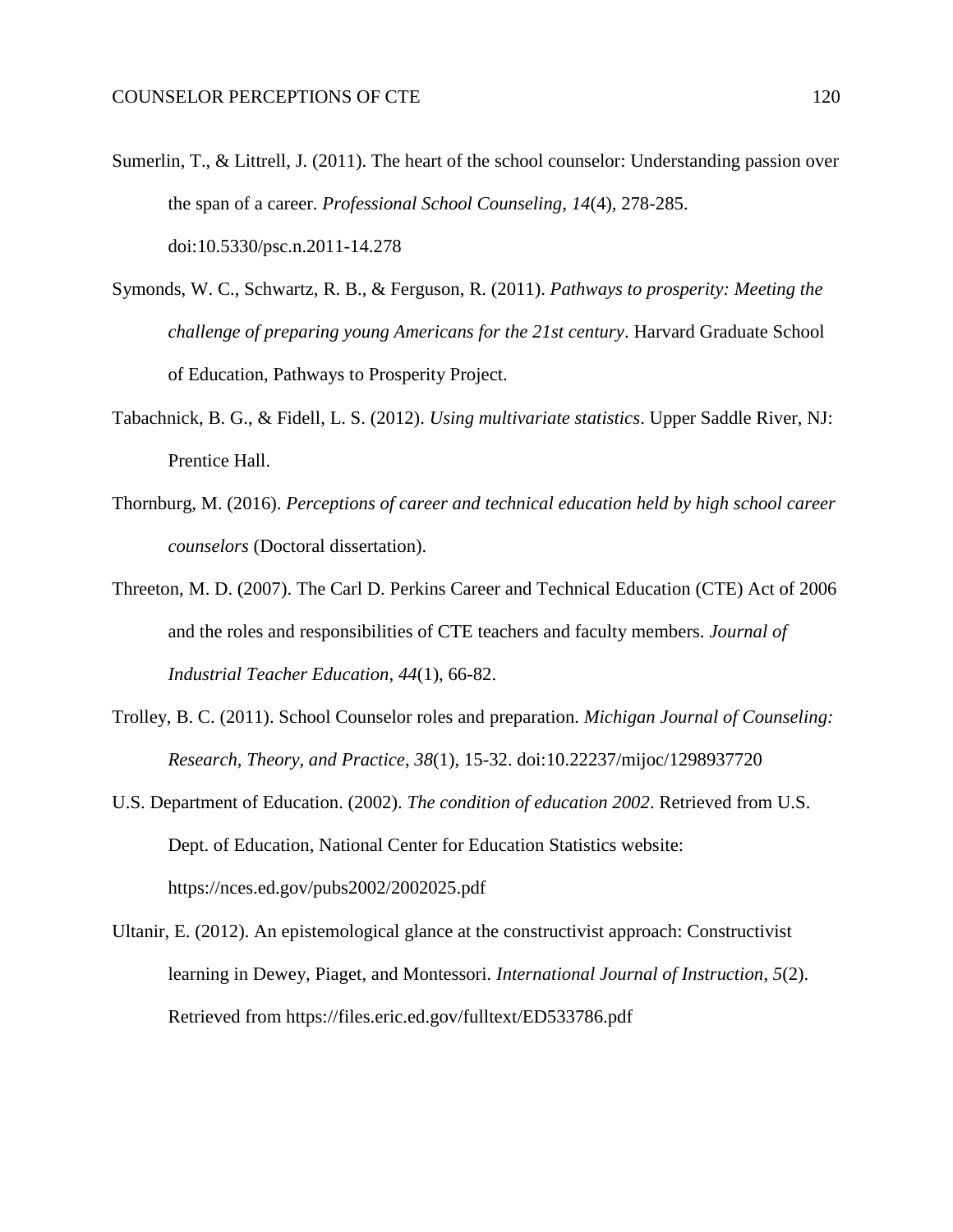- Wagner, T. (2014). *The global achievement gap: Why even our best schools don't teach the new survival skills our children need and what we can do about it*. New York, NY: Basic Books.
- What teens and parents think about CTE | The Thomas B. Fordham Institute. (2017, November 21). Retrieved from https://edexcellence.net/articles/what-teens-and-parents-think-aboutcte
- Whiston, S. C. (2002). Response to the past, present, and future of school counseling: Raising some issue. *Professional School Counseling*, *5*(3). Retrieved from www.schoolcounselor.org
- Wilkerson, K., & Bellini, J. (2006). Intrapersonal and organizational factors associated with burnout among school counselors. *Journal of Counseling & Development*, *84*(4), 440- 450. doi:10.1002/j.1556-6678.2006.tb00428.x
- Wilkerson, K., Pérusse, R., & Hughes, A. (2013). Comprehensive school counseling programs and student achievement outcomes: A comparative analysis of RAMP versus non-RAMP schools. *Professional School Counseling*, *16*(3), 2156759X1701600. doi:10.1177/2156759x1701600302
- Woods, C. S., & Domina, T. (2014). The school counselor caseload and the high school to college pipeline. *Teachers College Record*, *116*(100301).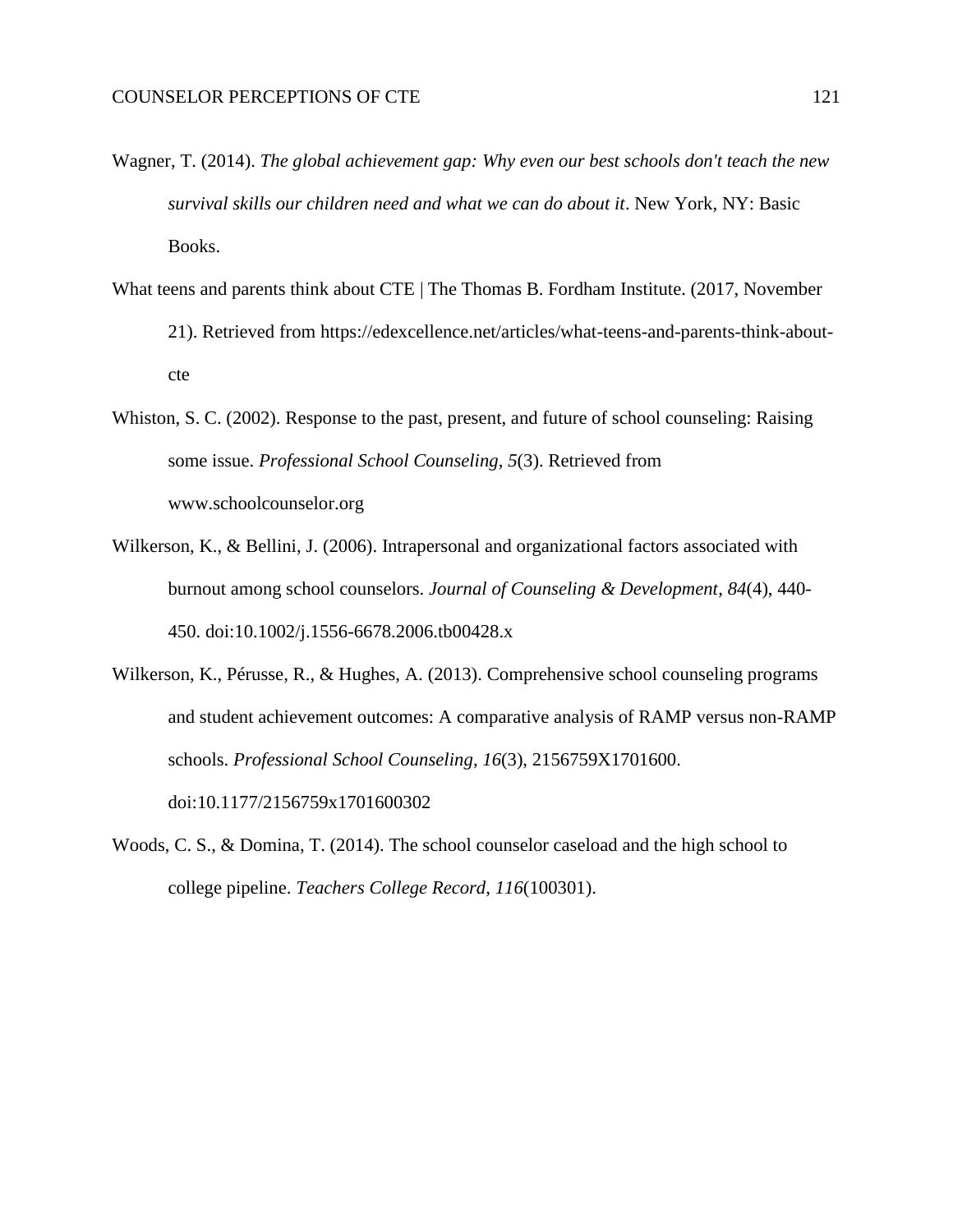**Appendices**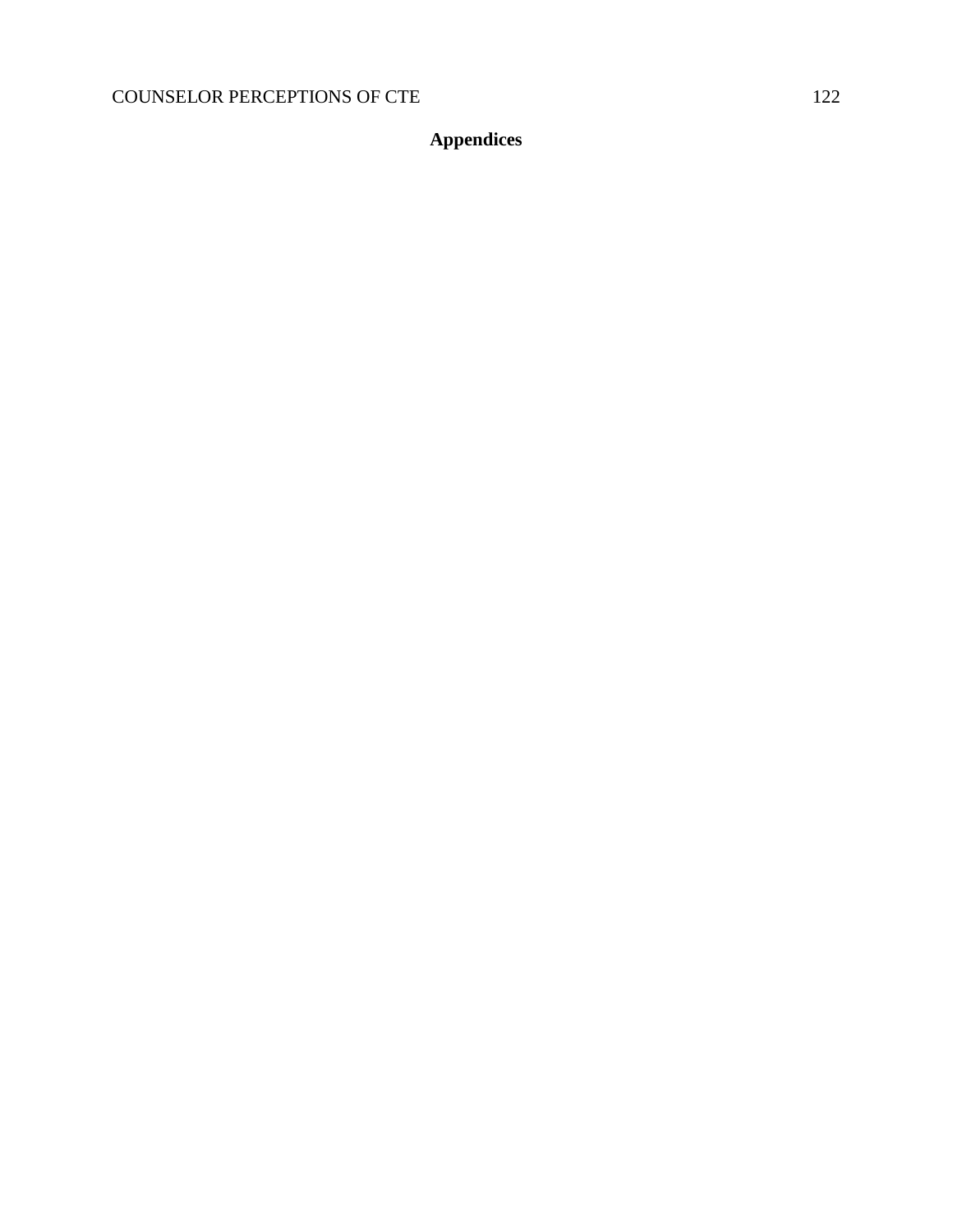# **Appendix A**

My name is Michelle Grewe and I am currently working on my dissertation that looks at perceptions high school counselors in Indiana and the career counseling they offer students. During my research I came across your dissertation and survey. My committed chair and I both believe your survey, with small changes to be appropriate for the state of Indiana, fits well with the work I am doing.

Therefore, I am asking for your permission to use your CTE perceptions survey, with Indiana specific tweaks, for research to be used in my dissertation. Credit to you will be given in all spots appropriate, as well as sharing my results.

Dr. Thornburg, please let me know if I have your permission. Thank you.

--

Michelle Grewe Director of Curriculum, Instruction, and Assessment Westview School Corporation 260\*768\*4404 Email: [grewem@westview.k12.in.us](mailto:grewem@westview.k12.in.us)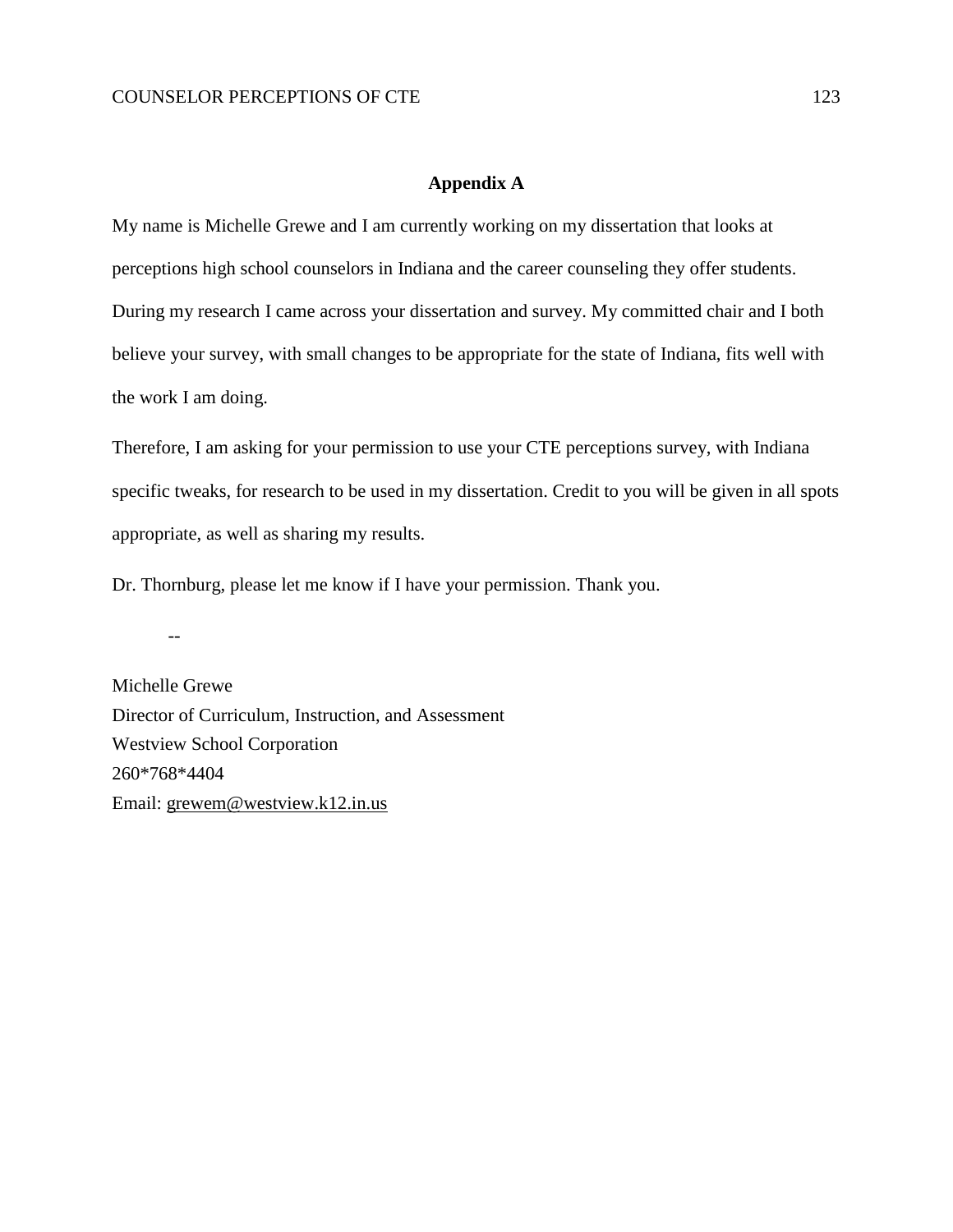9/5/2018 Google Apps Vault - Re: Dissertation Survey Question

On Tue, Jul 24, 2018 at 6:45 PM Marlon Thornburg <marlont@coffeyville.edu> wrote: Michelle,

Thank you for your message. I am more than happy to allow you to utilize the Perceptions of CTE Survey from my dissertation for your study. I also agree to the state of Indiana tweaks as you mentioned.

Please let me know if you have any questions, or need additional information. I wish you the best as you study this important topic.

Sincerely,

Dr. Thornburg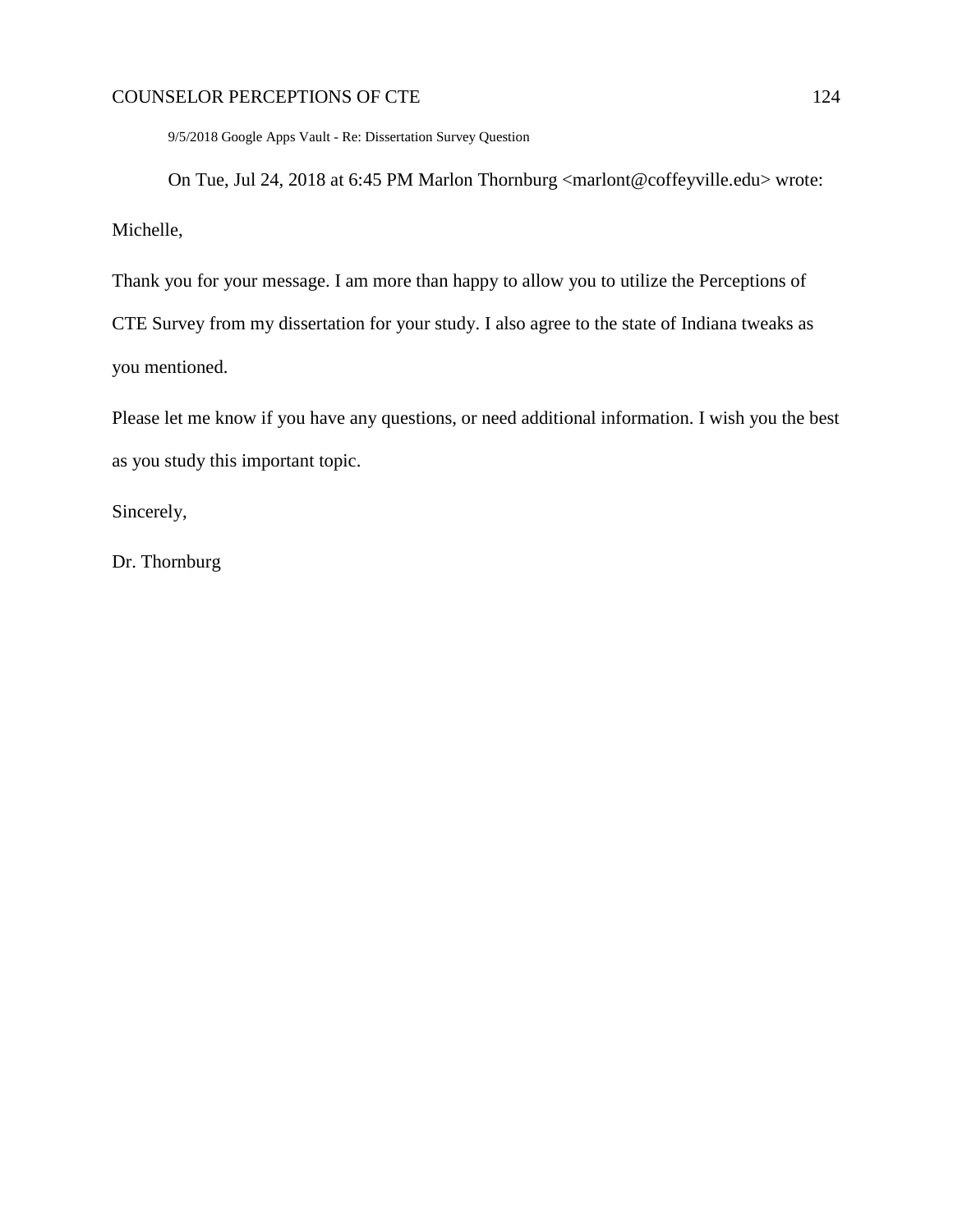# **Appendix B**

Dear Indiana Middle and/or High School Counselor,

My name is Michelle Grewe and I am trying to complete my doctorate degree through Ball State University. I am kindly requesting your participation in a study titled, *Perceptions of Career and Technical Education held by Indiana's Public School Counselors*. There have been numerous changes to Career and Technical Education at the state and federal level in recent years, and my intent is to add to the literature on the topic through the lived experiences of Indiana's middle and high school counselors. This is a letter of invitation for participation with hopes for a strong response rate to a short survey.

Thank you for your time and participation.

Sincerely,

Michelle D. Grewe, Doctoral Student, Ball State University

To participate in this research, the survey can be accessed through the following link: [https://bsu.qualtrics.com/jfe/form/SV\\_3IagcYWTL35sjBz](https://bsu.qualtrics.com/jfe/form/SV_3IagcYWTL35sjBz)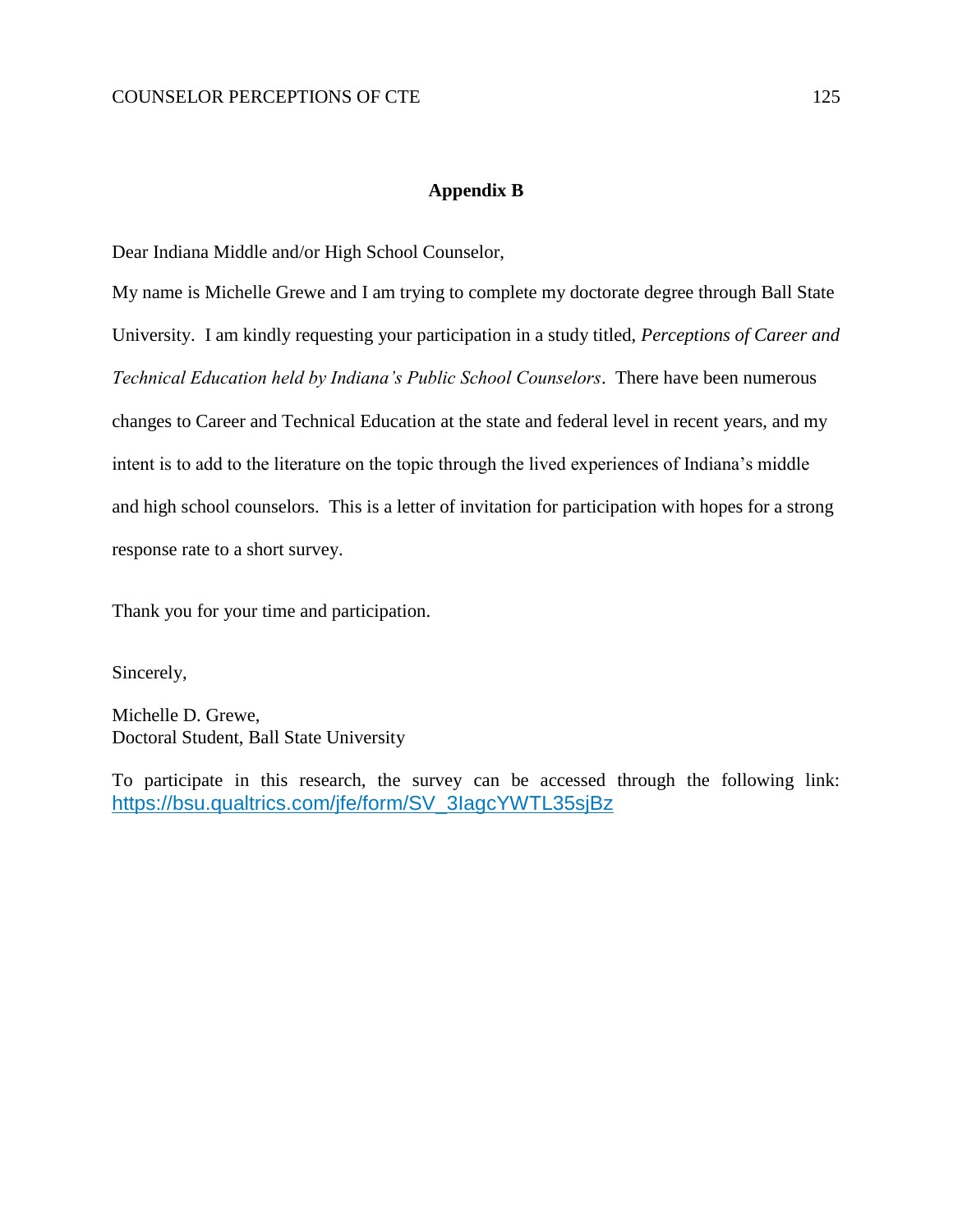## **Appendix C**

Knowledge Levels and Perceptions of Career and Technical Education (CTE) Survey

This electronic survey is created to assess knowledge levels and perceptions of Indiana's Career and Technical Education (CTE) program as held my middle and high school counselors in public schools in the state of Indiana. This study will provide valuable information and possibly support future decisions made by education leaders.

Qualtrics, a software program available through Ball State University, will be used to gather results and generate reports. The data collected will only be available to the and research assistant and will be stored on the researcher's password protected computer. After seven years the data will be deleted. All data will be kept anonymous and no identifying information will appear in any presentation of the data.

Your participation in this survey is voluntary and you are free to withdraw at any time. In order to participate you must be a practicing counselor in a public middle or high school in the state of Indiana. This survey will take approximately 10 minutes to complete.

#### **Consent**

Yes, I give my consent to participate in the following survey and meet the criteria described above.

No, I do not give my consent to participate in the following survey.

Michelle Grewe, Principal Investigator, [mdgrewe@bsu.edu](mailto:mdgrewe@bsu.edu) Marilyn Quick, PhD, Faculty Advisor [mquick@bsu.edu](mailto:mquick@bsu.edu)

IRB Contact Information: For one's rights as a research subject, you may contact the following: Director, Office of Research Integrity, Ball State University, Muncie, IN, 47306, (765) 285-5070 or at rib@bsu.edu.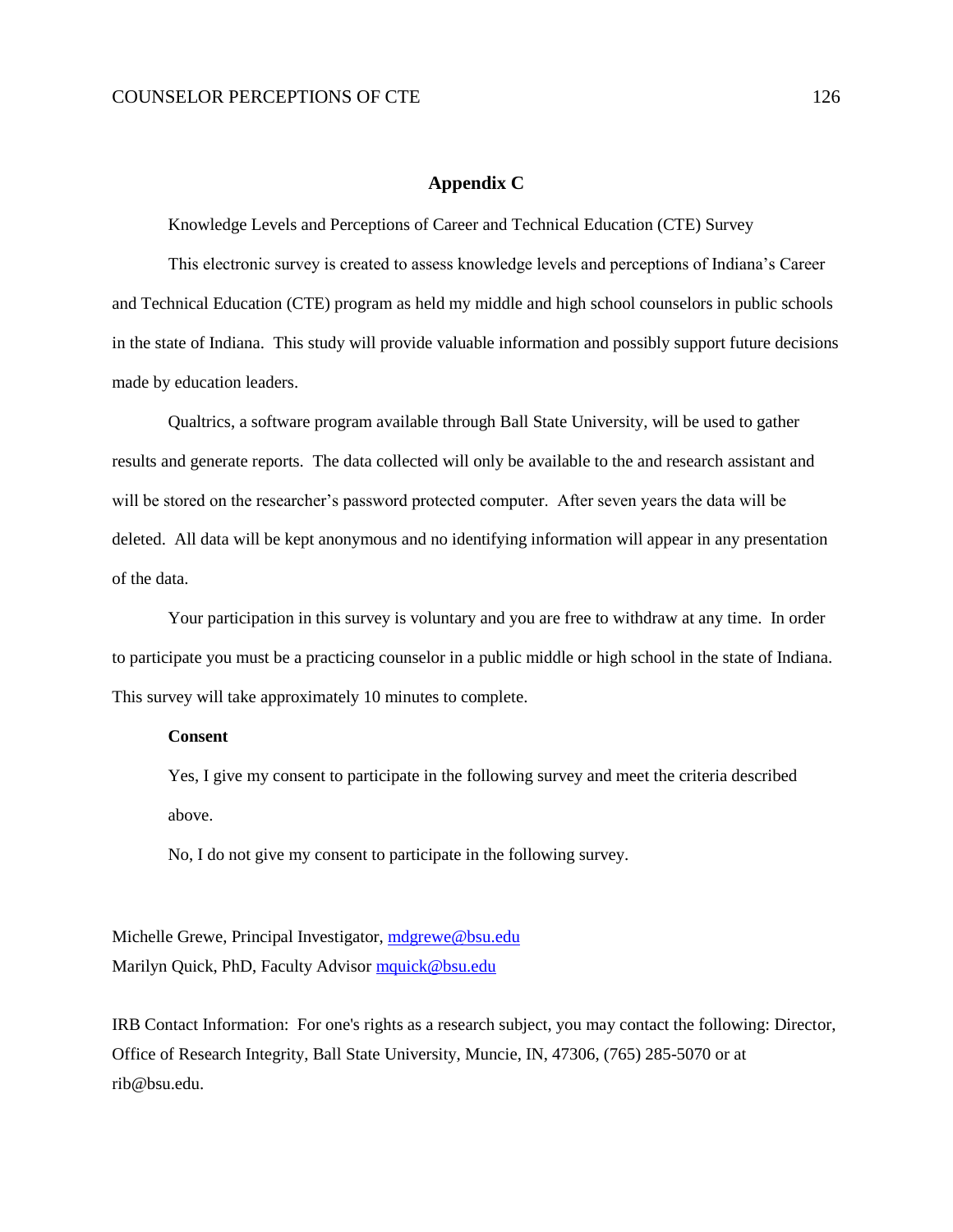**Study Title Perceptions of Career and Technical Education Held by Indiana's Public School Counselors**

#### **Study Purpose and Rationale**

**The purpose of this study is to identify the differences between Indiana's middle and high school counselors' knowledge levels of CTE initiatives and programs in Indiana, educational backgrounds, and available counseling time on their perceptions of CTE.** 

#### **Inclusion/Exclusion Criteria**

**Participants must be currently employed as a middle or high school counselor at a public school in the state of Indiana.**

#### **Participation Procedures and Duration**

**Participation in this study includes engaging in an anonymous online survey administered through Qualitrics. This survey will take approximately 10 minutes to complete and is about the current knowledge levels and perceptions Indiana's middle and high school counselors have on CTE in Indiana.**

**Data Confidentiality or Anonymity:** All **data will be maintained as confidential.**

#### **Storage of Data and Data Retention Period**

**Data will be stored on a password protected laptop that is kept in a locked office at night. Data will be destroyed within 7 years of the completion of the study.**

**Risks or Discomforts: There are no anticipated risks or discomforts with this study.**

**Benefits**: **There are no anticipated benefits to participating in this study.**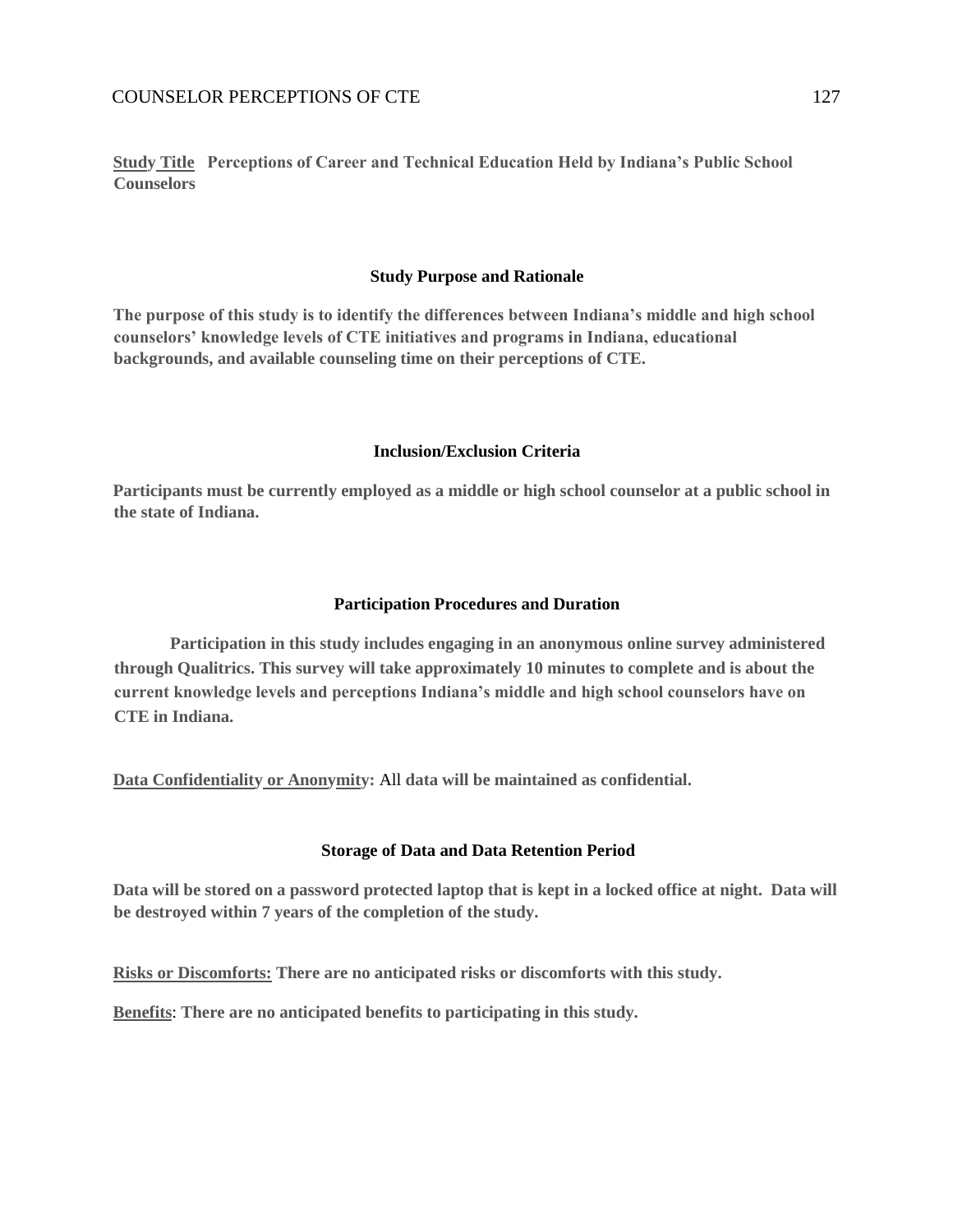#### **Voluntary Participation**

**Your participation in this study is completely voluntary and you are free to withdraw your permission at any time for any reason without penalty or prejudice from the investigator. Please feel free to ask any questions of the investigator before signing this form and at any time during the study**

#### **IRB Contact Information**

**For one's rights as a research subject, you may contact the following: For questions about your rights as a research subject, please contact the Director, Office of Research Integrity, Ball State University, Muncie, IN 47306, (765) 285-5070 or at orihelp@bsu.edu**

#### **Consent**

**By clicking yes and entering the survey, I agree to participate in this research project entitled Perceptions of Career and Technical Education Held by Indiana's Public School Counselors. I have had the study explained to me and my questions have been answered to my satisfaction. I have read the description of this project and give my consent to participate. To the best of my knowledge, I meet the inclusion/exclusion criteria for participation described above.**

#### **Researcher Contact Information**

**Principal Investigator: Michelle Grewe, Graduate Student Department of Educational Leadership Ball State University Muncie, IN 47306 Telephone: (574) 214-8981 Email: grewem@westview.k12.in.us** 

**Faculty Supervisor: Dr. Marilynn Quick Department of Educational Leadership Ball State University Muncie, IN 47306 Telephone: (765) 285-3287 Email: mquick@bsu.edu**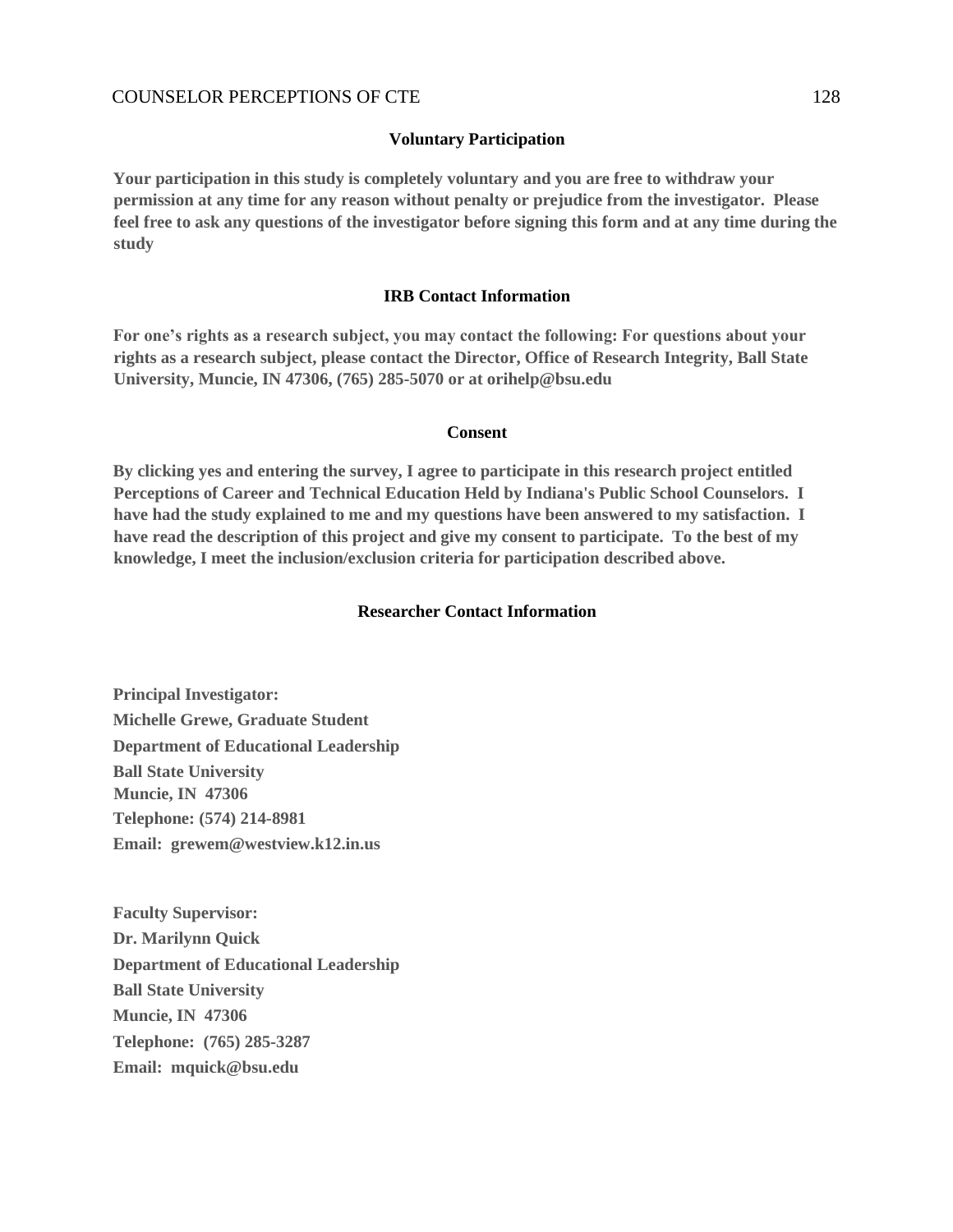Yes, I consent to do the survey.

No, I do not consent to do the survey.

Section A: Counselor's Knowledge Level of CTE

The following questions are designed to assess the knowledge level of Indiana's public middle and high school counselors regarding Career and Technical Education (CTE) initiatives in Indiana. Please indicate what you believe to be true by clicking in the appropriate circle.

## **The following is true of Indiana's CTE plan:**

- a. High school students enrolled in a CTE course within a program at a Community or Technical College do not pay tuition.
- b. High school students enrolled in a CTE course within a program at a Community or Technical College must pay ½ of any industry-recognized third part certification testing.
- c. High schools receive per credit hour payments for each student who completes a priority CTE course.
- d. All of the above are true statements.
- e. Only A and C above are true statements.

#### **From your experience, which of the following is a true statement?**

- a. Many Community and Technical Colleges have articulation agreements in place to transfer CTE credits to a university allowing CTE students the opportunity to complete a bachelor's degree.
- b. Industry is seeking qualified workers with industry-recognized third party certifications.
- c. Indiana's CTE plans stress the need for industry recognized third-party certifications.
- d. All of the above are true statements.
- e. I do not know.

### **From your experience, which of the following is a true statement?**

- a. All available CTE programs at Community and Technical Colleges in Indiana qualify for financial incentives.
- b. Only the programs listed on the Indiana Department of Workforce Development high demand occupation list qualify for financial incentives.
- c. A high school may not claim a financial incentive on a CTE program/pathway that the school district does not provide.
- d. All of the above are true statements.
- e. I do not know.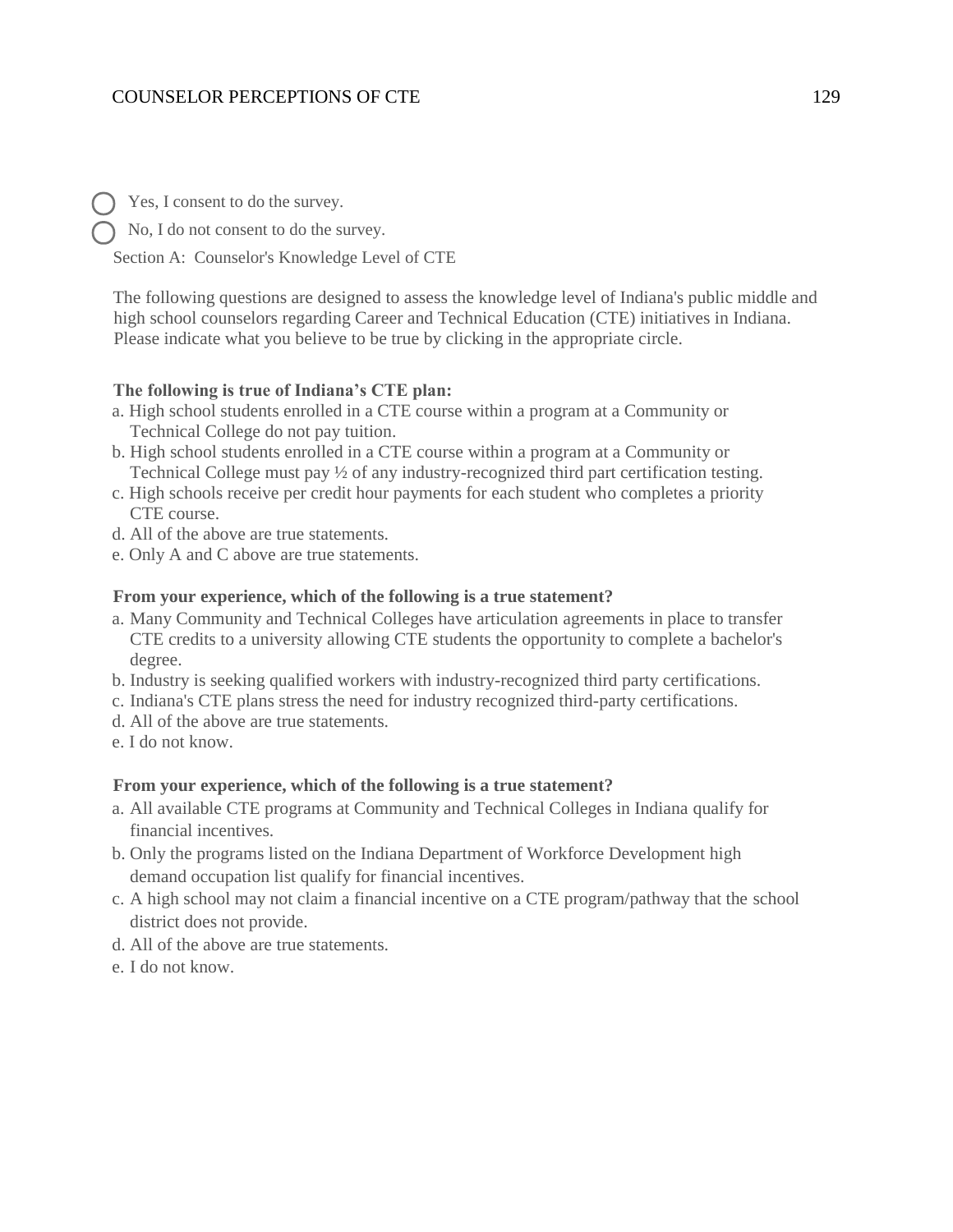Section B: Counselor's Perceived Knowledge Level Please respond to following survey questions using the scale: Poor Below Average Average Above Average Excellent

These questions are designed to assess how Indiana's public middle and high school counselors rate his/her knowledge level of CTE programs, area workforce needs, and the CTE initiatives in Indiana.

## **My knowledge of CTE career pathways available to high school students in the state of Indiana is:**

Poor Below Average Average Above Average Excellent

# **My knowledge of the skill requirements of CTE careers is:**

Poor Below Average Average Above Average Excellent

**The quality of information I am able to provide to students about CTE programs is:** Poor Below Average Average Above Average Excellent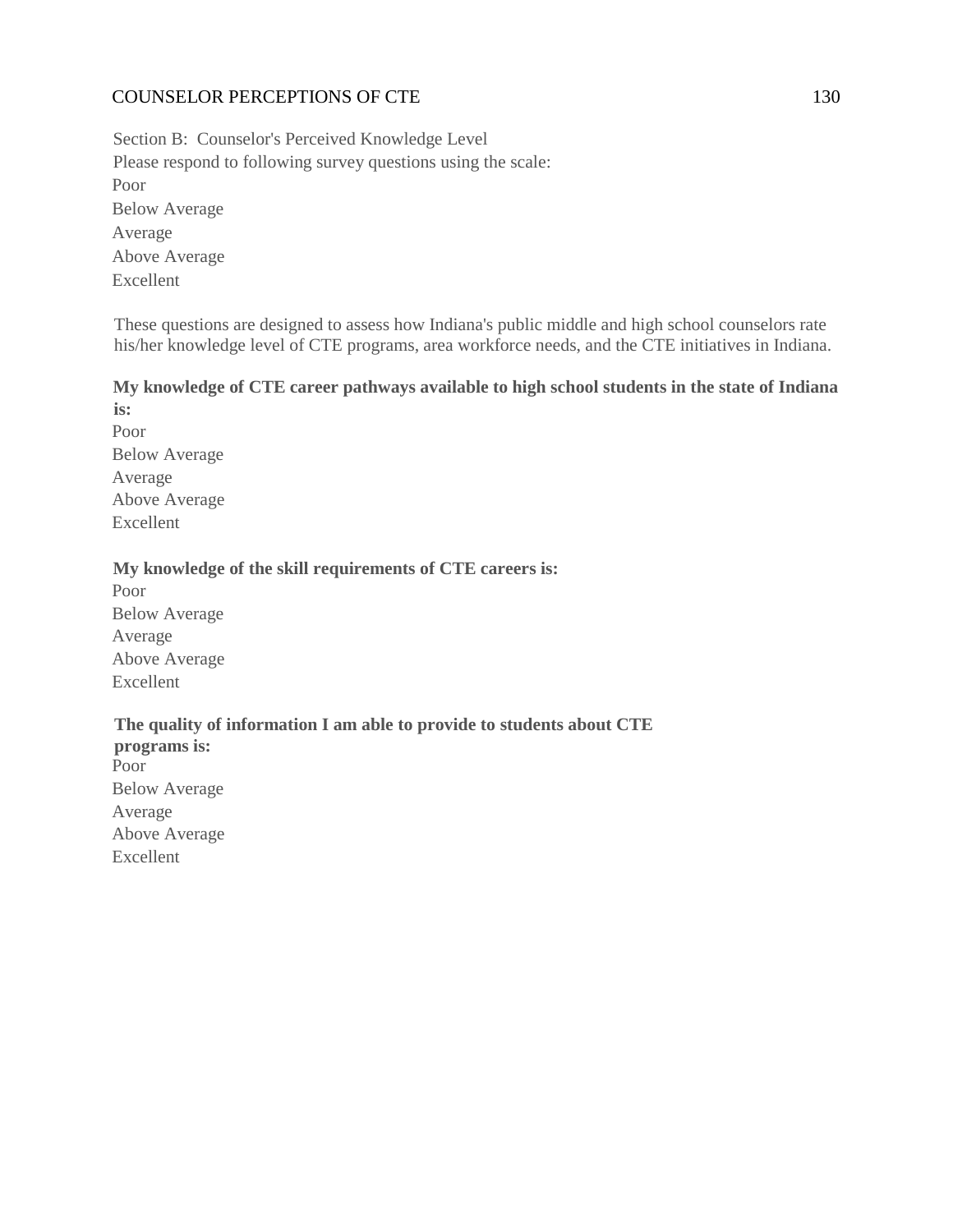## **My knowledge of current workforce needs in the state of Indiana is:**

Poor Below Average Average Above Average Excellent

# **My knowledge of local workforce needs in my community is:**

Poor Below Average Average Above Average Excellent

# **My knowledge of the CTE wage and demand categories is:**

Poor Below Average Average Above Average Excellent

## **Career Counselor Perceptions of CTE**

Section C: Career Counselor Perceptions of CTE Please respond to the following survey questions using the 5-point Likert scale:

Scale:  $1 =$ Strongly disagree  $2 = Disagree$  $3 =$  Undecided  $4 = \text{Agree}$  $5 =$ Strongly agree

These questions are designed to assess perceptions of Indiana's public middle and high school counselors about Career and Technical Education (CTE) programs and their incorporation into curricula.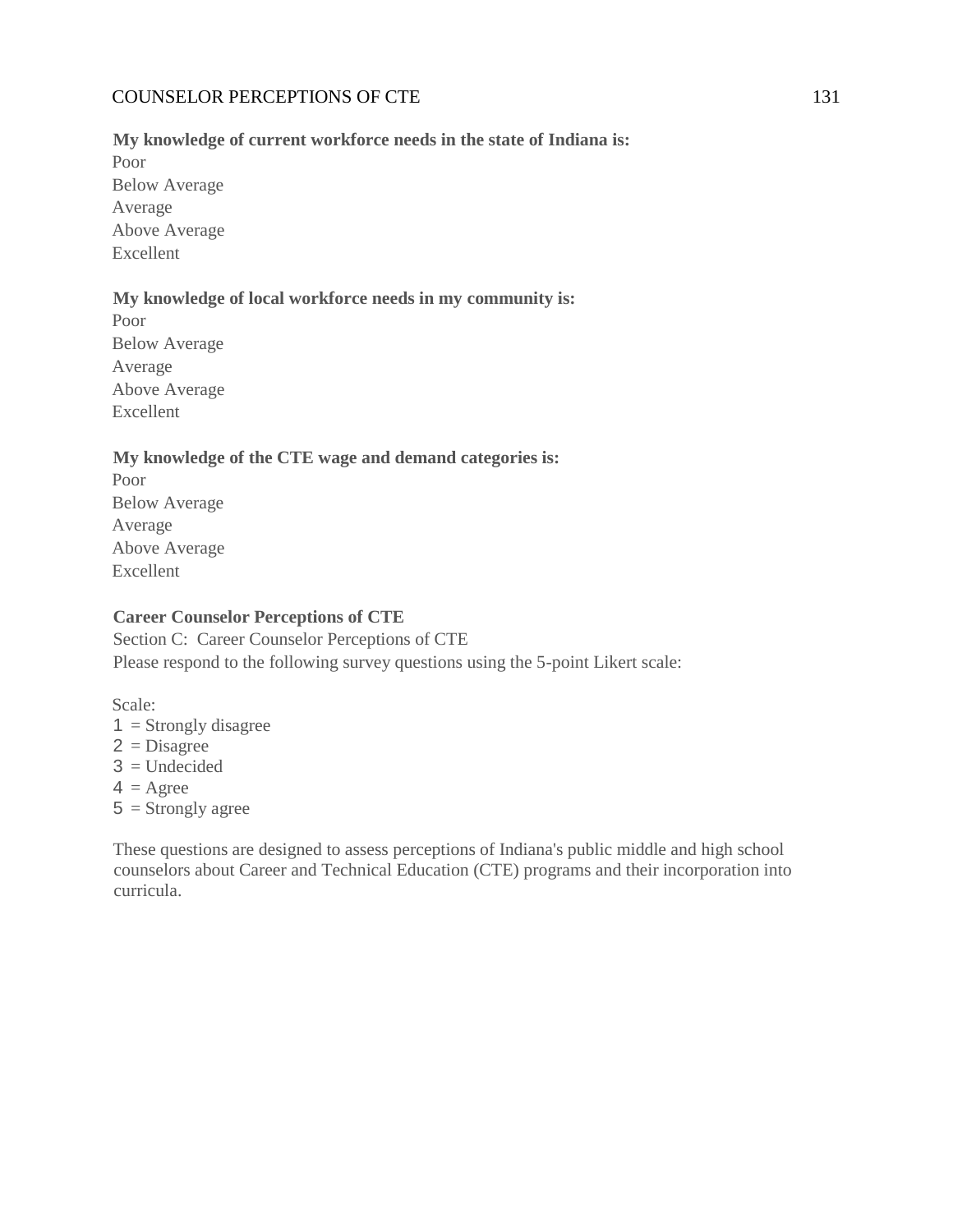# **Certifications are valuable for students to secure future employment.**

Strongly disagree Disagree Undecided Agree Strongly agree

# **CTE is an avenue to retain students who are at risk.**

Strongly disagree Disagree Undecided Agree Strongly agree

# **Exposure to available CTE programming for students should occur prior to the start of high school.**

Strongly disagree Disagree Undecided Agree Strongly agree

# **It is feasible for a student to attend a CTE program to get all their required high school credits to graduate.**

Strongly disagree Disagree Undecided Agree Strongly agree

# **Parents are supportive of their students enrolling in CTE courses or programs.**

Disagree Undecided Agree Strongly agree

# **Counselors have sufficient time to expose students to CTE pathways.**

Strongly disagree Disagree Undecided Agree Strongly agree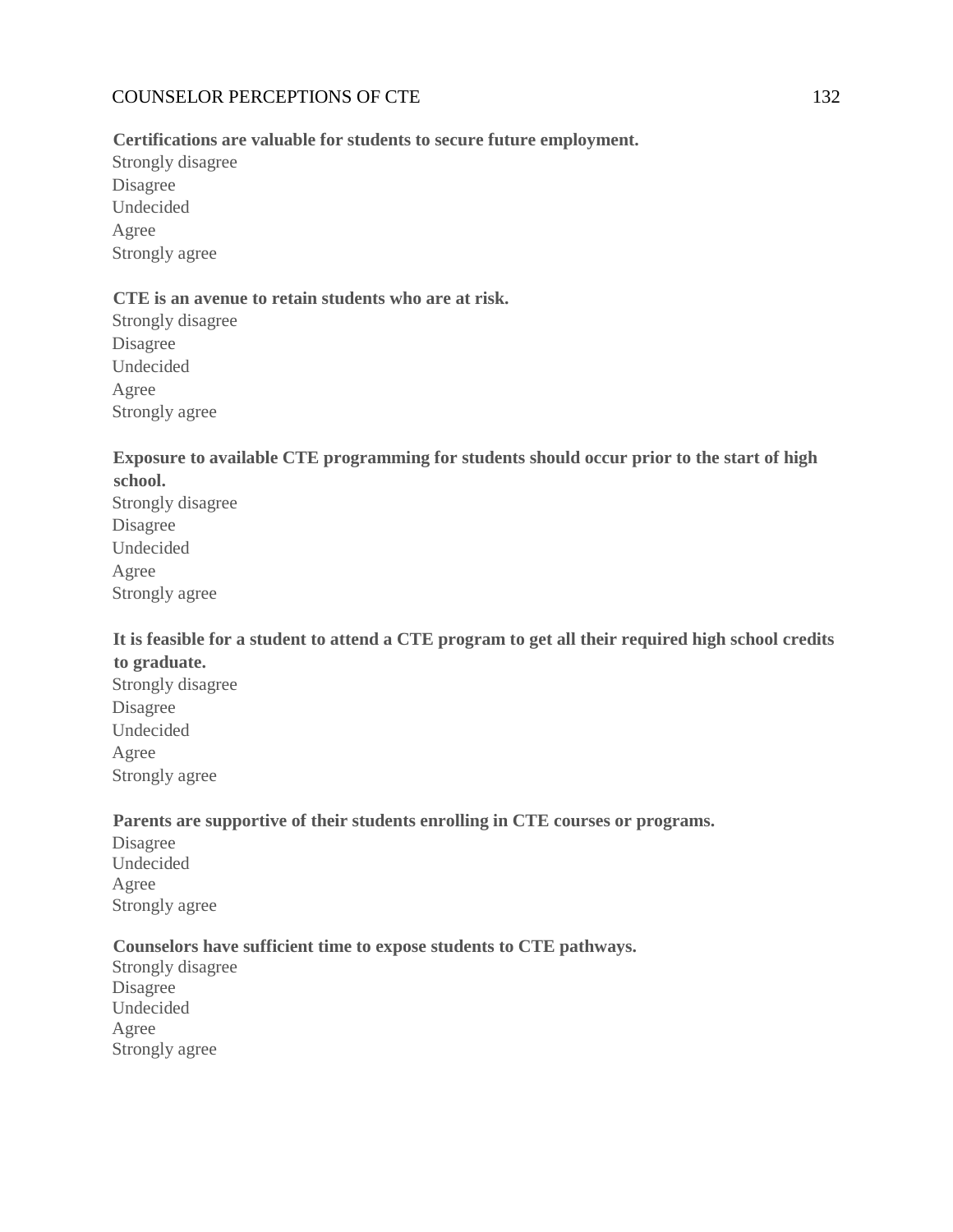# **Counselors have sufficient time to counsel students on their career aspirations.**

Strongly disagree Disagree Undecided Agree Strongly agree

Section D: Educational Background

The following questions are designed to determine the educational background of high school career counselors participating in this research study.

Please check the appropriate responses.

# **Highest level of education:**

**Bachelors Masters** Educational Specialist Doctorate

## **As a student, which of the following did you attend? Select all that apply.**

Community/junior college Technical school/college Four-year college or university

# **In college did you study in a CTE program area (e.g. Agriculture, Automotive, Electrical, Construction, Computer Graphics, Nursing, etc.)?** Yes, I have a CTE background. No, I do not have a CTE background.

**Do you have experience teaching CTE courses?** Yes. No.

# **What was your major for your Bachelor's degree?**

Other (please list)

## **What was your major for your Master's degree?** Counseling and Guidance Other (please list)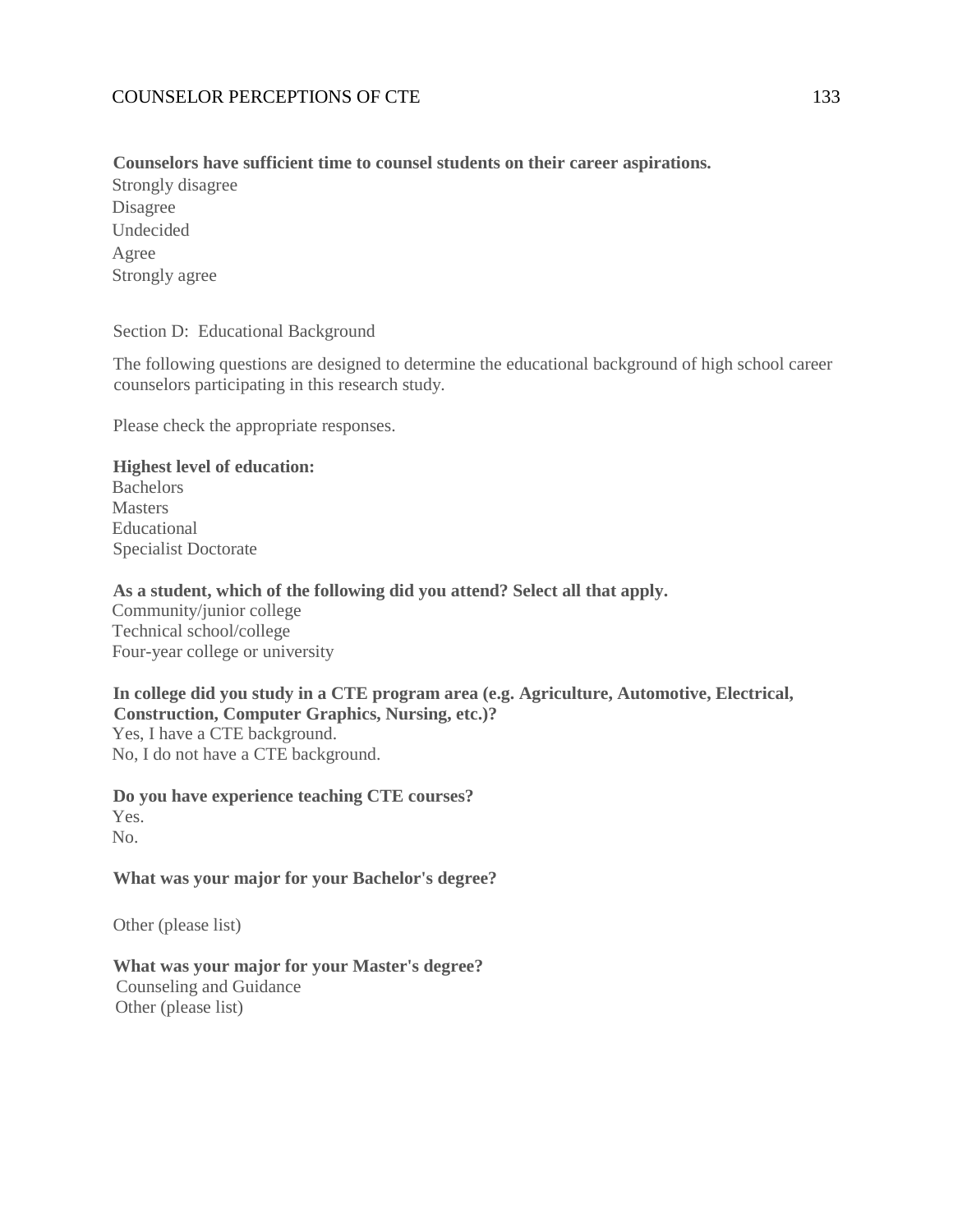### Section E: Respondent Demographics

The following questions are designed to collect demographics about Indiana's public middle and high school counselors participating in this research study.

Please check the appropriate responses: **Sex:** Male Female **Other** 

## **Years of counseling experience:**

0 to 3 years  $3+$  to 6 years 6+ to 8 years 8+ to 10 years  $10+$  years

# **Years of teaching experience:**

0 to 3 years 3+ to 6 years 6+ to 8 years 8+ to 10 years  $10+$  years

### **Do you work as a full- or part-time counselor at your school?**

Full-time counselor Part-time counselor Not currently working as a counselor

#### **How many students do your currently counsel?**

Less than 100 students 101 - 300 students  $301 - 500$  students Over 500 students

### **How much face-to-face contact do you have with each student you currently counsel per school year?**

Less than 5 hours 5+ to 10 hours  $10+$  to 15 hours Over 15 hours